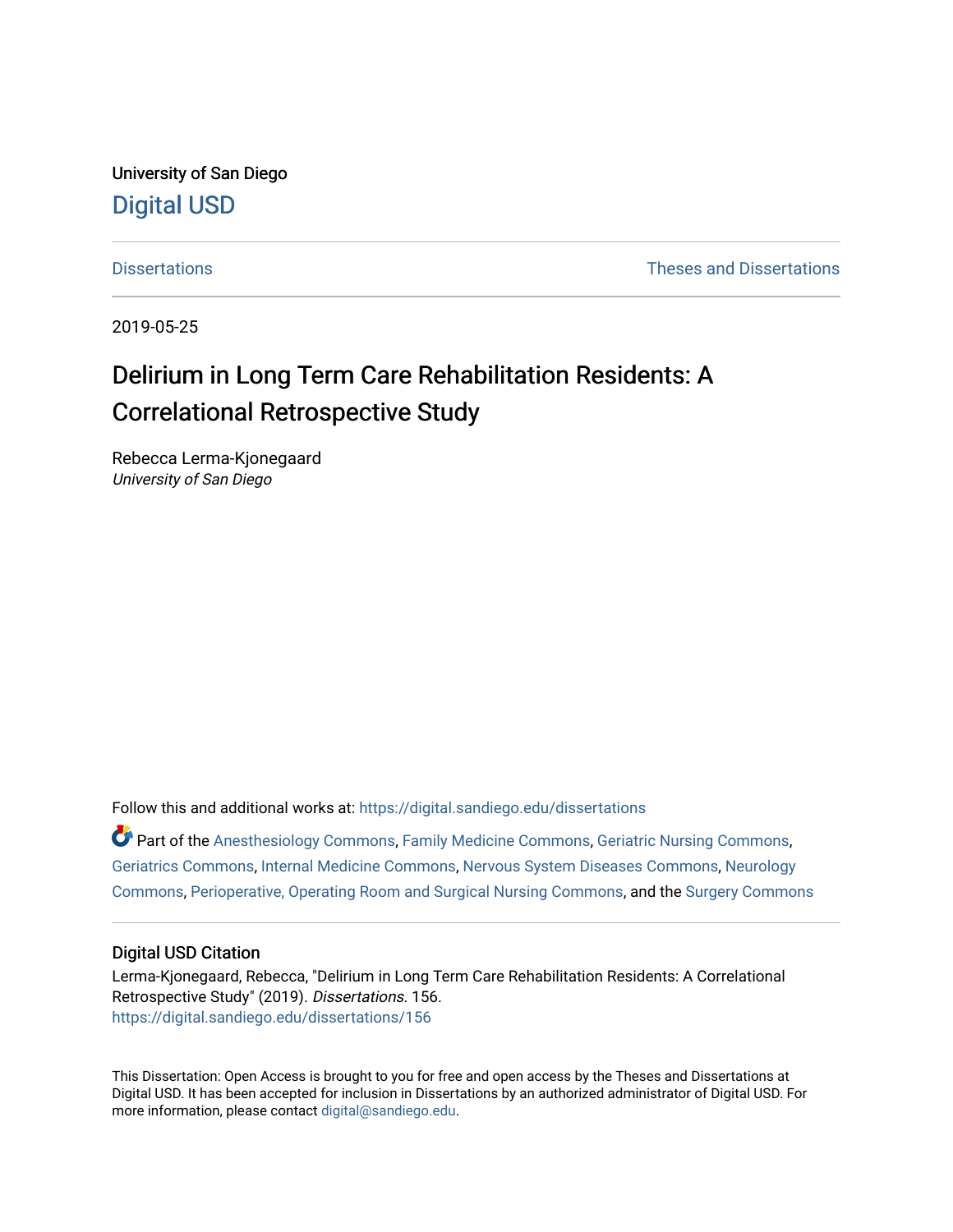### UNIVERSITY OF SAN DIEGO

## Hahn School of Nursing and Health Science

# DOCTOR OF PHILOSOPHY IN NURING

## DELIRIUM IN LONG TERM CARE REHABILITATION RESIDENTS:

## A CORRELATIONAL RETROSPECTIVE STUDY

by

Rebecca Lerma-Kjonegaard

A dissertation presented to the

# FACULTY OF THE HAHN SCHOOL OF NURSING AND HEALTH SCIENCE

## UNIVERSITY OF SAN DIEGO

In partial fulfillment of the

requirements for the degree

## DOCTOR OF PHILOSOPHY IN NURSING

May 2019

Dissertation Committee

Linda Urden, DNSc, RN, CNS, NE-BC, FAAN

Ann M. Mayo, DNSc, RN, FAAN

Jacqueline Close, PhD, RN, CNS

Caroline Etland, PhD, RN, CNS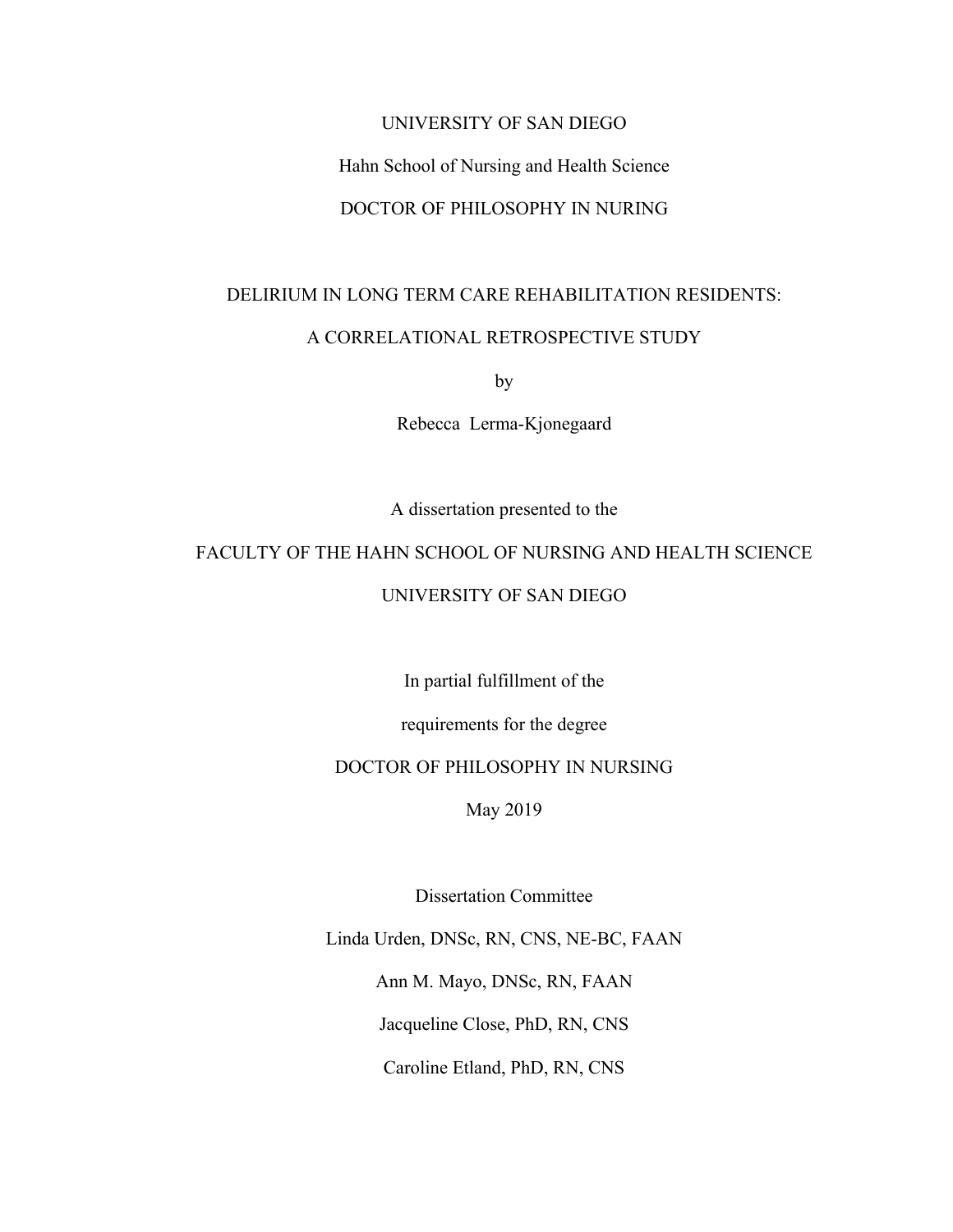# UNIVERSITY OF SAN DIEGO

# Hahn School of Nursing and Health Science

# DOCTOR OF PHILOSOPHY IN NURSING

# CANDIDATE'S

NAME: Rebecca Lerma-Kjonegaard

## TITLE OF

| DISSERTATION: | Delirium in Long Term Care Rehabilitation Residents: |
|---------------|------------------------------------------------------|
|               | A Correlational Retrospective Study                  |

# DISSERTATION

COMMITTEE:

Linda Urden, DNSc, RN, CNS, NE-BC, FAAN Chairperson

Ann M. Mayo, DNSc, RN, FAAN Committee Member

Jacqueline Close, PhD, RN, CNS Committee Member

Caroline Etland, PhD, RN, CNS Committee Member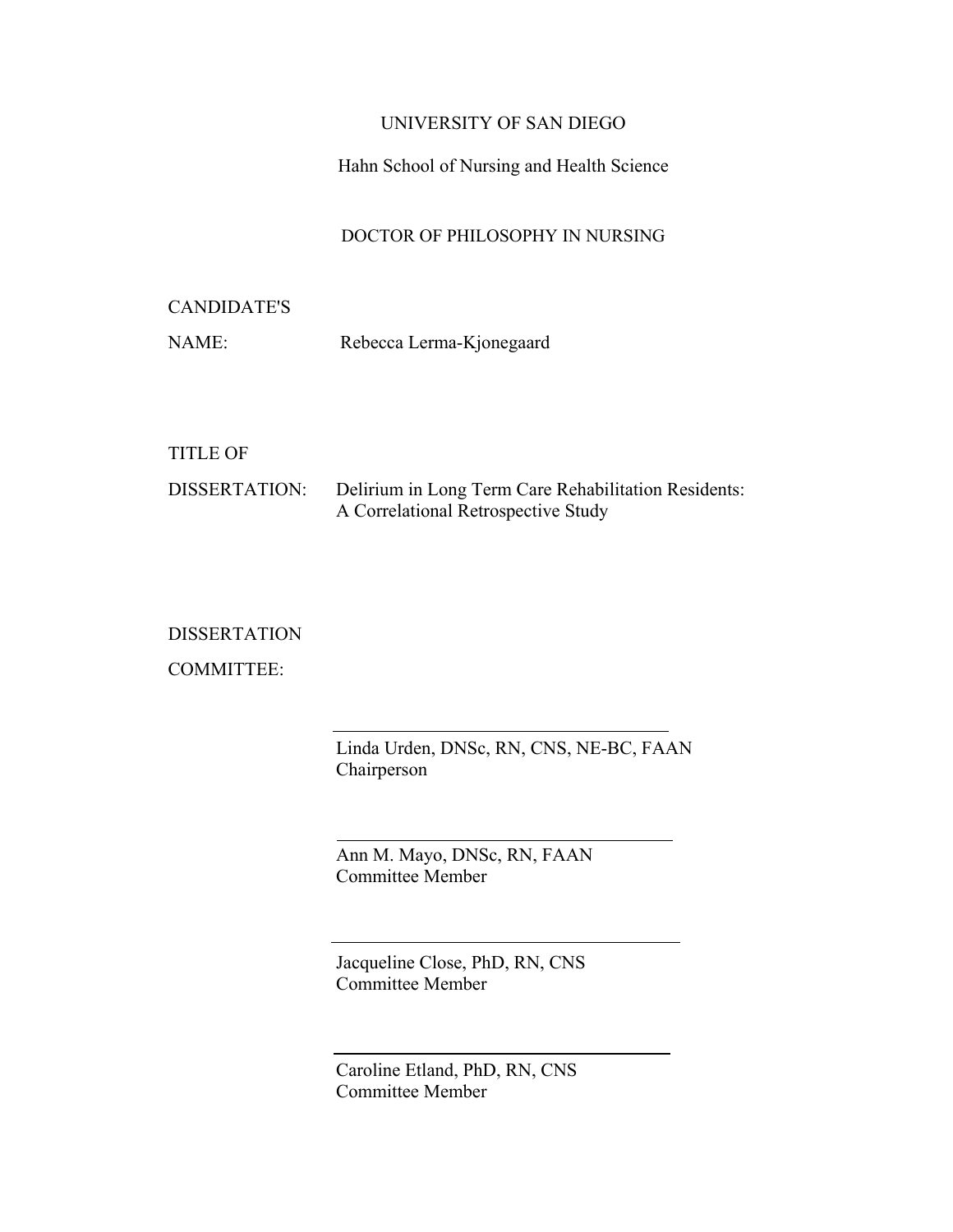### Abstract

**Background:** Delirium is associated with devastating outcomes, cognitive loss, decreased function and an increase risk of mortality which affects patients and places a heavy burden on family and the healthcare system. The purpose of this study was to describe the relationship between select demographics, clinical characteristics, CHART-DEL-derived delirium diagnosis and ICD-10 coded discharge delirium diagnoses among Long Term Care (LTC) rehabilitation residents.

**Method:** A retrospective correlational design from174 LTC rehabilitation residents age 65 years or older using EMR and hard copy charts. The setting was a Southern California community hospital-based 100-bed LTC. Abstracted data included demographic characteristics (age, gender, race), principal admitting diagnosis, admission source, discharge disposition, medication management (polypharmacy, psychotropic medications duration), presence of dementia, CHART-DEL-derived delirium diagnoses documented delirium symptoms and International Classification of Disease,  $10<sup>th</sup>$  revision (ICD 10) coded delirium, LOS, Charlson score (comorbidities). Statistical methodology included: descriptive statistics for demographic and other variable data. Chi square for relationship between delirium and the independent variables. ANOVA described the difference between the variables. Multiple logistic regression determined the odds of having a delirium diagnosis (by either approach with separate models) based upon gender, race, principle admitting diagnosis, polypharmacy, dementia, age, LOS, Charlson score (comorbidities), and psychotropic medications duration.

**Results:** Majority residents were female, white, average age 80.6, 99.4% acute care admissions, and 96.6% had polypharmacy. Psychotropic duration mean was 9.5 days,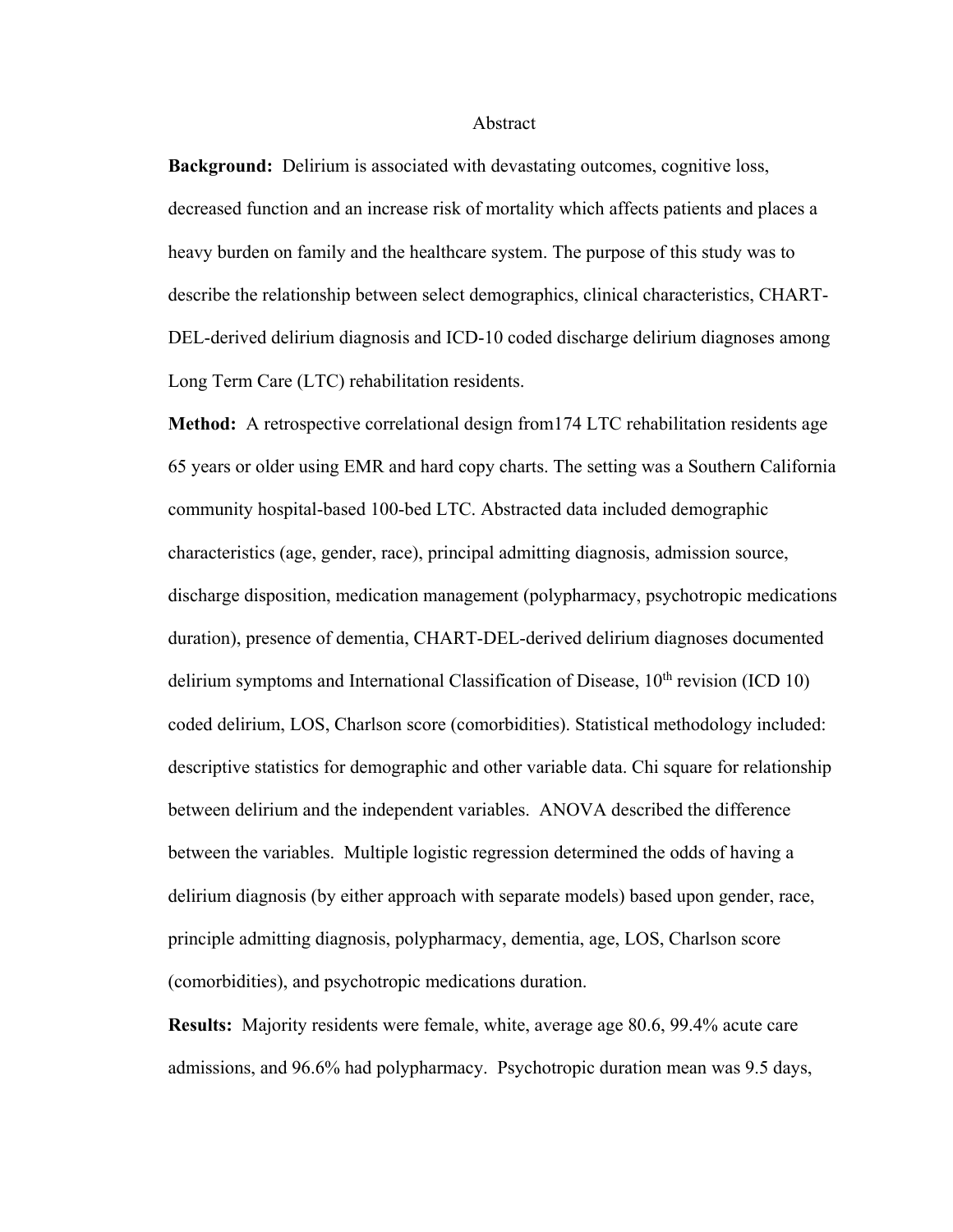LOS 14.7 days, and 64.9% discharged home with home health. More delirium identified with CHART-DEL-derived delirium diagnoses (24.9%) compared to ICD-10 code diagnosis (5.2%). The Charlson score (comorbidity) was related to delirium in both models (CHART-DEL-derived  $p = .044$ ; ICD-10 code  $p = .002$ ), while LOS additionally explained variance, but only in CHART-DEL-derived delirium model.

**Conclusions:** The daily use of a delirium-screening instrument by the healthcare team could assist with delirium identification sooner and implement appropriate interventions. This then could decrease negative outcomes of delirium, improve satisfaction among family and staff and increase resident quality of care and safety.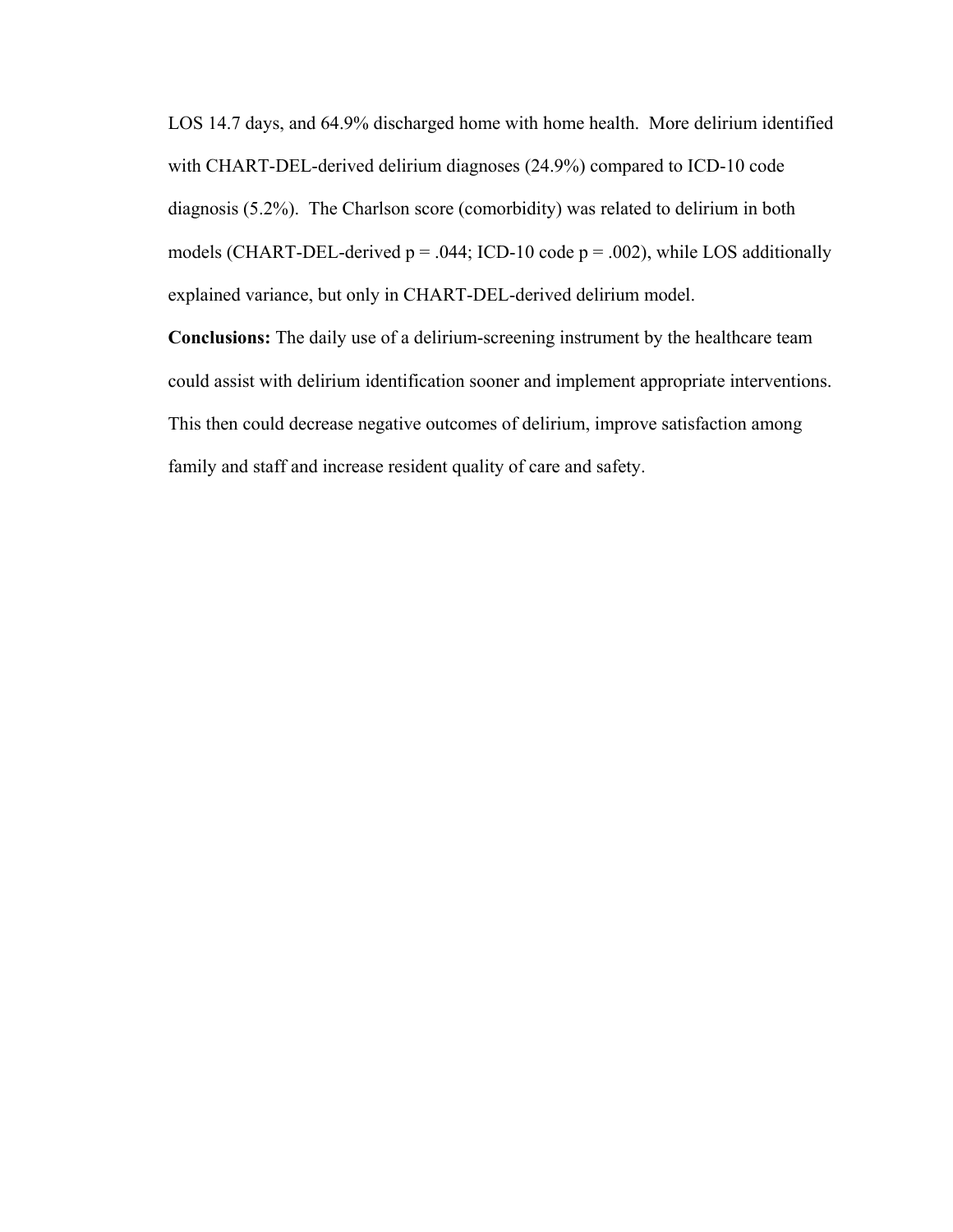Copyright © 2019 Rebecca Lerma-Kjonegaard All rights reserved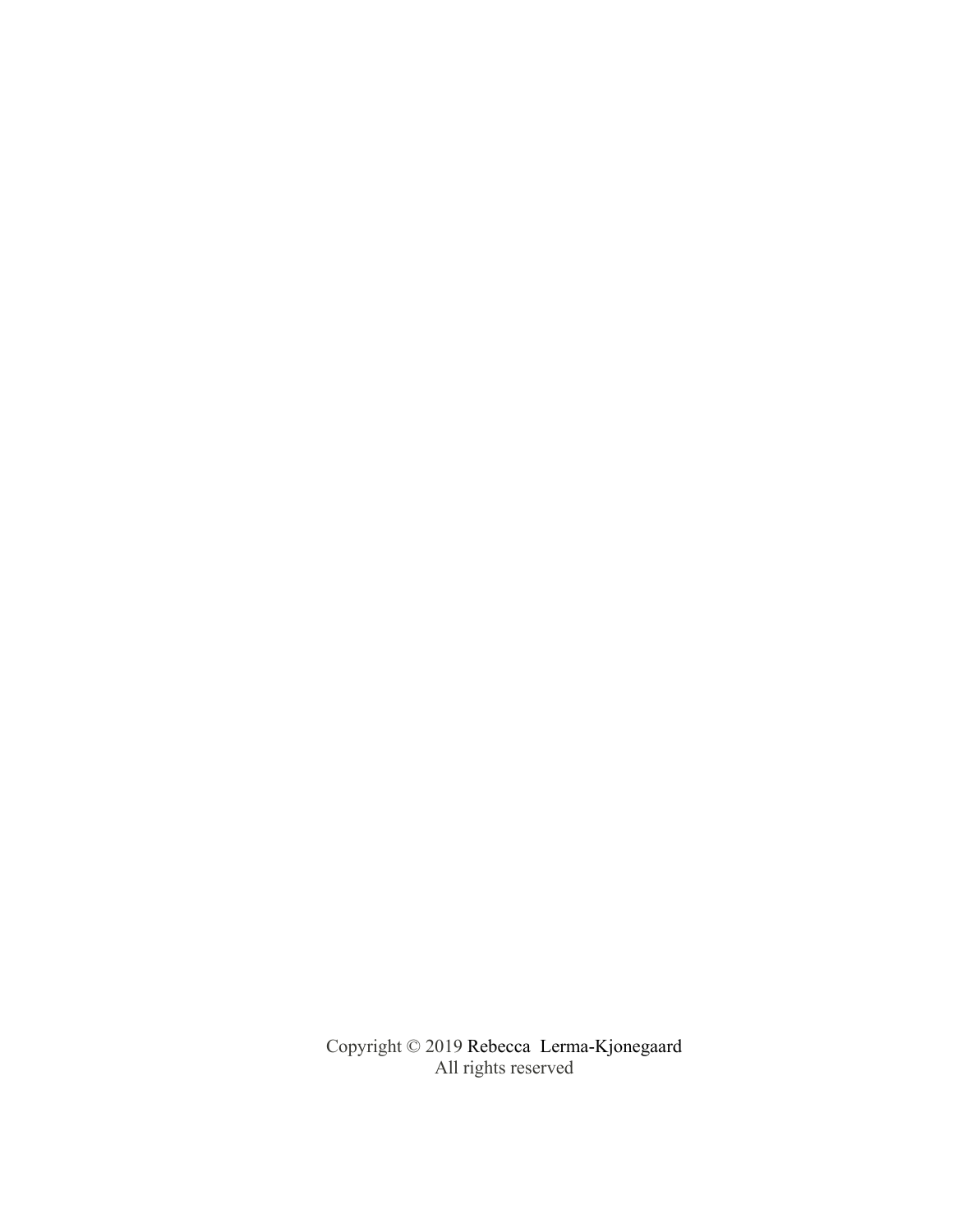### Dedication

Proverbs 3:5-6, (5) Trust in the LORD with all your heart; and do not rely on your own insight. (6) In all your ways acknowledge him, and he will make straight your paths. (New Revised Standard Version)

My faith in Christ Jesus has given me the strength I needed to be able to realize my dream. I give him thanks for the ability to complete this task and the amazing people who helped me to meet the challenge and succeed.

I would like to dedicate this special work to my parents, Joe and Martha Lerma. My parents not only encouraged me with their words but also by example. They made sacrifices to ensure I would be able to take advantage of life's opportunities. They repeatedly told me, "You can accomplish anything with passion, persistence and determination."

I would also like to dedicate this special work to the love of my life, my husband, Dan Kjonegaard. I am truly blessed to have such a special love, friend, confidant, and my own special cheerleader. He signed up to take this journey with me and persevered to the end. With all my heart and soul, thank you for your encouragement, hugs, and doing the extra duties so that I could focus on my studies. I celebrate with you.

I would also like to dedicate this special work to my children, Katherine and Leif, for their love and support. I am forever grateful they understood and forgave my absence in their lives and at some of the family events during the years of my studies. I love you both with all my heart.

To my grandchildren, Ethan, Olivia, Charlotte, Amelia, Nina, Julia and Micah for always being so understanding when I was not able to be in person during some of their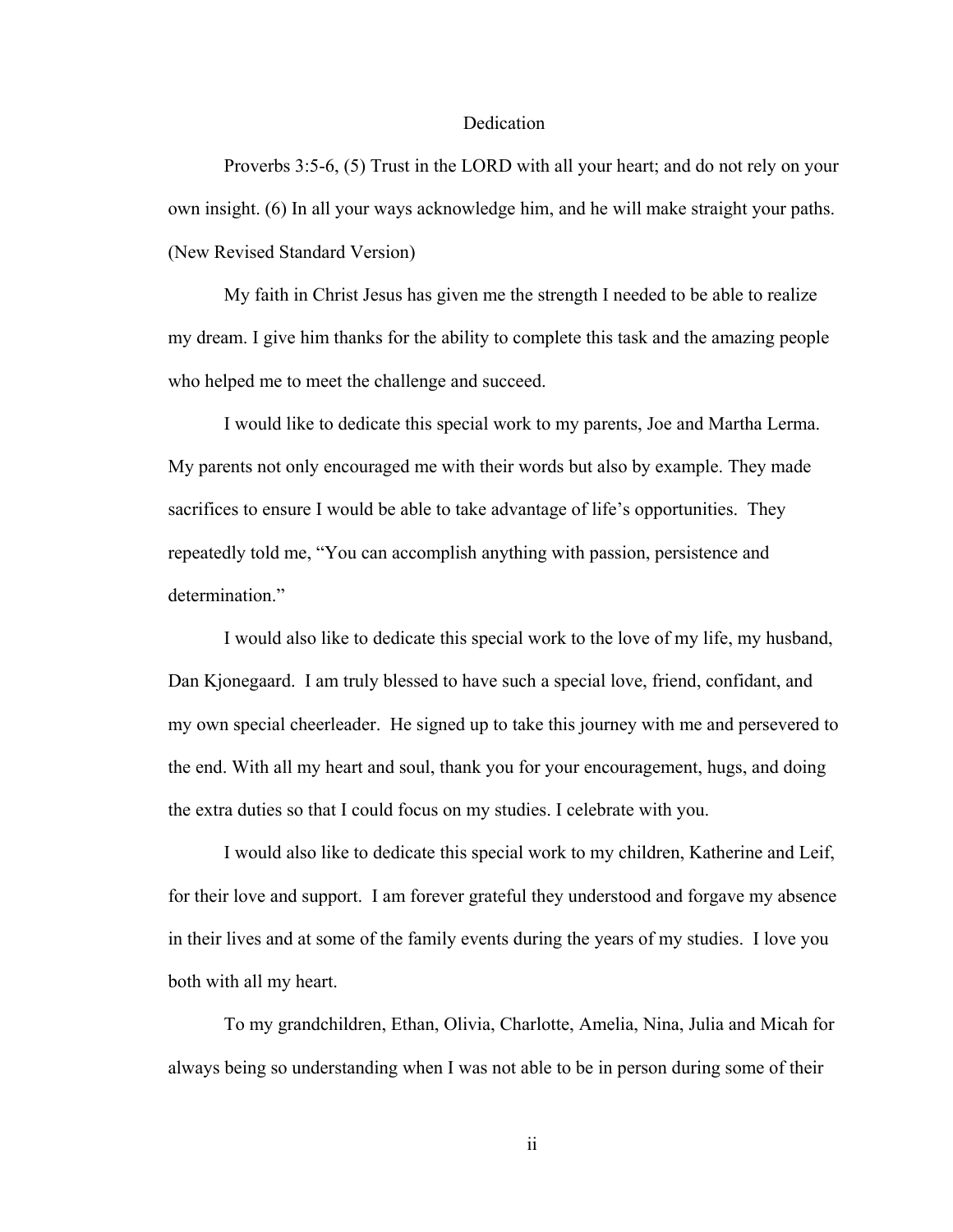special events. You all have a special place in my heart and I cherish each and every one of you.

A big thank you to my daughter-in-law, Naho, whose efforts to include me in the family activities was accomplished by sending a plethora of pictures. I love you and appreciate all your support.

To my brothers, Albert and Jose, thank you for all your prayers and encouragement.

To my dearest life-long friends: Aida, Anne, Beverly, and Helene for your neverending love, trust and support. We have all walked through so much over these past 40 years and I look forward to another 40 wonderful years of special friendship.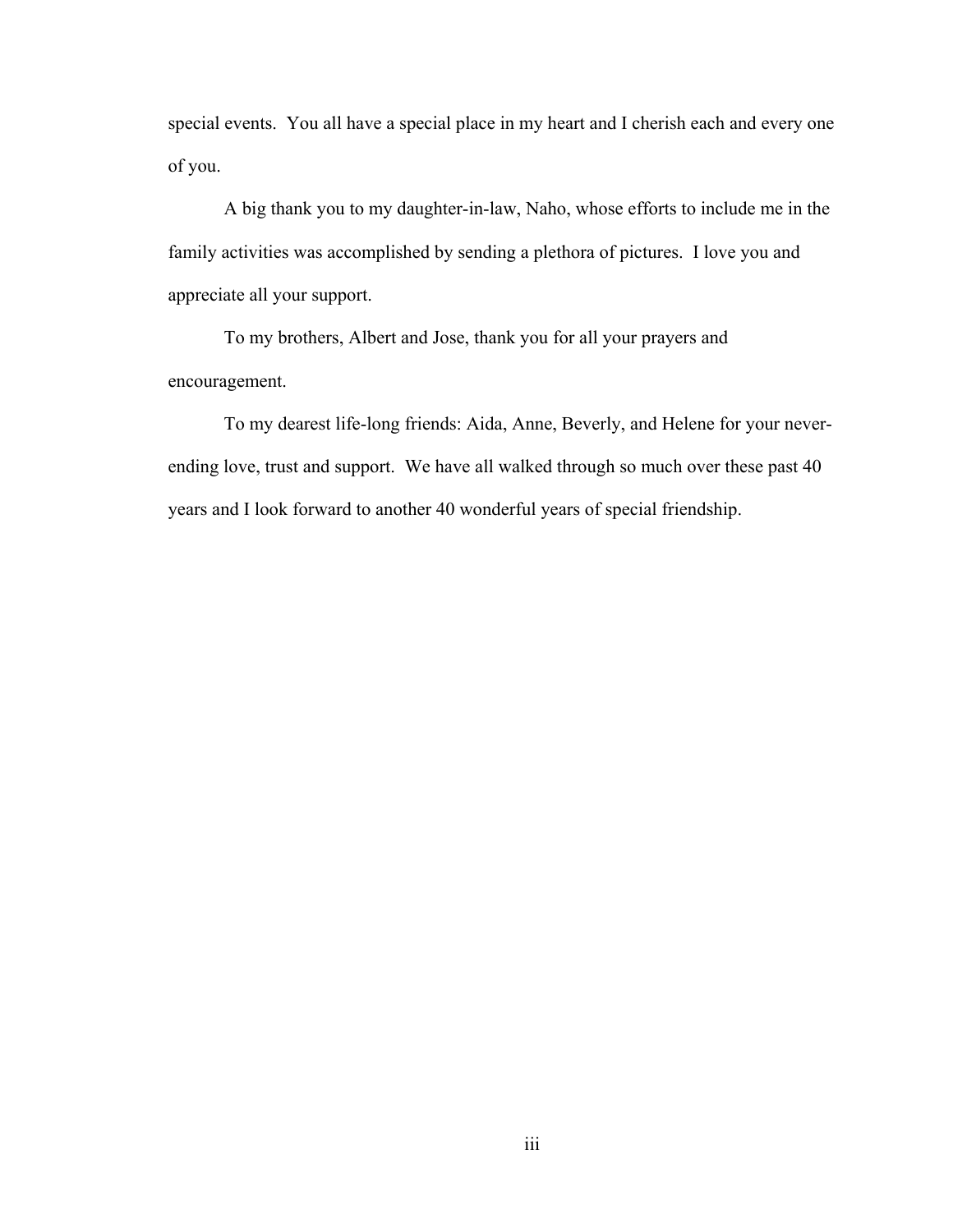### Acknowledgements

The phrase, it takes a village, rings so very true to me as I embarked on this journey to obtain my PhD in nursing.

I have the utmost respect, gratitude and appreciation for my dissertation chairperson, Dr. Linda Urden. My dissertation committee was the best and I attribute the strength of my committee to Dr. Urden who recommended the committee members. Dr. Urden has been extremely supportive and nurturing; she is a talented taskmaster, cheerleader, compassionate, caring, and knowledgeable nurse scientist. With all my heart and soul, thank you for your never ending confidence in me, your wise guidance and for the special academic and personal friendship. You are the best and I say this as the last child in the long line of many you have fostered throughout your professional career.

My deepest respect, admiration and appreciation to Dr. Ann Mayo for not only agreeing to be a member of my committee but also for your God given gift for teaching. Dr. Mayo, your wise guidance, genuine compassion, and making difficult research topics understandable have significantly enriched my PhD journey.

I am indebted to both Dr. Jacqueline Close and Dr. Caroline Etland for their significant support, valuable guidance, and efforts to make my study more robust. Among other gifts, I am thankful for Dr. Etland's guidance in identifying the setting for my research study and Dr. Close's guidance in selecting the model for my study.

I send a very special thanks to the exemplar professor, Dr. Jane Georges. From my first day in the PhD nursing program, Dr. Georges has been a bright, warm, encouraging, and nurturing light. Dr. Georges' deep passion and respect for the nursing

iv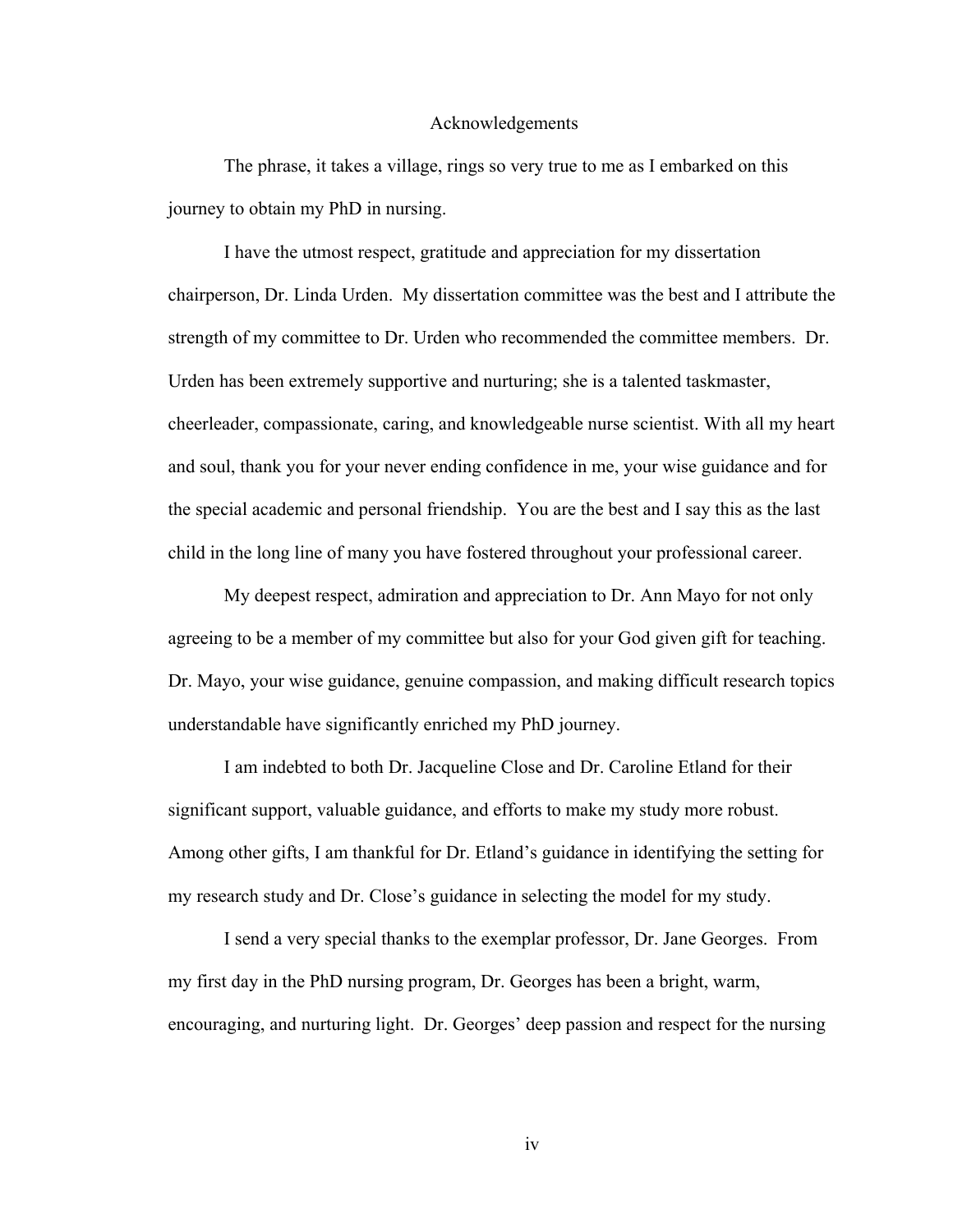profession has contributed to the advancement of the profession and many nurse scientists, especially me.

To my wonderful fellow PhD classmates, Dorothy Forde, Veronica Timple, Michael Baumgardner and Kathy Klimple, for sharing this journey with me. I feel truly blessed to have such amazing people that I turned to during all the highs and lows of our PhD journey. I know the bonds of friendship will be life-long. I will not forget the support, prayers and the words "take one more step and keep moving forward."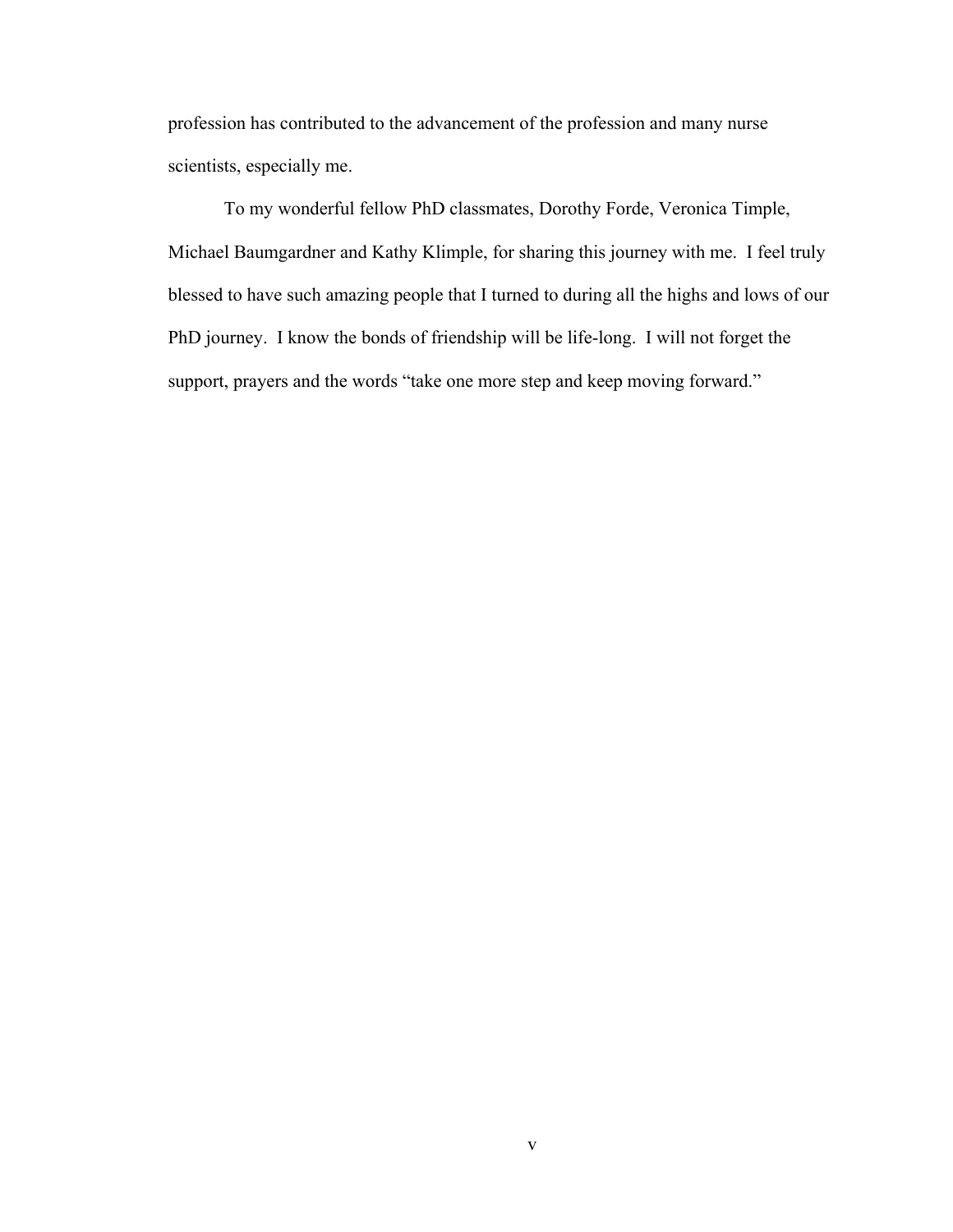# TABLE OF CONTENTS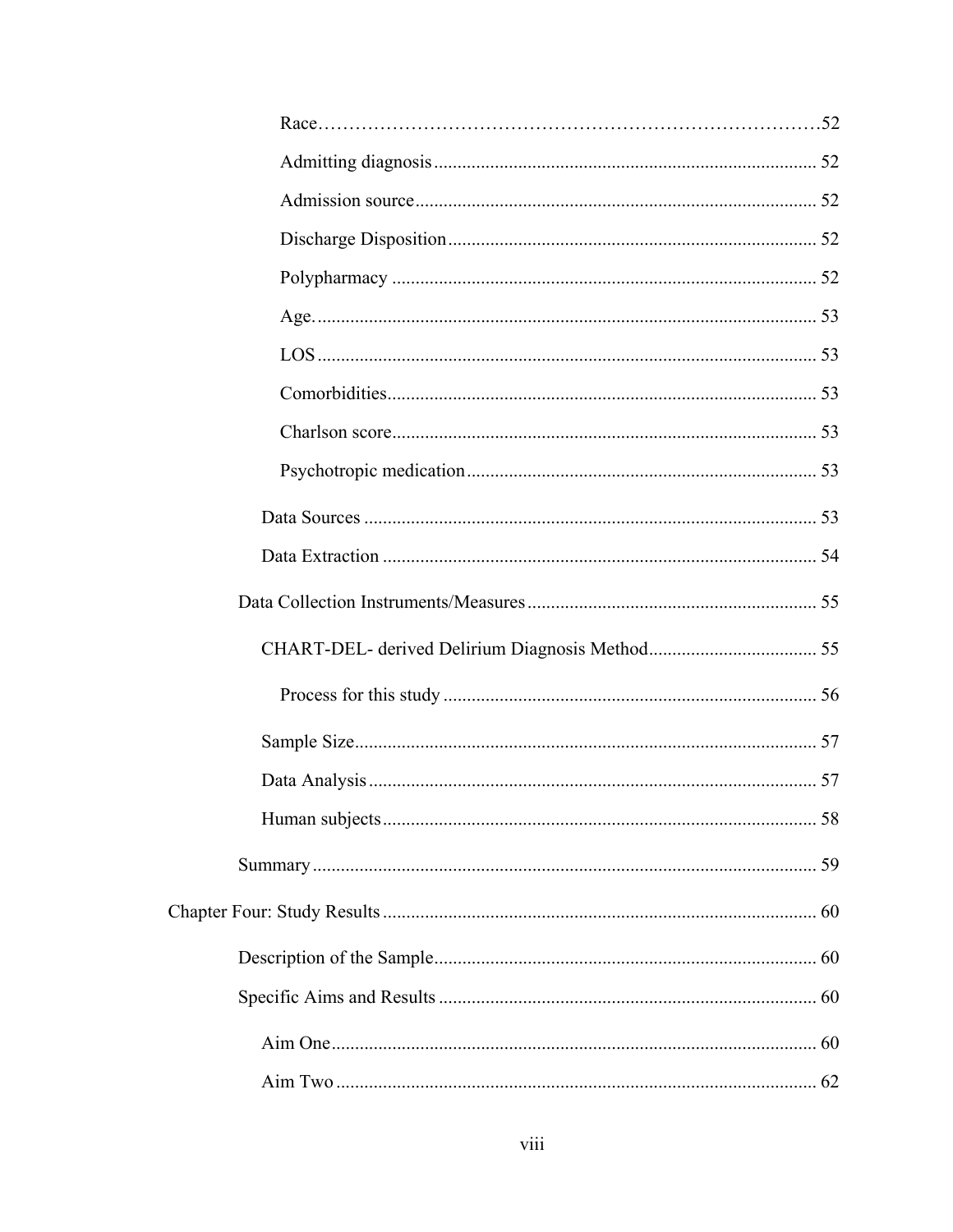| ICD-10 delirium diagnosis vs CHART-DEL-derived delirium diagnoses 76 |
|----------------------------------------------------------------------|
|                                                                      |
|                                                                      |
|                                                                      |
|                                                                      |
|                                                                      |
|                                                                      |
|                                                                      |
|                                                                      |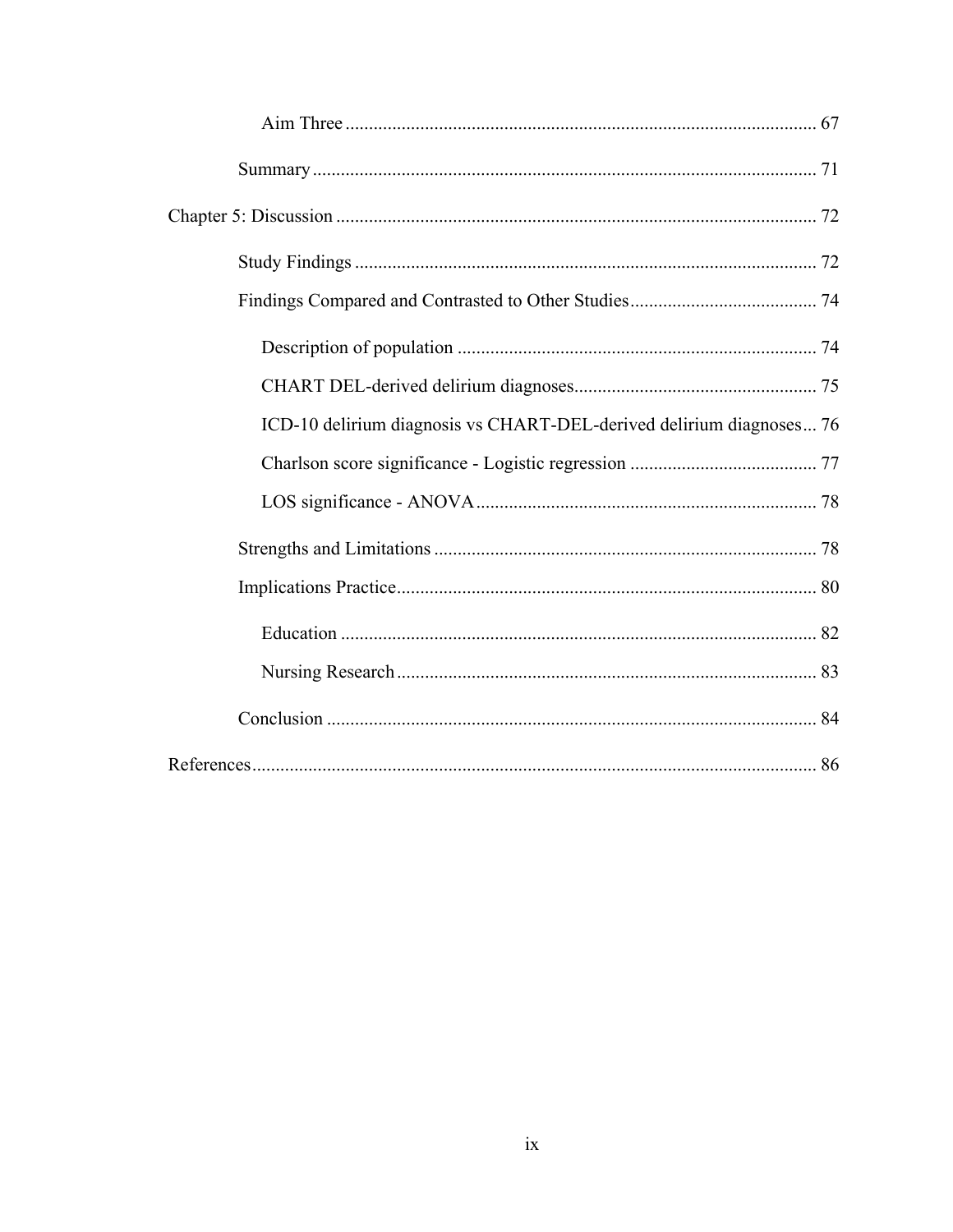# List of Tables

| Table 3: CHART-DEL-Derived Delirium Diagnoses by Resident Characteristics      |
|--------------------------------------------------------------------------------|
|                                                                                |
| Table 4: CHART-DEL-Derived Delirium Diagnoses by Resident Variables            |
|                                                                                |
|                                                                                |
| Table 6: ICD-10 Delirium by Resident Characteristics One-way ANOVA Results67   |
| Table 7: Logistic Regression Predicting CHART-DEL-Derived Delirium Diagnoses69 |
|                                                                                |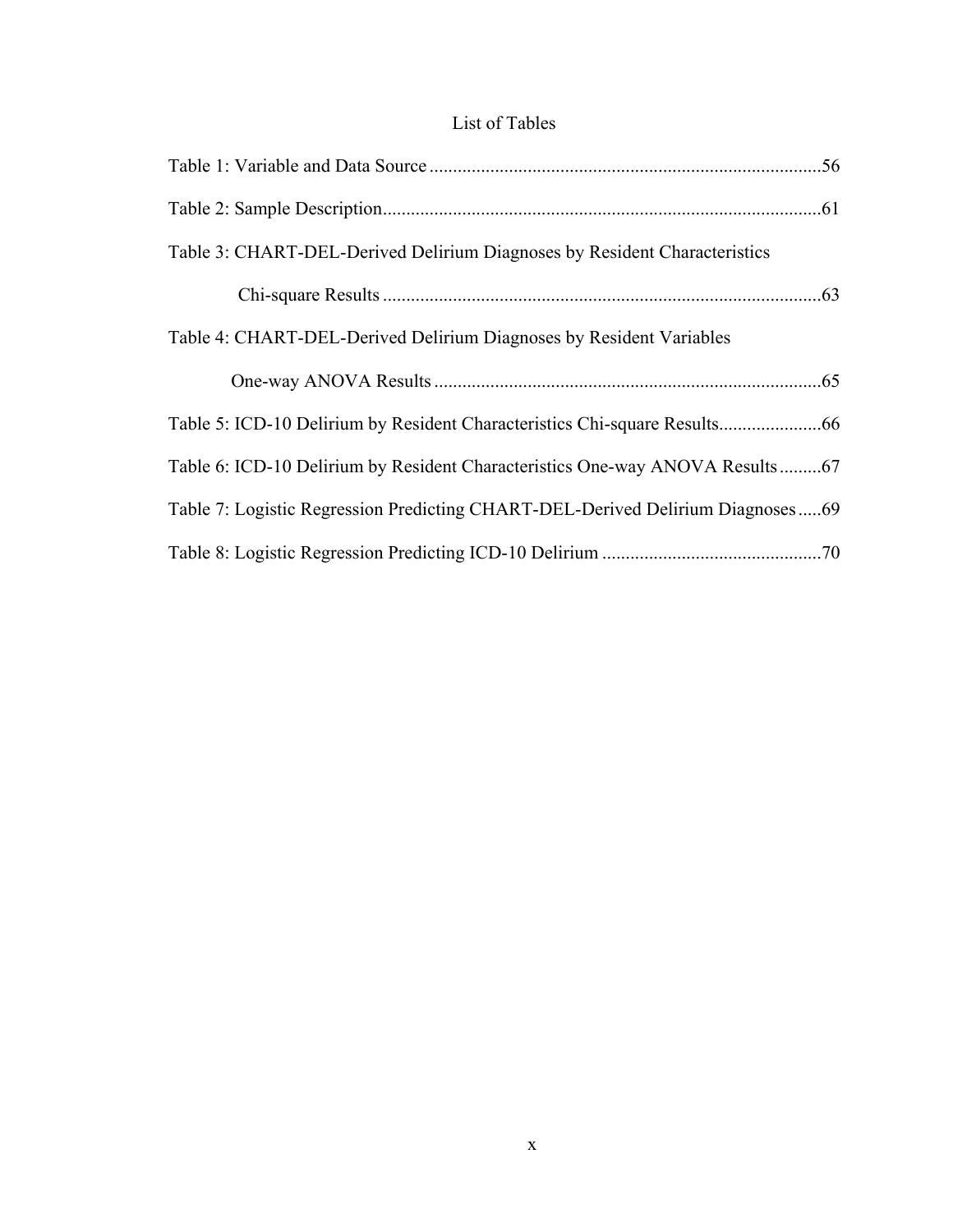# List of Figures

# List of Appendices

|--|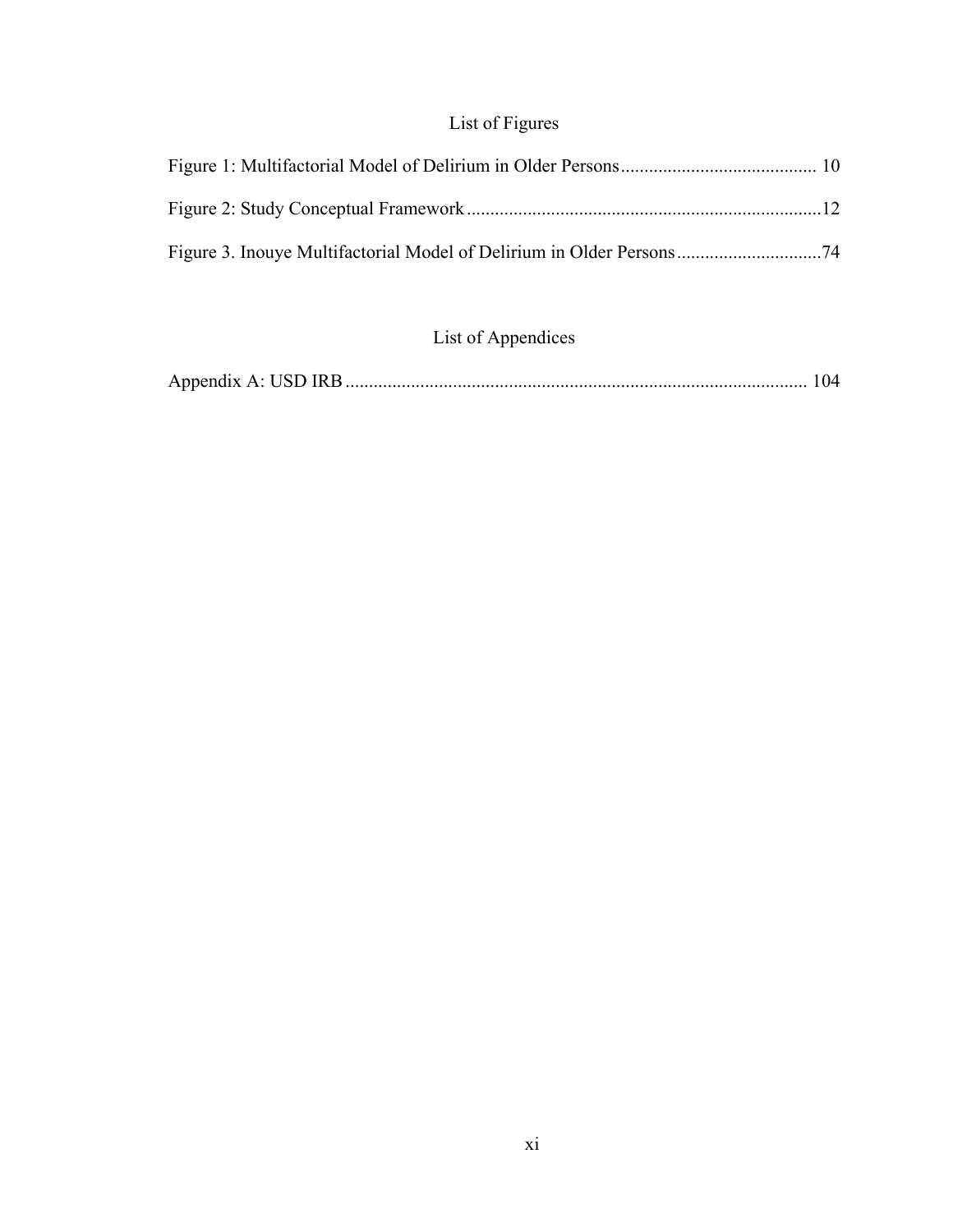### **Chapter One**

### **Introduction**

Delirium is a rapidly growing geriatric syndrome with devastating negative outcomes reflected in clinical and functional decline, cognitive impairment, and increased morbidity and mortality (Bellelli, Mazzola, & Morandi, 2015; Inouye, Westendorp, & Saczynski, 2014; Kiely et al., 2009; Voyer, Richard, Doucet, Cyr, & Carmichael, 2011). Delirium can increase the risk of cognitive loss, long term care placement, family burden/stress, reduce function and independence, impact the quality of life for the older adult, and increase the use of healthcare resources resulting in costlier healthcare (Akunne, Murthy, & Young, 2012; Bellelli et al., 2007; Fick et al., 2015; Huson, Stolee, Pearce, Bradfield, & Heckman, 2016; McAvay et al., 2006; McCusker et al., 2011b; Popp, 2013; Steis & Fick, 2012; Yoo, Nakagawa, & Kim, 2013). Delirium, both incidence and prevalence, have been extensively studied in the acute care setting noting that delirium can persist for weeks and months (Marcantonio et al., 2003). Other studies indicated delirium is no longer just an acute care concern; 20% to 70% of 12.5 million elderly hospitalized adults experience delirium and there was a 50% increase in patients with delirium discharged to post-acute care (PAC) in 2010 versus 1996. In addition, one fifth of hospitalized patients are admitted to skilled nursing facilities with delirium due to a shortened hospital length of stay (LOS) trend, leading to a critical need to address delirium in the post-acute care setting. Reports of delirium prevalence in the older adult can range from 22% to 89% (Élie et al., 2000; Fick, Agostini, & Inouye, 2002; Lemiengre et al., 2006) and 3% to 70% in long-term care (LTC) (McCusker et al., 2011a). Some critical pieces of the delirium puzzle are that delirium is not a normal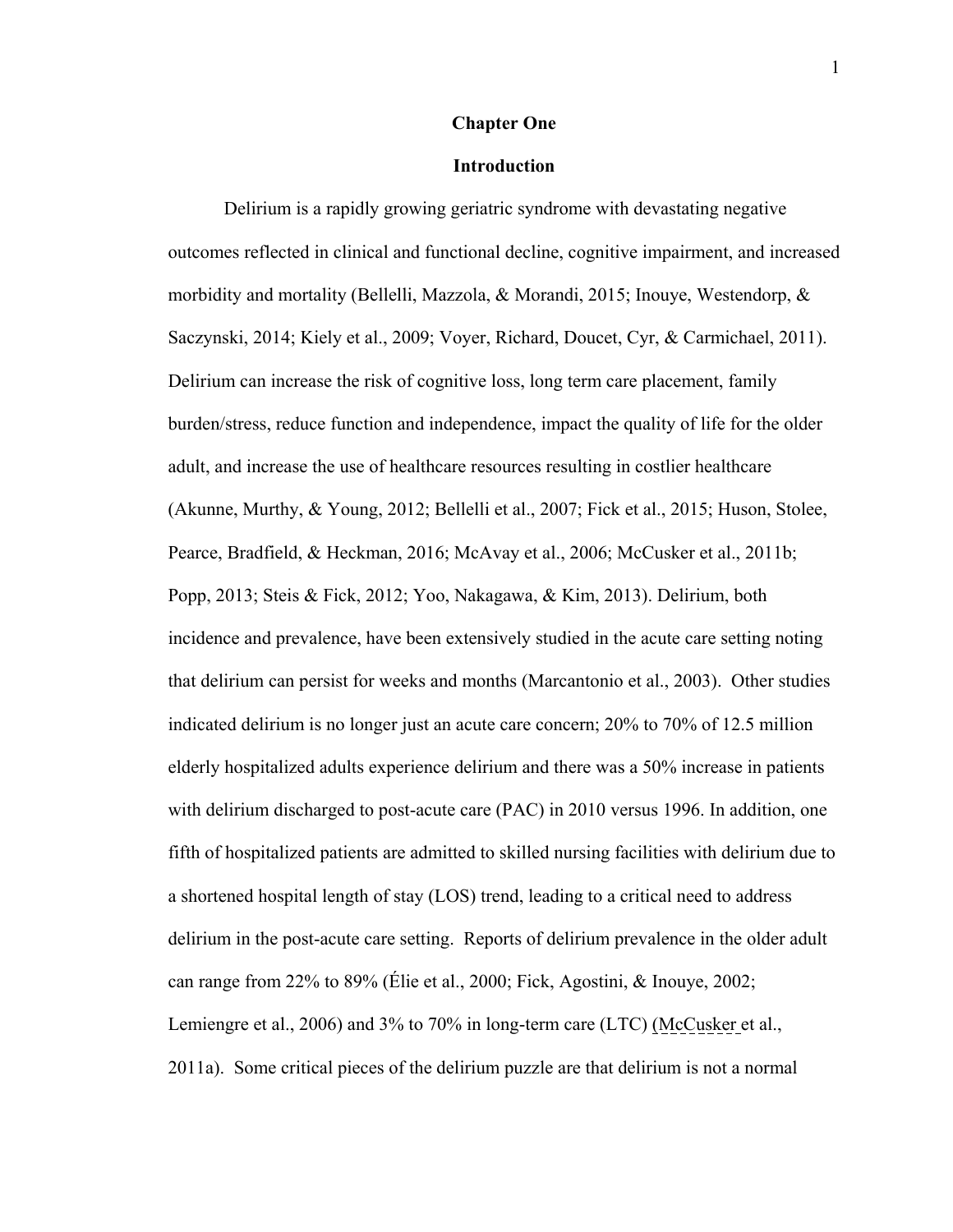process of aging; 30–40% of cases are preventable and the etiology of the onset of delirium is multifactorial (Inouye et al., 1999; Marcantonio, Flacker, Wright, & Resnick, 2001). It becomes essential to assist clinicians to understand and recognize the predictors of delirium in LTC so staff can prevent the occurrence of delirium. When it does occur, the staff can better manage the occurrence so the risk and severity of the negative outcomes associated with delirium may be minimized (Inouye et al., 2014).

Risk factors have been thoroughly explored in the acute care setting; however, there is a paucity of studies investigating predictors of delirium in LTC and even fewer in the LTC rehabilitation resident. With better awareness of what triggers delirium, the clinician will be better able to prevent, identify, and manage delirium.

### **Background**

Delirium has been studied for centuries and contributed to the current understanding of the syndrome. Celus was the first author to label delirium when describing mental disorders associated with fever or head trauma and the first to report a non-febrile delirium (Adamis, Treloar, Martin, & Macdonald, 2007). In the 19th century, a definition of delirium, "clouding of consciousness" (Adamis et al., 2007, p. 466) and confusion were introduced as part of delirium and symptoms were included in the definition. The 20th century was instrumental in the identification of the various symptoms of delirium (psychosis, hallucinations, stupor) including the development of the Diagnostic and Statistical Manual of Mental Disorders (DSM) and International Classification of Diseases (ICD) (Adamis et al., 2007). The DSM was formulated to address the need to standardize the characterization and diagnosing of mental disorders (Kawa & Giordano, 2012). The ICD was developed by the World Health Organization to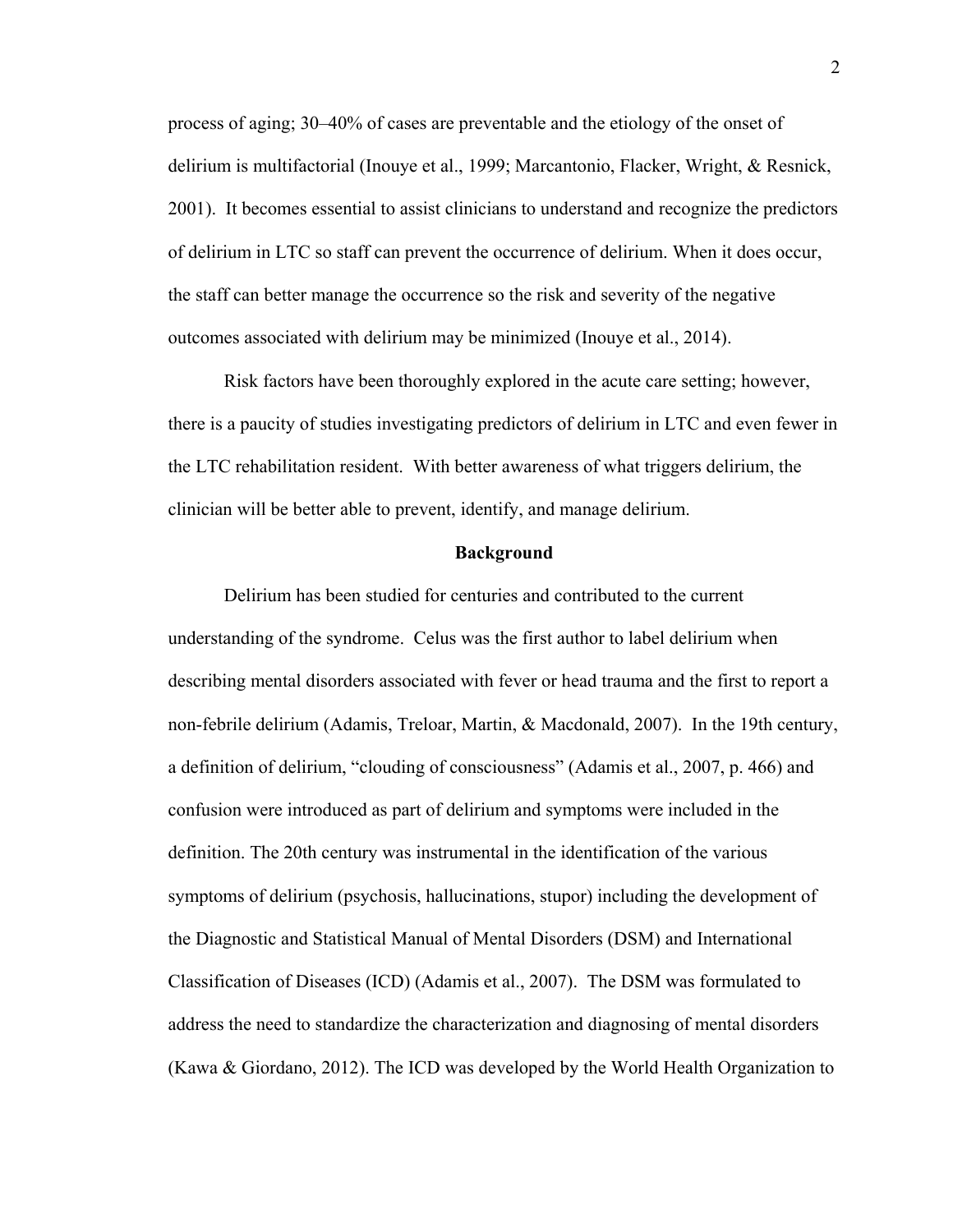improve classification of mental disorders internationally (ICD-10 Classification). The fact that delirium has been studied for centuries supports the concept that delirium is complex and continues to evolve as more understanding is gained.

### **Consequences of Delirium**

Delirium is strongly associated with many iatrogenic adverse outcomes and often the older adult hospitalized patient develops an accelerated physical and cognitive decline (Fong, Jones, et al., 2009; Khan et al., 2012). Delirium is characterized by key neuropsychiatric symptoms such as acute altered mental status, inattention, disorganized thinking, and disturbICD-10

ances in consciousness. A fluctuating course for patients and residents has been observed in all healthcare settings, particularly in LTC (Fong, Tulebaev, & Inouye, 2009; Khan et al., 2012). The hospital-acquired complications may include falls, urinary tract infection, an increased LOS, and a decreased ability to manage activities of daily living resulting in high admission rate to a PAC facility (Khan et al., 2012). Patients with delirium requiring an emergency department visit post-discharge represent 8–17% of all seniors and 40% of nursing home residents.

Mortality is also linked to delirium with an estimated 11% increased risk of dying in residents with every 48 hours with delirium (Young et al., 2015). The association of delirium and mortality is seen across all settings including acute care (intensive care unit, general medical units, geriatric, stroke, and dementia units), emergency departments, and nursing homes (Inouye et al., 2014). The incidence of delirium is reported to be 29% to 64% in general medical and geriatric units, 8% to 17% in older adults in the emergency department (ED), and up to 70% in LTC residents (Inouye et al., 2014; Moyo, Huang,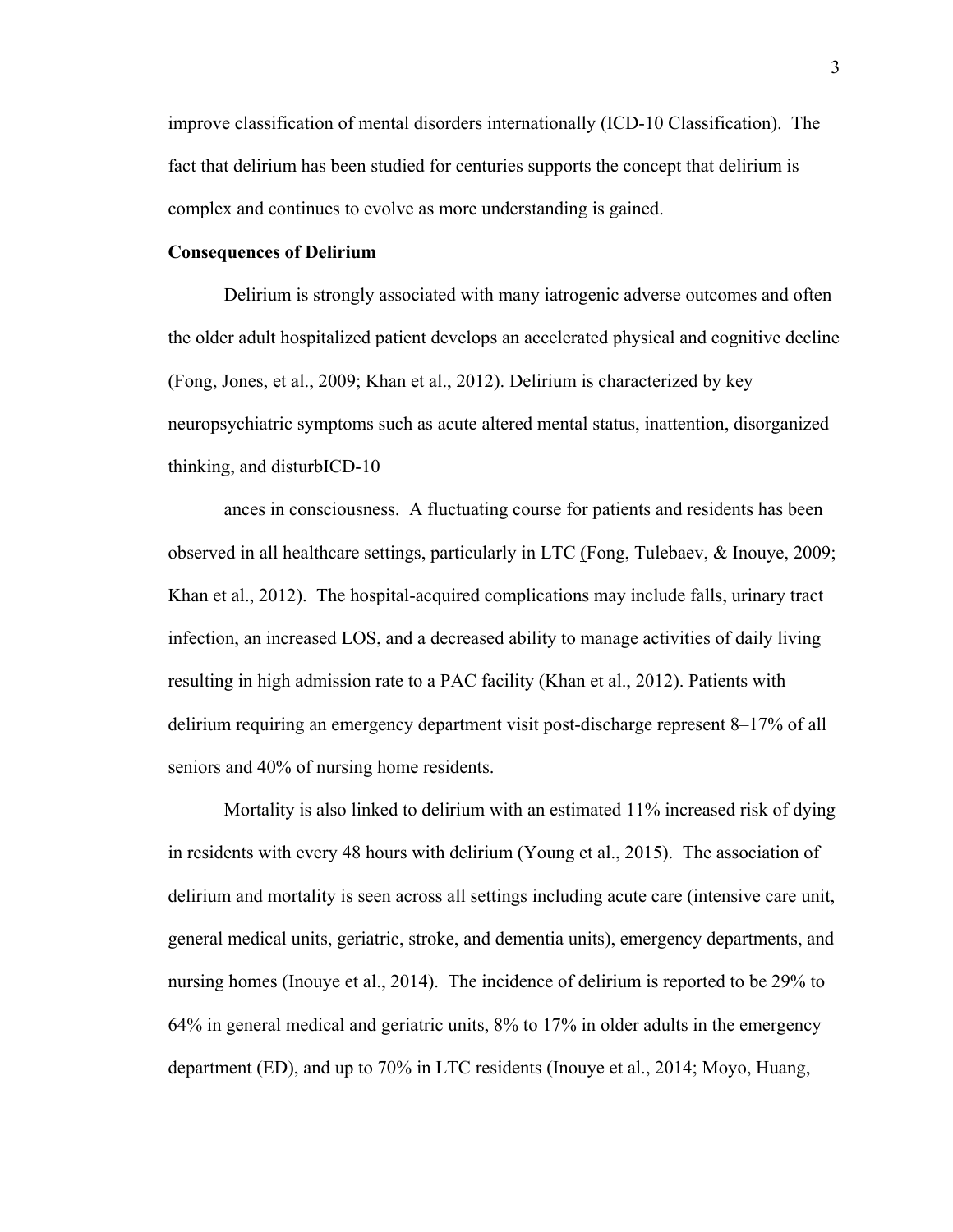Simoni-Wastila, & Harrington, 2016). The occurrence of delirium in the intensive care unit has a 2 to 4 times increased risk of death, a 1.5 times increased risk of death in the medical or geriatric units one year after discharge from an acute care hospitalization, and a 70% increased risk of death 6 months following an ED visit (Inouye et al., 2014).

Patients who develop delirium may experience a longer-term impact. The symptoms of delirium have been reported as far out as 12 months with only a gradual recovery (Siddiqi, House, & Holmes, 2006). Another long-term impact is the onset of dementia occurring annually in 18% of patients who develop delirium versus 6% without delirium (Rockwood et al., 1999). Patients with a hip fracture requiring surgical intervention have a greater risk of developing delirium, 16–62%, with recovery ranging from a couple days to one year (Deiner & Silverstein, 2009). The post-operative delirious patient can experience cognitive impairment as far out as one year and the physical functional status of both the surgical and non-surgical delirious patient can be compromised for 30 days or more (Inouye, Westendorp, et al., 2014).

Delirium has been studied for causative factors, treatment, and prevention to reduce the incidence of delirium. Delirium, a preventable condition and not a normal part of the aging process, is associated with health status and drug use (Alagiakrishnan, 2004; Moyo et al., 2016; Potter & George, 2006). In a seminal study, Inouye, Schlesinger, and Lydon (1999) reported that 50% of delirium cases could be prevented. They also reported a 25% reduction in delirium with the implementation of key preventive measures. According to this study, preventative measures to reduce the incidence of poor patient outcomes are associated with an increase demand on healthcare resources and cost (Inouye et al., 1999). As a result of the outcomes and treatment for delirium, which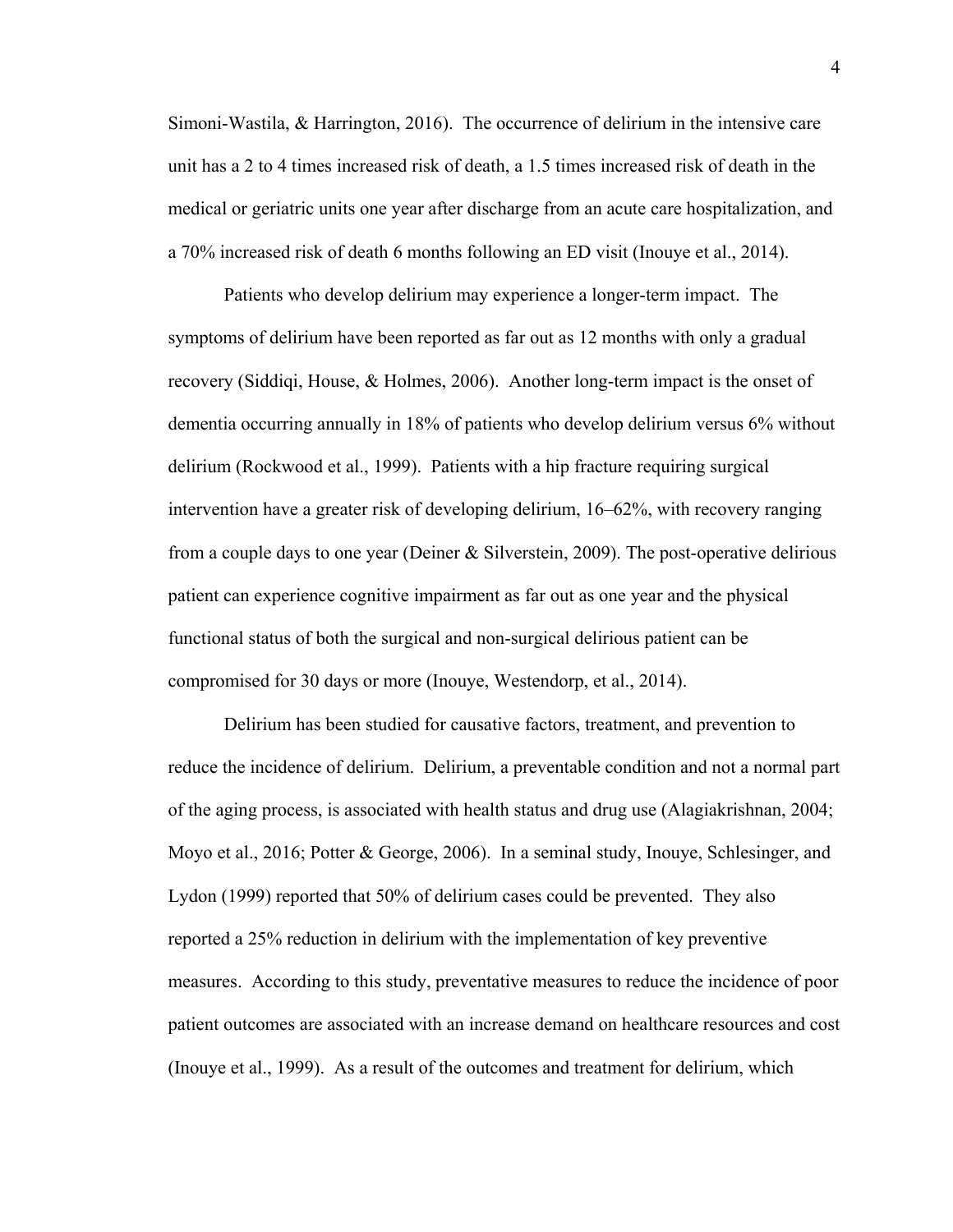include outpatient care, the financial impact to the healthcare system ranges between \$38 billion and \$152 billion annually (Leslie, Marcantonio, Zhang, Leo-Summers, & Inouye, 2008). The cost attributed to delirium ranges from \$16,303 to \$64,421 per patient with all settings considered, which includes LTC (Leslie & Inouye, 2011). In 2011, the financial impact of delirium on healthcare in the United States was \$165 billion and over \$182 billion in 18 European countries (Inouye, Westendorp, et al., 2014).

### **LTC Resident Adults**

By 2030, 20% of the U. S. population will be 65 years of age or older and 30 million people will have a healthcare or social care need requiring LTC (Arinzon, Peisakh, Schrire, & Berner, 2011). The two most common cognitive disorders in the LTC resident are dementia and delirium (Arinzon, Peisakh, Schrire, & Berner, 2011). The prevalence of delirium in the LTC resident population ranges between 9.6% 89% (Arinzon et al., 2011). Kiely and colleagues (2003) found 16% of patients suffered from delirium upon admission to PAC facilities. In acutely ill residents of a nursing home, Boockvar, Signor, Ramaswamy, and Hung (2013) identified a 17.7% incidence of delirium. These residents developed delirium, on average, on the third day following the onset of an acute illness (Boockvar et al., 2013).

Older adults who reside in LTC are unable to maintain independent living and have both healthcare (physical and/or mental) and social care needs making them an extremely frail subgroup in the population of older adults (Crocker et al., 2013). Salem et al. (2014) defined frailty as "a state that affects an individual who experiences an accumulation of deficits in physical, psychological, and social domains, leading to adverse outcomes such as disability and mortality" (page 1). Residents who developed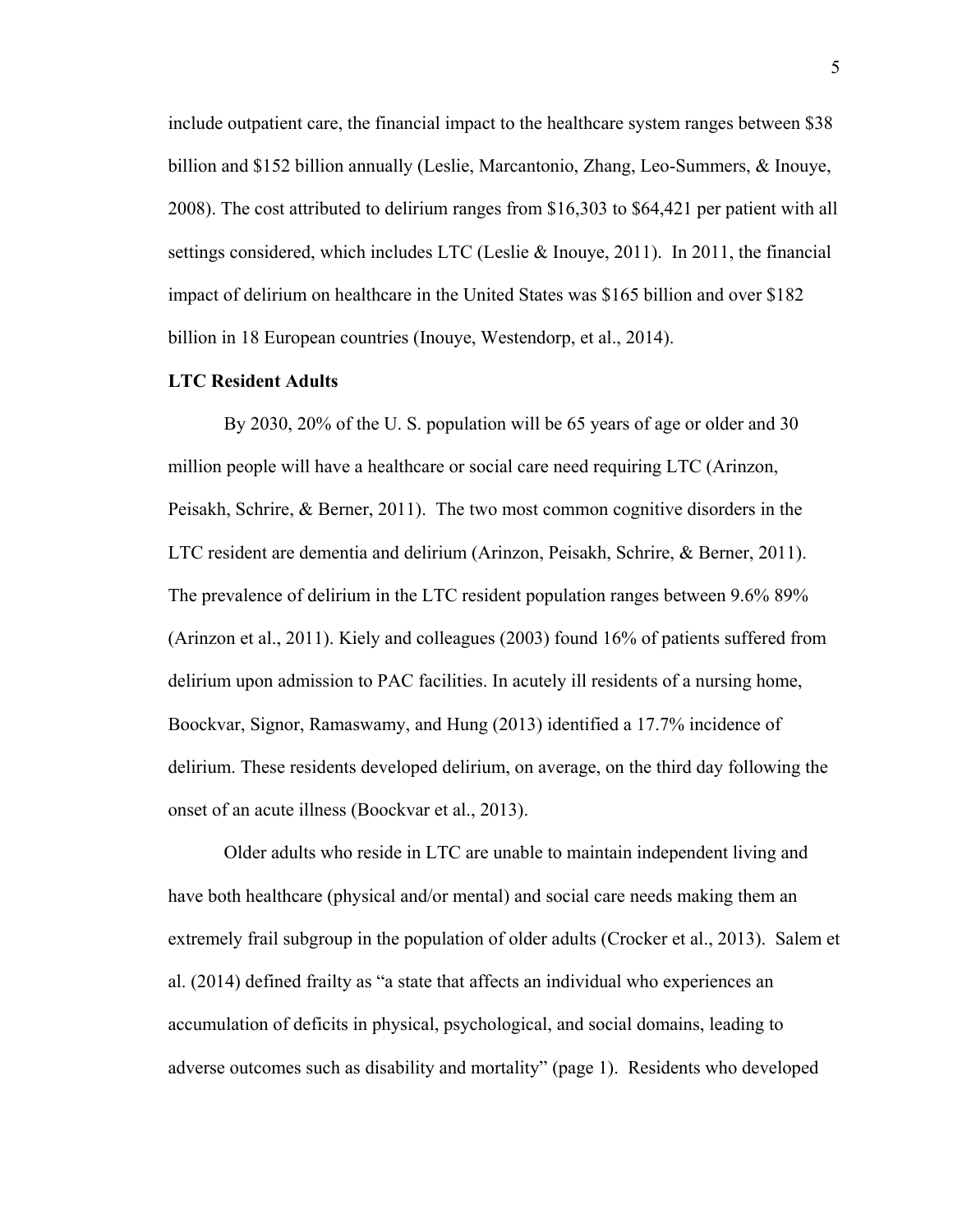delirium faced the risk of poor outcomes that include a 23% increased risk of falling and two-fold risk of being re-hospitalized. Length of stay (LOS) was more likely to be greater than 30 days and there was greater than six-month mortality as compared to those without delirium (Marcantonio et al., 2005).

Delirium has become a patient safety and cost focus. A driving factor for instituting preventative measures is that 30–40% of delirium cases can be prevented (Inouye, Westendorp, et al., 2014). Delirium is now an indicator for healthcare quality for this population in the Value Base Purchasing Program (VBP) for nursing homes. The political climate in healthcare has moved from pay for simply reporting the volume of healthcare outcomes to currently receiving reimbursement based on achievement and performance (Centers for Medicare and Medicaid Services, 2015). The FY 2019 Skilled Nursing Facility (SNF) Prospective Payment System (PPS) effective July 31, 2018, was part of the Protecting Access to Medicare Act of 2014 (PAMA) public law no. 113-93 and authorized the new nursing home VBP to begin in FY 2019 (Medicare Program, 2018). The outcome measure under this law is 30-day all-cause readmissions (Centers for Medicare and Medicaid Services, 2015). The Improving Medicare Post-Acute Care Transformation Act (IMPACT) 2014 focused on improving quality in SNF and LTC facilities focusing on three domains of improvement: 1) skin integrity and changes in skin integrity, 2) incidence of major falls, and 3) functional status, cognitive function, and changes in function and cognitive function. The measurement for the three domains includes new or worsened pressure ulcers, falls with major injury, and assessment and care planning for functional status. The quality measures will also be posted on the public reporting venues (Protecting Access to Medicare Act, 2014).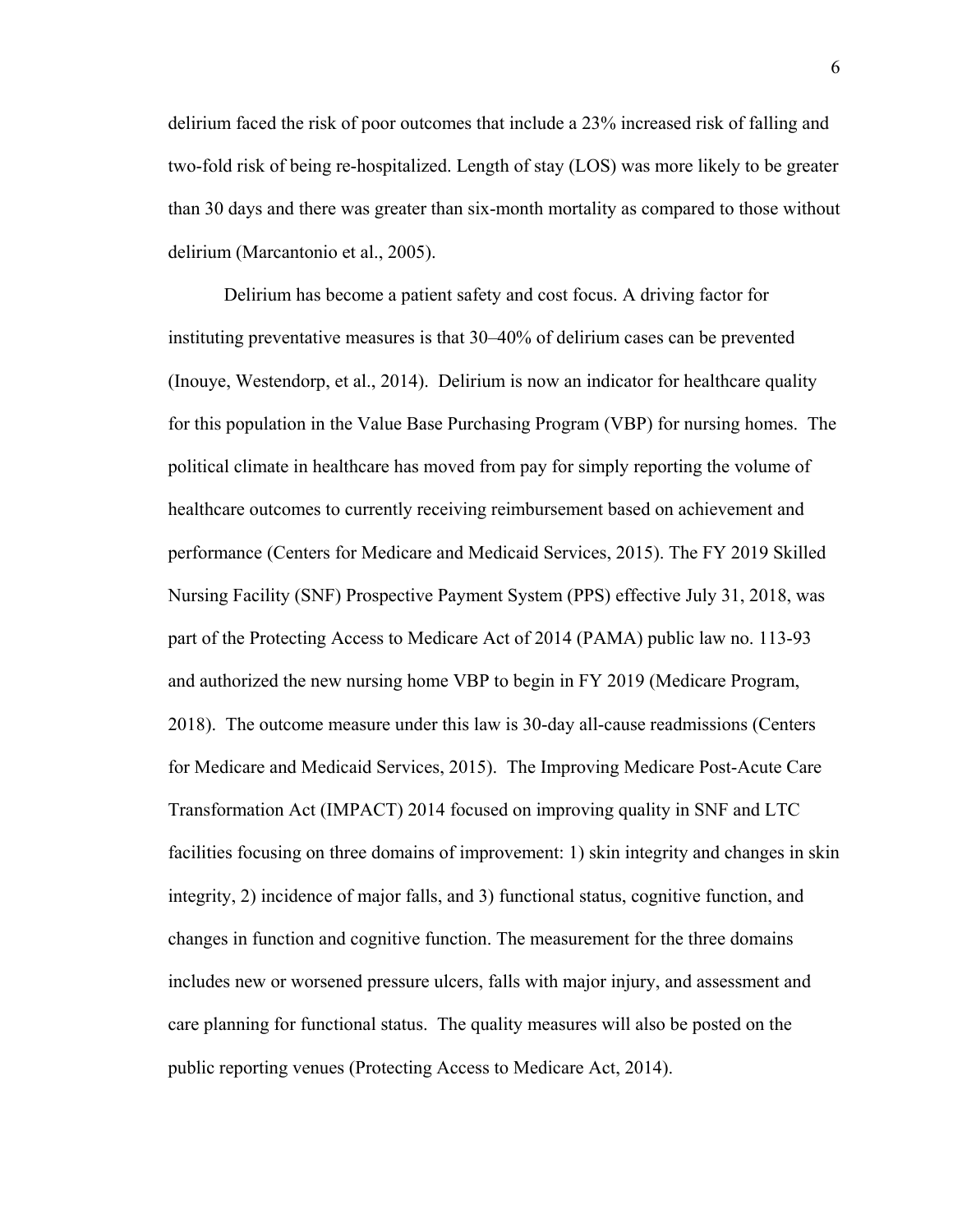VBP has not only a quality improvement focus but also represents a cost impact to the LTC setting. The Congressional Budget Office anticipates a \$2 billion savings to Medicare over the next 10 years. Beginning in 2018, CMS began withholding 2% of Medicare reimbursements to SNFs and would pay some or all of those funds based on the facility's performance in meeting the new requirement. (Protecting Access to Medicare Act, 2014).

### **Research Questions**

Research questions for this study were:

- 1. What is the relationship between CHART-DEL-derived delirium diagnosis and documented ICD-10 coded discharge delirium diagnosis in LTC rehabilitation residents?
- 2. What is the relationship between delirium (CHART DEL-derived and ICD-10) and variables of gender, race, principle admitting diagnosis, polypharmacy, dementia, age, LOS, Charlson score (comorbidities), and psychotropic medications duration in LTC rehabilitation residents?

#### **Purpose**

The purpose of this study was twofold: 1) to describe the relationship between CHART-DEL-derived delirium diagnosis and the ICD-10 coded discharge delirium diagnosis, and 2) to describe the relationship between delirium (CHART DEL-derived and ICD-10) and the variables of gender, race, principle admitting diagnosis, polypharmacy, dementia, age, LOS, Charlson score (comorbidities), and psychotropic medications duration in the LTC rehabilitation residents.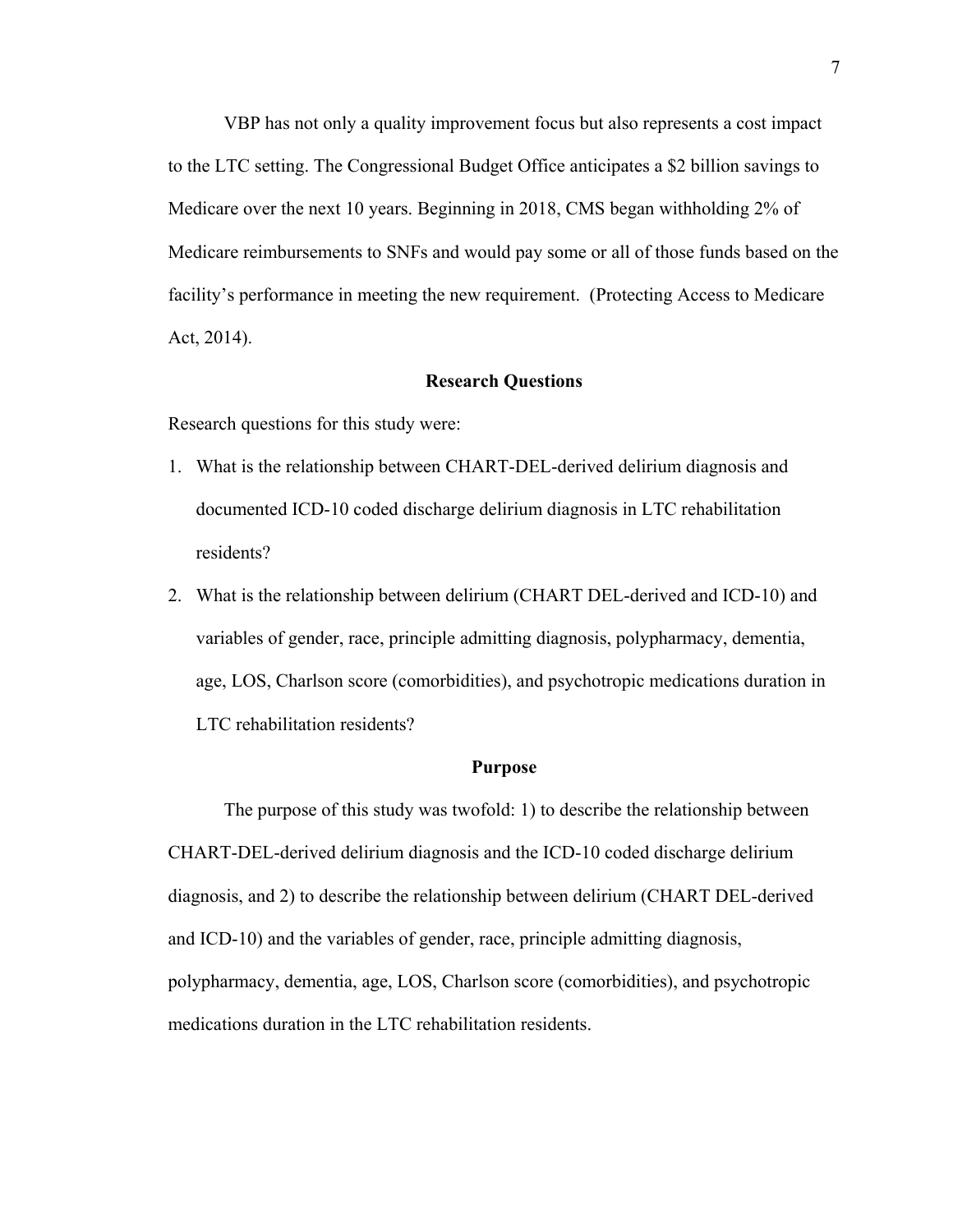#### **Aims**

The aims of this study were to:

1. Describe resident demographic characteristics of gender, race, principal admitting diagnosis, admit source, discharge disposition, polypharmacy, dementia, CHART-DEL-derived delirium diagnoses, ICD-10 coded discharge delirium diagnosis, age, LOS, Charlson score (comorbidities), and psychotropic medications duration.

2a. Describe the relationship between CHART-DEL-derived diagnoses and the variables of gender, race, principle admitting diagnosis, polypharmacy, dementia, age, LOS, Charlson score (comorbidities), and psychotropic medications duration.

2b. Describe the relationship between ICD-10 delirium and the variables of gender, race, principle admitting diagnosis, polypharmacy, dementia, age, LOS, Charlson score (comorbidities), and psychotropic medications duration.

3a**.** Determine the odds of having a diagnosis of CHART-DEL-derived delirium diagnosis based upon gender, race, principle admitting diagnosis, polypharmacy, dementia, age, LOS, Charlson score (comorbidities), and psychotropic medications duration.

3b. Determine odds of having an ICD-10-derived delirium diagnosis based upon gender, race, principle admitting diagnosis, polypharmacy, dementia, age, LOS, Charlson score (comorbidities), and psychotropic medications duration.

### **Study Theoretical Underpinnings**

#### **Homeostenosis**

Although well described, delirium is complex, difficult to identify, and not fully understood. The homeostenosis concept is used to explore the occurrence of delirium in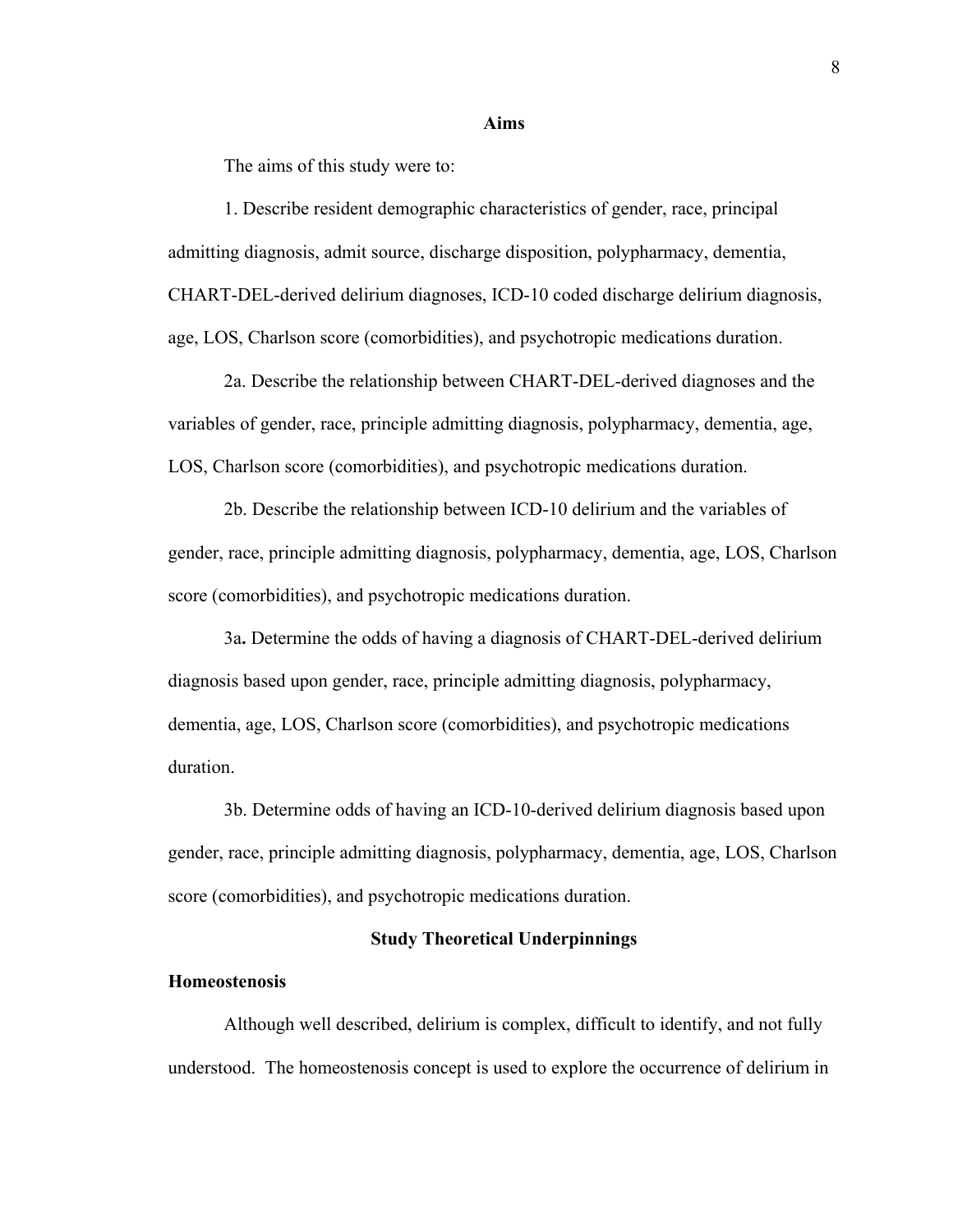the older adult and to obtain a better understanding of delirium. Homeostenosis suggests the older adult may have stable and functional independent health, but the aging process makes the older adult more vulnerable to decompensating in response to physiological disturbances such as stressors and illnesses that may not have the same impact in the health of the younger adult (Maldonado, 2013). An outcome of the aging process is that older adults succumb to illness more frequently than younger adults due to the poor physiological reserve (Maldonado, 2013). The physiological changes affected by the aging process include brain dysfunction due to a decrease in blood flow, a decline in stress-regulating neurotransmitters, neuron loss (35 % from locus coeruleus and sustantia nigra), vascular changes, and changes in the intracellular signal transductions systems (Maldonado, 2013). With this physiologic vulnerability, reserved capacity is depleted in the older adult. This may explain why the older adult brain decompensates with an exposure to a medication or illness but this same noxious stimuli does not have the same effect in the younger individual (Maldonado, 2013; Flacker & Lipsitz, 1999).

### **Multifactorial Model of Delirium in Older Persons**

Unlike the younger adult, Inouye and Charpentier (1996) identified the older adult patient with vulnerable factors (predisposing factors) and exposed to noxious stimulus (precipitating factors) may be more vulnerable to the development of delirium. Most recently, as a concept, delirium was defined as acute fluctuating attention and cognitive changes in mental status (Inouye et al., 2014).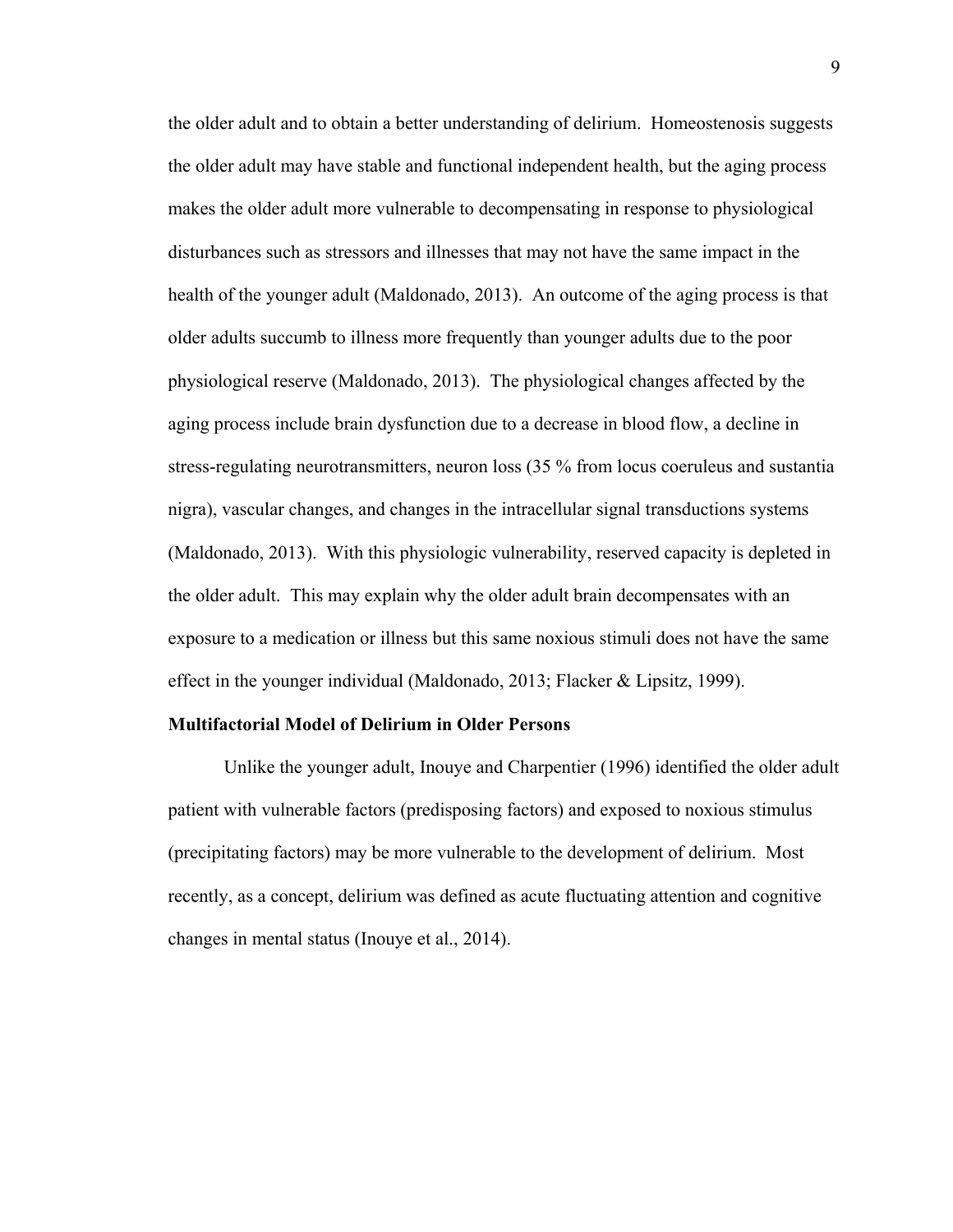

*Figure 1.* Multifactorial Model of Delirium in Older Persons

Figure 1 graphically displays a model that was used to develop the conceptual framework for this study. "The onset of delirium involves a complex interaction between the patient's baseline vulnerability (predisposing factors) present on admission, and precipitating factors or noxious insults occurring during hospitalization" (Inouye, Westendorp, et al., 2014, p. 20).

The onset of delirium is mostly associated with multiple factors and rarely due to a single factor (Inouye, Westendorp, et al., 2014). Inouye and Charpentier (1996) found that reported studies evaluated risk factors but did not separate the baseline vulnerability and precipitating factors, thereby preventing the researchers from understanding the effects each factor contributed to the onset of delirium. They further hypothesized that delirium was a multifactorial geriatric syndrome. This highly utilized Multifactorial Model of Delirium in Older Persons has been tested and validated subsequent to their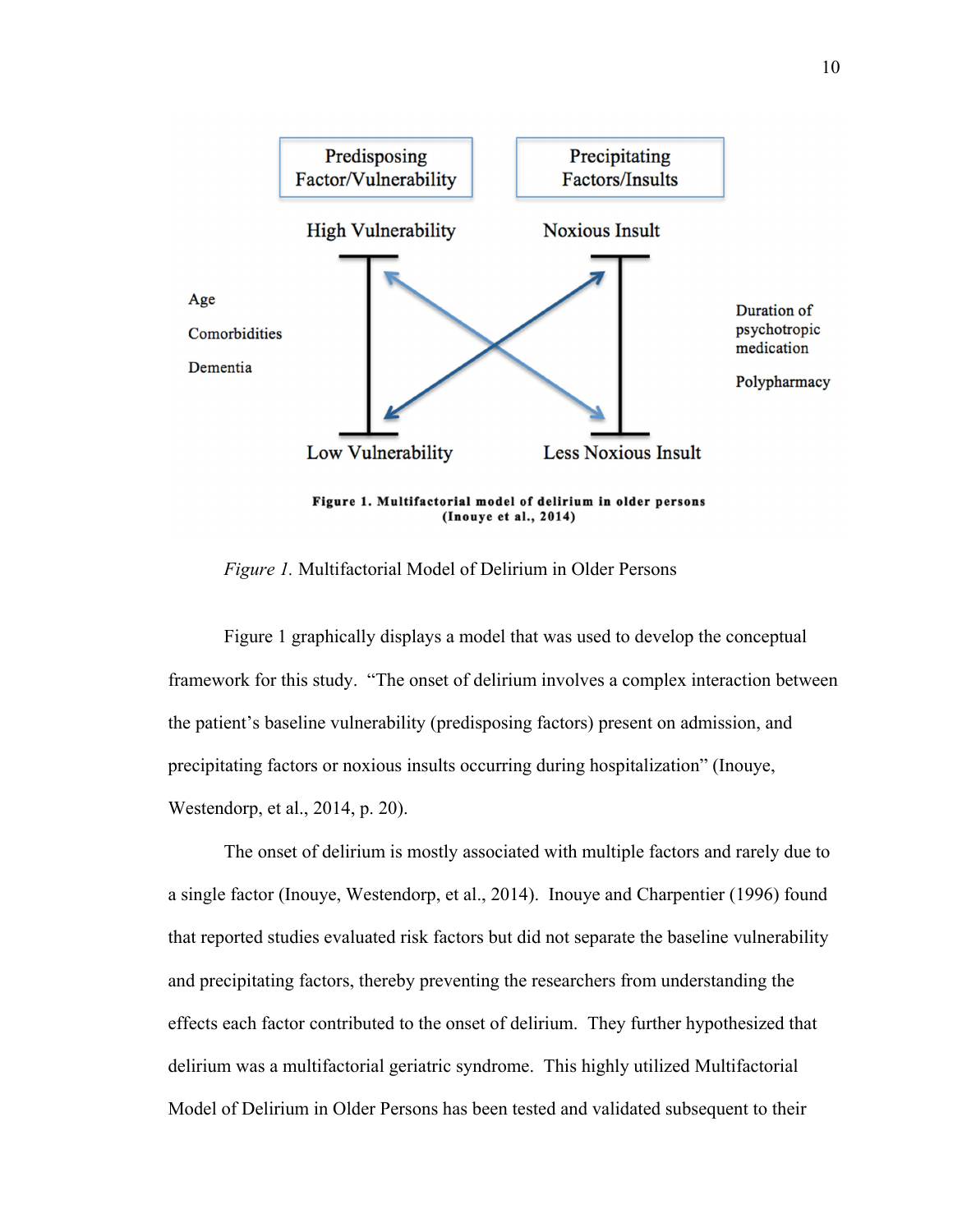first report. The model indicates the higher the baseline vulnerabilities upon admission, the least amount of precipitating factors (insults) will be needed to trigger the onset of delirium. The opposite is also true. If the patient has a low vulnerability on admission then many precipitating factors during hospitalization would be needed to trigger the onset of delirium (Inouye & Charpentier, 1996).

In their binomial regression model, Inouye and Charpentier (1996) included a baseline risk score, five precipitating factors, and exposure period (by 9th hospitalized day) revealing a significant independence between baseline and precipitating factors. This supported the researchers' hypothesis that there was a resistance to the onset of delirium in low-risk baseline patients and high-risk baseline patients were susceptible to the onset of delirium with any precipitating factors (Inouye & Charpentier, 1996).

The predisposing factors/vulnerability have been well studied in both acute care and LTC. The predisposing factors/vulnerability included functional impairment, dehydration, fever, hearing and visual impairment, behavioral disturbances, depression, comorbidity, pain, dehydration, malnutrition, hearing; however, advanced age and dementia were the two most significant factors in this group (Davis et al., 2012; Voyer, Richard, Doucet, & Carmichael, 2009b). The variables of age, comorbidities, and dementia were the predisposing/vulnerable factors evaluated in this study.

Precipitating factors identified in the previous studies included physical restraints, malnutrition, number of medications (greater than three), urinary catheter, and iatrogenic adverse event. The percentage of psychotropic medications found in the greater than three medications factor were at least  $1 (70\%)$ ,  $1 (30\%)$ ,  $2 (20\%)$ , and  $3 (13\%)$  (Inouye & Charpentier, 1996). In this study, the precipitating factors included polypharmacy and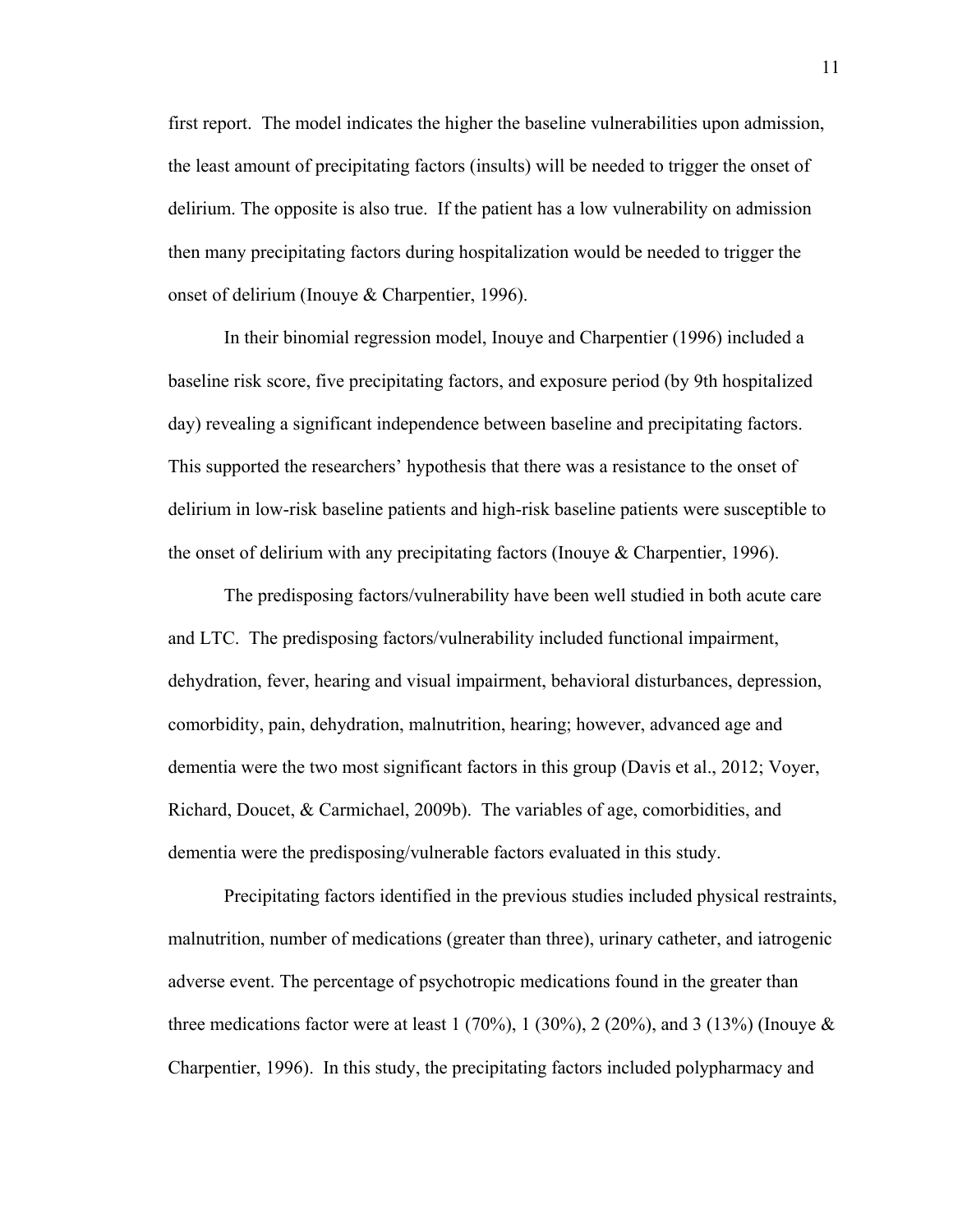duration of psychotropic medications. See Figure 2 for the model created as the framework for this research.



*Figure 2.* Study Conceptual Framework

### **Summary**

Delirium is a devastating syndrome especially among the older adult population. As more functionally impaired older adults survive acute illnesses, there is an increase in the number of residents requiring admission to LTC for both short- and long-term care. With admission to LTC, residents are at an increased risk of poor outcomes. Most studies have addressed delirium in acute care, some have addressed delirium in the LTC setting, but few have addressed those admitted to LTC for rehabilitation and the relationship between CHART-DEL-derived delirium symptoms and ICD-10 coded delirium diagnosis delirium along with the variables of gender, race, principle admitting diagnosis, polypharmacy, dementia, age, LOS, Charlson score (comorbidities), and psychotropic medications duration. This study is unique as it compares CHART-DEL-derived delirium diagnoses documented delirium symptoms and ICD-10 in the LTC rehabilitation population.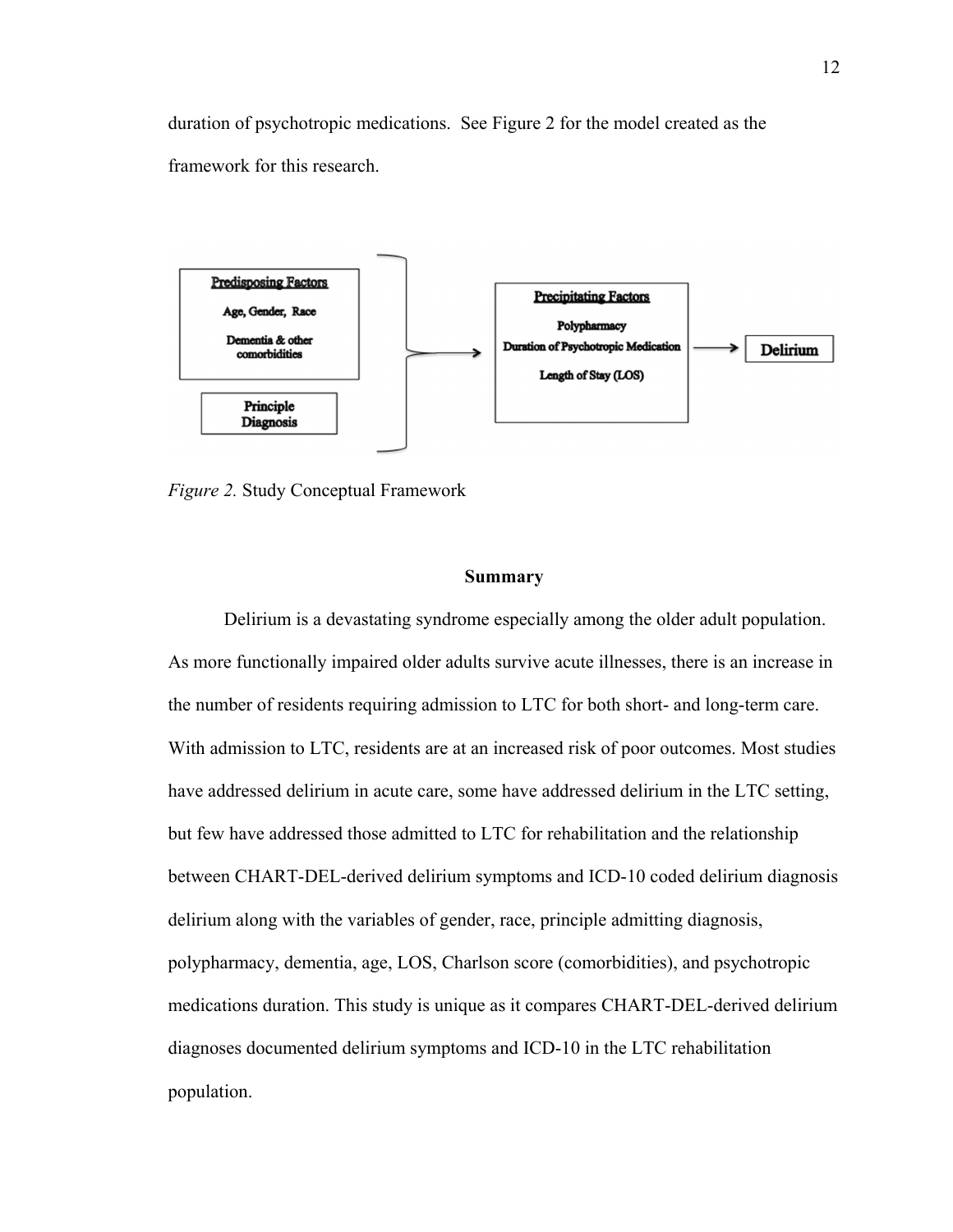#### **Chapter Two**

### **Review of the Literature**

This chapter will provide a review of published articles related to delirium. The researcher used the following databases and websites: CINAHL, PubMed, Ovid, Cochrane, Google, Google Scholar, CMS, HELP (Hospital Elder Life Program), and NIH. Primary articles from a reference list of systematic reviews and meta-analyses were also included in the search. The search timeframe was over the most recent 10 years. However, an exception was made regarding related models that went back to 1996 when the original model used to underpin this study was developed. The articles included a critical review of the various aspects of delirium and were organized into the following sections: overview of delirium, definition and symptomology, delirium subtypes, pathophysiology, risk factors, comorbidities, long term care, screening, length of stay, intensive care unit, post-acute care, treatment/intervention, nonpharmacological management, pharmacological interventions, medication management, psychotropic medications, polypharmacy, and post-acute care/long term care rehabilitation.

### **Overview of Delirium**

As the population ages, the issue of delirium development among older adult patients requires urgent attention since it can increase mortality by more than 25%, accelerate the onset of dementia, decrease independence, experience adverse iatrogenic event(s), and contribute to a longer, costlier healthcare experience (Huson et al., 2016; Marcantonio et al., 2005). Delirium, a common occurring and devastating syndrome frequently underdiagnosed, is strongly associated with many iatrogenic adverse outcomes and often the older adult resident develops an accelerated physical and cognitive decline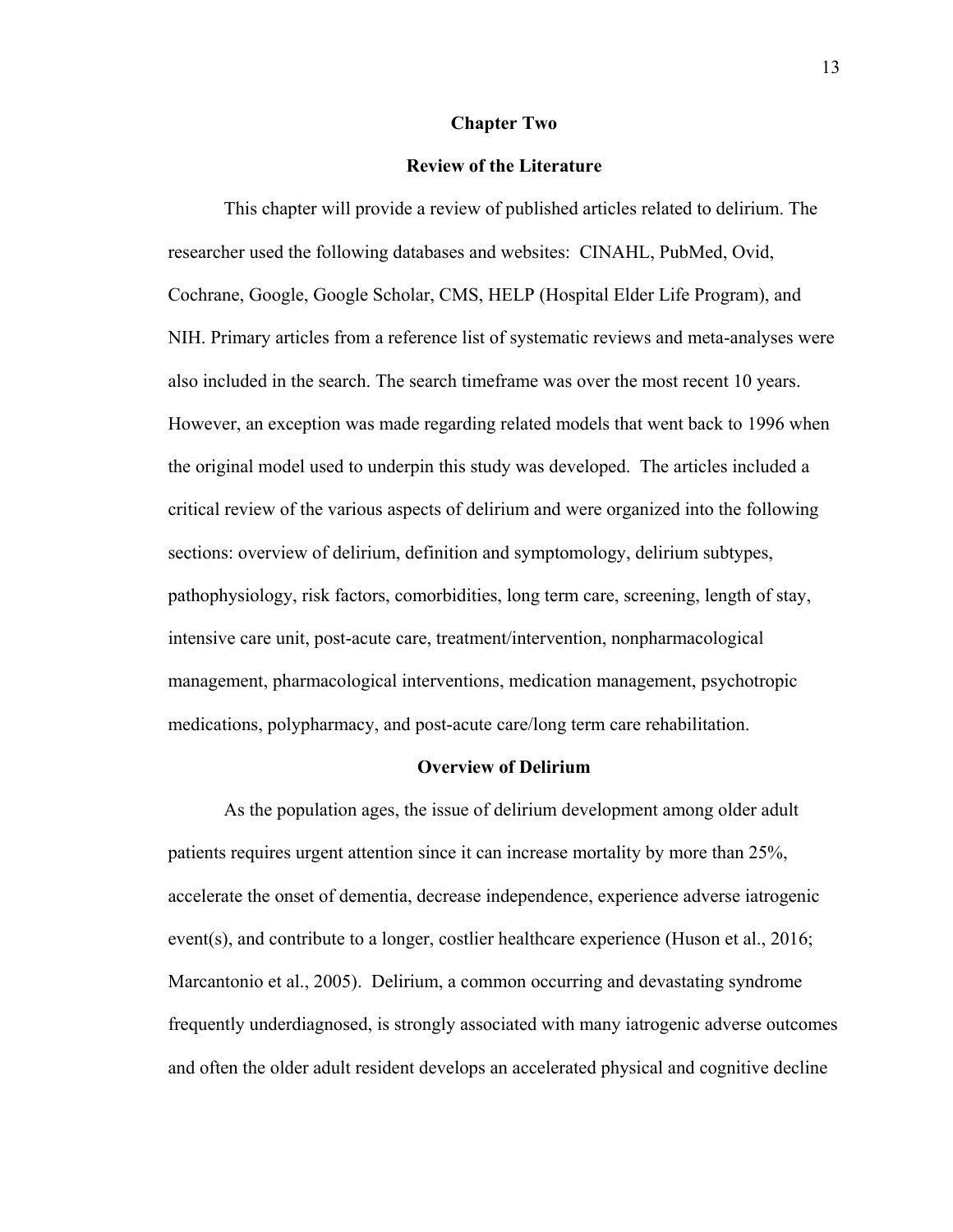(Khan et al., 2012; Fong, Jones et al., 2009). Marcantonio et al. (2005) conducted an observational cohort study in an LTC facility with a PAC unit. Only residents admitted to the PAC unit were included in the study. The outcomes described were delirium, subsyndromal, and no delirium. The study revealed PAC residents with delirium versus PAC residents without delirium were associated with one or more complications (73% versus 41%), re-hospitalized (30% versus 13%), placed in the community upon discharge (30% versus 73%) and all complications were significantly different between the two groups  $(p<.01)$  with delirium having more complications. A 6-month mortality was another important measured outcome that compared the resident with delirium versus no delirium, 25% and 5.7% respectively (Marcantonio et al., 2005).

The occurrence rate of delirium in the hospital and in the intensive care unit (ICU) ranged from 11% to 42% and 16% to 89% respectively (Abelha, Veiga, Norton, Santos, & Gaudreau, 2013; Siddiqi et al., 2006). Not only are there serious health and quality of life consequences due to delirium but there is also a significant cost ranging from \$143 to \$152 billion annually estimated based on U. S. dollars from 2005 (Fick et al., 2015). This represents twice the cost of care for older adult patients with delirium (Fick et al., 2015; Lesli, Marcantonio, Zhang, Leo-Summers, & Inouye, 2008; Steis & Fick, 2012).

## **Definition and Symptomology**

Delirium is described as an acute, cognitive impairment evidenced by the key features of confusion and inattention that fluctuate throughout the day. The confusion may display in the form of disorientation or memory loss. The inattention symptom includes lack of focus, disorganized thinking, and altered level of consciousness or inability to shift attention. Other symptoms may be irritability, psychomotor and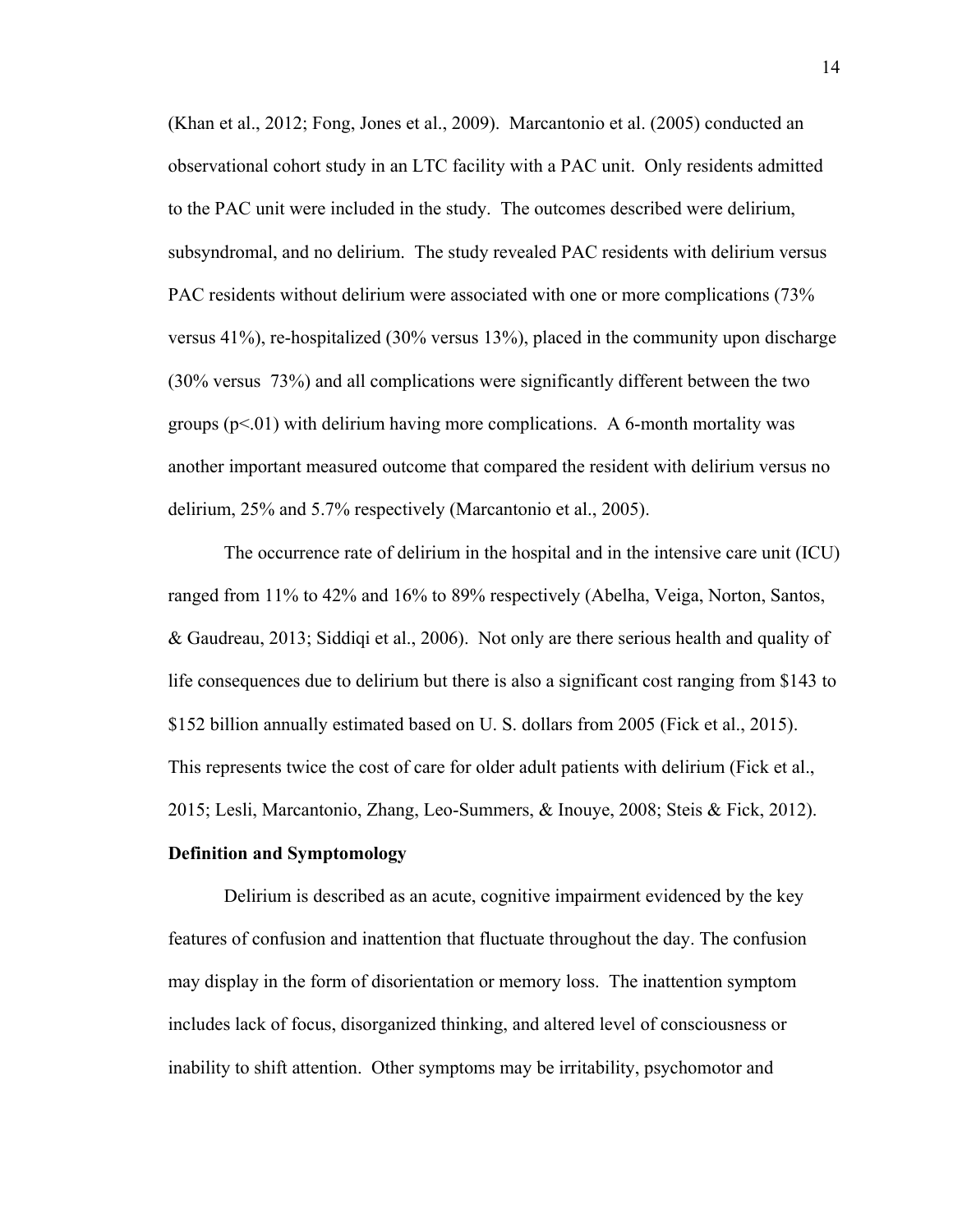visuospatial problems, hallucinations, delusions and sleep-wake cycle issues (Kukreja, Günther, & Popp, 2015). The onset of delirium is fairly rapid, occurring within a few hours to days. Diagnosis does not require all of these symptoms to present at the same time (Cavallazzi, Saad, & Marik, 2012). The fluctuation and similarity with symptoms attributed to dementia and depression contribute to the difficulty in detecting delirium (Inouye et al., 1999). Of note, delirium does decrease daily living activities and enhance symptoms of dementia (Hasegawa et al., 2013; Khurana, Gambhir, & Kishore, 2011).

The two delirium diagnostic instruments are the American Psychiatric Association (APA) Diagnostic and Statistical Manual, current version (fifth edition), (DSM-5) and the International Statistical Classification of Diseases version 10 (ICD-10) (APA, 2013; ICD-10, 2011). The DSM-5 (2013) and ICD-10 (2011) define delirium for diagnostic reference but are not easily adoptable for the bedside use (Shi, Warren, Saposnik, & MacDermid, 2013). Delirium screening instruments have been developed to be easily applied at the bedside and have utilized the DSM-5 and ICD-10 as the reference gold standards when validating the instruments. The DSM-5 defines delirium as follows:

- (a). Disturbance in attention (i.e., reduced ability to direct, focus, sustain, and shift attention) and awareness (reduced orientation to the environment).
- (b). The disturbance develops over a short period of time (usually hours to a few days), represents a change from baseline attention and awareness, and tends to fluctuate in severity during the course of a day.
- (c). An additional disturbance in cognition (e.g., memory deficit, disorientation, language, visuospatial ability, or perception).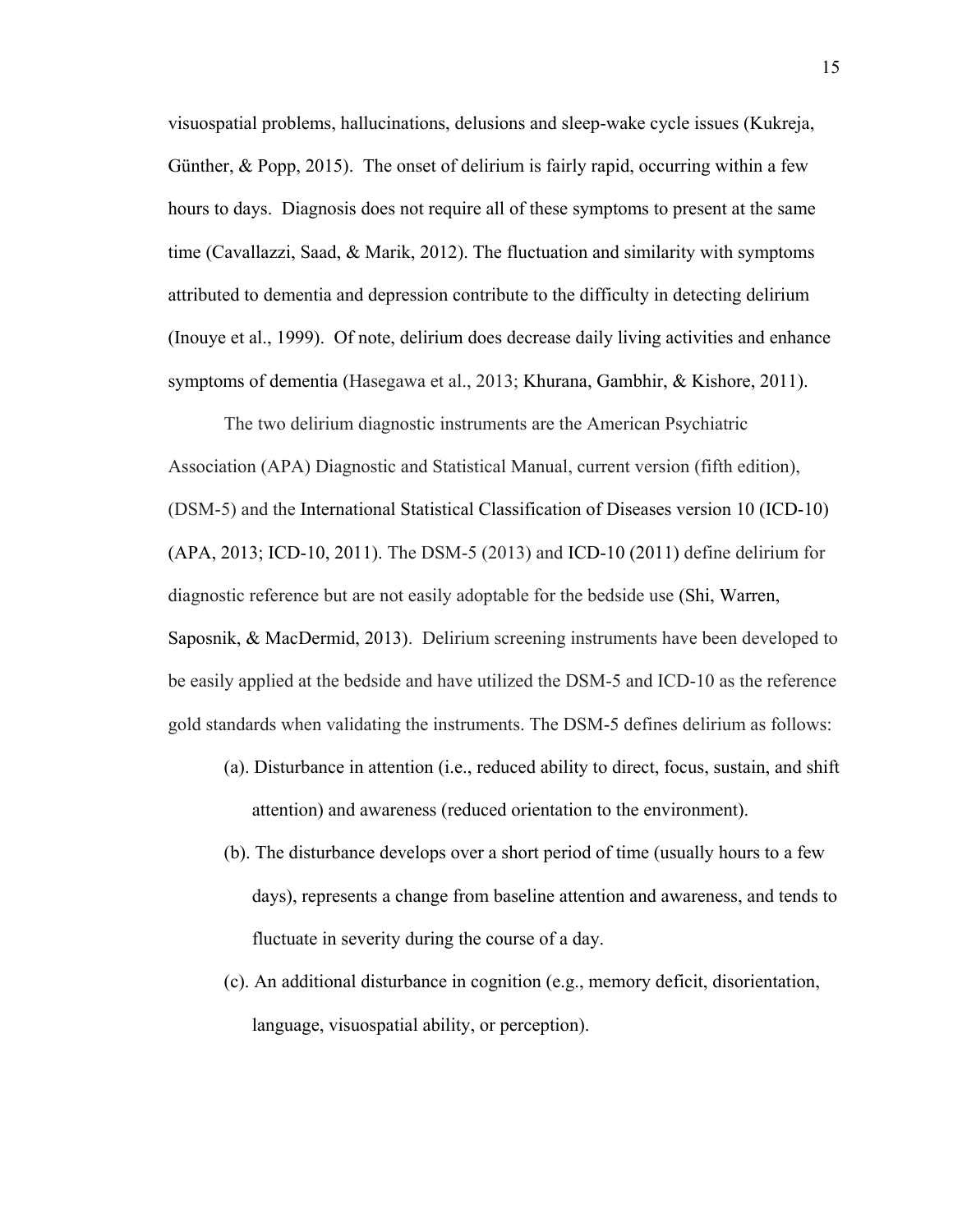(d). The disturbances in criteria A and C are not explained by another preexisting, established, or evolving neurocognitive disorder and do not occur in the context of a severely reduced level of arousal, such as coma.

(e). There is evidence from the history, physical examination, or laboratory findings that the disturbance is a direct physiologic consequence of another medical condition, substance intoxication or withdrawal (i.e., because of a drug of abuse or to a medication), or exposure to a toxin or is because of multiple etiologies (p. 596).

The ICD-10 is the diagnostic instrument utilized by healthcare coders to determine diagnosis(s) when patients are discharged. The ICD-10 (2011) defined delirium as:

- (a) impairment of consciousness and attention (on a continuum from clouding to coma; reduced ability to direct, focus, sustain, and shift attention);
- (b) global disturbance of cognition (perceptual distortions, illusions and hallucinations - most often visual; impairment of abstract thinking and comprehension, with or without transient delusions, but typically with some degree of incoherence; impairment of immediate recall and of recent memory but with relatively intact remote memory; disorientation for time as well as, in more severe cases, for place and person);
- (c) psychomotor disturbances (hypo or hyperactivity and unpredictable shifts from one to the other; increased reaction time; increased or decreased flow of speech; enhanced startle reaction);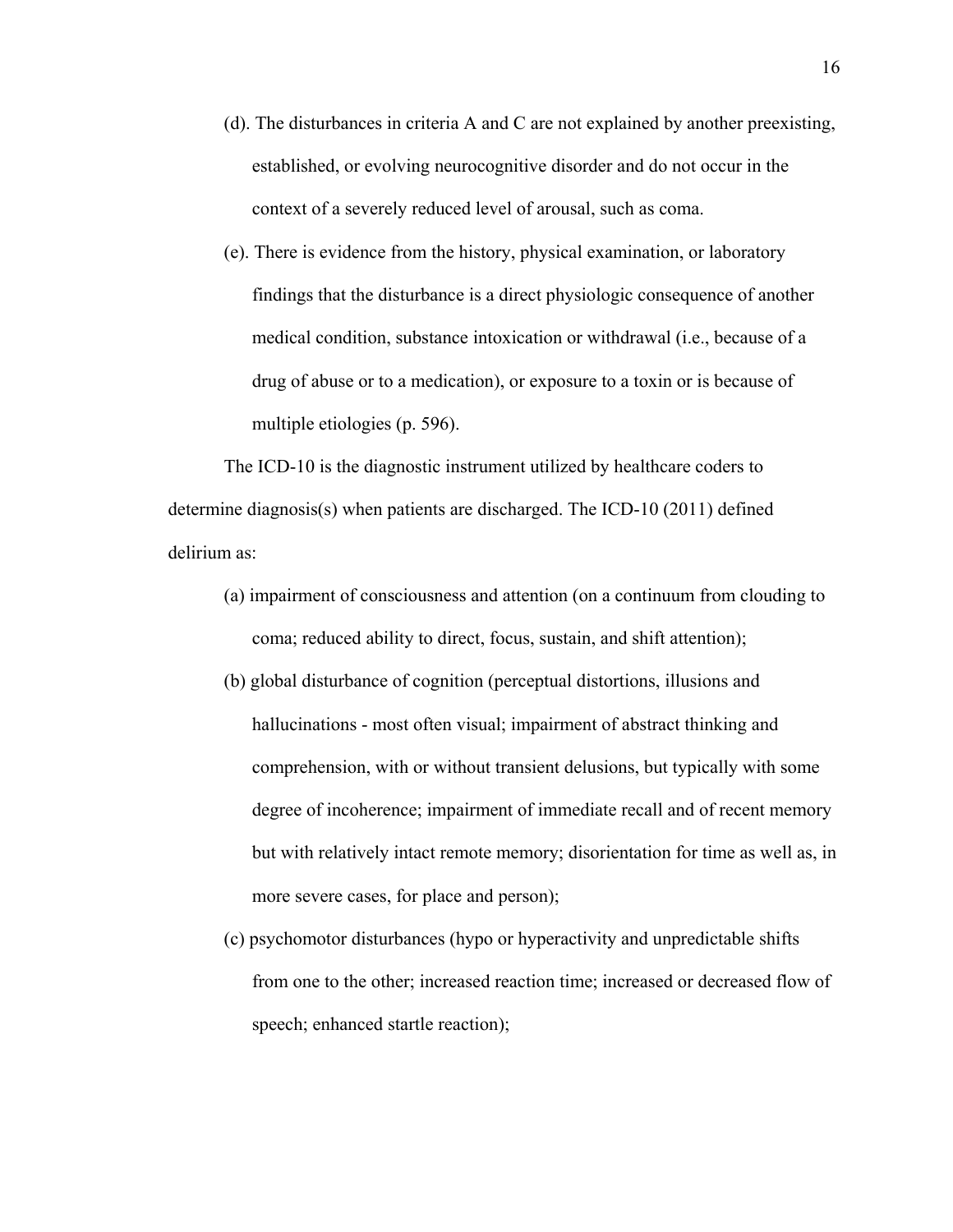- (d) disturbance of the sleep-wake cycle (insomnia or, in severe cases, total sleep loss or reversal of the sleep-wake cycle; daytime drowsiness; nocturnal worsening of symptoms; disturbing dreams or nightmares, which may continue as hallucinations after awakening);
- (e) emotional disturbances, e.g. depression, anxiety or fear, irritability, euphoria, apathy, or wondering perplexity (p. 56).

### **Delirium Subtypes**

 Persons can exhibit delirium in a wide variety of ways. There are 3 subtype classifications of delirium. The most recognized and easiest to diagnose is the hyperactive delirium. The hyperactive case presents itself in agitation, irritability, lack of concentration, and perseveration (Cavallazzi et al., 2012). Hypoactive delirium, the most common and often misdiagnosed, is present when the patient is subdued, lethargic, comatose, with absence of or slowed speech and hypokinesia. The third subtype is a mix of hyperactive and hypoactive delirium. Khurana and colleagues (2011) reported the prevalence of hypoactive, hyperactive, and mixed delirium as 65%, 25%, and 10%, respectively.

In the acute care setting, the association between delirium psychomotor activity subtypes and mortality has been well-described but none have been reported in PAC/LTC rehabilitation. Kiely, Jones, Bergmann, and Marcantonio, (2007) recognized the need to assess the association between psychomotor activity delirium subtypes and 1-year mortality in PAC/LTC rehabilitation facilities and compare the results with previous studies. The prospective study was part of a randomized controlled trial (RCT) of a Delirium Abatement Program (DAP) from October 2000 to June 2003 and included eight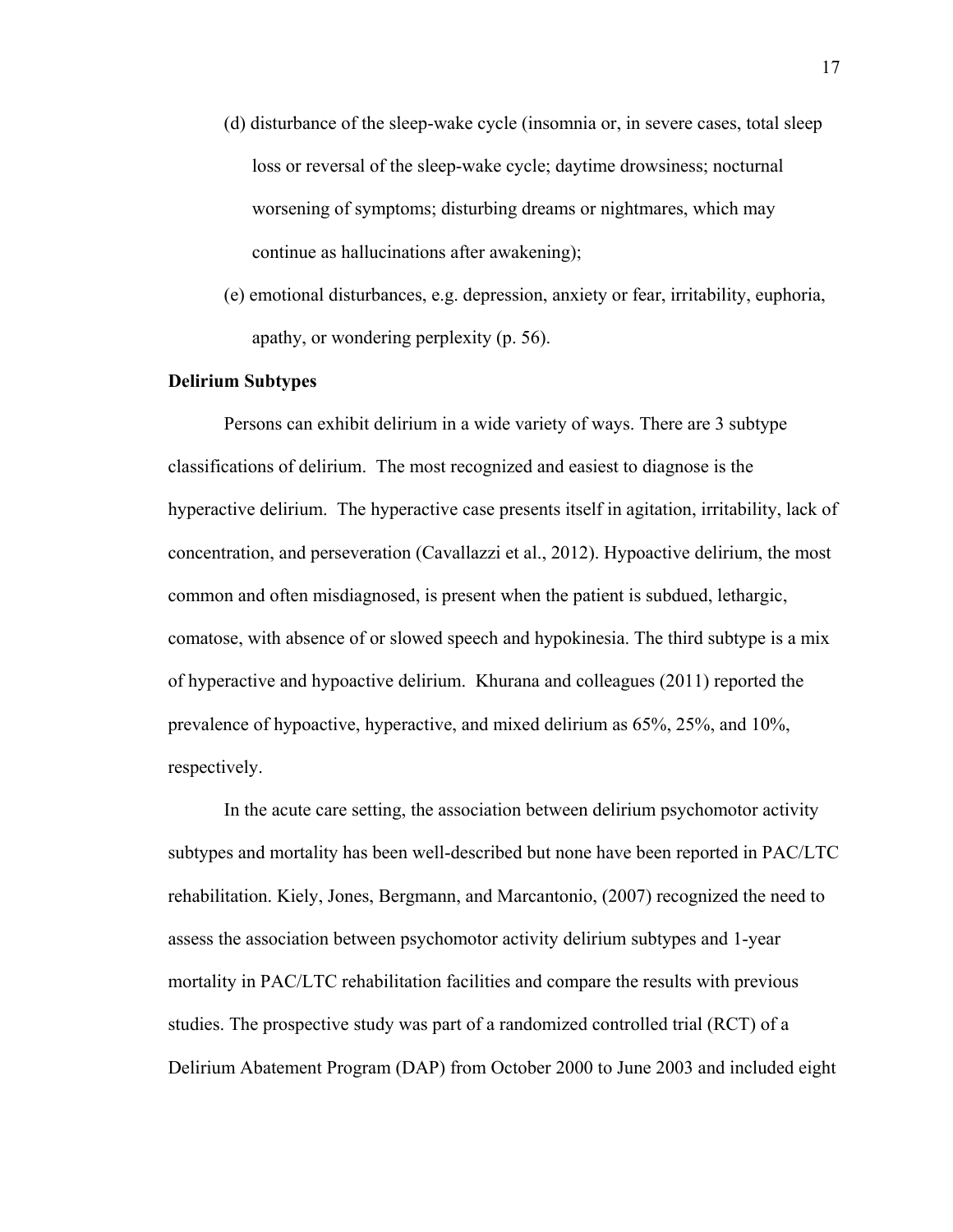Boston-area skilled nursing facilities with a PAC unit specifically for rehabilitation and cognitive recovery. The results of the delirium subtypes revealed 46.4% were hypoactive, 31.3% normal, 12% mixed, and 10.3% hyperactive. The 1-year mortality survival trajectory was in the hypoactive group and significant (log rank 10.9;  $p = .01$ ). The hazard ratio (HR) compares the risk of dying within the 1-year follow up timeframe from abnormal psychomotor activity to normal psychomotor activity. The resident HR risk of dying compared to normal activity had hypoactive psychomotor activity with a significant and greatest risk of dying HR 1.60%, CI 1.11-2.37;  $p < 01$ ; mixed HR 1.26, CI 0.73-2.14, *P* <. 40, and hyperactive HR 1.23, CI 0.70-2.18, *p* <. 47 not significant and had the lowest risk.

The researchers' conclusion that the hypoactive delirium subtype resident was significantly at the greatest risk of dying within 1 year is important, as the hypoactive subtype is the most common type in LTC/PAC and it is the subtype most often under recognized. The study was conducted in a metropolitan area, which may make it difficult to generalize the results to previous studies conducted in rural settings, rehabilitation hospitals, or the community setting. The strength and limitations remain the same as with the previous studies within the DAP population.

### **Pathophysiology**

 The mechanism that triggers delirium is not completely understood; however, there are studies that identify neurotransmitter involvement. What is known is that delirium does accelerate the cerebral disturbance the patient may already have. The medical conditions contributing to delirium include inflammation, cerebral hypoperfusion, oxidative stress, mitochondrial dysfunction, and hypothalamic and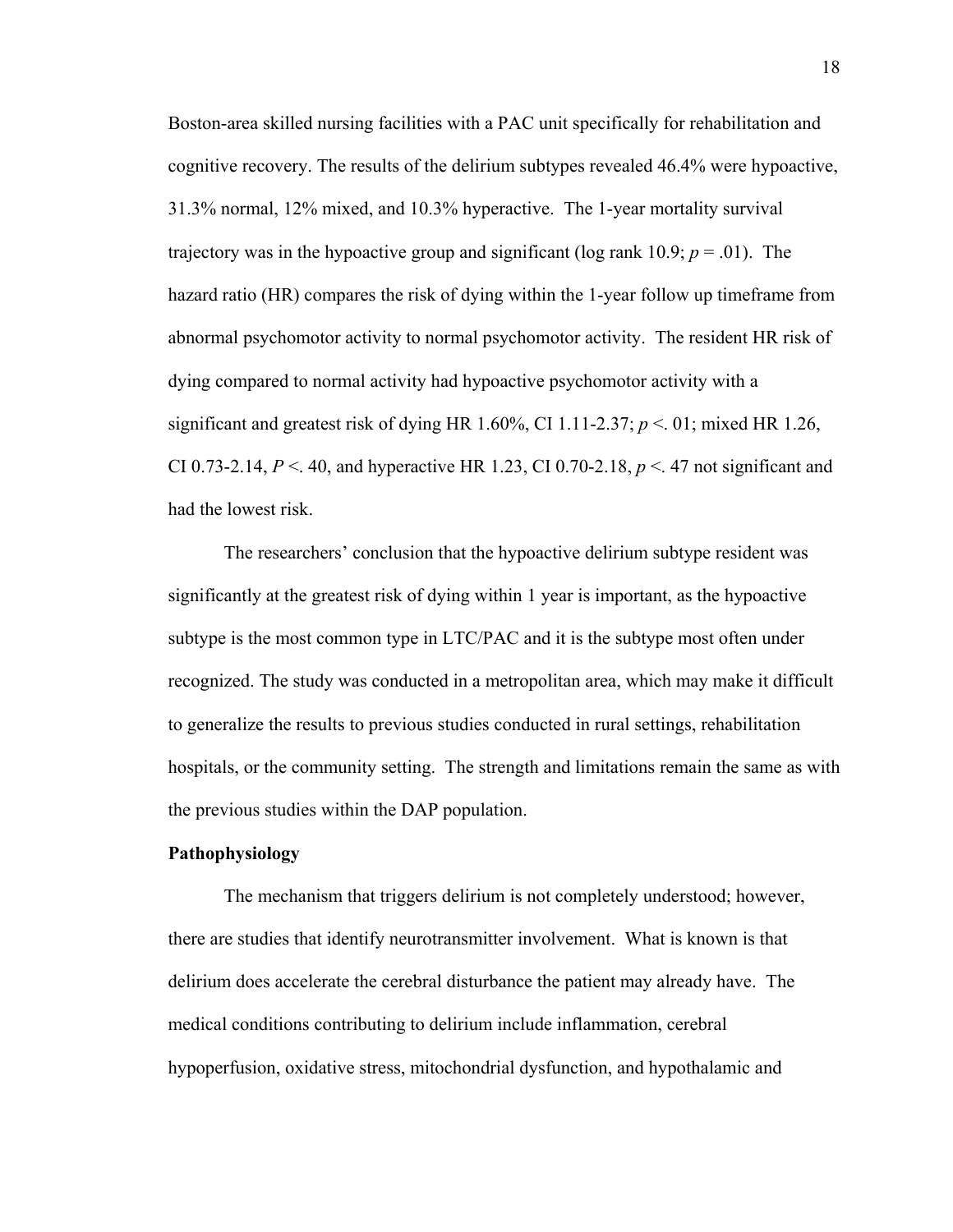pituitary adrenal axis hyperresponsiveness (Kukreja et al., 2015). It is suggested the neurotransmitter system interaction with cholinergic, acetylcholine, serotonergic, dopamine, and noradrenaline glutamate activity contributed to the onset of delirium (Cavallazzi et al., 2012; Kukreja et al., 2015).

Acute illness, trauma, surgery, and drugs are known precipitating factors to the onset of delirium but what is not well understood is the molecular means by which these factors contribute to delirium (MacLullich, Ferguson, Miller, de Rooij, & Cunningham, 2008). The predisposing factors for delirium, such as ageing and central nervous system disease have an associated impact on the stress and behavior responses (MacLullich et al., 2008).

MacLullich et al. (2008) categorized the etiological factors into two groups: direct brain insults and aberrant stress. Direct brain insult includes factors that acutely impact the brain function and disrupts the neuron network (Inouye, Westendorp, et al., 2014; MacLullich et al., 2008). This brain dysfunction can be attributed to multiple factors including metabolic abnormalities, trauma, hemorrhage, or drugs that directly affect neurotransmission (MacLullich et al., 2008). Multiple areas of the brain can be affected by hypoxemia or systemic hypoglycemia. Local impact may be attributed by thrombosis, hemorrhage, or vasospasm by occluding key cholinergic pathways and basal ganglia. A common outcome associated with septic shock is delirium and may be due to impaired cerebral perfusion and blood brain permeability. Central nervous system diseases such as meningitis or encephalitis may be due to metabolic disturbance or parenchyma damage that impacts acetylcholine neurotransmitters (MacLullich et al., 2008). Pharmacological brain insult is described as affecting the neurotransmission when the dopaminergic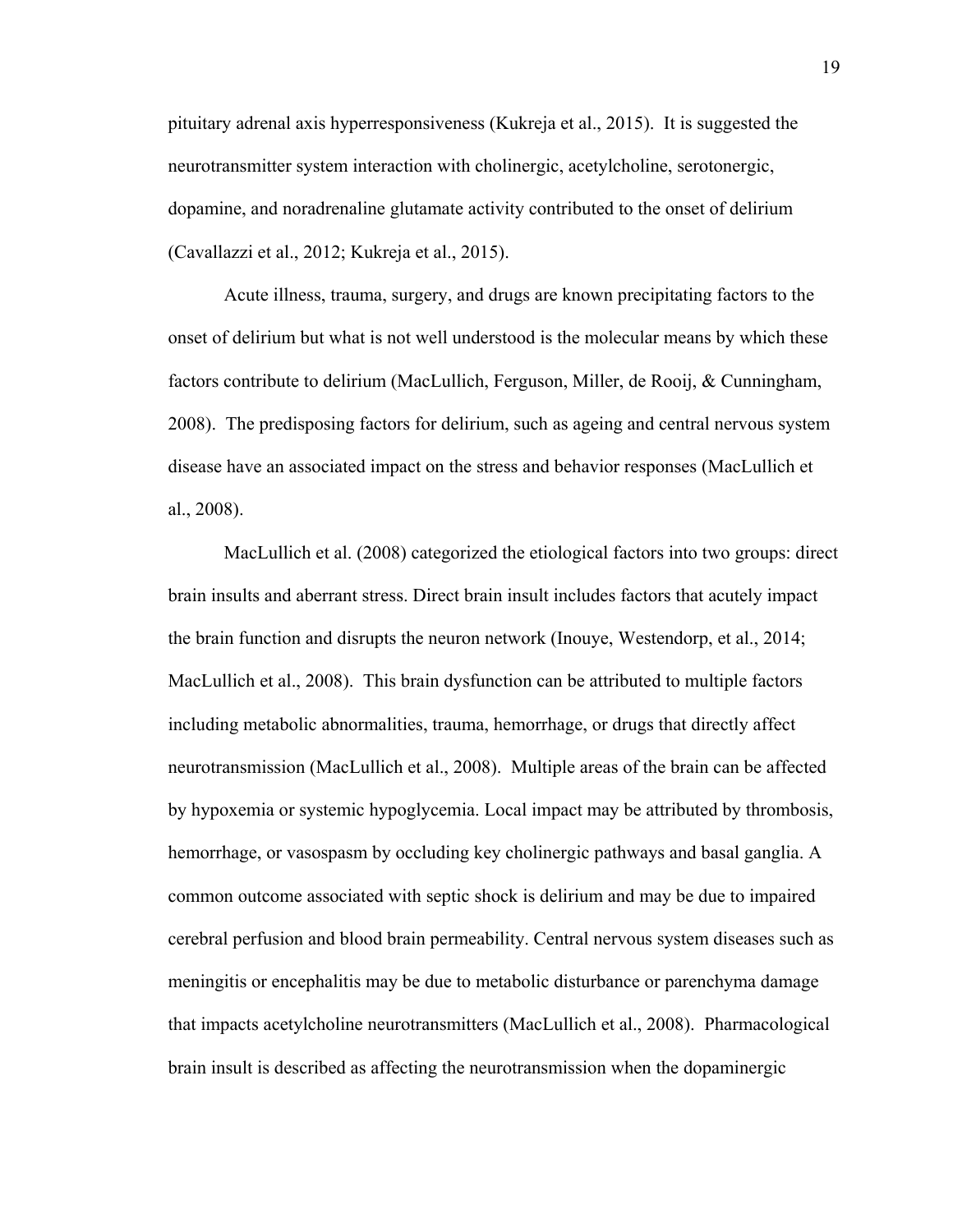system is overly active and cholinergic system is underactive (MacLullich et al., 2008). Inouye et al. (2014) described contributors to delirium as mechanisms and biological factors (likely a direct impact on neurotransmission and/or cellular metabolism). Major mechanisms included "neurotransmitters, inflammation, physiological stressors, metabolic derangements, electrolyte disorders, and genetic factors" (Inouye, Westendorp, et al., 2014 p. 5). The biological factors included drugs, hypercortisolism, electrolyte disturbances, hypoxia, or impaired glucose oxidation (Inouye, Westendorp, et al., 2014).

Aberrant stress is the second category that contributes to the acute onset of delirium. Pathology, aging, neurodegeneration, negative systemic factors (stress, infection, injury, and surgery) impaired stress response, and heightened inflammatory all may interact and contribute to the onset of delirium (MacLullich et al., 2008). During the stimulation of the immune system, changed behavior may be due to the central nervous system synthesis of pro-inflammatory mediators (cytokines and prostaglandins) (Inouye et al., 2014; MacLullich et al., 2008). The systemic inflammatory routes could be the pathogen directly interacting with neurons, stimulating endothelial brain cells to secrete prostaglandins in the brain parenchyma or vagal nerve stimulating the brain by neural pathway (Inouye, Westendorp, et al., 2014; MacLullich et al., 2008). The blood brain barrier is another critical player in this process. The impact that age, diabetes, Alzheimer's, vascular dementia have on the structure and function of the blood brain barrier results in the inappropriate strength of the inflammatory signals causing a negative impact. The interaction of the neurodegenerative disease already inflamed (microglia activation), the systemic inflammatory cytokines and the degree of central nervous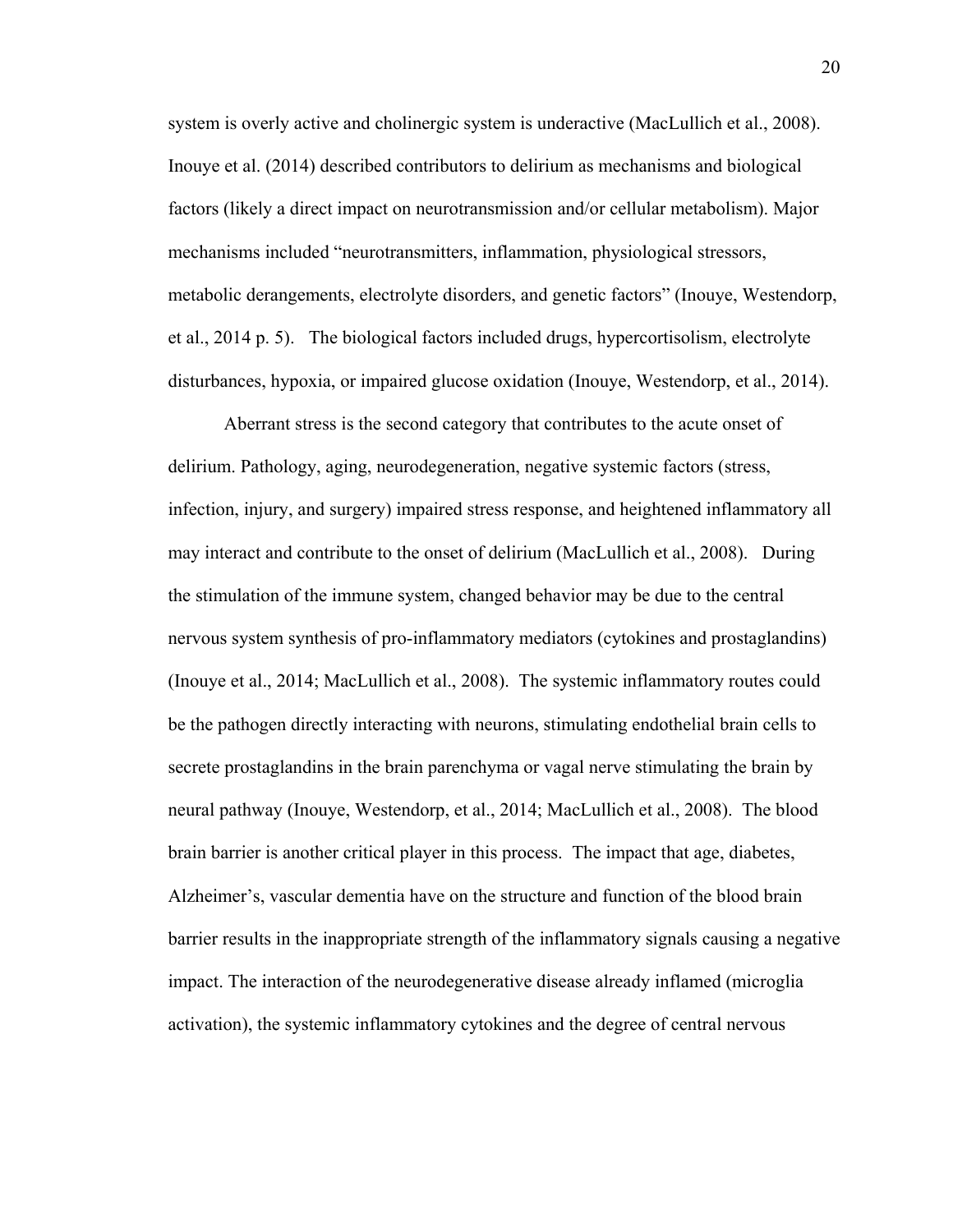system response is likely to contribute to a more severe response (Inouye, Westendorp, et al., 2014; MacLullich et al., 2008).

### **Risk Factors**

Delirium is complex, preventable, and rarely a single factor; rather, it is commonly multifactorial (Inouye, Westendorp, et al., 2014). Each resident has a different level of susceptibility to the onset of delirium, which can be dependent on various factors (Young, Murthy, Westby, Akunne, & O'Mahony, 2010). Risk factors are categorized into predisposing or precipitating factors. Predisposing risk factors are resident baseline vulnerability factors and precipitating factors are potentially modifiable insults or environmental factors that contribute to the onset of delirium (Davis et al., 2012; Inouye & Charpentier, 1996; Voyer et al., 2009b; Voyer et al., 2011).

A state-of-the-art review of multiple aspects of delirium including etiology reviews from original published articles of validated risk prediction models between 1990 and 2012 was published by Inouye and colleagues in 2014. The review focused on primary articles including articles from a reference list of systematic reviews and metaanalysis.

The interrelationship of the validated multifactorial model was described and it reinforced the multifactorial impact in triggering the onset of the delirium syndrome (Inouye et al., 2014). The more vulnerable the patient is (multiple predisposing factors) the least amount (benign) the insult (lower degree precipitating factor/modifiable) will be needed to create the right combination that could catapult a patient into a delirious state. The opposite is also true; the non-vulnerable patient (minimal predisposing factor) will require a significant number of precipitating factors to trigger delirium.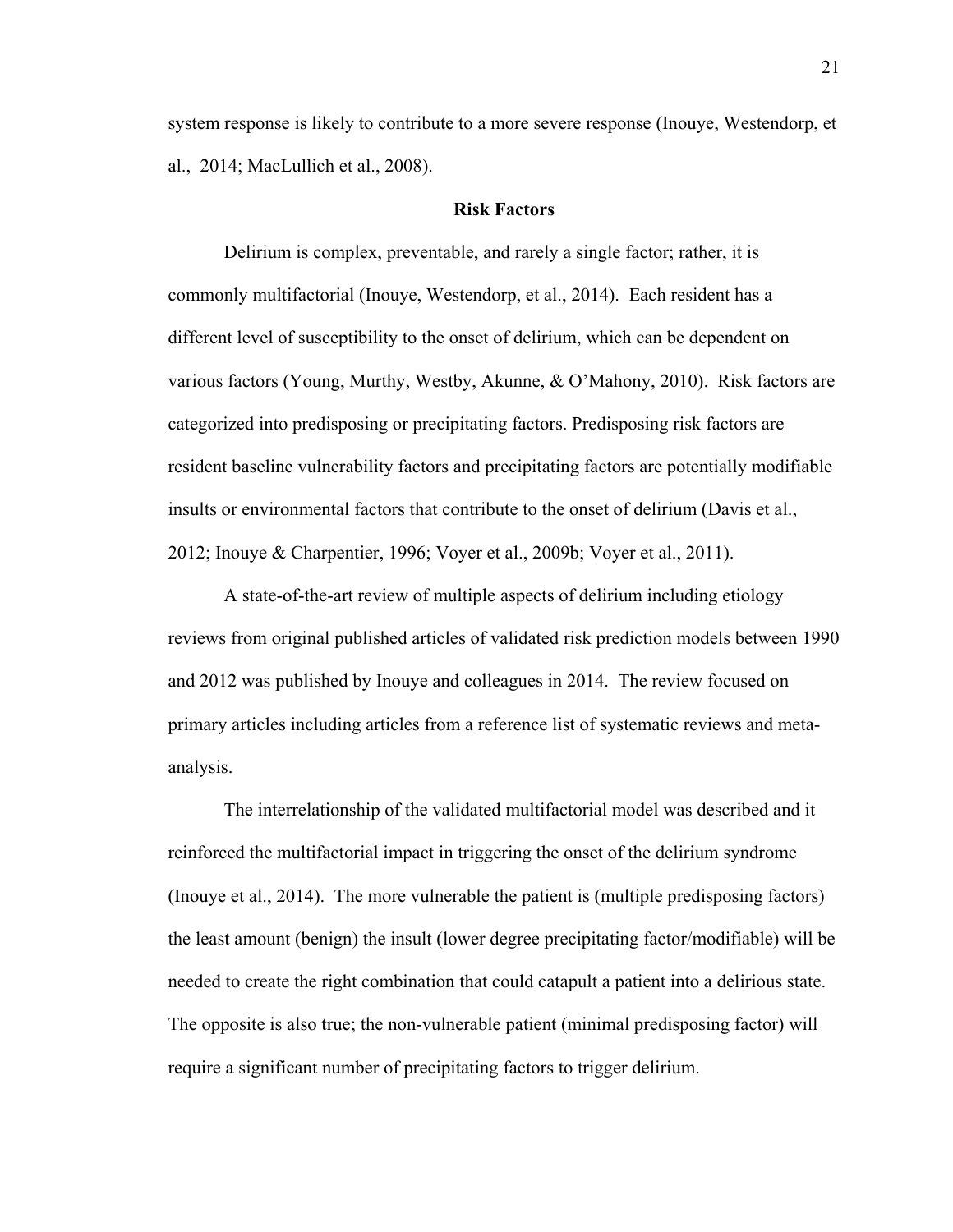A review of other prospective, validated predictive models identifying predisposing and precipitating factors was also conducted. The populations of the 11 studies extended from general medical, surgical (non-cardiac and cardiac), ICU. The risk factors reported included 11 predisposing factors and 10 categories of precipitating factors. The review reinforced that of the 11 predisposing factors reported, the highest risk for the onset of delirium was found in the general medical and non-cardiac surgical population and included dementia or cognitive impairment, advanced age  $(270)$ , functional impairment, vision impairment, and alcohol abuse (Inouye, Westendorp, et al., 2014). Importantly, comorbidity burden or specific comorbidities such as stroke and depression were risk factors for triggering delirium in all populations and a 40% to 500% increased risk with reported abnormal lab values affected all populations. Precipitating factors had more variation among the populations studied. Of the 10 precipitating factors reported, there was a 4.5 times increased risk of developing delirium in the medical population who were exposed to the following precipitating factors: polypharmacy, psychoactive medication, and physical restraints.

This review did not include all diseases, especially neurological diseases that contribute to the delirium syndrome. The other critical population not included in this review is the PAC/LTC population, which is growing rapidly and at high risk for delirium. Findings from this study provided information regarding the impact of risk factors, the interrelationship between predisposing and predictors, and what to consider when developing intervention strategies for clinicians.

## **Comorbidities**

With the advancement of technology, medication, and healthcare practice, adults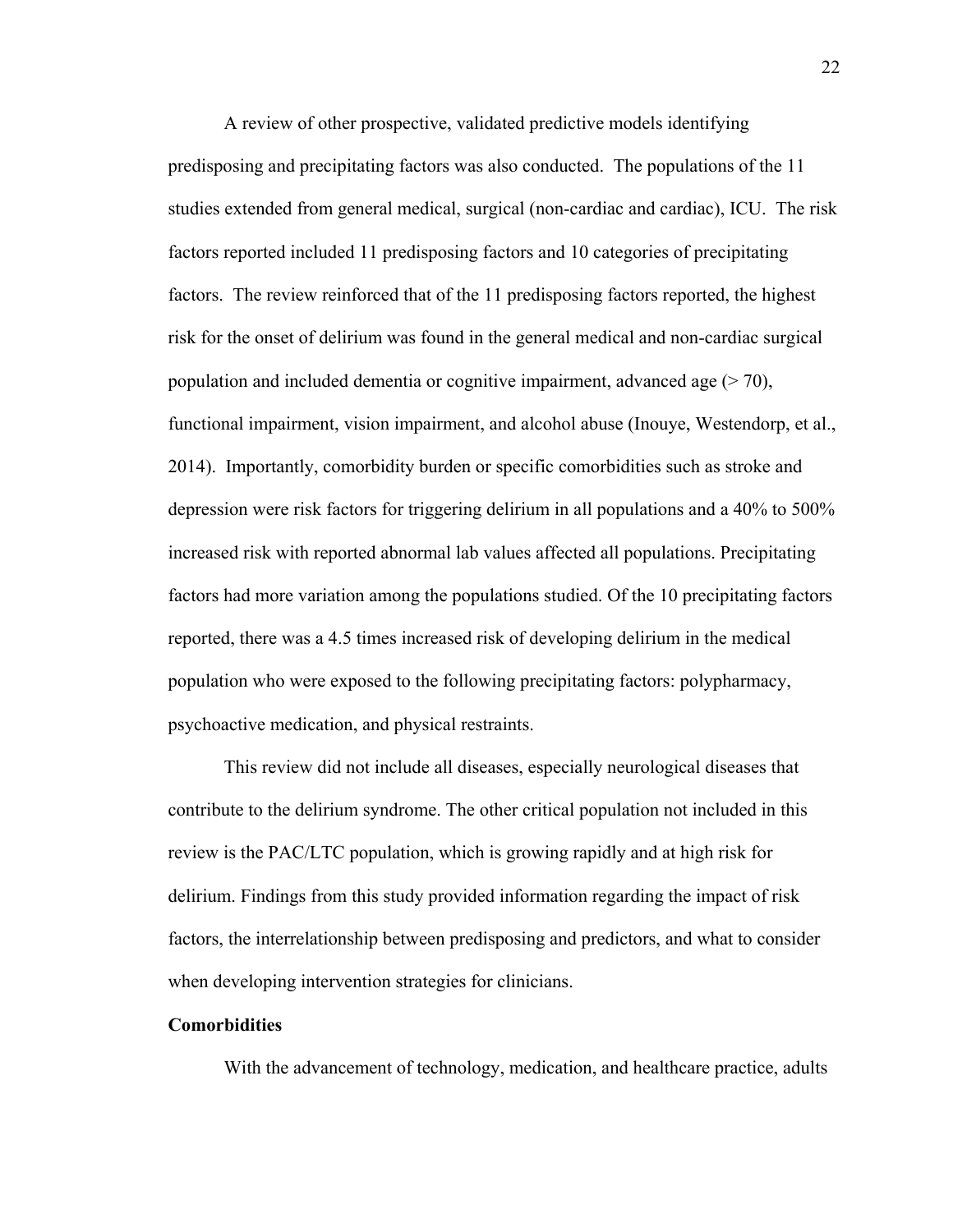are living longer with chronic diseases and surviving intensive care and acute care hospitalization. In LTC settings, comorbidity is associated with the duration of delirium and mortality (Arinzon et al., 2011). Duration of delirium was associated with multiple variables including number of comorbid diseases, specifically, congestive heart failure (CHF), chronic renal failure (CRF), and previous cerebral vascular accident (CVA). Multiple variables were also associated with mortality that included CHF, cardiovascular disease (CVD), and pulmonary disease (Arinzon et al., 2011). One study reported an association between delirium symptoms and comorbidity in the PAC setting that included both rehabilitation hospitals and skilled nursing care facilities (Marcantonio et al., 2003). Interestingly, another study reported medical illness was not associated with delirium in LTC and is inconsistent with studies in acute care (McCusker et al., 2011b).

### **Long Term Care**

Delirium has been identified in the LTC setting. However, because of the different "homelike" environmental setting compared to the acute care hospital setting and population, risk factors from acute care cannot be generalizable to LTC (Voyer et al., 2011, p. 172). Voyer, Richard, Doucet, and Carmichael (2009b, 2011) investigated both the precipitating and predisposing factors in the LTC setting in two separate studies using the same population. Both studies were a cross-sectional design including 155 residents with delirium and dementia, three LTC facilities, and one hospital-based LTC all located in Quebec, Canada.

Voyer and colleagues (2011) studied precipitating factors of LTC residents. The two aims were to identify precipitating factors associated with delirium and to assess the number of precipitating factors that contribute to the onset of delirium. Validated and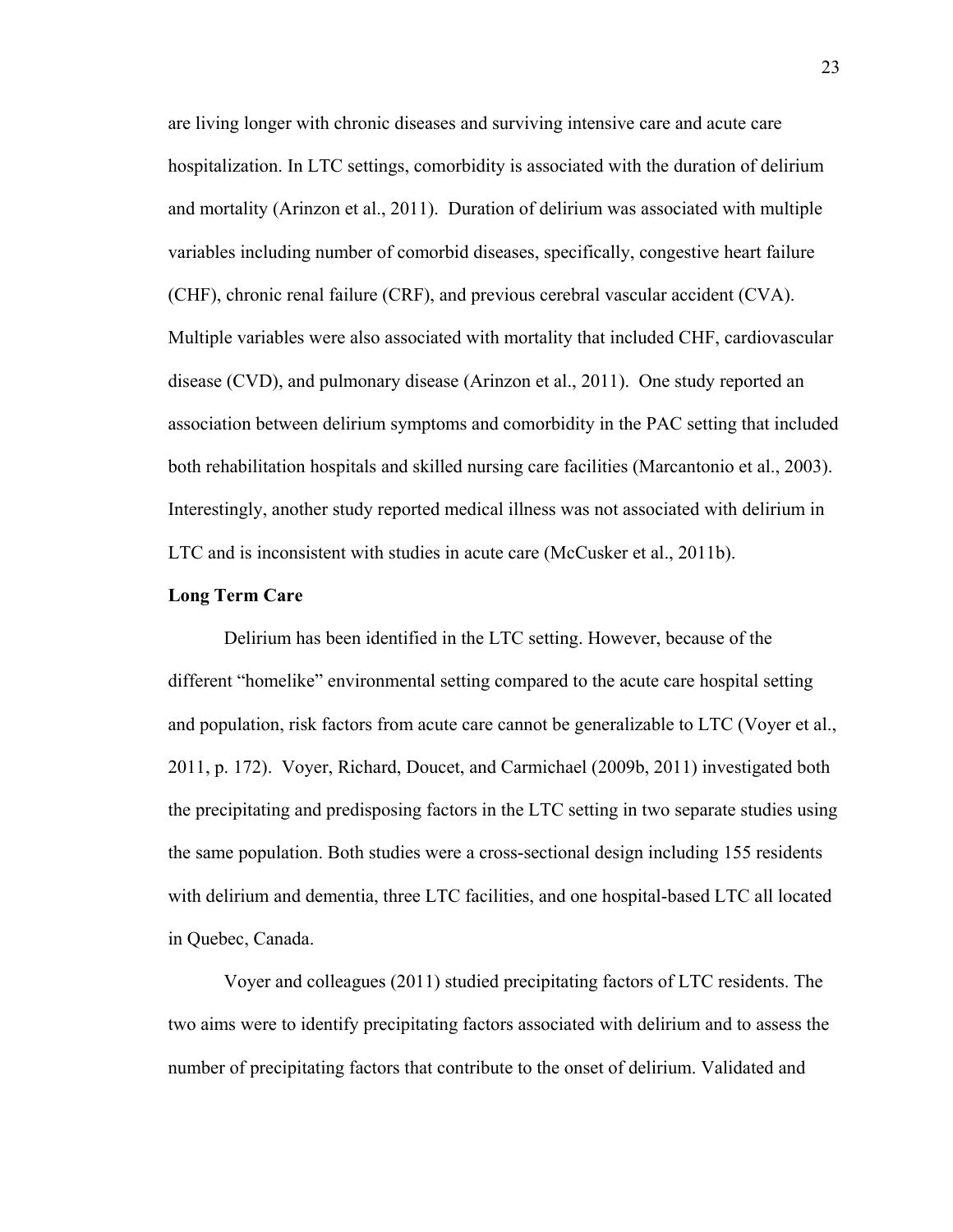widely used instruments used were the Confusion Assessment Method (CAM) to identify delirium (sensitivity 94% to 100%; specificity 90% to 95%) and the Hierarchic Dementia Scale (HDS) to measure the severity of dementia. The precipitating factors assessed in this study included physical restraint (observed), sensory stimulation (13-item, 3-point scale questionnaire), physical environment (11-item questionnaire), iatrogenic events (adding number for each resident), physical activity (4-item questionnaire) and medications (narcotics, benzodiazepines, antipsychotics, antidepressants) within a 24 hour time period. All assessments were obtained during 7-hour observation period. The other variables assessed were comorbidity, using the Charlson Comorbidity Index (CCI) and functional autonomy with the Functional Autonomy Measurement System (SMAF).

The results reported for delirium occurrence and comorbidity among resident were high: 70.3% and 84% respectively (Voyer et al., 2011). The resulted precipitating factors significantly associated with delirium were 3 of the 10 assessed: physical restraints (the most strongly associated) (*OR* 3.46; CI 1.65-7.22;  $p < 0.05$ ), sensory stimulation (*OR* 0.79; CI 0.62-0.99; p<. 05), and adequacy of physical environment (*OR* 0.66; CI 0.50- 0.87;  $p < .05$ ) (Voyer et al., 2011). Further testing of restraints and association of delirium included multivariate analysis (*OR* 4.64; CI 2.62-8.27), indicating a 464% odds of being delirious. A risk score to determine the number of variables that were associated with the risk of developing delirium reported an *OR* 2.53% (CI 1.4-4.49) or a 253% increased risk. The analysis to determine number of precipitating factors that affect the onset of delirium was a logistic regression model controlling for physical restraints. The analysis identified two precipitating factors will have a 6-fold greater odds of delirium as compared to no precipitating factors. This population had 76%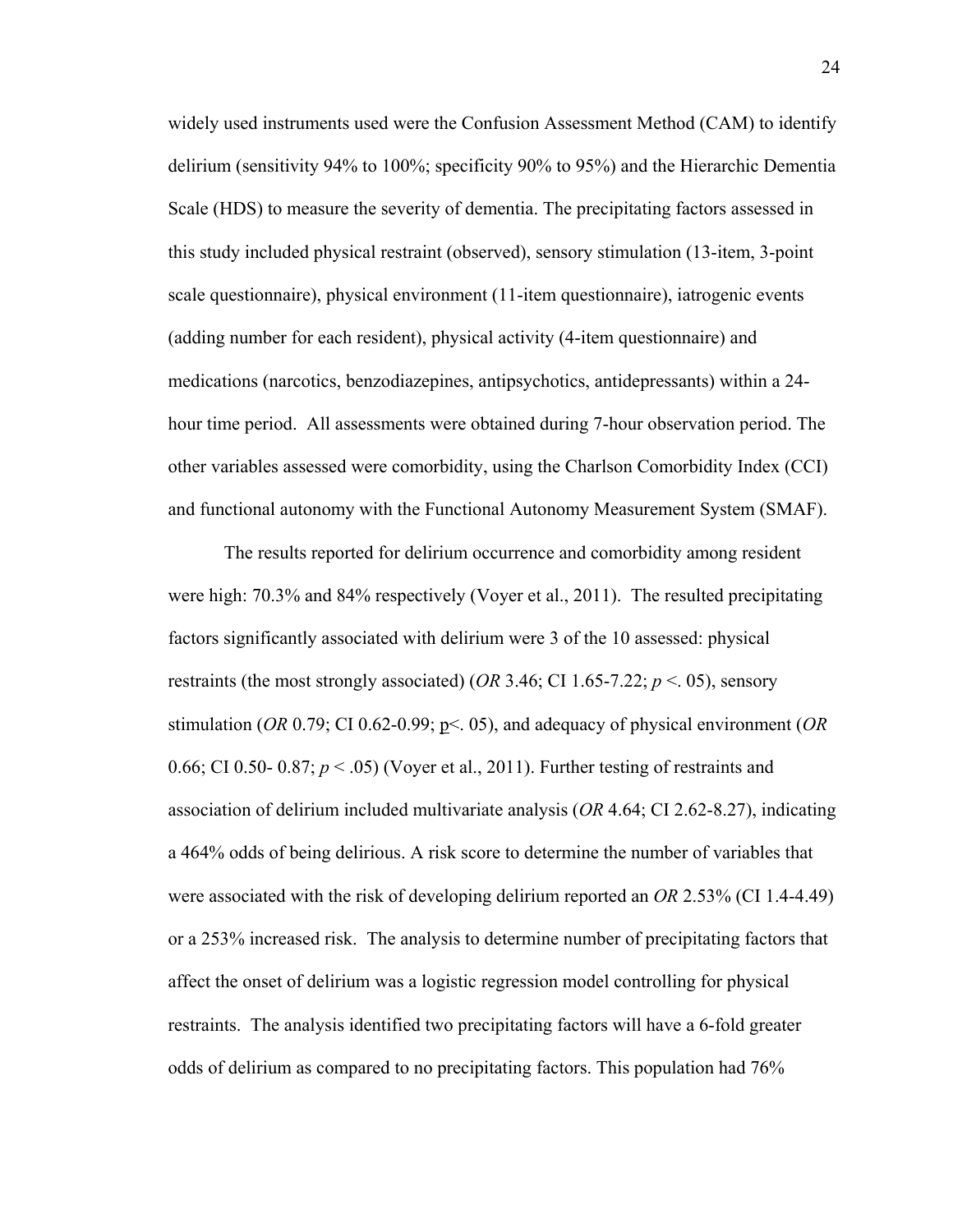residents with delirium and 2 precipitating factors. The percentage of residents with delirium increased to 90% with 3 precipitating factors. The residents with high prevalence of dementia made this vulnerable population at increased risk of developing delirium, which is consistent with the multifactorial model (Voyer et al., 2011).

Predisposing factors were explored (Voyer et al., 2009b). The same instruments assessing for delirium and severity of dementia as mentioned in above study were used (Voyer et al., 2009b, 2011). The predisposing factors included pain, depression, comorbidity, behavior problems, functional autonomy, number of medications, dehydration, fever, malnutrition, sleep problems, and visual and hearing impairment. The total number of predisposing factors tested using a bivariate analysis were 21 and 9 (age, severity of dementia, level of functional autonomy, number of medications, pain, behavioral problems, dehydration, brachial perimeter, geriatric fever) and were associated with delirium (Voyer et al., 2009b). The multivariate analysis revealed that age (*OR* 1.07; CI 1.05-1.10) and severity of dementia (*OR* 1.05%; CI 1.03-1.07; *p* < .05) were associated with delirium. Each study provided a strong training program to provide standard approach for the study nurse a good interrater reliability, used reliable instruments that reported validated data, and measured the appropriate variable. Neither study included the LTC rehabilitation patient population.

There is a difference between the two populations regarding various factors that contribute to the risk of developing delirium in these settings. In both the acute care and LTC populations, the onset of delirium is most often multifactorial involving both predisposing and precipitating factors. The common predisposing factor between acute care and LTC were dementia/cognitive impairment, advanced age, and functional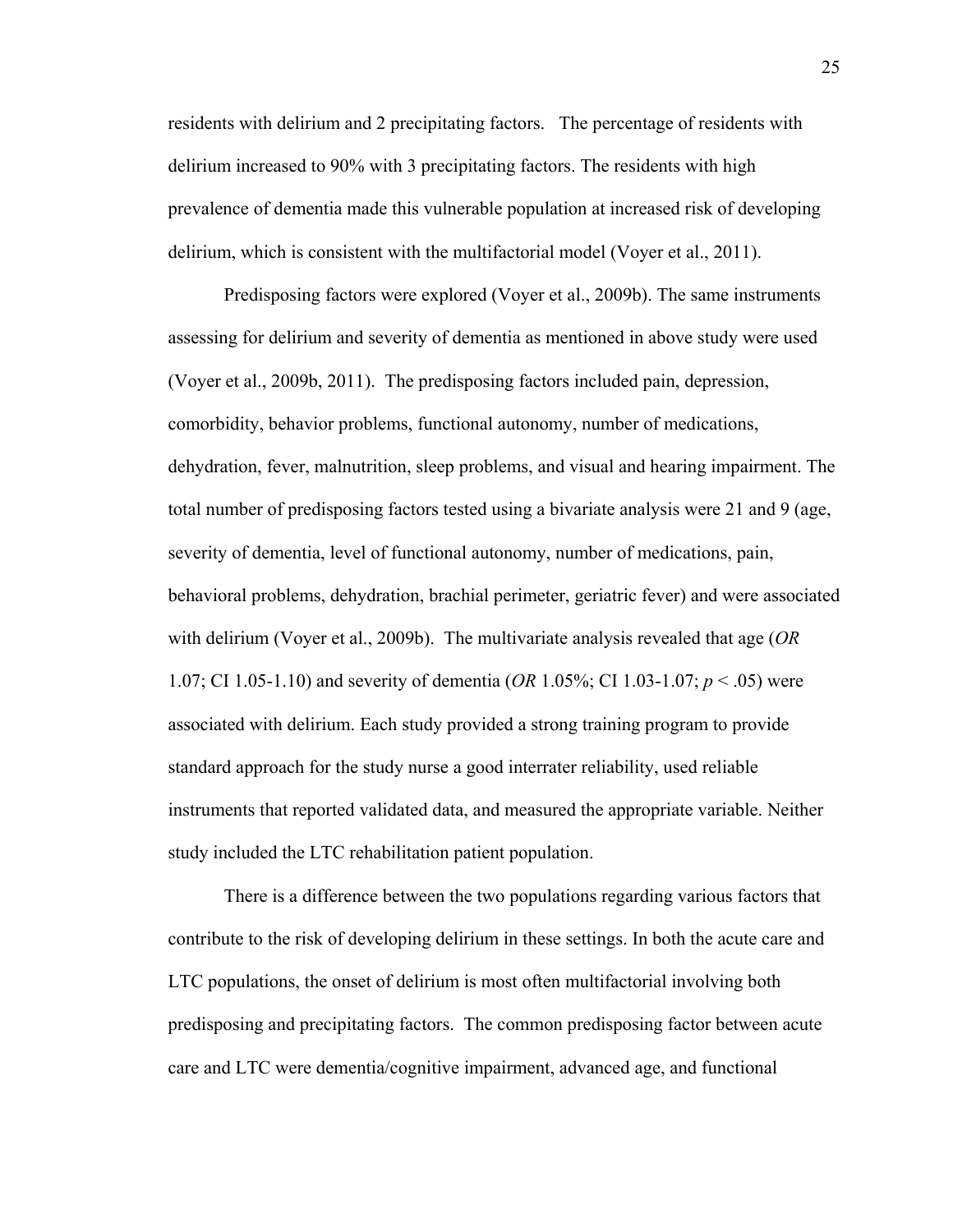autonomy. The precipitating factor identified in both acute care and LTC was physical restraints. The LTC had nine predisposing factors but only three were congruent with acute care.

### **Screening**

In the clinical setting, delirium frequently goes undetected by the clinical staff. One study noted that 50% of cases are undiagnosed (Volland & Fisher, 2015). To improve delirium identification, a delirium-screening instrument is essential. Elliott (2014) reported that if a delirium instrument was not employed, as much as two-thirds of delirium went undetected. Different terms are used interchangeably at times with delirium. Those can include ICU psychosis, acute mental status change, acute confusion, and postoperative psychosis. These terms may affect diagnosing delirium and contribute to a delay in appropriate care measures that need to be taken (Volland & Fisher, 2015).

The identification of delirium is complex and the presentation can be multifaceted. The challenge is determining if the cognitive change is due to dementia, psychotic disorder, neurovascular insult, or a complication of a systematic illness (Miller, 2008). To determine what is occurring, it is imperative to routinely conduct an assessment using appropriate instruments by trained staff (Kukreja et al., 2015).

National guidelines have clearly identified a systematic approach in assessing for delirium including the frequency of needed assessments (Elliott, 2014). Multiple, wellestablished, widely used, and reliable/valid screening instruments for delirium are currently available. Consistent compliance with the guidelines and appropriate utilization of the available instruments is still needed (Elliott, 2014; Voyer et al., 2015). One systematic review identified six validated instruments to assess for delirium including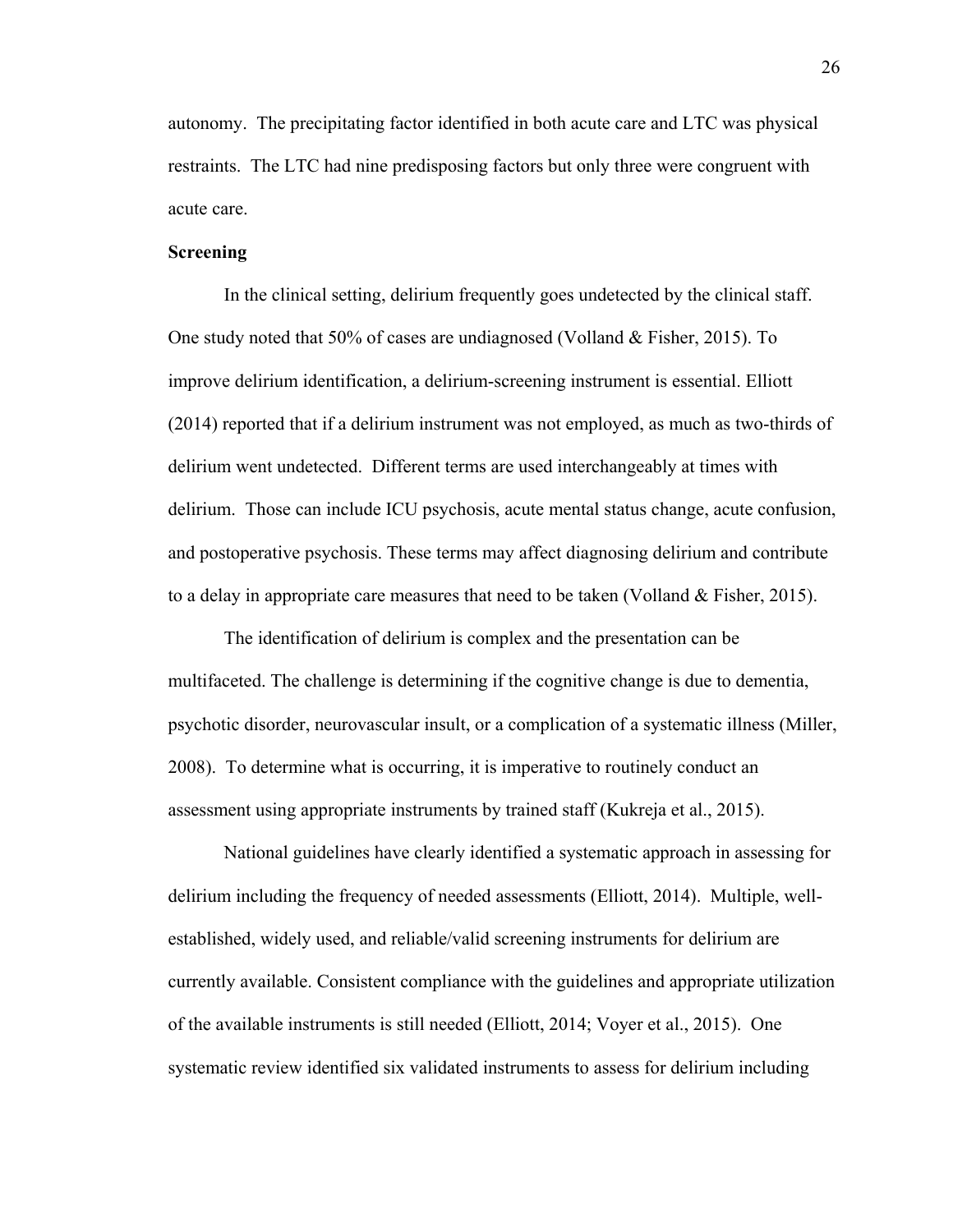Cognitive Test for Delirium, abbreviated Cognitive Test for Delirium, Confusion Assessment Method for Intensive Care Unit (CAM-ICU), Intensive Care Delirium Screening Checklist, Neelon and Champagne Confusion Scale, and Delirium Detection Score (Cavallazzi et al., 2012).

The CAM-ICU is the most studied and widely used instrument in the ICU to assess for delirium. This instrument measures 4 key features: acute onset or fluctuating course, inattention, disorganized thinking, and altered level of consciousness (Cavallazzi et al., 2012). By using the CAM-ICU, the diagnosis of delirium was improved with a reported 87% of ICU patients and 83% of mechanically ventilated patients experiencing delirium (Ely, Inouye, et al., 2001; Ely, Margolin, et al., 2001). Van Velthuijsen et al., (2016) conducted a systematic review assessing the validity, reliability, and feasibility of delirium identification instruments in the older adult hospitalized patient. Forty-three studies were reviewed and 28 instruments met the criteria for inclusion. The studies were categorized as follows: 10 observational, 6 interactive and 12 mixed. The deliriumscreening instruments population application was described as two ICU (CAM-ICU, Intensive Care Delirium Screening Checklist (ICDSC) and one emergency department (modified CAM for the Emergency Department; mCAMed). The instruments can be divided into two categories to screen for delirium: trained professionals and family/informal caregiver (Delirium scale (I-AGeD); Family-CAM (FAM-CAM); Simple Question in Delirium (SQiD).

Delirium Observation Screening Scale (DOS) is a highly valid and reliable instrument utilized by nurses and has a reported sensitivity of 89% to 100%, with specificity at 87% and 97%, interrater reliability (Spearman r-0.54) and internal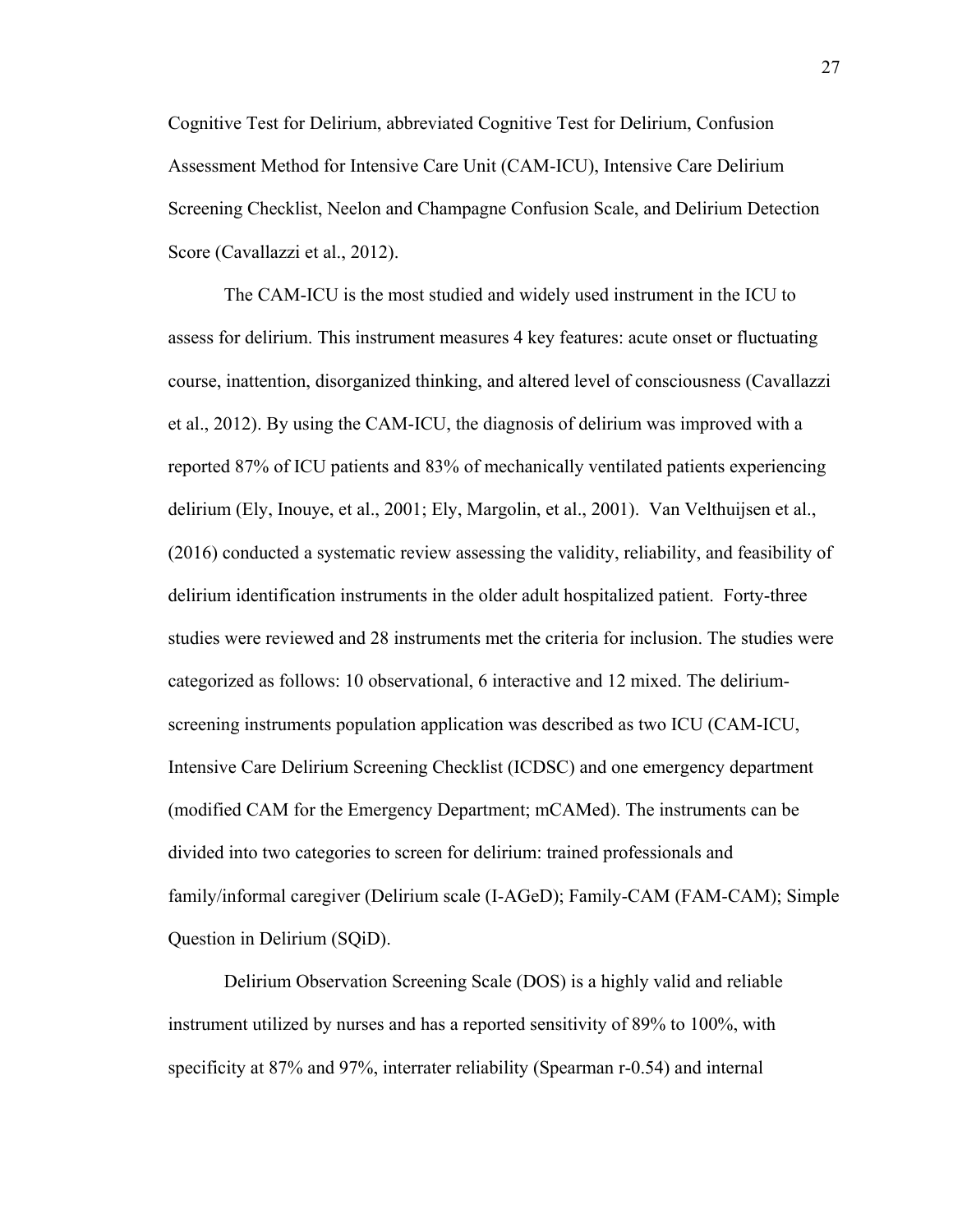consistency (Cronbach's  $\alpha$ =0.93 to 0.96) (van Velthuijsen et al., 2016). The Nursing Delirium Screening Scale (Nu-DESC) as the name of the instrument implies, is implemented by nurses and has a sensitivity ranging 32% to 96%; specificity ranging 69% to 92%, an interrater reliability a-0.94 (van Velthuijsen et al., 2016). CAM, the most validated and used delirium screening instrument, has sensitivity ranging 46% to 94%, specificity ranging 63% to 100%, interrater reliability kappa 0.65 to 1.00 and implemented by nurses (van Velthuijsen et al., 2016). CAM-ICU, a highly validated and reliable delirium screening instrument specifically for the ICU patient population, has a sensitivity ranging 28% to 92%, specificity ranging 89% to 99%, interrater reliability kappa ranging 0.81 to 0.94 and implemented by nurses (van Velthuijsen et al., 2016). The Delirium Rating Scale Revised-98 (DRS-R-98) instrument was designed to screen for delirium and determine symptom severity (van Velthuijsen et al., 2016). The instrument DRS-R-98 is implemented by clinicians (not nurses) and has a reported sensitivity ranging 56% to 93%, specificity ranging 82% to 98%, interrater reliability ranging 0.92 to 1.00, and internal consistency a=0.91 to 0.94 (van Velthuijsen et al., 2016). The family/informal caregiver instruments also have been validated. FAM-CAM has a reported sensitivity 75% and specificity 91%. Single Question in Validity (SQiD) has a reported sensitivity of 77% and specificity 51% (van Velthuijsen et al., 2016). The researchers measured many other instruments but only had one validation study so no indepth reporting was provided.

In summary, the review of instruments used in the management of delirium provided information about what instruments are available, what they are used for, and offered a guide to researchers on the most appropriate setting in which the instrument can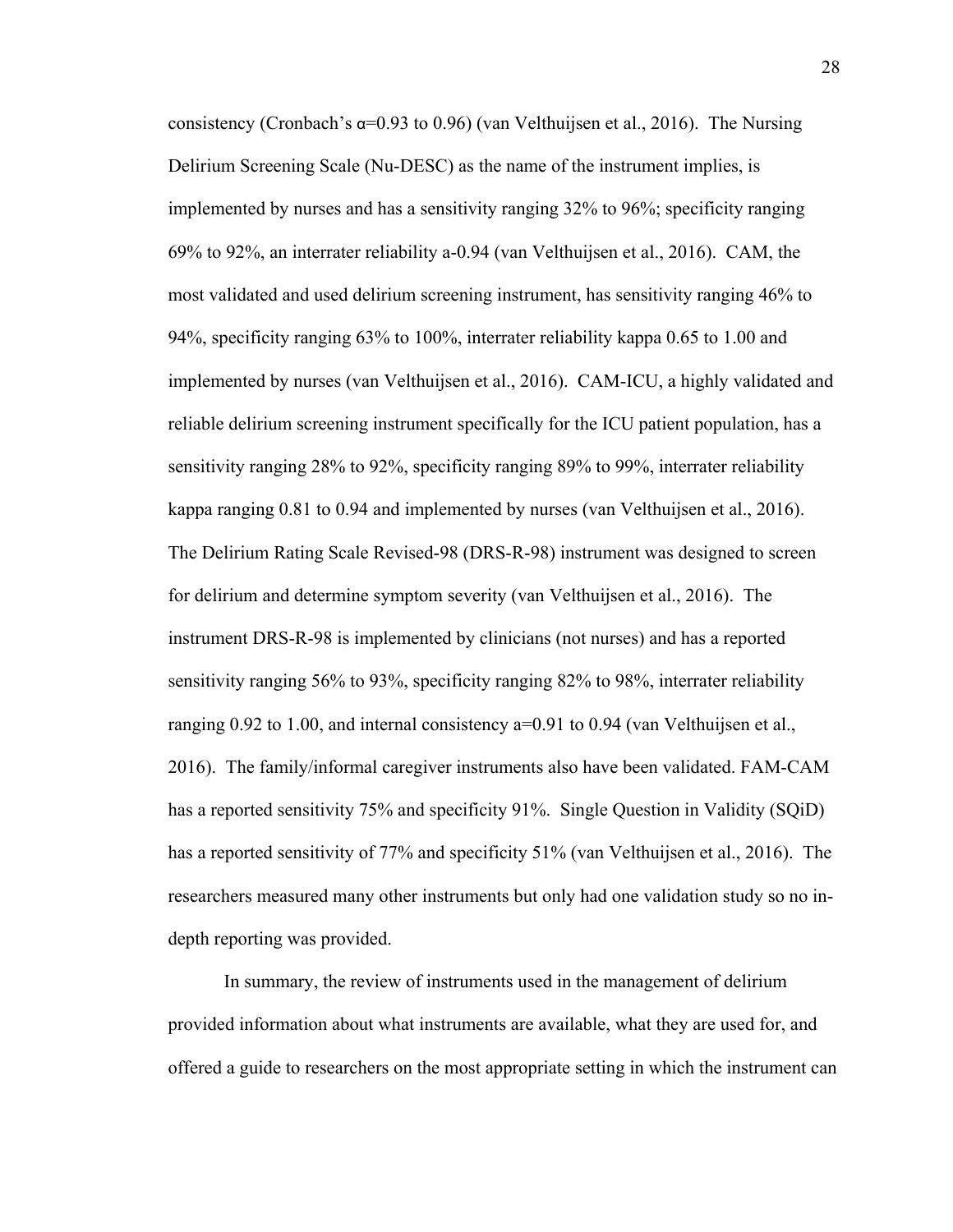be implemented to identify delirium. The instruments were reported to have a sensitivity and specificity of  $\geq 80\%$  and all could be completed within a short timeframe. It is not only essential to have a reliable and sensitive instrument but to have one that will be utilized by the staff. The CAM is the most widely used, with high reliability and validity, for delirium-screening in both medical and surgical patients, used in various settings including ED and ICU, and implemented by nurses. The FAM-CAM instrument obtains the family/informal caregivers' participation is assessing for delirium to assist with early recognition. The most widely used instrument for identifying delirium-severity is the DRS-98. The combination of observational and interactive items in delirium-screening instruments is most useful for diagnostic means for physicians (van Velthuijsen et al., 2016).

### **Length of Stay**

Increased LOS has been reported in patients with delirium as compared to patients without delirium. There are several studies indicating that delirium in the acute care setting has a deleterious impact by extending LOS (Marcantonio, Flacker, Michaels, & Resnick, 2000; Marcantonio et al., 2003; McCusker, Cole, Dendukuri, & Belzile, 2003). One study reported a significant increased LOS in prevalent subsyndromal delirium cases in the acute care setting (Cole, McCusker, Dendukuri, & Han, 2003). Inouye et al. (1999) conducted an intervention study evaluating the effectiveness of the multicomponent program that implemented strategies to address delirium risk factors to prevent delirium. The LOS was measured by days resulting in a similar mean for both intervention 7 days and usual care 6.5 days (Inouye et al., 1999).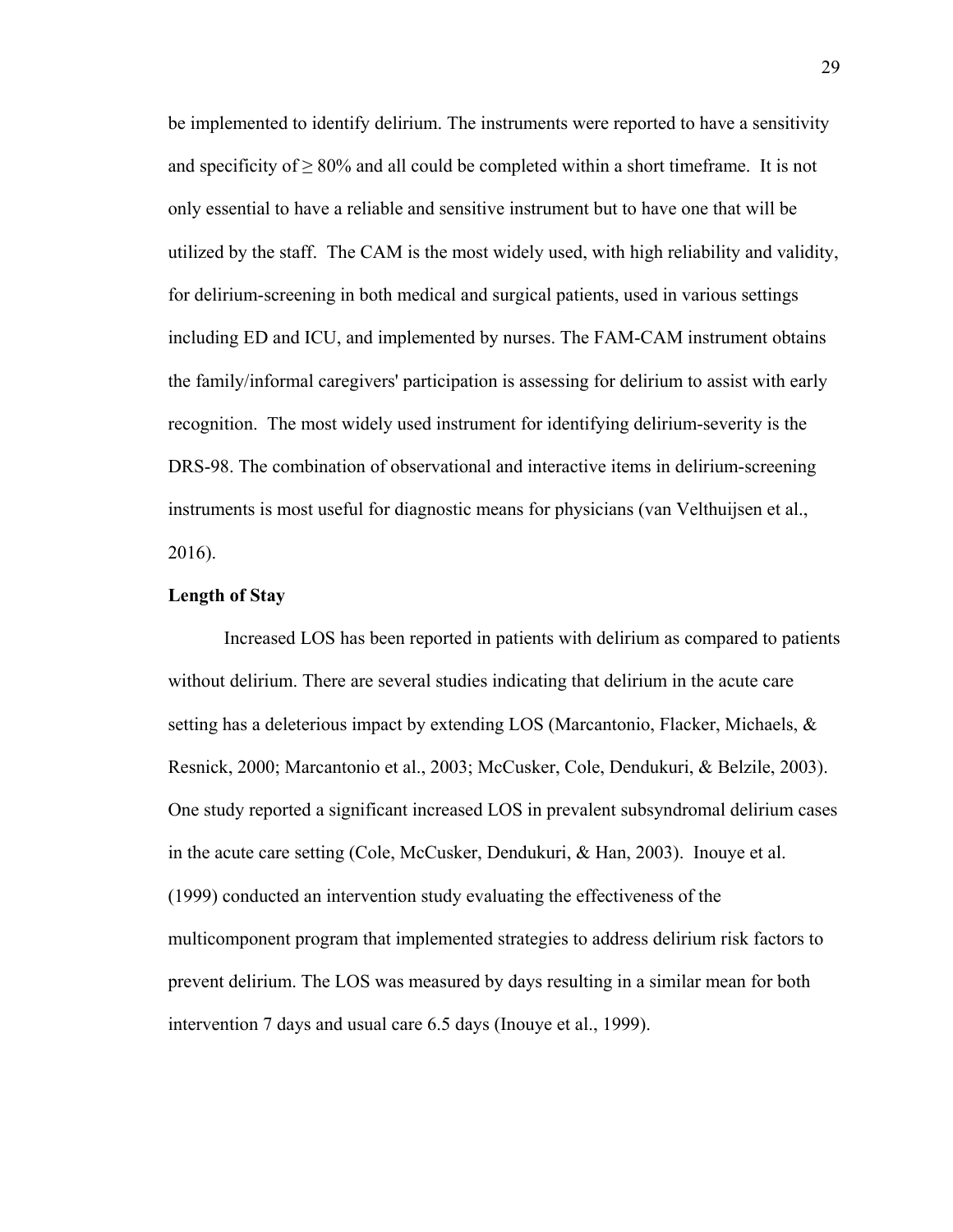McCusker et al. (2003) investigated the impact delirium has on LOS over a 12 month timeframe identifying patients via a two-step process: screening interview and chart review of documented delirium symptoms in nurses' notes. They evaluated 359 patients (age  $\geq 65$  years) resulting in 241 with delirium admitted to a Canadian university acute care hospital during the first week (excluding ICU, oncology or stroke patients). For patients with prevalent delirium (adjusting for a diagnosis of dementia), results indicated there was no significance in LOS between prevalent and non-delirium matched control groups. The median and interquartile ranges (13.0, 7.0-21.0; 8.0, 5.0-7.0, respectively) identified patients with prevalent delirium. Their population had a large portion with dementia from a skilled nursing facility. The incident cases did have significance in LOS, 8 days longer, between the incident delirium and matched control group reporting median and interquartile (16.5, 11.0-23.0; 7.5, 4.0-15.0, respectively) with and without adjustments (McCusker et al., 2003). It was the interaction between delirium and dementia that contributed to increased LOS (McCusker et al., 2003). The researcher did identify that one instrument, IQCODE, used to detect dementia, had not been validated with delirium population. A strength of the study is the large sample size that provided the researcher a 99% power to detect LOS between incident delirium and matched controls (McCusker et al., 2003).

Stroke patients can also present with delirium; however, there is a paucity of information on the outcomes in this group. A systematic review and meta-analysis reviewed relevant articles through 2011 to evaluate outcomes of stroke patients with delirium in an acute hospital, inpatient mortality, 12-month mortality, institutionalization, and LOS (Shi, Quiyun et al., 2012). Ten studies met the criteria for inclusion and a total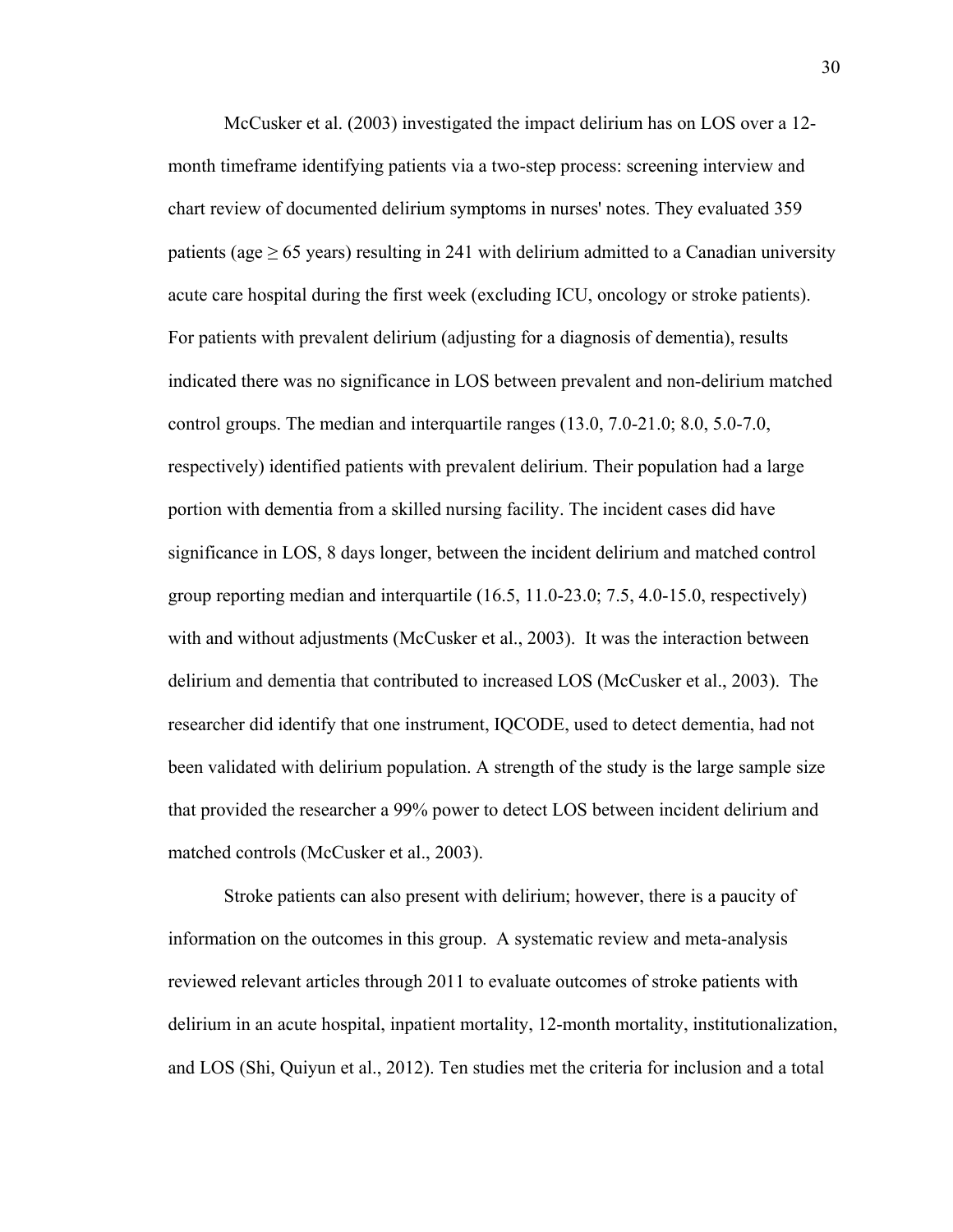of 2,004 patients were included in the review. The LOS was reported to be greater in the six studies  $(n=1,290)$  patients). The researchers calculated the LOS from two studies by computing both study results. The LOS was higher, 9 days longer (mean difference 9.39 days, 95% CI 6.67-12.11), when patients developed delirium as compared to patients without delirium (Shi, Presutti, Selchen, & Saposnik, 2012).

### **Intensive Care Unit**

The delirious patient is at greater risk of experiencing a sequelae. One study reported a 3.2 increase in 6-month mortality and a twofold increase in the length of hospitalization (Cavallazzi et al., 2012). The ICU patient with delirium has potentially both short-term and long-term sequelae. The short-term outcomes include confusion, agitation, sleep-wake cycle disturbance, and disorientation. The delirious patient has a longer ICU stay, increased and heavier use of sedation, physical restraints, increased mortality, and increased falls (Kukreja et al., 2015). At 6 months, post-operative SICU patients with delirium had 3.2 times higher mortality, increased personal activity of daily living (ADL) dependency (*p*<0.001), and negatively impacted quality of life (Abelha et al., 2013).

The long-term consequences have been reported as far out as 12 months following the older adult patient's hospitalization. The patient with delirium may experience both physical and cognitive decline, institutionalization, and higher mortality (Kukreja et al., 2015). One study reported of the 55 patients studied, 78% of the critical care survivors developed impairment in memory, attention, concentration and/or mental processing speed 1 year after mechanical ventilation. Also there is evidence of dementia-like symptoms following ICU stay (Girard et al, 2010). Rothenhäusler, Ehrentraut, Stoll,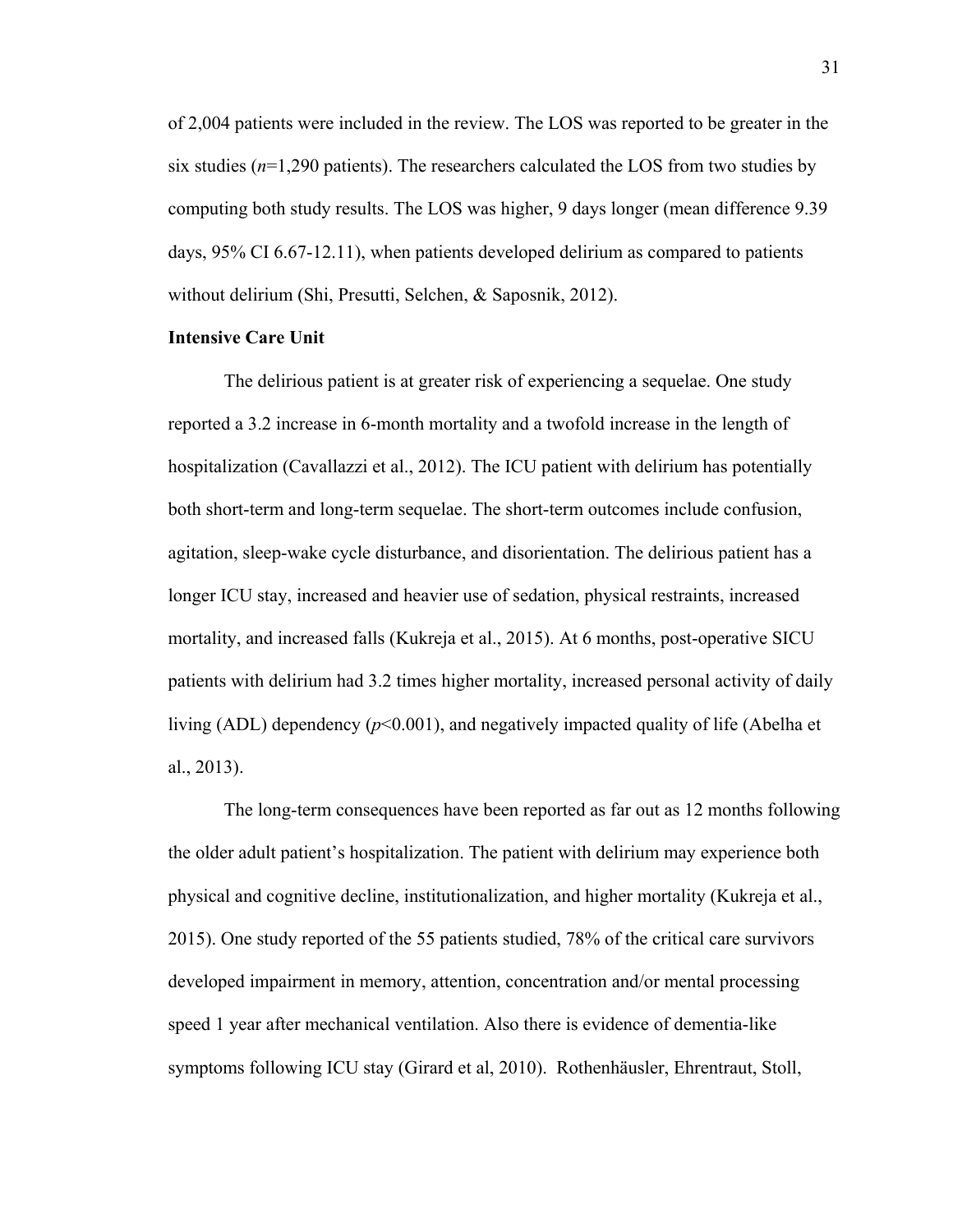Schelling, & Kapfhammer (2001) studied patients who survived acute respiratory distress syndrome over 10 years and identified 24% had cognitive impairment that affected their ability to return to work and poor health. Another study evaluated patients who had heavy sedation and after 1 year; 34% had cognitive scores at the level of brain injury and 24% had scores similar to Alzheimer's patients (Pandharipande et al., 2013).

## **Post-Acute Care**

Marcantonio et al. (2003) conducted a study to identify the prevalence of delirium upon admission, delirium persistence, and functional recovery associated with delirium upon admission to PAC settings (85 PAC: 55 rehabilitation and 30 skilled nursing facilities) in 29 states that included 551 residents age  $\geq$  65 years. The study was a field validation study testing the Minimum Data Set for Post-Acute Care (MDS-PAC) from December 1998 to February 1999. The bedside staff was trained to use the MDS-PAC and implemented the screening within 4 days of admission followed by a random patient selection to conduct another MDS-PAC assessment on the  $11<sup>th</sup>$  or  $18<sup>th</sup>$  day from admission. The total number of symptoms was assessed within one week from admission and measured as more, less, or none compared to admission assessment. Functional status was also reported on both admission and 1-week utilizing the ADL and instrumental activity of daily living (IADL) MDS-PAC. Delirium assessment reported results included 23% overall prevalence; 1 week follow-up assessment, 14% resolved, 22% decreased symptoms, 52% no change, 12% increased symptoms and 4% incidence (new occurrence). The delirium occurrence is strongly associated with dementia  $(p < 01)$  and comorbidity (*p*.01). Functional recovery was worse, ADL change 3.6, CI 2.2-5.0; IADL change 2.6, CI 1.4-3.6, with the same or increased delirium symptoms compared to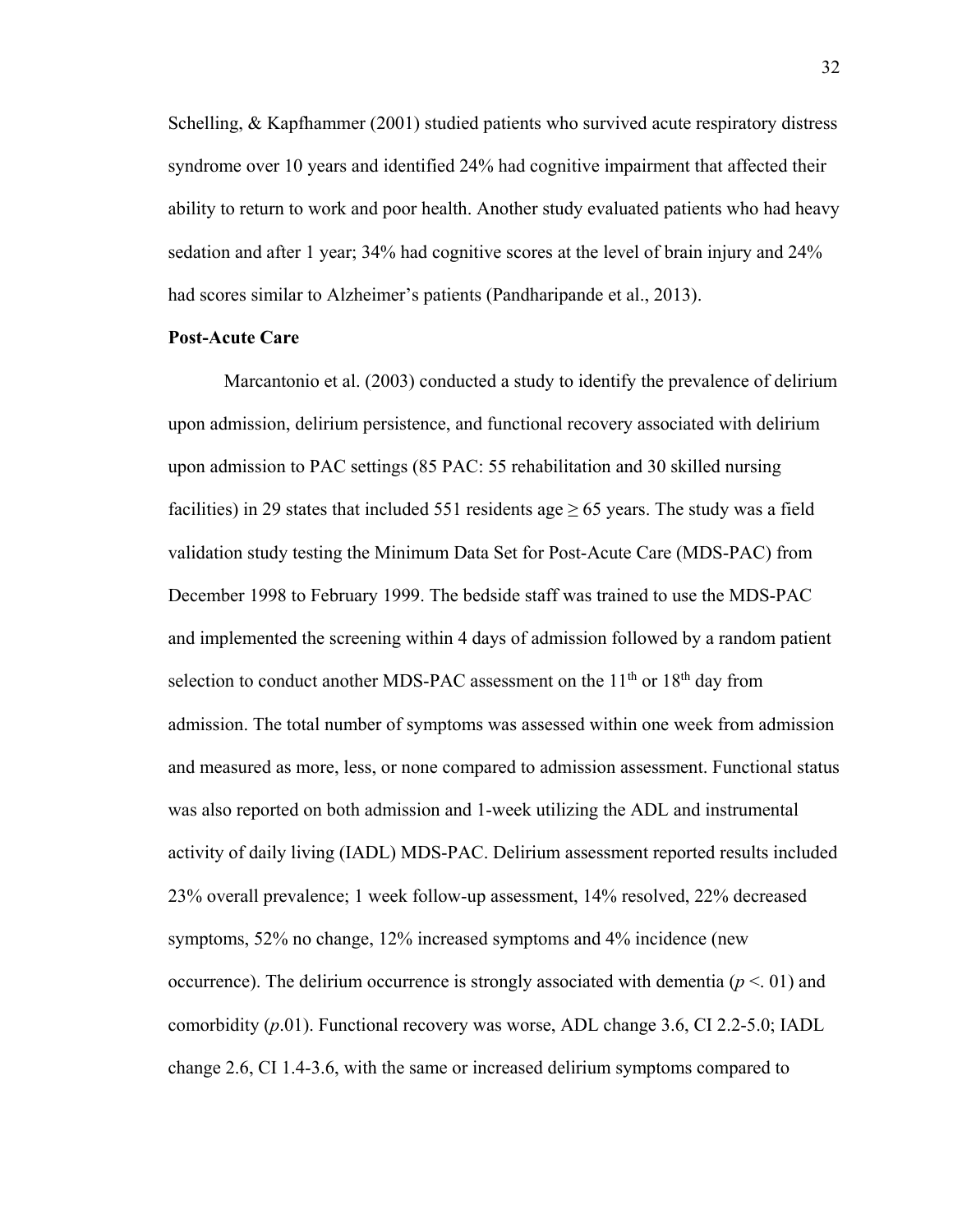decreased or resolved symptoms.

### **Treatment/Intervention**

Delirium is more often attributed to a multifactorial verses single factor cause and 30% to 40% of the cases are considered preventable (Inouye et al., 1999). In each program attempting to effectively decrease the risk, occurrence, and negative outcomes of delirium, it is important to enlist both preventative and treatment protocols (Huson et al., 2016). Treatment should be focused on the underlying causes and risk factors contributing to the onset of delirium and may include acute medical illness, adverse event, or drug intoxication (Huson et al., 2016). By knowing what precipitating factors contribute to the delirium onset, clinicians can initiate the appropriate management of the risk factor. The treatment strategies can be broken into two segments: nonpharmacological and pharmacological. Preferably, initiating non-pharmacological intervention should be done, making it the first-line treatment strategy (Fong, Tulebaev, et al., 2009). Pharmacological intervention should be implemented when nonpharmacological interventions have failed or when there is an urgent need to prevent harm to the patient, either medically or psychologically (Cavallazzi et al., 2012).

## **Nonpharmacological Management**

Nonpharmacological management has been effective in preventing and reducing the symptoms of delirium. One study showed a 40% decrease in the odds of developing delirium (Kukreja et al., 2015). Strategies to address risk factors include management of dehydration, immobility, sleep disturbance, and visual and hearing impairment. Environmental factors are critical to address to prevent or reduce the onset of delirium. The environmental aspects to modify include appropriate light exposure during the day,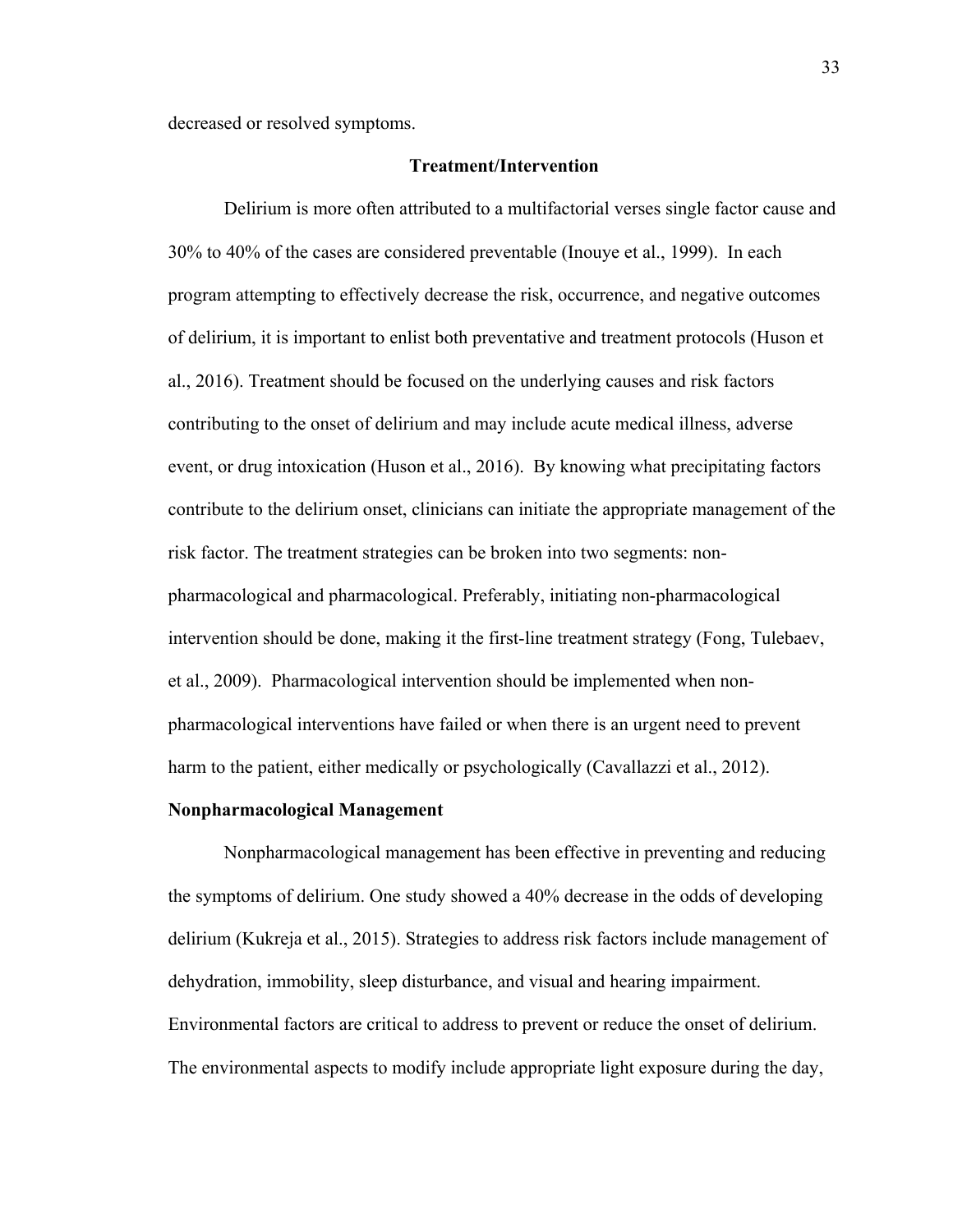minimize light during the night, and temperature control and noise level, especially at night, which can contribute to the disruption of sleep (Kukreja et al., 2015).

A pioneer intervention study assessed the effectiveness of a multicomponent program, Elder Life program, determined adherence to the program and the impact on the risk factors determined in the acute care setting (Inouye et al., 1999). The prospective individual-matching studied population were patients admitted to a non-critical care urban teaching hospital located in Connecticut (Inouye et al., 1999). The study implemented standard intervention protocol to address 6 risk factors (cognitive impairment, sleep deprivation, immobility, visual impairment, hearing impairment and dehydration) with the ultimate goal to reduce the incidence of delirium. Overall, the intervention group had a significant decrease in delirium than the usual care group (9.9%) verses usual care (15%) and match odds ratio 0.60 (95% CI 0.39 to 0.92), *p*=0.02 (Inouye et al., 1999). Overall compliance with the intervention protocols was 87% and reasons for non-adherence was multifactorial: patient refusal, patient not available, intervention staff not available, and medical contraindications resulting in less risk factors in the intervention group (Inouye et al., 1999). This study was instrumental in identifying prevention as the primary effective strategy to reduce risk of delirium (Inouye et al., 1999). This study did not include PAC or LTC.

#### **Post-Acute Care**

There have been many studies to address delirium in the acute care setting and development of intervention/prevention delirium programs but few have been explored in LTC/PAC. Due to the specialty environment of the LTC and PAC settings, the adoption of the models developed for acute care may not be effective in the PAC setting.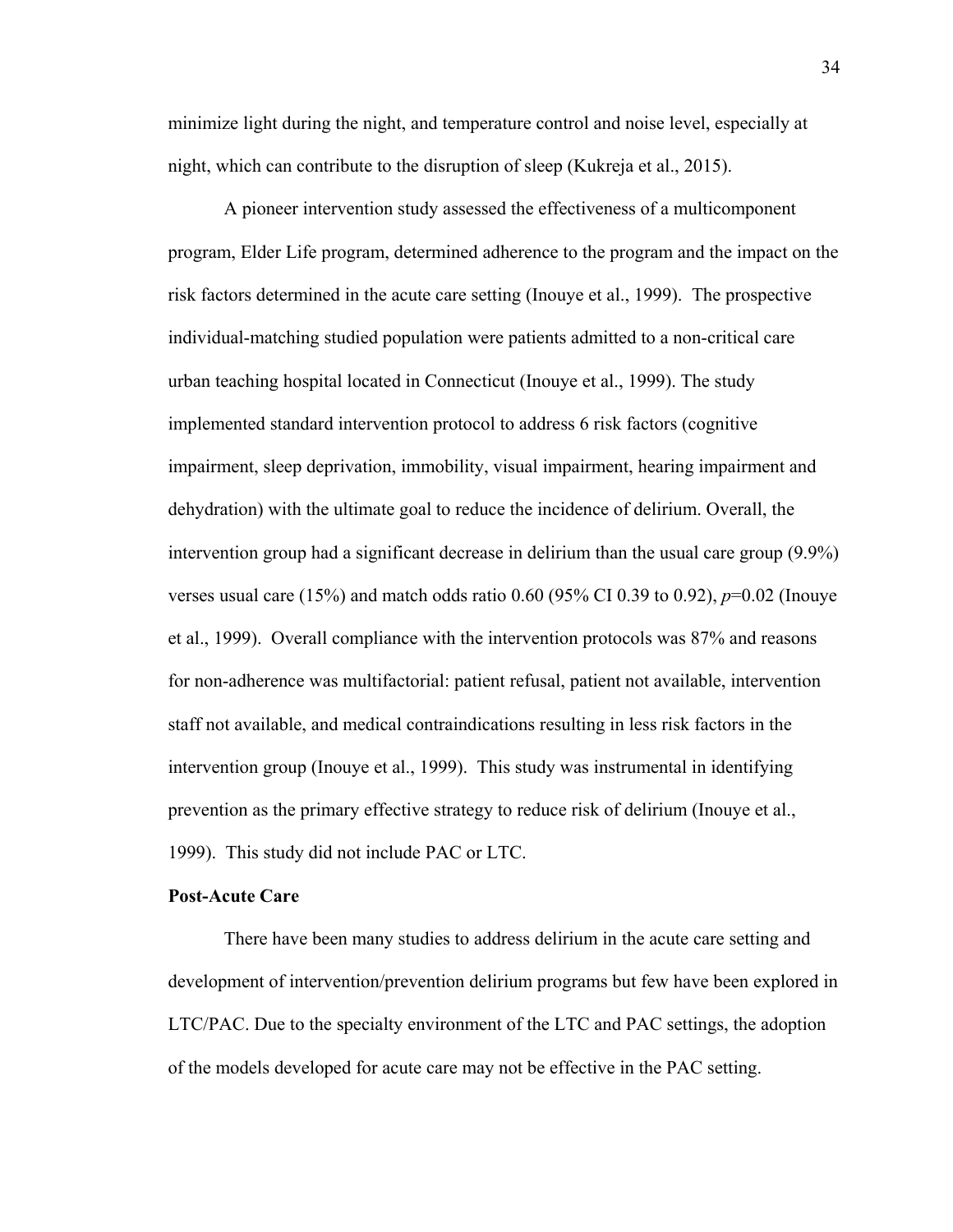Bergmann, Murphy, Kiely, Jones, & Marcantonio (2005) described the Delirium Abatement Program (DAP) developed in 2000 that addresses persistent delirium specifically in the PAC setting. The primary goal of the DAP is to reduce the duration of delirium and improve functional recovery. The DAP was implemented in eight skilled nursing facilities with separate dedicated units for skilled nursing care and rehabilitation care. The patient population consisted of patients admitted directly from acute care following a medical or surgical hospitalization. Screening for delirium took place within five days of admission and previous prevalence for delirium and dementia was reported 16% in skilled nursing care and 33% in rehabilitation care. An experienced research nurse provided consultation in the implementation of DAP in the PAC units of each of the skilled nursing care facilities. The benefit in implementing DAP is the standardization in the PAC unit in the following areas: delirium screening, assessment and treatment of possible causes, prevention and management, and restoration of patient cognitive and self-care function (Bergmann et al., 2005).

A mixed methods with a repeated measure study by Huson et al. (2016) evaluated the impact of implementing a multicomponent intervention program aimed at preventing delirium and functional decline in the older adult patient ( $\geq$  70 years) in a PAC rehabilitation hospital. The Hospital Elder Life Program (HELP) has provided positive results in the acute care hospital setting (medical unit, geriatric unit, surgical unit) but this was the first PAC setting. The qualitative method of this study utilized a purposeful sampling for a total of 6 patients that participated in the study. Caregivers (of the patients in the program), volunteers, and staff participated in a focus group interview.

The reduction of delirium was greater in the intervention group (10.9%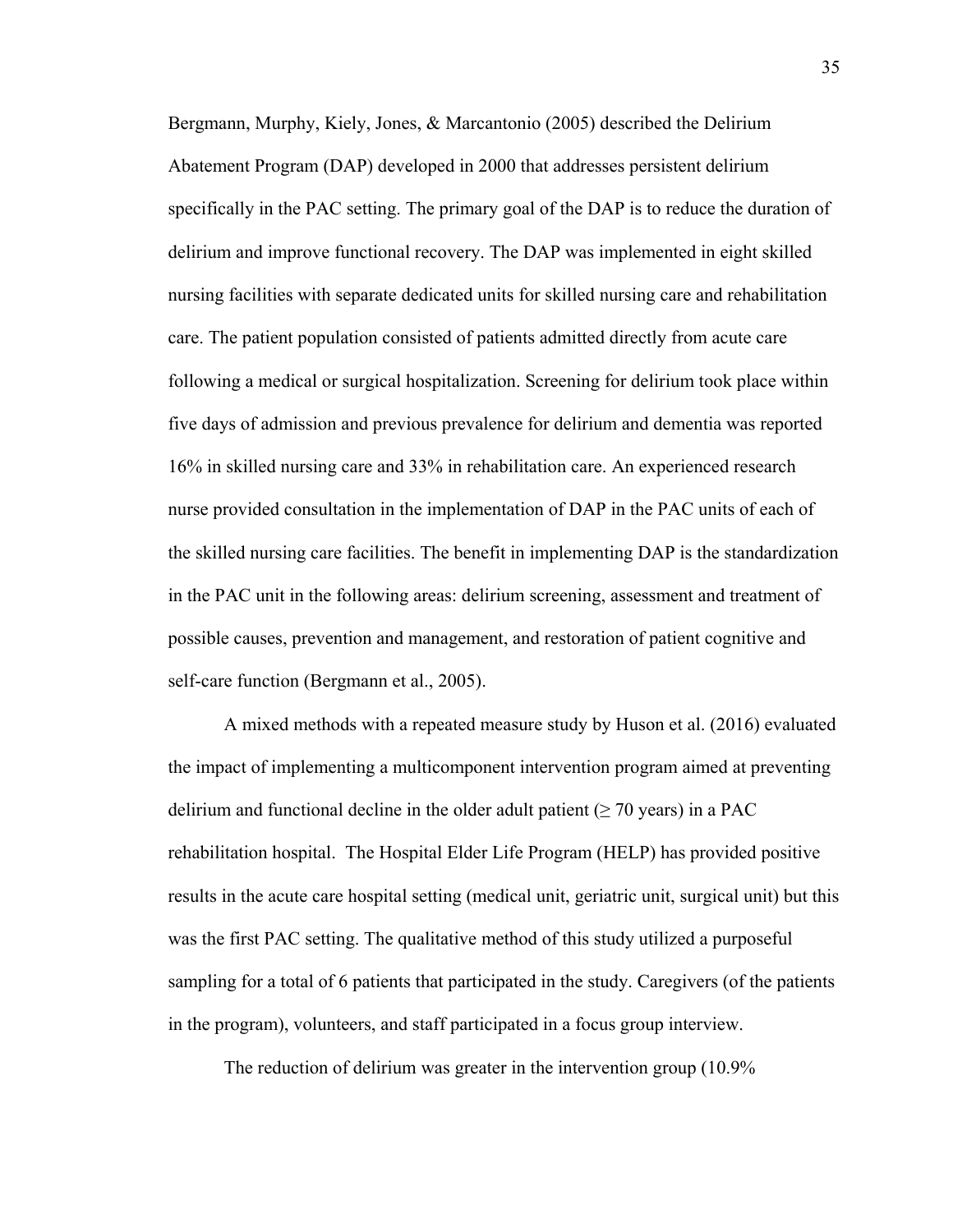admission/2.5% at discharge) compared to the usual care group  $(2.5\%$  admission /2.5% at discharge), LOS was lower in HELP group  $(52.3 \text{ versus } 59.2; p = .244)$ , significant improvement in short-term memory and recall in the intervention group mean  $0.8 - 0.1$ usual group;  $p = .006$ ); FIM 25.9% improvement intervention group and 20.9% improvement;  $p = .188$ ) and rehabilitation efficiency 0.5 intervention group and 0.4 usual care group;  $p = 0.381$ .

Inouye, Marcantonio, and Metzger (2014) conducted a thorough review of delirium in the elderly. Prevention and treatment were reviewed and reinforced the positive impact HELP, the most widely adopted multicomponent intervention strategy, has had on the reduction of delirium and functional impairment. With the wide implementation of the program in greater than 200 hospitals, the studies have revealed a cost-effective method in preventing delirium. Although this program has been adopted in various healthcare settings none has been reported as being adopted in the LTC rehabilitation setting.

Although HELP has been well disseminated in over 200 hospitals globally, there are other nonpharmacological interventions. A proactive geriatric consultation to address management of surgical patients pre- and post-op had a positive result in an RCT. Additional interventions that have shown to be effective included geriatric units multifactorial intervention, interdisciplinary consults, family conducted intervention, education of staff, and rehabilitation intervention. (Inouye, Westendorp, et al., 2014). Other nonpharmacological interventions are earplugs at night (enhance sleep factor) and the Delirium room, which are promising but lacked rigor in the studies at this time. The scientific criteria used to critique the published articles included: " $\geq$  25 patients in each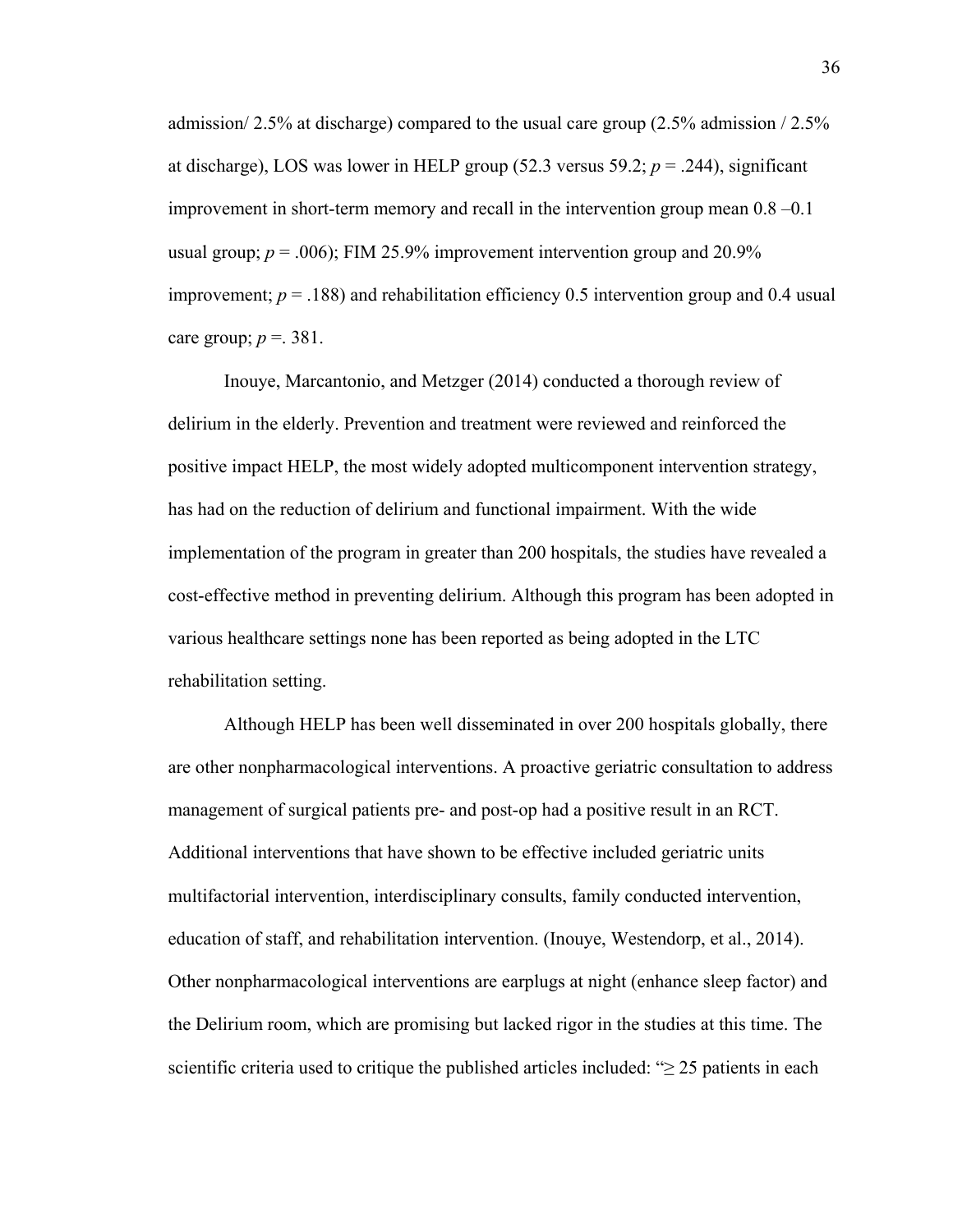intervention and control group, prospective sampling framework, validated delirium assessment and achieved a modified Jadad score" (Inouye, Westerndorp, et al., 2014, p. 8).

## **Pharmacological Interventions**

The pharmacological prevention and treatment publications were evaluated using the same methods as stated for non-pharmacological strategies. The concern is that the antipsychotics and sedations will only modify the level of agitation or behavioral symptoms resulting in moving from hyperactive to hypoactive delirium (Inouye, Westendorp, et al., 2014). Hypoactive syndrome is associated with worse outcomes. Due to the lack of rigor or reproducible evidence, the researchers could not make recommendations for the pharmacological use in delirium prevention or treatment. The researchers do recommend the best approach is a "multipronged nonpharmacological approach, such as cognitive rehabilitation, drug reduction or drug sparing approaches (i.e., substituting less toxic neuroprotection, sleep enhancement (e.g. melatonin), and reduction of pain and stress including complementary and alternative medicine" (Inouye, Westendorp, et al., 2014 p. 11).

 Review of the patient's medications is critical. Reducing, eliminating, or substituting the current medication regime may decrease the symptoms of delirium. The implementation of medication such as antipsychotics on a short-term basis and at the lowest dose has been shown to reduce the duration of delirium (Kukreja et al., 2015). To manage behavioral changes low doses of haloperidol is the drug of choice.

## **Medication Management**

Medications, especially psychotropic and polypharmacy, have been associated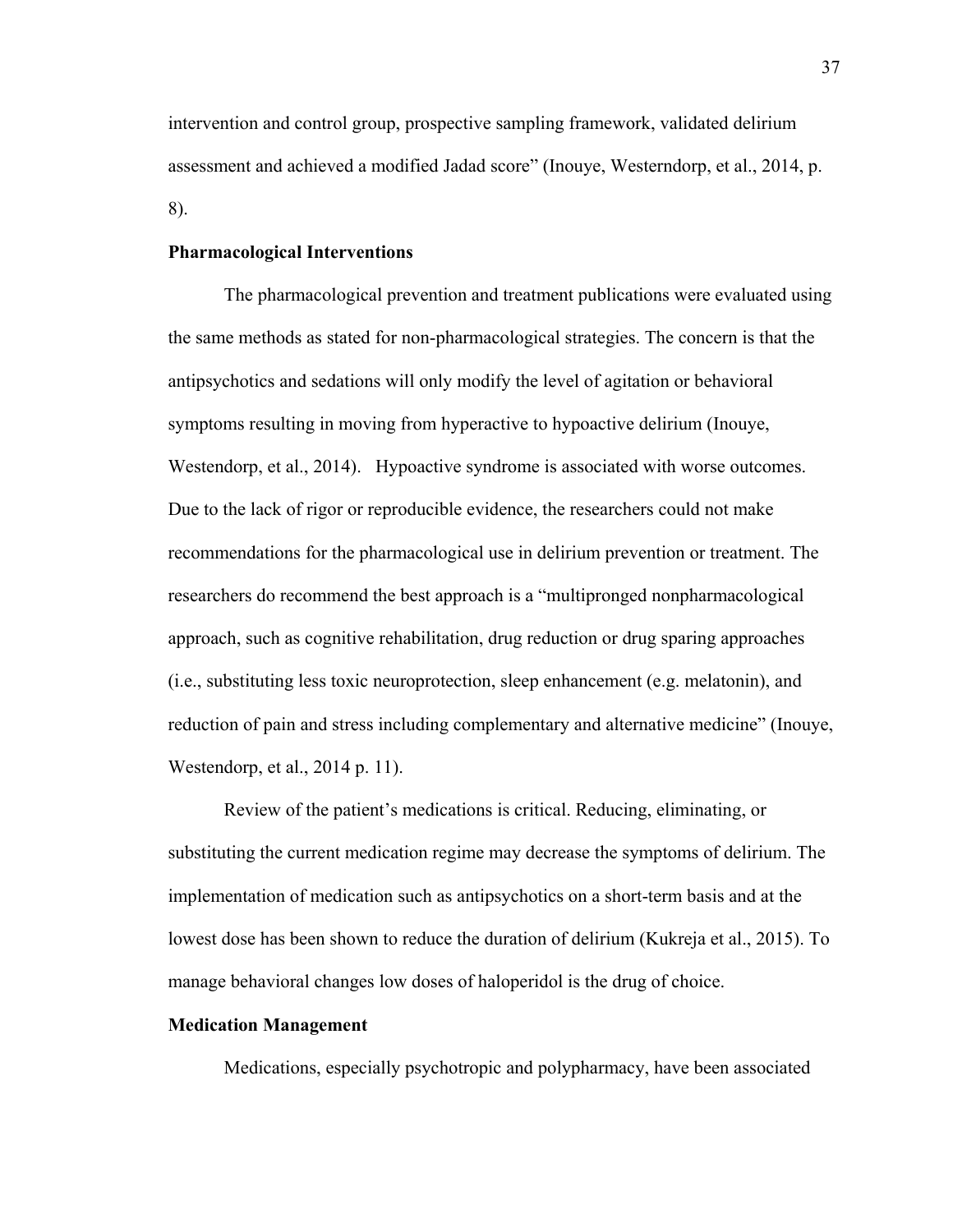with the onset of delirium and adverse outcomes. Baby boomers 65 and older have become the largest population in the healthcare system and will contribute to the alarming incidence of medication adverse events and delirium. Medications may contribute to the onset of delirium in12%-39% delirium cases, and are considered the most preventable trigger in the development of delirium (Hein et al., 2014). Between 1997 and 2008, one study reported a 96% increase in drug-related admission in the 65 to 84 year old adult population (Morandi et al., 2013). They also indicated approximately 50% of the hospital admissions related to adverse drug events occurred in the 80 or older adult population.

As the older adult develops the onset of diseases related to aging, there is also an increased use of medications to treat chronic diseases. The challenge is for physicians to be cognizant of medications that are necessary to treat the patient and understand the drug-to-drug interactions. The medications prescribed may be the right medication for the clinical event; however, with improved clinical condition, the medication may no longer be needed. Morandi et al. (2013) indicated 50% of the hospitalized older adults would be discharged home with at least one potentially inappropriate medication (PIM) and one actual inappropriate medication (AIM). Interestingly, 50% of PIMs and 59% AIMs were first prescribed while in the ICU.

Treating the older adult ICU patient is complex and often requires multiple medications to help them survive their critical illness. During their critical health crisis, the clinical benefit of the medications prescribed outweigh the risk of delirium. However, once the patient improves, it is important for clinicians to assess the patients' medications and determine the need for those medications, the risk, and the drug-to-drug interaction.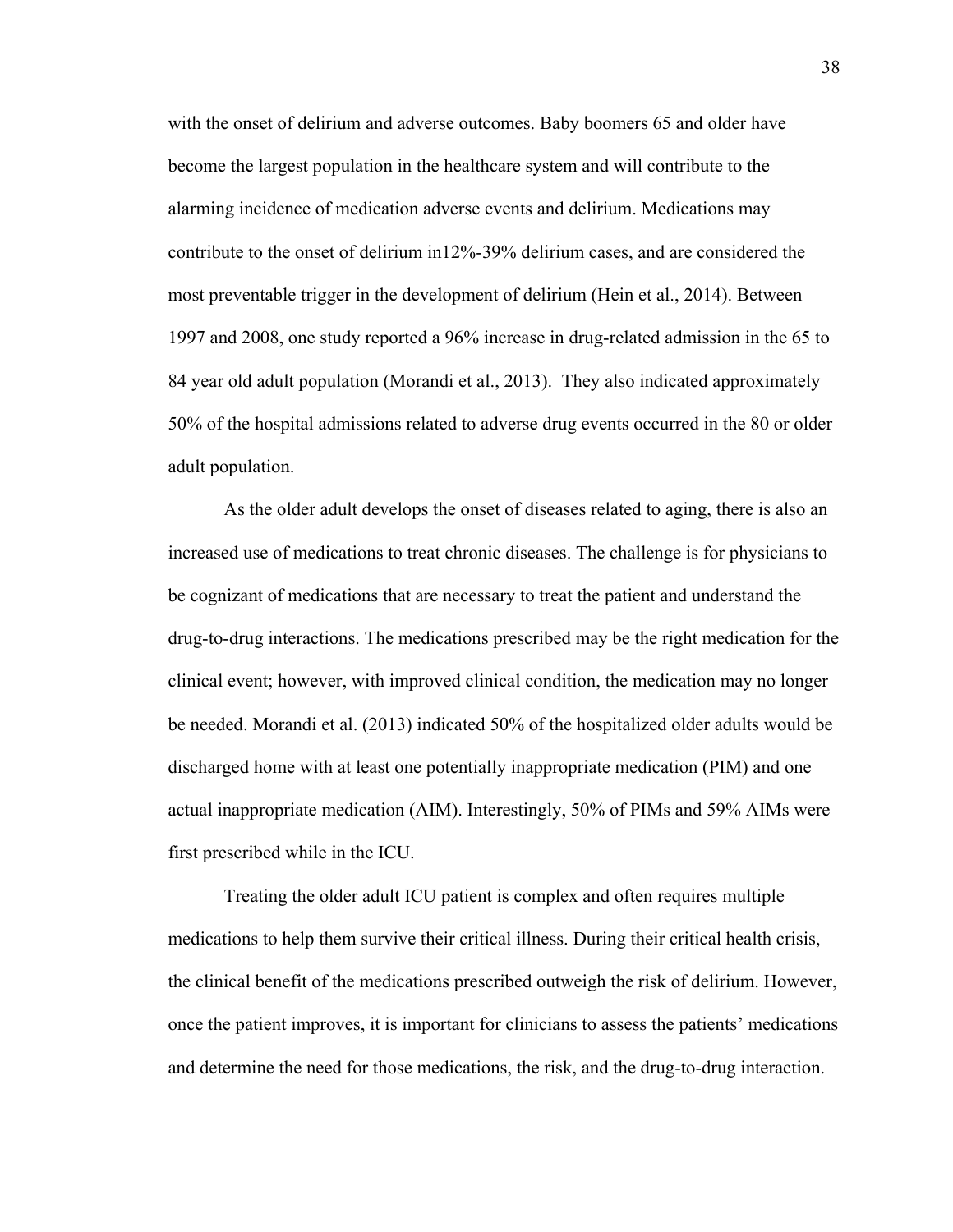This will reduce the risk of developing delirium and ensure the most appropriate medications are prescribed for the patient including at the time of discharge. (Morandi et al., 2013).

 The American Geriatrics Society Beers Criteria Update Expert Panel (2015) reviewed the medications that are used for the older adult and developed criteria to help drive safe medication practice in this population. The objective was to update the PIMs to ensure safe prescribing practices for the older adult. There have been adverse events associated with PIM that include confusion, falls, and mortality. To reduce the risk of poor patient outcomes related to medications, the update included medication dose adjustment related to kidney function and drug-to-drug interaction. The criteria will not only provide safe medication practice patterns for practitioners working with the older adult but will also be a multipronged resource to educate clinicians, patients, and families in the appropriate selection of medications, provide a means to track cost, medication usage in the older adult population, and drive quality of care. The criteria will help guide care for the older adult  $(≥ 65 \text{ years})$  in all settings (acute care, outpatient, institutionalized care) excluding hospice and palliative care (The American Geriatrics Society Beers Criteria Update Expert Panel, 2015).

#### **Psychotropic Medications**

There is controversy surrounding the use of antipsychotic medications in the prevention or treatment of delirium (Inouye, Westendorp, et al., 2014). For every recommended treatment it is essential to have well-supported evidence demonstrating the benefits outweigh the risk of harm and currently there is no reproducible evidence that clearly demonstrates antipsychotic effectiveness in prevention or treatment of delirium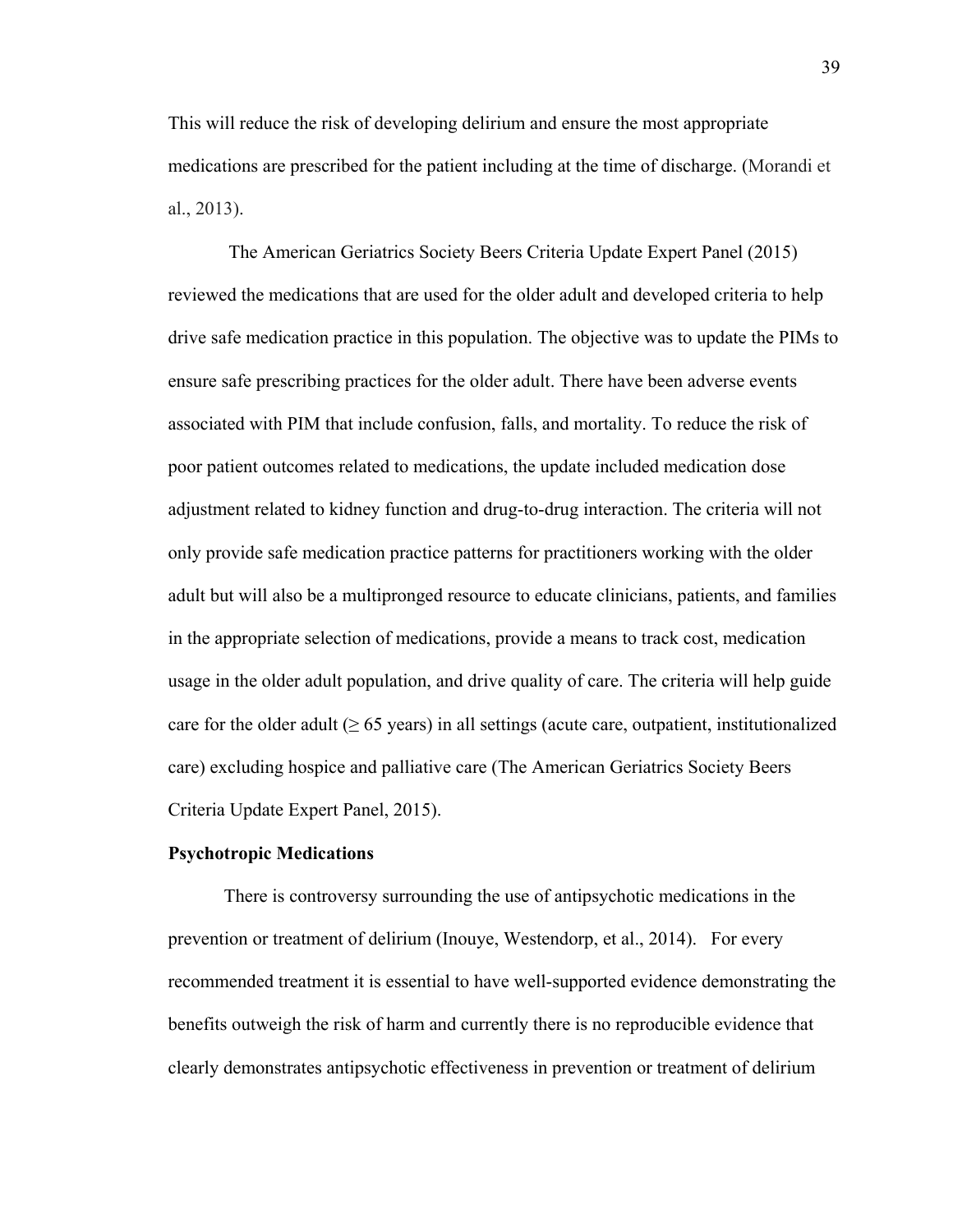(Inouye, Marcantonio, et al., 2014; Inouye, Westendorp, et al., 2014). The American Geriatrics Society Beers Criteria Update Expert Panel (2015) identified antipsychotic medications as a PIM due to the lack of consistent scientific evidence of effectiveness and risk of drug-related adverse events. This panel has recommended that if an antipsychotic medication is used in the treatment of delirium, it should not be the first line of treatment and used only if nonpharmacological methods have proven ineffective or cannot be implemented. In the LTC population, there have been safety concerns with the high use of antipsychotic use (Chen, 2010). The Food and Drug Administration issued a black box warning on antipsychotic use in 2005 for older adult patients with dementia and another warning in 2007 for all antipsychotic use due to the high association of antipsychotic medications and mortality (Chen, 2010; Jung, Meucci, Unruh, Mor, & Dosa, 2013). To evaluate the antipsychotic use in the Medicare beneficiaries in LTC, the Office of Inspector General investigated LTC facilities in 2011, revealing 14% of residents were on atypical antipsychotic, 83% were off-label indications, and 88% had dementia even following the black box warning placed in 2005 and 2007 (Urick, Kaskie, & Carnahan, 2016).

A systematic review conducted by Flaherty, Gonzales, and Dong in 2011 examined 13 studies, six on a single-agent (drug) and seven comparing two agents (drug) with varying number of participants in the treatment arms;  $62\%$  (8 studies) had  $\leq 25$  and 15% (2) had > 70. The antipsychotic medications included haloperiodol, quetiapine, risperidone, olanzapine, mianserin (not available in U.S.), perospirone (not available in U.S.), and amisulpride (an antidepressant-different than atypical or conventional antipsychotic). The instruments used to diagnosis delirium were the Diagnostic and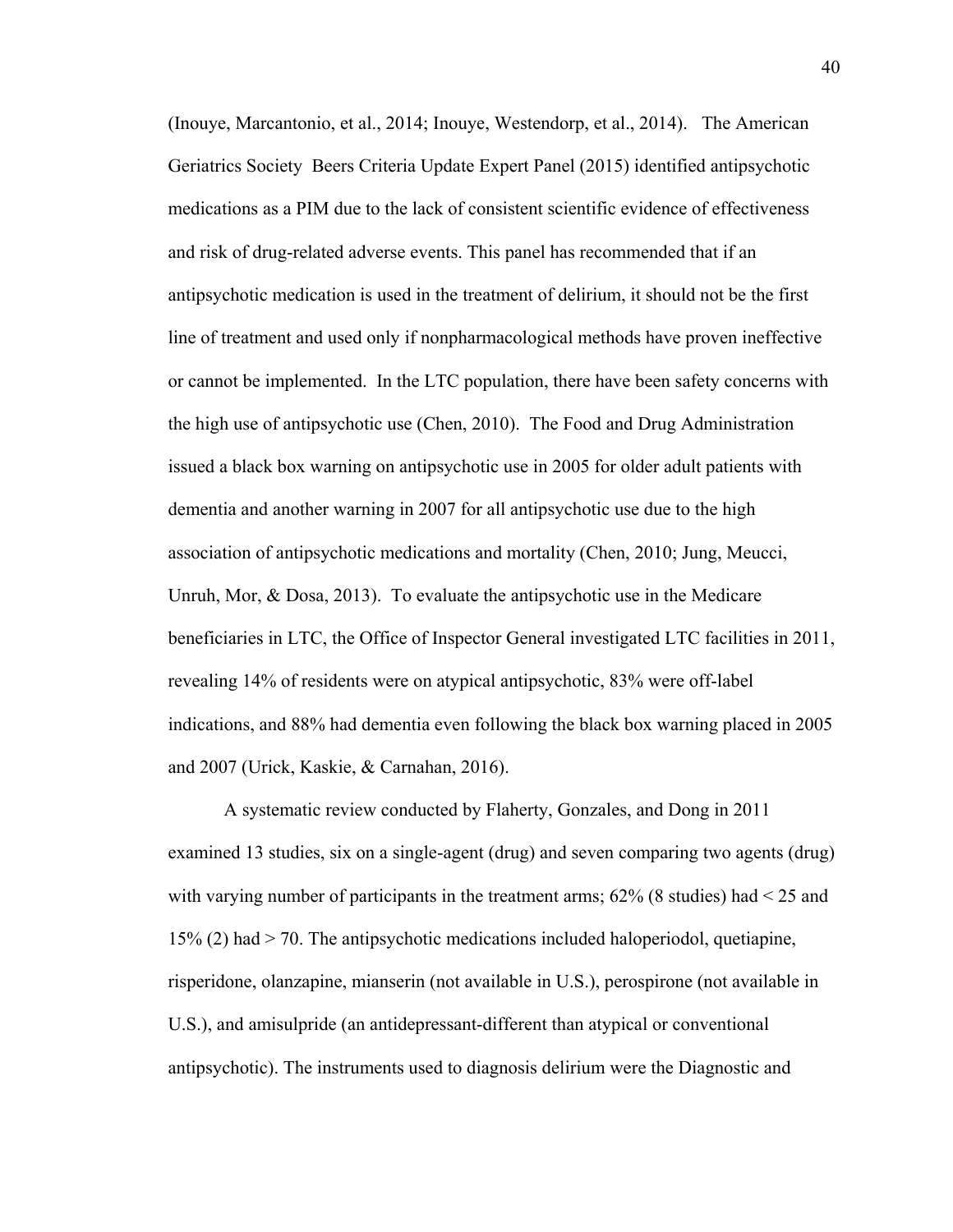Statistical Manual of Mental Disorders Fourth Edition (DSM-IV) (12 studies) and DSM-III-R (1 study). Both instruments are widely used and well-validated.

The ability to draw conclusions regarding the effectiveness of the studies was compromised and the lack of a control group is challenging with the wide variation and lack of key description of the methods used for each of the studies. The sample size was generally small and from a variety of countries. No LTC rehabilitation or PAC populations were included in this study.

Anderson, Greer, MacDonald, Rutks, & Tacklind, (2011) also conducted a systematic review with similar results. The pharmacological studies were unable to determine if the drug was effective in preventing delirium. The small sample sizes, select population, and inconsistency or incompleteness of recording outcomes were all reported (Anderson et al., 2011). Again, there were no LTC rehabilitation or PAC settings in this study.

Transition from acute care to LTC and skilled rehabilitation facilities has an increased risk of residents being admitted with delirium. The delirium may have a negative impact on the resident's functional recovery and care (Syed  $\&$  Messinger-Rapport, 2013). The management of delirium and/or dementia has a pharmacological approach to treat the hyperactive behavioral disturbances of the LTC resident who has delirium and or dementia (Hopewell et al., 2016; Pasina et al., 2016; Syed & Messinger-Rapport, 2013). A major concern was the reported high use of psychotropic medication in the LTC and the mixed reports of its impact on the resident outcomes (U. S. Government Accountability Office, 2015).

A retrospective, longitudinal cohort study described how the dose and duration of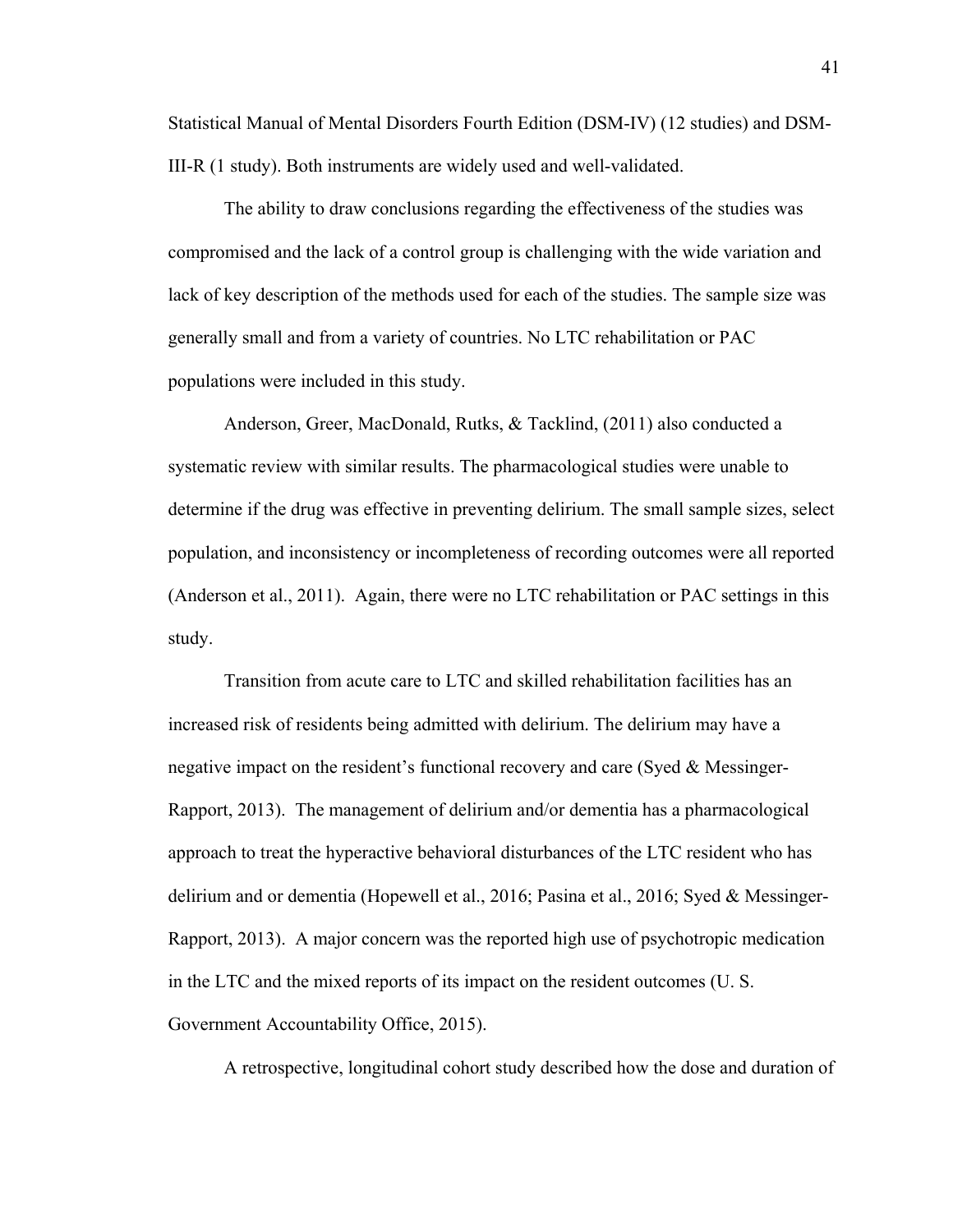antipsychotics impacts mortality risk in nursing home residents with a stay greater than100 consecutive days (Simoni-Wastila et al., 2016). All residents received psychotropic medications for three different health conditions: severe mental illness (SMI; *n*= 5,621), dementia with behavioral symptoms but without SMI (*n*= 1,090), or delirium with behavioral symptoms only without SMI or dementia (*n*=2,100). The data were retrieved from 2006 to 2009, merged data sources and a 5% random sample of Medicare claims data and Minimum Data Set (MDS) vs 2.0 (Simoni-Wastila et al., 2016). The International Classification of Diseases, Ninth Revision, Clinical Modification (ICD-9-CM) codes were used to obtain the Medicare part A (10 diagnoses) and Medicare part B (9 diagnoses). All three cohorts used antipsychotic agents and 90% of them used atypical agents; quetiapine and risperidone were used by one third of this group. Typical antipsychotic agents were used for in 5 residents and haloperidol was the most common. Duration of the antipsychotic was lower in the delirium cohort compared to SMI cohort and dementia+behavior that had the same longer duration. Mortality risk is highest within the 30 days of initiating the antipsychotic agent for the SMI cohort and less than 7 days for the delirium cohort. The mortality risk was lower in SMI cohort and delirium cohort both with a longer duration of 91-184 days. Interestingly, the relationship between mortality risk and antipsychotic duration did not have a significant relationship in the dementia+behavior cohort (Simoni-Wastila et al., 2016).

**Polypharmacy**. Polypharmacy is a precipitating factor to the onset of delirium. There is no official standard definition but an accepted general definition "concurrent use of several prescription medications" (Hein et al., 2014, p. 850.e12) and there is no clear agreement on the number of medications. Some researchers have used 3 to 5 medications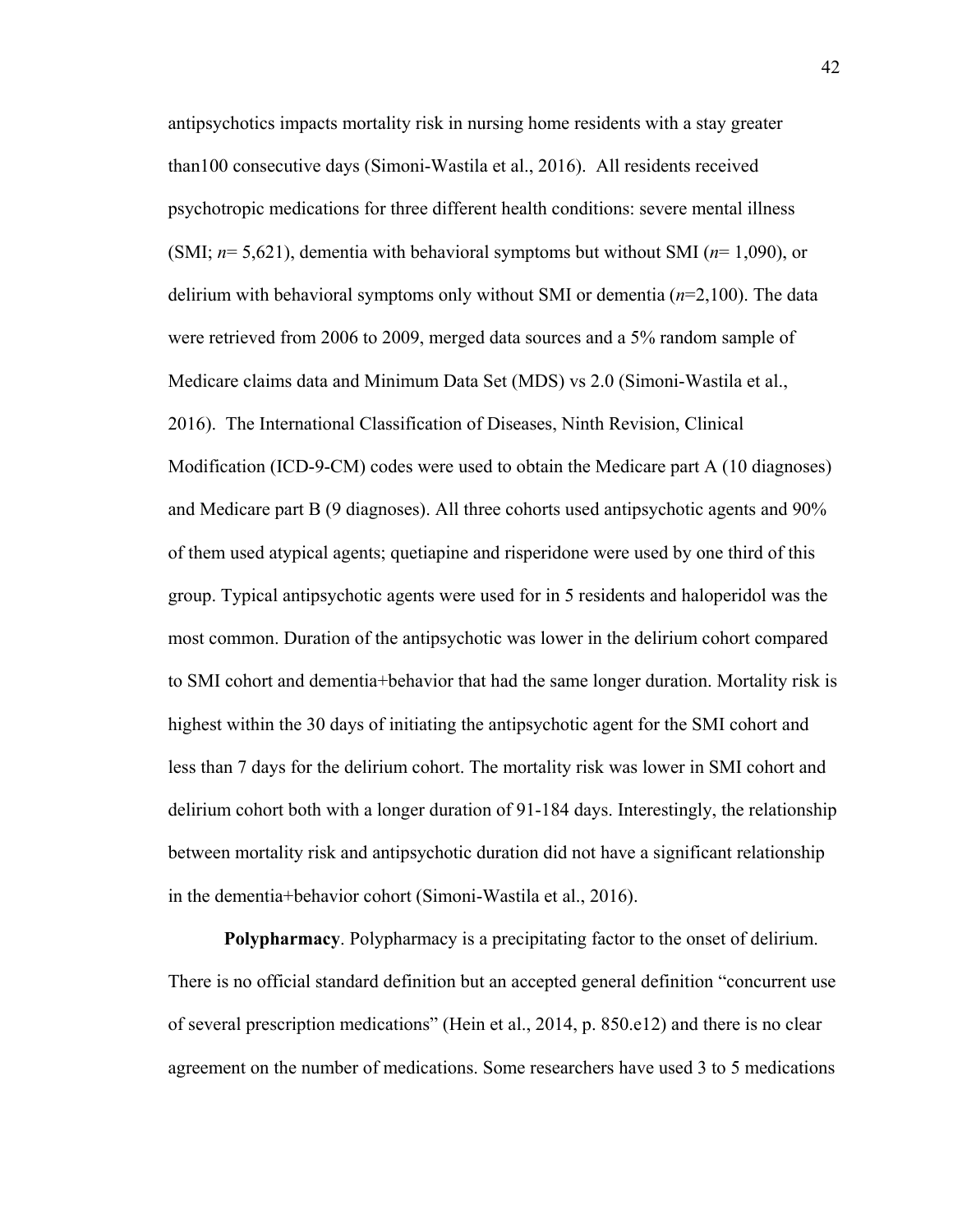while others report using 9 or more (Hein et al., 2014). The researchers conducted a prospective cohort study in an acute care geriatric ward of a university hospital with 410 patients over a 9-month period in order to ascertain the association of delirium with polypharmacy. The investigation included an assessment of delirium using the highly sensitivity, specificity, validated and widely used CAM instrument within 72 hours of admission. Patients taking more than five medications were included in the study and compared to the control group that were taking less than six medications. Compared with the control group, delirium was significantly identified more often in patients receiving polypharmacy medications versus not receiving polypharmacy, 69% and 30% respectively and a relative risk of 2.33, (CI 1.23-4.41;  $p < .010$ ). Delirium was significantly associated with age and dementia in patients admitted from an acute care hospital (*OR* 2.15; CI 0.15-3.99; *p* <. 016 and *OR* 3.6; CI 1.74-5.72; *p*< .001) respectively.

The study successfully identified polypharmacy's association with delirium independent of type of medication. Interestingly, there was no relationship between comorbidity and polypharmacy, which varied from previous studies (Hein et al., 2014). This study population did not include other elderly populations such as those in PAC/LTC facilities and there was no separation of prevalence and incidence of delirium that is important in determining intervention/preventative care. The significant relationship of age and dementia in the development of delirium was reported and consistent with other studies.

The number of medications a resident is prescribed is a predictor of the occurrence of delirium for the resident during their LTC visit (Voyer et al., 2009b).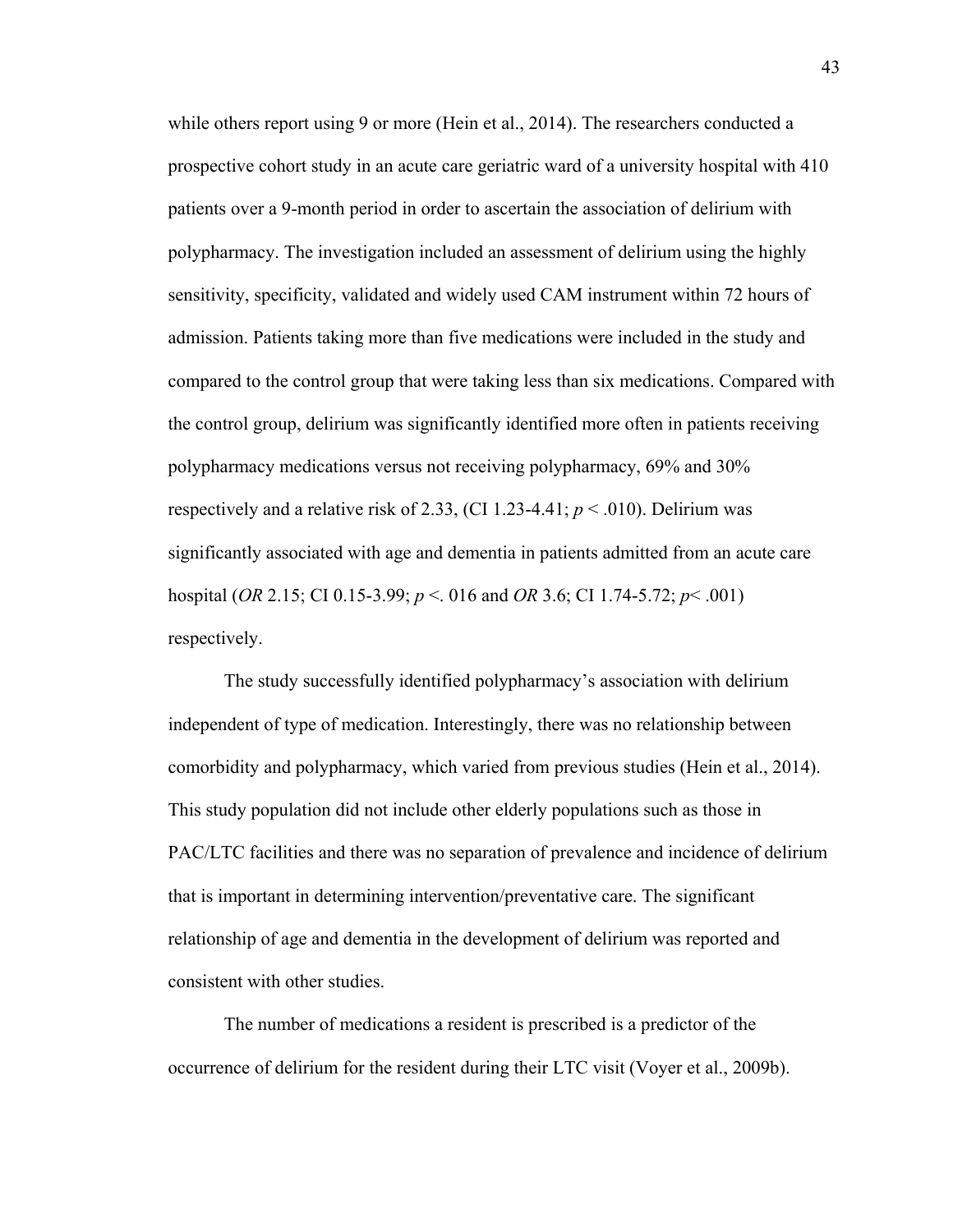Inouye and Charpentier (1996) identified the increased risk of developing delirium when three or more medications were added to the patients' care.

### **Post-Acute Care/Long Term Care Rehabilitation**

There is a paucity of research studies that focus on delirium in LTC and even fewer in the LTC rehabilitation population. The patient population is changing; the trend primarily is an increasing number of patients requiring recovery in LTC or PAC and shorter LOS in the acute care setting (Marcantonio et al., 2005). Upon admission, the LTC/PAC patient has an increased prevalence of delirium. Knowing the negative patient outcomes once a patient has delirium, there is an increased risk of sequelae events occurring in the LTC and post-acute facilities.

 The following studies were conducted in LTC facilities with both skilled nursing care and PAC units and evaluated different aspects of delirium in the same population.

The residents in these studies were exclusively from the PAC unit. The prevalence of delirium, delirium symptoms, and delirium severity was assessed in residents recruited for a RCT Delirium Abatement Program by Kiely et al. (2003) from October 2000 to June 2003. The 2,158 recruited patients aged 65 and older were admitted to an LTC/PAC facility from an acute care hospital. Instruments utilized include CAM, the Mini-Mental State Examination (MMSE) to assess for cognition (memory, concentration, attention); Memorial Delirium Assessment Scale (MDAS) to quantify delirium severity; and the Delirium Symptom Interview (DSI) to identify specific symptoms of delirium. Delirium categories were divided into four groups based on the CAM algorithm: full delirium, two or more symptoms, one symptom, and no delirium. There was a 16% delirium prevalence but the facility reported 9% to 26% delirium upon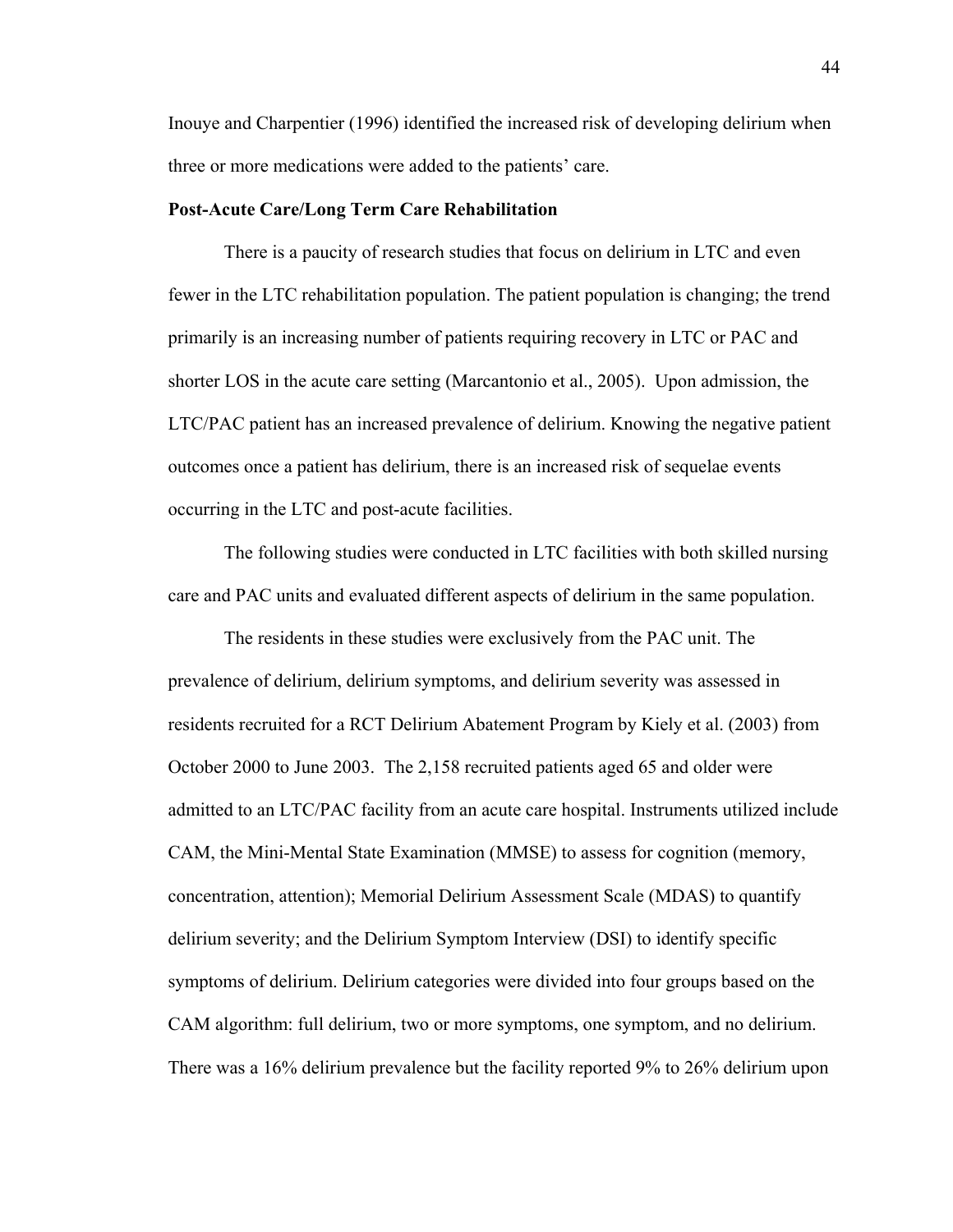admission. Of the residents, 12% has two or more symptoms and 40% had one symptom. Interestingly, full delirium had the highest hypoactive or normal psychomotor activity (37% and 37% respectively). Noted limitations included delirium assessment conducted within five days and there could be a potential risk of not capturing symptoms on admission, no outcome data were obtained, and the method section did not state the type of study. The researchers concluded 16% of this population admitted to PAC from acute care setting had delirium. The concern raised was whether the PAC staff was prepared to identify and manage delirium patients in this setting.

Marcantonio et al. (2005) conducted a cohort study in residents with delirium, subsyndromal delirium, or no delirium and compared outcomes among these groups. A total of 545 residents, aged 65 and older, admitted to a PAC unit were screened for delirium and subsyndromal delirium within five days of admission (prevalence 15%) utilizing the CAM instrument. Other instruments used were the Mini-Mental State Examination (MMSE) to assess for cognition (memory, concentration, and attention), Digit Span, and Delirium Symptom Interview (DSI) to identify specific symptoms of delirium. Residents with delirium were found to be 75% more likely to have one or more complications than residents without delirium. The complications identified and compared to residents with and without delirium included a higher 30-day acute care readmission (30% versus 13%), decreased placement in community within 30 days (30% versus 70%) and an increased 6-month mortality (25% versus 5.7%) with all complication results reaching significance ( $p < 0.01$ ). There was a significant ( $p < 0.01$ ) number of residents with preexisting dementia upon admission from acute care but no difference in comorbidity. Noted study limitations included the delirium assessment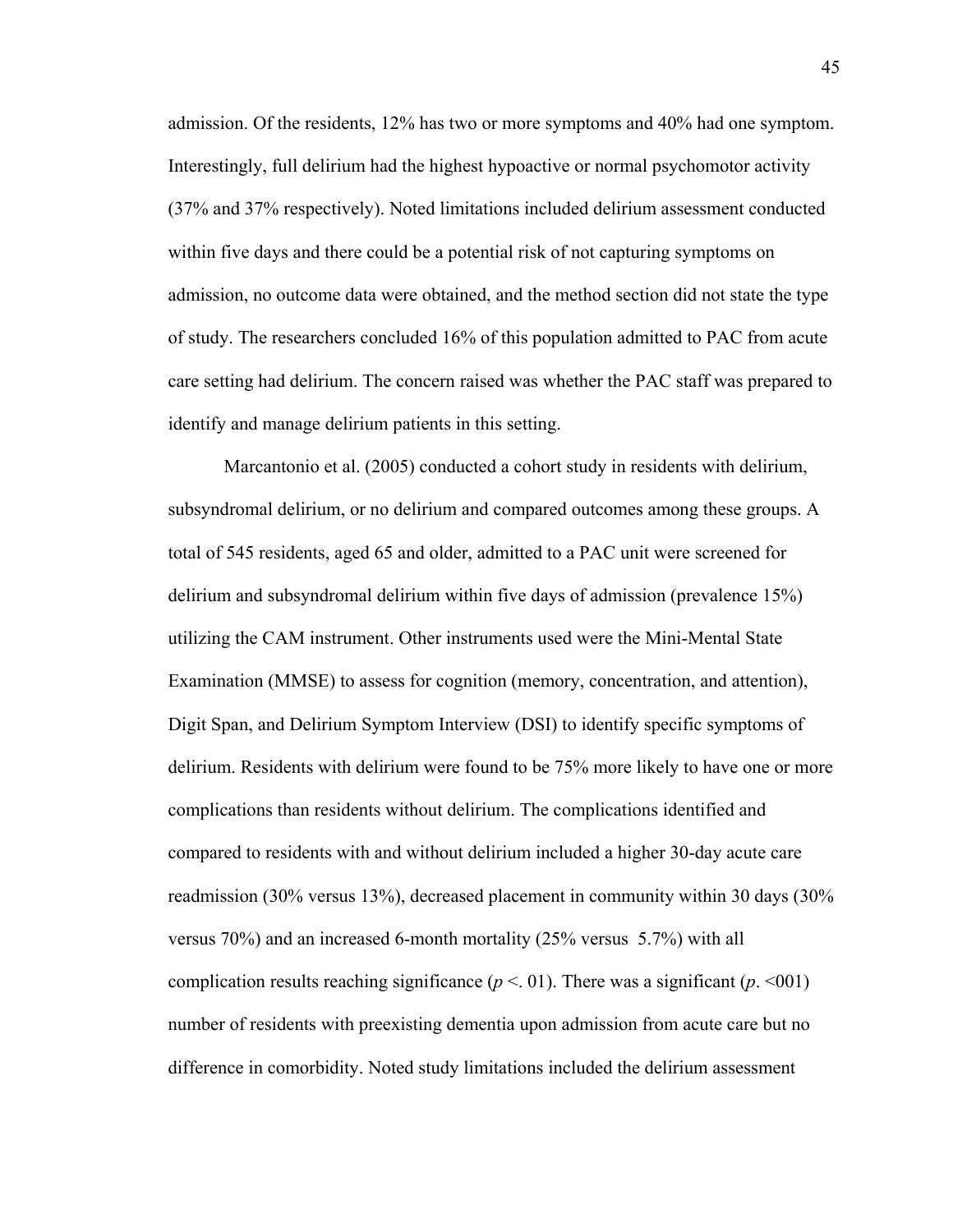conducted within five days and review of medical records may not have captured all the issues if clinicians did not document them; no medications were assessed in the study. The study strengths included trained research interviewers and chart reviewers.

The impact of delirium resolution on functional recovery was investigated in a prospective longitudinal study conducted by Kiely et al. (2006). The association between delirium resolution and functional recovery was studied among 393 PAC residents aged 65 and older and admitted with delirium to a skilled nursing/PAC facility. The instruments used in this study (CAM, DSI, MDAS, and Charlson Comorbidity) have already been discussed as they have been used in prior studies. The two exceptions were the Katz scale (testing functional status) and the Blessed Dementia Rating Scale (BDRS) (identifying cognitive status prior to hospitalization). The confounding characteristics that were significantly different with delirium resolution status include > high school education ( $p \le 02$ ), dementia ( $p \le 0004$ ), age ( $p \le 04$ ), prehospital cognitive ability ( $p$ . <0001), and delirium severity (*p*. <0001). The prehospital functional assessment score resulted in a significant difference compared with delirium resolution status ( $p < .0001$ ), and PAC admission had a slightly different result,  $p < .0007$ . The functional recovery compared to delirium resolution status had a significant result of  $p < 0001$ .

There are many delirium instruments utilized in the various healthcare settings. The most common delirium screening instrument is the CAM (Inouye, Westendorp, et al., 2014). In LTC, the standard instrument is the minimum data set (MDS), which contains the CAM (Inouye, Westendorp, et al., 2014). Limited studies conducted in the LTC setting have utilized various methods to assess and/or screen for delirium in the LTC population. This variation has made it difficult to compare incidence and prevalence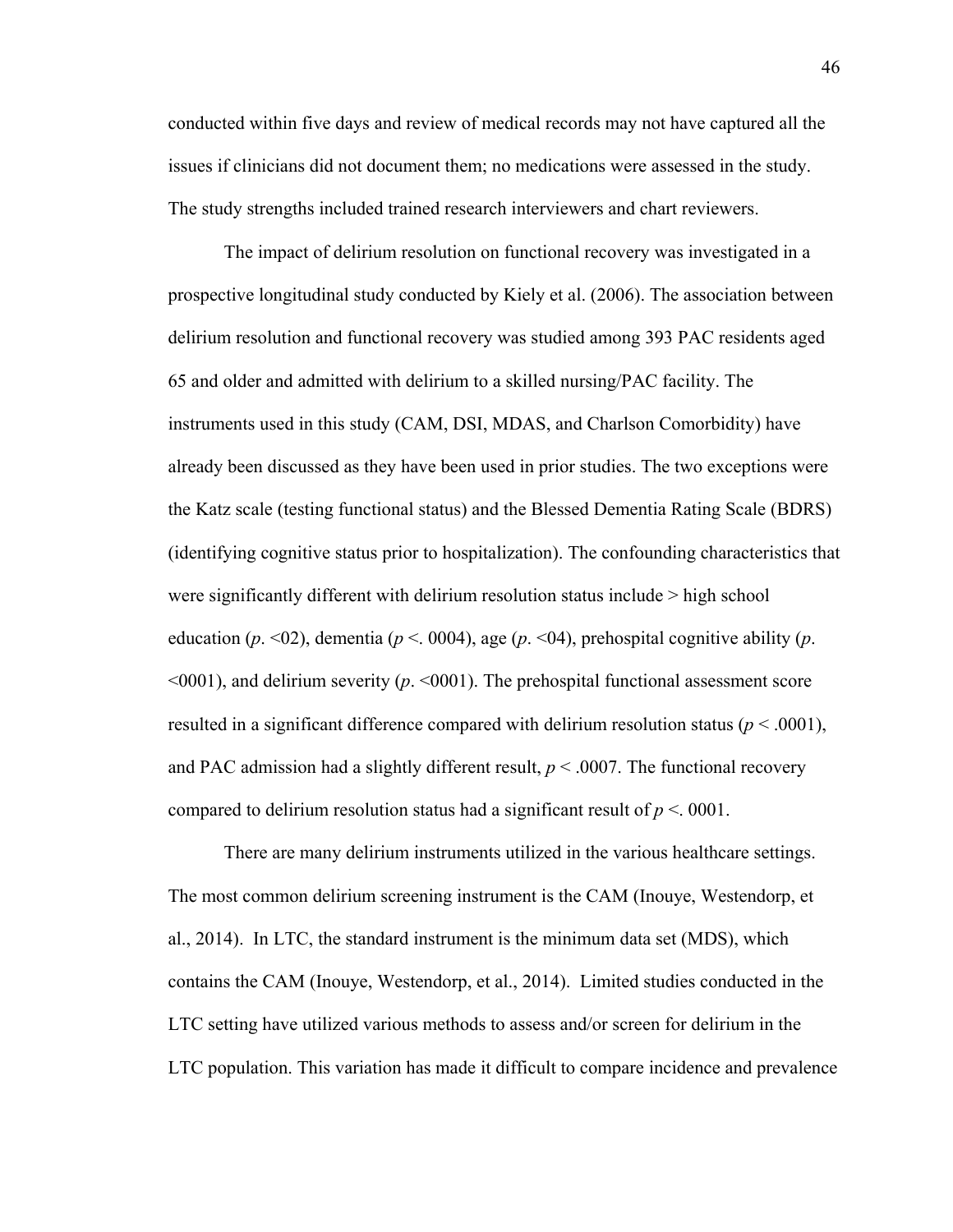of delirium in the LTC population (Culp et al., 1997).

## **Summary**

Delirium has been well studied for the causative factors, treatment, and prevention to reduce its onset in the acute care setting. There was an opportunity to study delirium and gender, race, principle admitting diagnosis, polypharmacy, dementia, age, LOS, Charlson score (comorbidities), and psychotropic medications duration in the older adult LTC rehabilitation resident. Another relationship to study was between CHART-DEL-derived delirium diagnoses, documented delirium symptoms, and the documented ICD-10 coded discharge delirium diagnosis. The value of this study to science will augment previous studies evaluating the association with delirium. The multifactorial model of delirium in older persons model served as the framework for this study and guided the evaluation the predisposing factors age, comorbidities and dementia. The model also guided the evaluation of the precipitating factors polypharmacy and duration of psychotropic medications.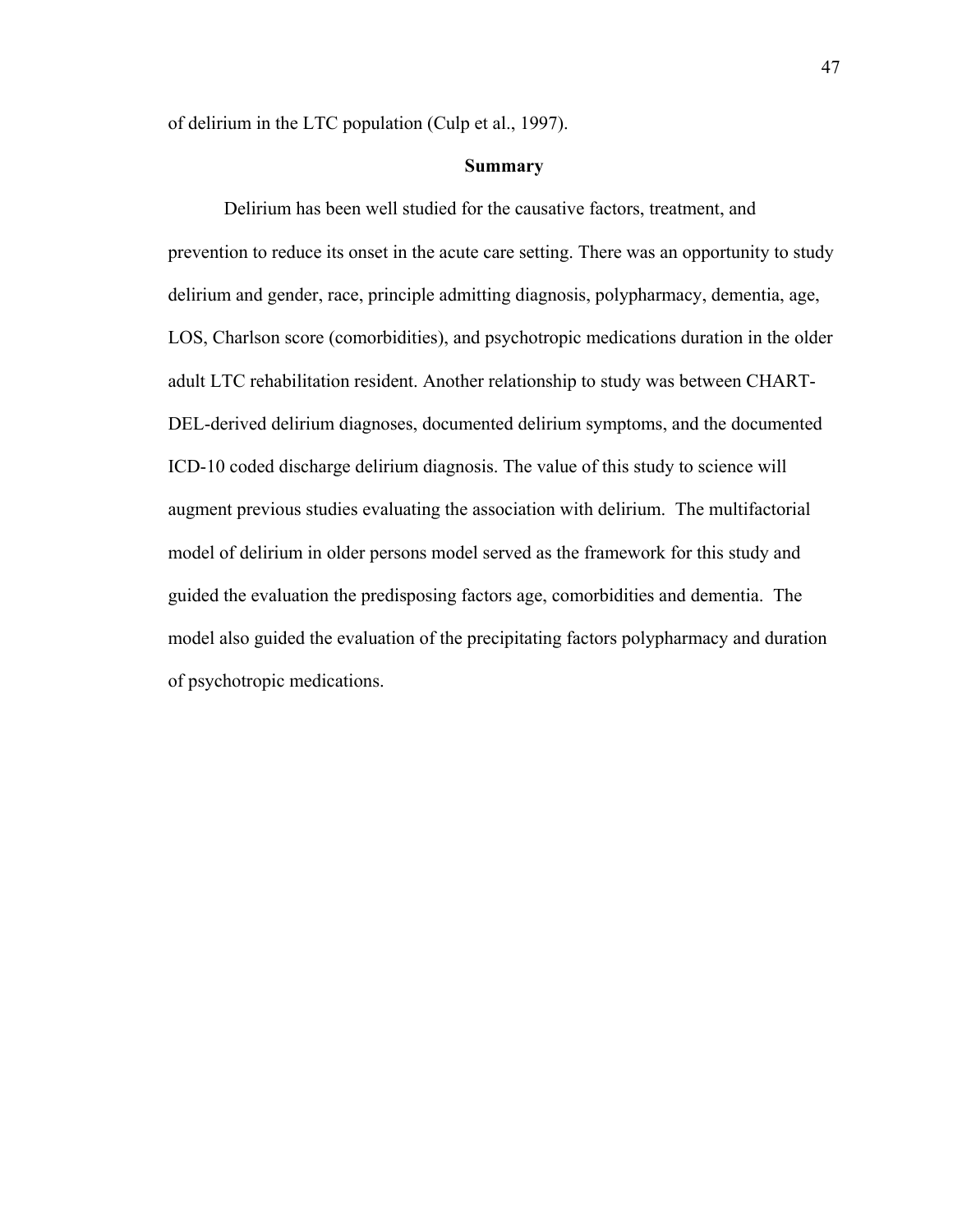## **Chapter Three**

### **Methodology**

This chapter describes the research design and procedures enlisted to investigate the research aims. The data needed to address this quantitative study were obtained by a retrospective review of the electronic medical record (EMR) utilizing both a manual review and an electronic extraction of the data.

#### **Purpose**

The purpose of this study was twofold: 1) to describe the relationship between CHART-DEL-derived delirium diagnosis and the ICD-10 coded discharge delirium diagnosis; 2) to describe the relationship between delirium (CHART DEL-derived and ICD-10 ); and the variables of gender, race, principle admitting diagnosis, polypharmacy, dementia, age, LOS, Charlson score (comorbidities), and psychotropic medications duration in the LTC rehabilitation residents.

#### **Research Questions**

Research questions for this study were:

- 1. What is the relationship between CHART-DEL-derived delirium diagnosis and documented ICD-10 coded discharge delirium diagnosis in LTC rehabilitation residents?
- 2. What is the relationship between delirium (CHART-DEL-derived and ICD-10) and the variables of gender, race, principle admitting diagnosis, polypharmacy, dementia, age, LOS, Charlson score (comorbidities), and psychotropic medications duration in LTC rehabilitation residents?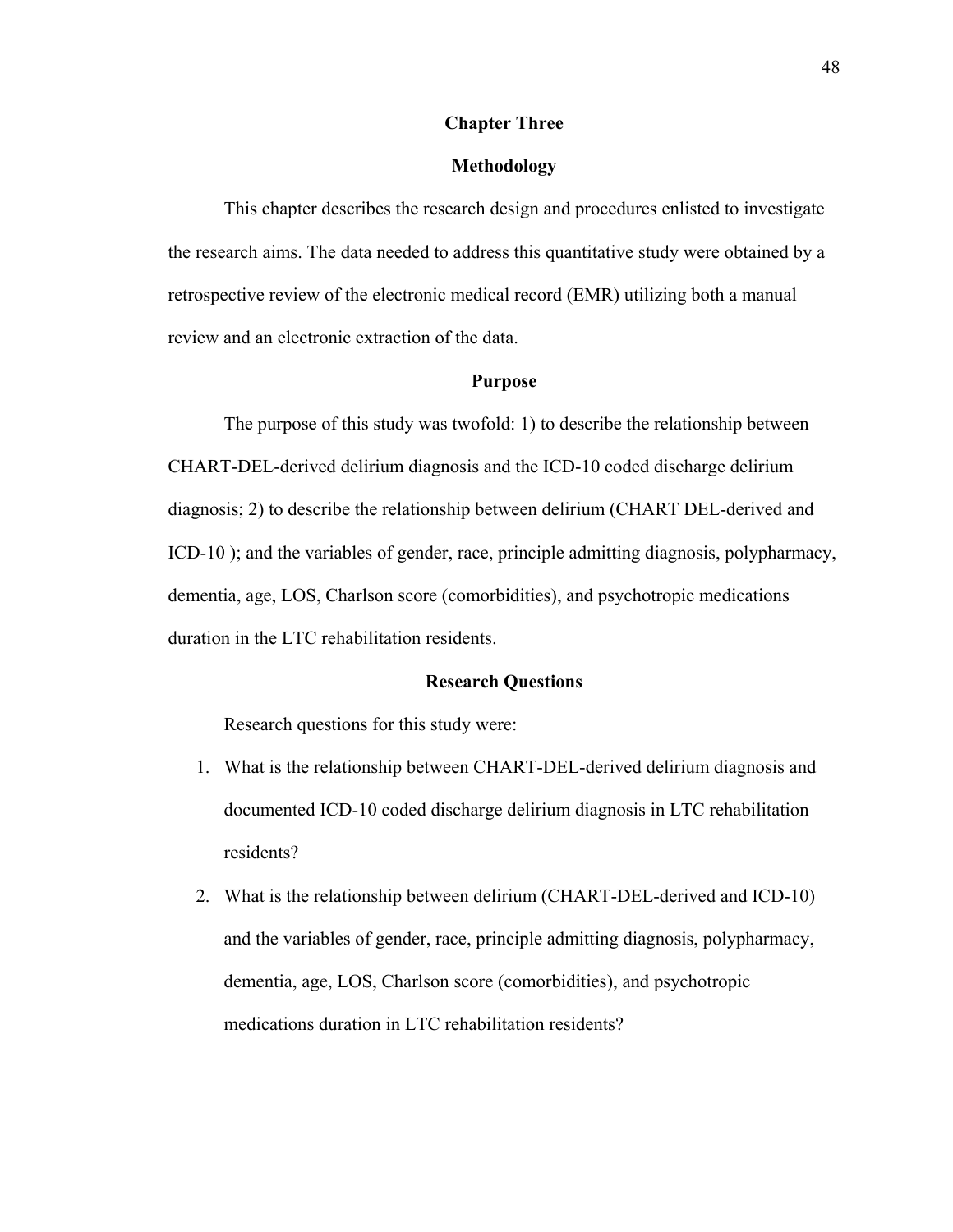#### **Aims**

The aims of this study were to:

1. Describe resident demographic characteristics of gender, race, principal admitting diagnosis, admit source, discharge disposition, polypharmacy, dementia, CHART-DEL-derived delirium diagnoses, ICD-10 coded discharge delirium diagnosis, age, LOS, Charlson score (comorbidities), and psychotropic medications duration.

2a. Describe the relationship between CHART-DEL-derived delirium diagnoses and the variables of gender, race, principle admitting diagnosis, polypharmacy, dementia, age, LOS, Charlson score (comorbidities), and psychotropic medications duration.

2b. Describe the relationship between ICD-10 delirium and the variables of gender, race, principle admitting diagnosis, polypharmacy, dementia, age, LOS, Charlson score (comorbidities), and psychotropic medications duration.

3a. Determine the odds of having a CHART-DEL-derived delirium diagnosis based upon gender, race, principle admitting diagnosis, polypharmacy, dementia, age, LOS, Charlson score (comorbidities), and psychotropic medications duration.

3b. Determine odds of having an ICD-10-derived delirium diagnosis based upon gender, race, principle admitting diagnosis, polypharmacy, dementia, age, LOS, Charlson score (comorbidities), and psychotropic medications duration.

#### **Research Design**

A retrospective, descriptive correlational design was selected for this study. This method was selected for the study because it addresses the purpose of the study, which is to describe the relationships of the variables instead of identifying the causes of the problem being studied (Polit & Beck, 2012, p. 226). The sample consisted of randomized

49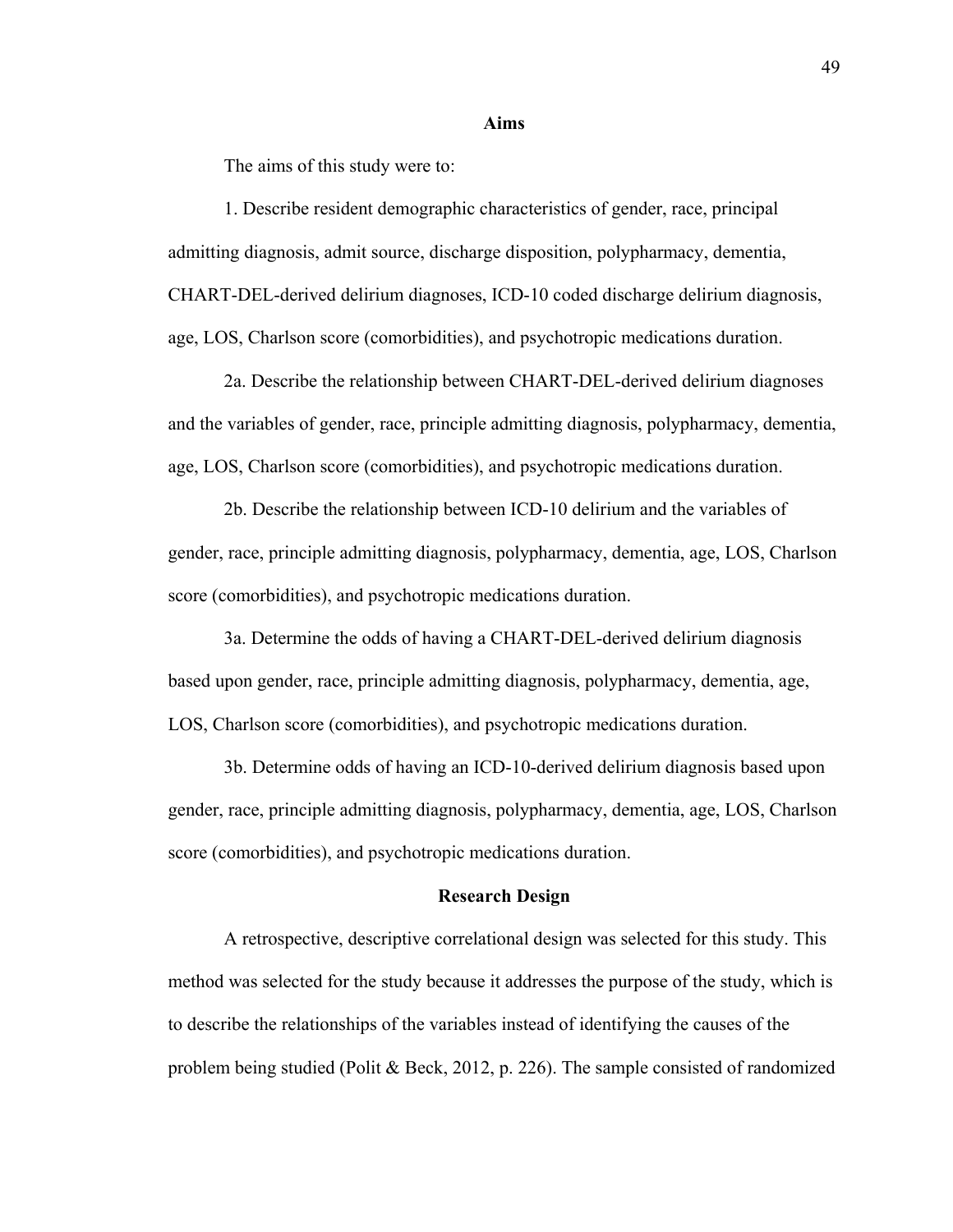LTC rehabilitation residents who were admitted from January 1, 2016 to December 31, 2016. Study variables were abstracted from the EMR and paper chart. In this study, the researcher is an objective observer, using a deductive research process that determined the existence of relationships (Terrell, 2016, p. 136).

## **Setting / Sample**

The site for this study was a hospital-based 100-bed LTC facility with two resident care units, one 50-bed skilled nursing care (custodial) unit, and one 50-bed rehabilitation unit, located in Southern California. It admits residents from the acute setting and is connected to an acute care facility with an adjoining enclosed walkway. In each specialty unit, skilled nursing, or rehabilitation, the residents were admitted for medical or surgical care. The 50-bed rehabilitation unit was the setting for this LTC rehabilitation population.

## **Inclusion Criteria**

The following inclusion criteria were established for this study. Residents were included if they were:

- 1. admitted from the hospital to the LTC rehabilitation unit between January 1, 2016 and December 31, 2016
- 2. at least 65 years of age
- 3. a minimum of 48-hour LOS
- 4. chart review capped at 30-days

#### **Exclusion Criteria**

Residents were excluded from the study if they were:

1. admitted to the LTC for skilled nursing care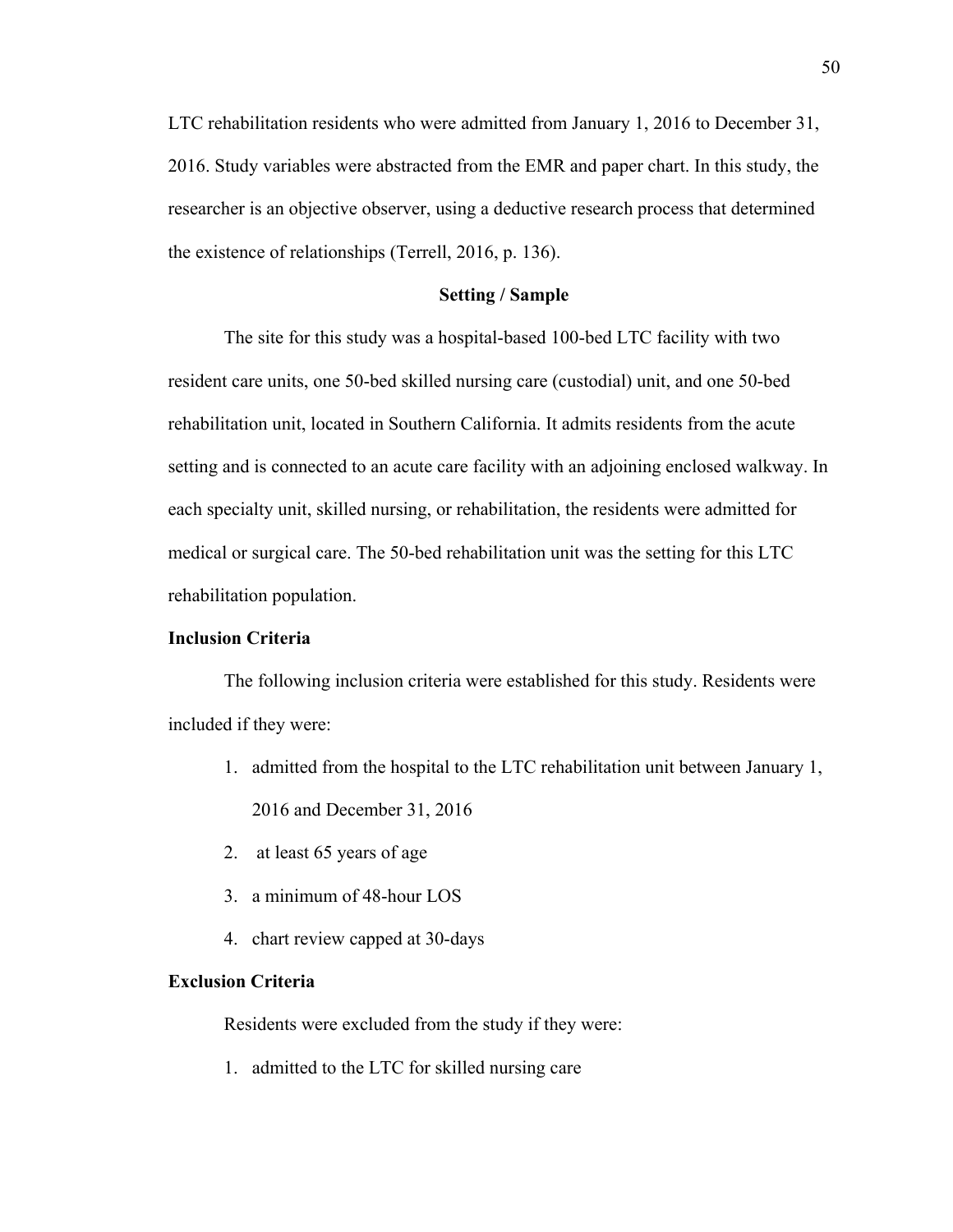- 2. less than 65 years of age
- 3. at an LOS of less than 48 hours
- 4. experiencing eminent terminal illness i.e. 24-hour expired
- 5. undergoing alcohol withdrawal

#### **Variables and Operational Definitions**

### **Dependent Variable: Delirium diagnosis**

The delirium diagnosis was abstracted by full-chart review including notes documented by all disciplines in both the patient's paper chart and electronic chart. Previous hospitalization provided history and physical notes where cognitive baseline was often identified.

**ICD-10.** For this study, F05 is the ICD-10 code identifying delirium. ICD-10 coded delirium was identified and entered into the resident's chart following discharge from the LTC rehabilitation facility. The coders were certified in their role and maintained annual competencies. The coders abstracted the diagnosis, which assigns the code and interfaces with billing system. The coders utilized ICD-10 delirium and included physician documentation such as encephalopathy and confusion codes as applicable.

**CHART-DEL-derived delirium diagnoses.** For this study, mental status change, disorientation, hallucinations, agitation, acute confusion, reversibility of symptoms were abstracted from the review of all documented notes and utilized the CHART-DELderived delirium diagnoses. The delirium diagnosis was entered as yes/no once the chart review was completed.

a. "All Confusion Assessment Method (CAM) features are present in the notes (i.e.,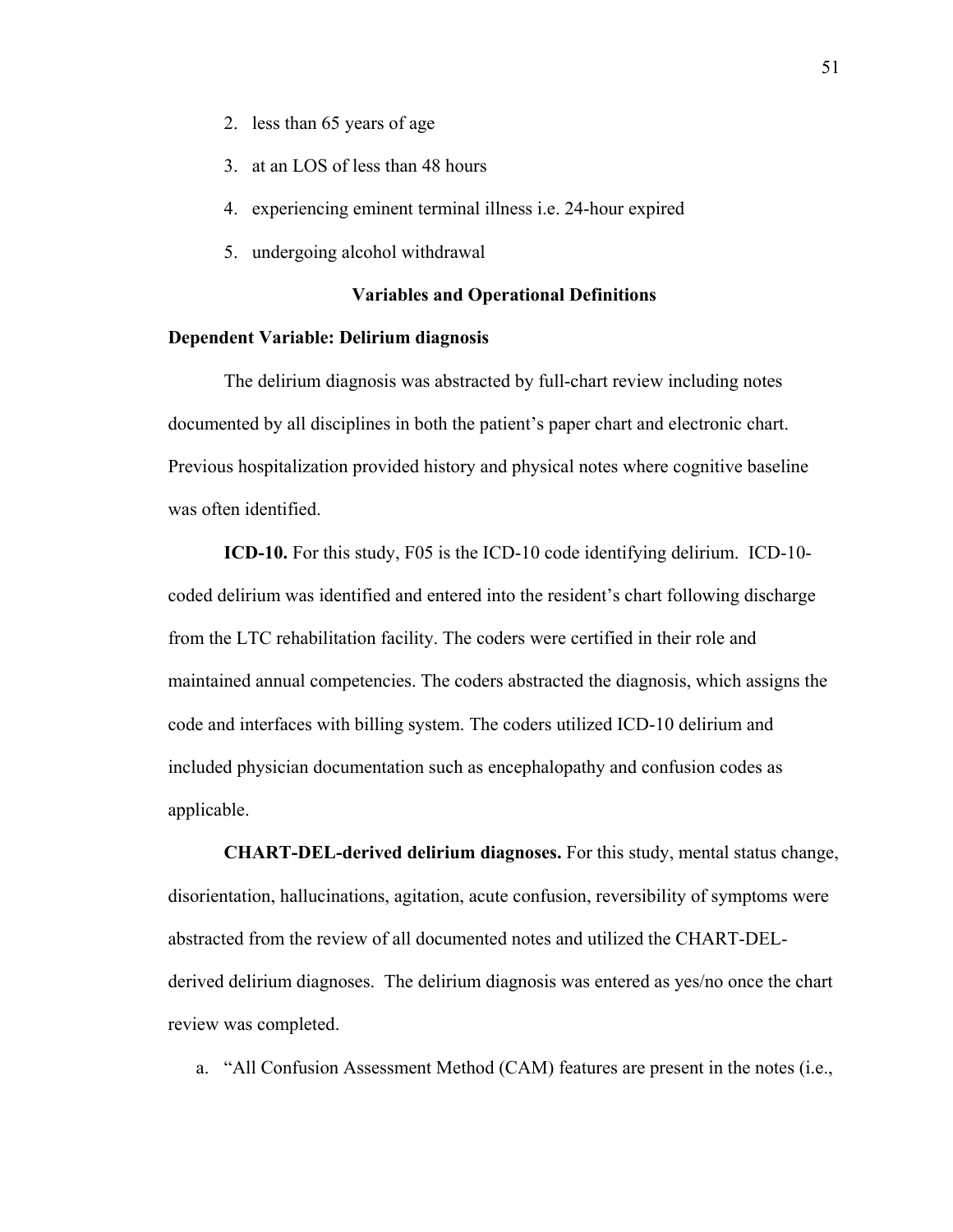all four of these features are present: (1) acute onset/fluctuation; (2) inattention; (3) disorganized thinking or (4) altered level of consciousness" (Xu, Fong, Yee, & Inouye, 2011, p. 9).

b. "Acute onset of disorientation or hallucinations, especially with evidence of reversibility or evidence of attribution to medications "in someone with no history of preexisting cognitive impairment" (Xu et al., 2011, p. 9).

## **Independent Variables**

Demographics were gender, race, principal admitting diagnosis, admit source, discharge disposition, polypharmacy, dementia, CHART-DEL-derived delirium diagnoses, and ICD-10-coded discharge delirium diagnosis, age, LOS, Charlson score (comorbidities), psychotropic medications duration.

**Gender.** Defined as the "the sex of assignment by oneself or those who raise the individual" (Hensyl & Cady, 1990, p. 639). The gender will be female or male.

**Race.** Defined as "a group of animals or individuals within a species which has common somatic inherited characteristics" (Hensyl & Cady, 1990, p. 1306). The resident provides this information at time of registration.

**Admitting diagnosis.** Defined as the "determination of the nature of a disease" (Hensyl & Cady, 1990, p. 428) by the physician upon being admitted to the LTC rehabilitation unit.

**Admission source.** Defined as resident pre-existing living accommodations prior to being admitted to the hospital.

**Discharge Disposition.** Defined as placement of resident following discharge. **Polypharmacy.** There is no official standard definition but an accepted general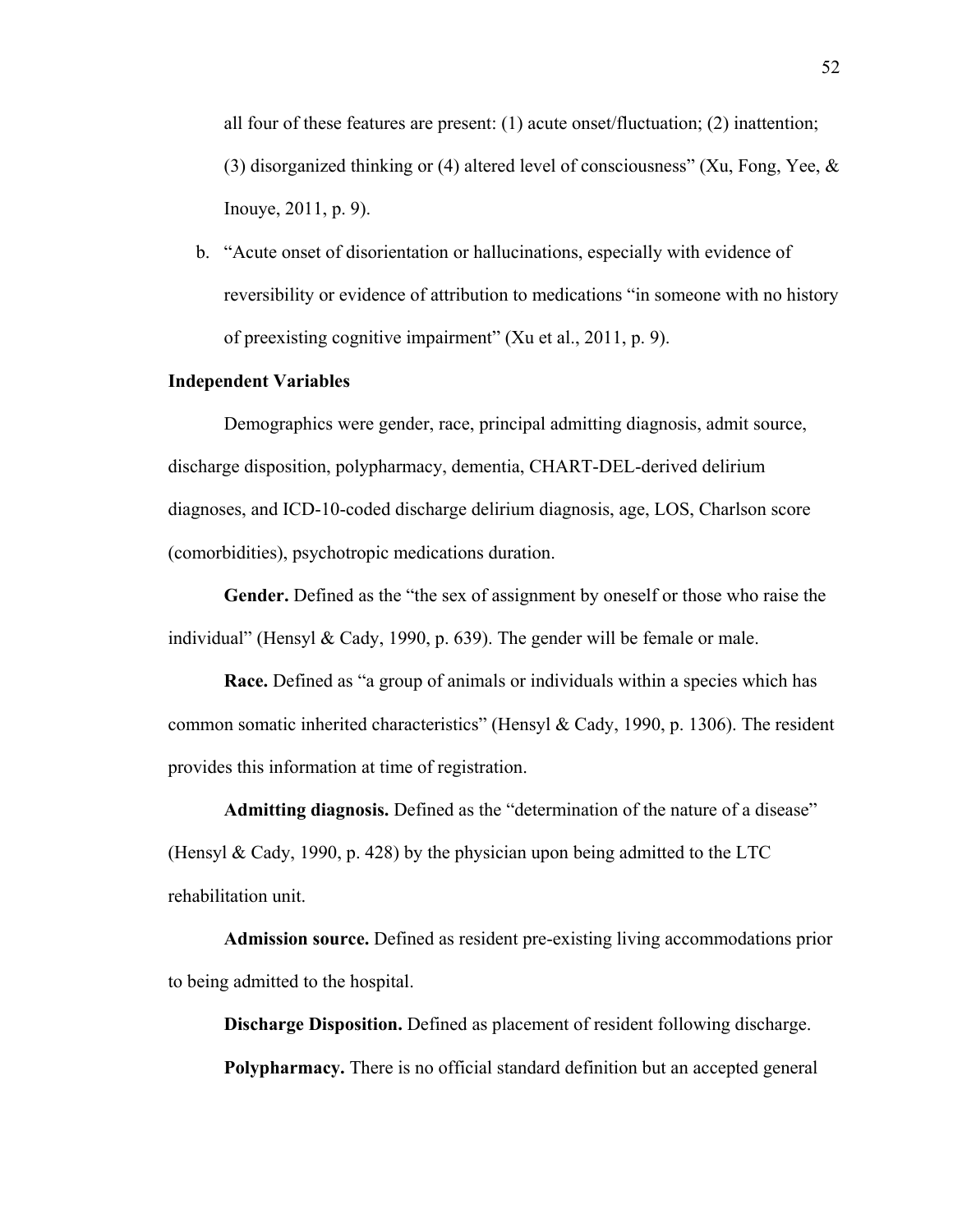definition is "concurrent use of several prescription medications" (Hein et al 2014, p. 850.e12) The reported range was 5-10 medications (Roffman, Buchanan, & Allison, 2016) For the purposes of this study, six or more drugs served as the definition of polypharmacy.

**Age.** Defined as the "period that has elapsed since birth" (Hensyl & Cady, 1990, p. 34) ending with the date the chart was reviewed.

**LOS.** Defined as resident hospital stay from time of admission to discharge. "The total number of days a participant stays in hospital" (Young et al., 2010, p. 20).

**Comorbidities.** Defined as "a concomitant but unrelated pathologic or disease process; usually used in epidemiology to indicate the coexistence of two or more disease processes" (Hensyl & Cady, 1990, p. 334) defined as the total burden of illnesses unrelated to the patient's principal diagnosis.

**Charlson score** is a valid scoring method to determine risk of mortality and disease burden. Charlson score has weighted comorbidities ranging from 1 to 6 and the sum of each weighted comorbidity category provides a score. The score of zero indicates no comorbidities. The higher the score the greater the risk of mortality and severity of disease (Roffman et al., 2016)

**Psychotropic medication.** Defined as "a drug that affects brain activities associated with mental processes and behavior: categories include anti-psychotics; antidepressants; antianxiety drugs or anxiolytics; hypnotics" (psychotropic drug, 2002).

# **Data Sources**

Data were obtained from two sources: the EMR and paper chart forms that are not part of the EMR. Data extracted from the EMR included age, gender, race, Charlson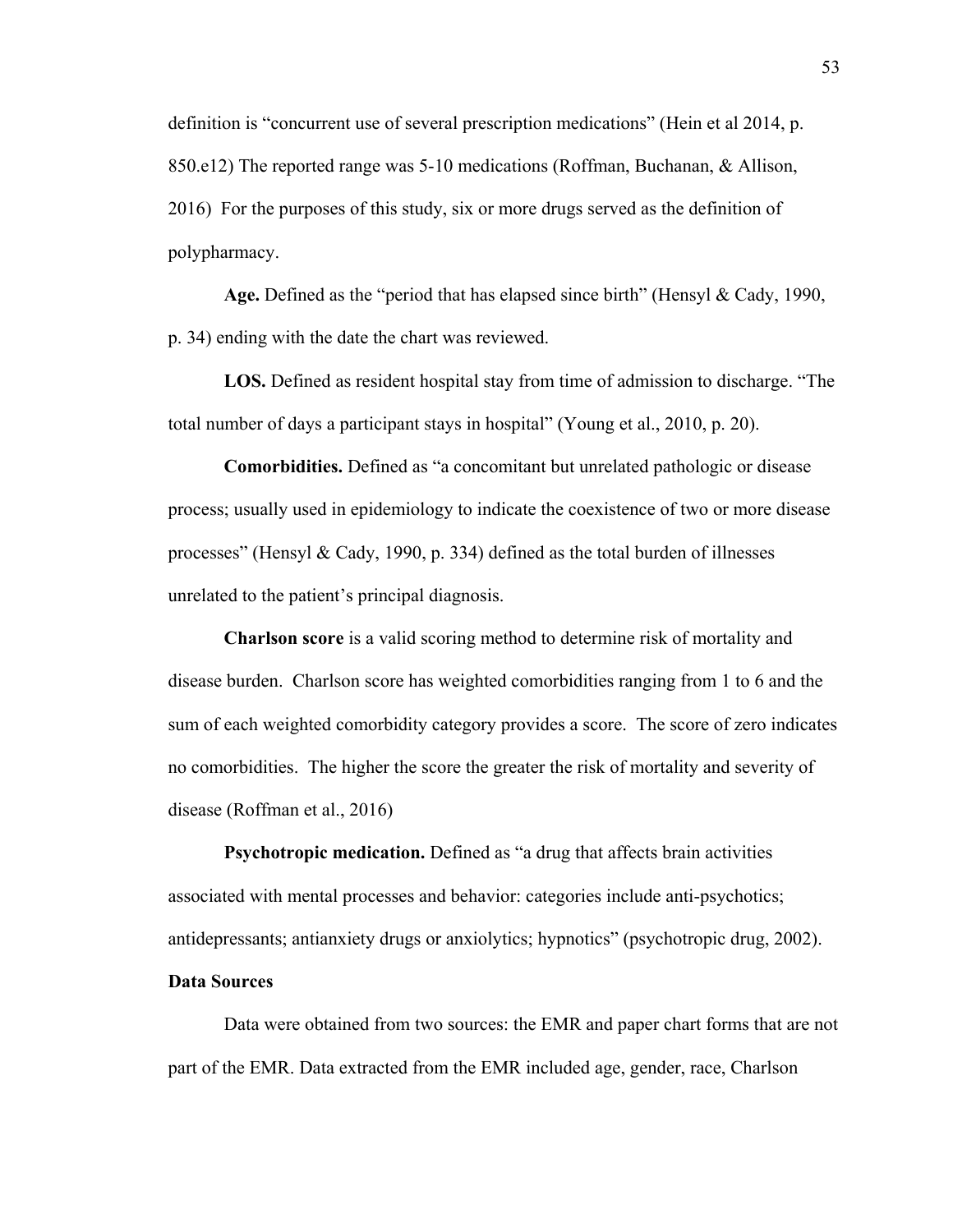score (comorbidities), LOS, disposition, admission source, presence of dementia (ICD-10 code), and International Classification of Disease, 10<sup>th</sup> revision Clinical Modification (ICD-10) coded delirium. The data from the paper chart included CHART-DEL-derived delirium diagnoses, polypharmacy, duration of psychotropic medications, nurse's notes, progress notes, emergency department notes, medication administration record, and neurology or psychiatric consultant notes. In addition, physical therapy, occupational therapist, speech therapist, and social service notes were reviewed for mentions of delirium symptomology the electronic chart. Any data where it was noted in the chart as the resident declined to answer or unknown were labeled as missing.

A data analyst assisted the researcher with EMR data extraction. An initial test run to pull the data elements was conducted to verify appropriate data procedure. The researcher worked with the data analyst to address any issues that may arise with the data pull during the test run.

#### **Data Extraction**

The EMR data abstraction was conducted by the data analyst who was instructed by the researcher to replace patient identifiers with an ID. Encrypted, coded data were exported to the researcher's password-protected computer. The data were critically reviewed by the researcher for any errors or missing data before proceeding to export the data into analyzing software. A research code ID was placed on the data abstraction instrument and recorded in a coded logbook. The coded logbook was stored in secured cabinet in the investigator's home. The cleaned-up data encrypted coded Microsoft Excel file was exported into the Statistical Package for the Social Sciences (SPSS) software version 24.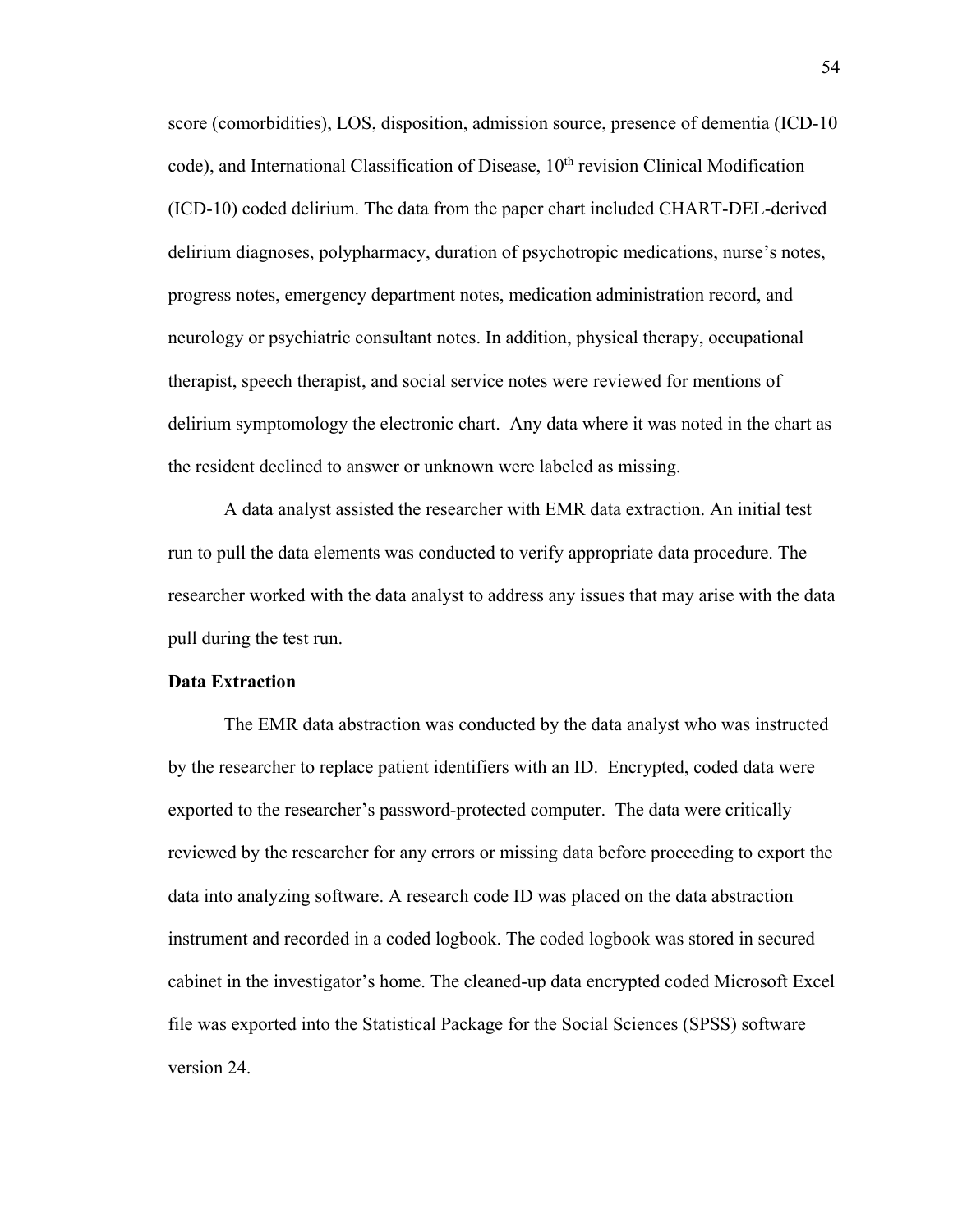The paper chart data were collected onto the chart abstraction instrument for delirium during hospitalization (see appendix A). Key documented elements abstracted included acute confusion, source and time of acute confusion, duration of confusion, agitation, evidence of reversibility or improvement of acute confusion during hospitalization, and if delirium was present upon admission and during hospitalization.

## **Data Collection Instruments/Measures**

### **CHART-DEL- derived Delirium Diagnosis Method**

This Chart-based Delirium Identification (CHART-DEL) method is designed to identify delirium (definitive or probable) using clinical chart documentation and no delirium (possible, uncertain, none) calculating an individual score (Inouye et al., 2005). It is known that other methods to assess for delirium require more time and resources, thus increasing cost and time (Xu et al., 2011). The CHART-DEL method can improve identifying delirium on a broader scale, making it a useful method in many forums including clinical and both quality improvement and research programs (Xu et al., 2011).

Xu and colleagues (2011) recommended criteria to identify delirium based on "the level of probability that delirium is truly present" (p. 9) and definite and probable were used in this study. Voyer et al. (2009a) suggested that using definite and probable categories are the most appropriate for LTC. The definite criterion is confirmed diagnosis, unequivocally, determined by an expert rater (Xu et al., 2011). The probable criterion is that all CAM measures met the acute onset of disorientation or hallucinations (person without history of impaired cognition) (Xu et al., 2011). The delirium is yes or no and is an individual score.

The CHART-DEL has a reported sensitivity of 74%, specificity 83%, likelihood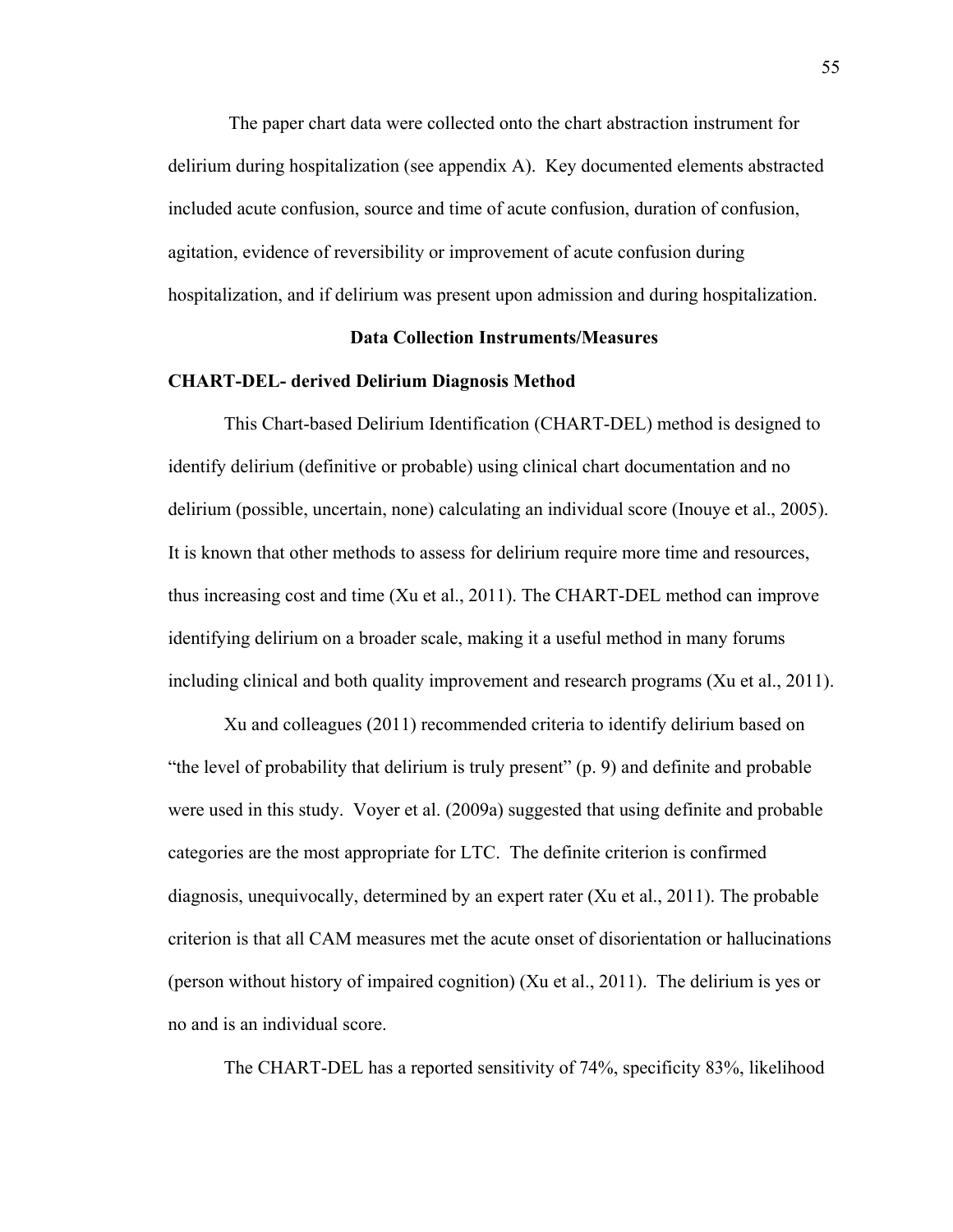ratio for a positive result 4.4 and interrater of 82% agreement comparing chart and interviewer results (Inouye et al., 2005).

**Process for this study.** The CHART-DEL process was used in this study to identify delirium using documented symptoms of delirium. For delirium identification, the EMR was reviewed for documentation of delirium or trigger (words, phrases, signs, or symptoms) associated with delirium. To address interpreting difficult handwriting, the researcher rarely consulted the medical record staff to aid in identifying letters or words and the vast majority of the time the handwriting remained legible. Delirium identification was confirmed based on the definite or probable criteria. Adjudication was conducted by the researcher of this study and did not consult with other delirium experts or utilize consensus to reach agreement (expert panel). Also, no additional screening or diagnostic instruments were used to identify delirium or other cognitive impairment.

Table 1

| Variable and Data Source |  |  |
|--------------------------|--|--|
|--------------------------|--|--|

| Variable                                 | Data Source        |
|------------------------------------------|--------------------|
| Age                                      | <b>EMR</b>         |
| Gender                                   | <b>EMR</b>         |
| Race/Ethnicity                           | <b>EMR</b>         |
| Length of Stay                           | <b>EMR</b>         |
| <b>Admit Source</b>                      | <b>EMR</b>         |
| Discharge Disposition                    | <b>EMR</b>         |
| Primary Diagnosis Description Code       | <b>EMR</b>         |
| <b>Charlson Total Score</b>              | <b>EMR</b>         |
| ICD-10 Dementia                          | <b>EMR</b>         |
| CHART-DEL-Derived Delirium               | Paper Chart Review |
| ICD-10 Delirium                          | <b>EMR</b>         |
| Polypharmacy                             | Paper Chart Review |
| Psychotropic Medications Duration (days) | Paper Chart Review |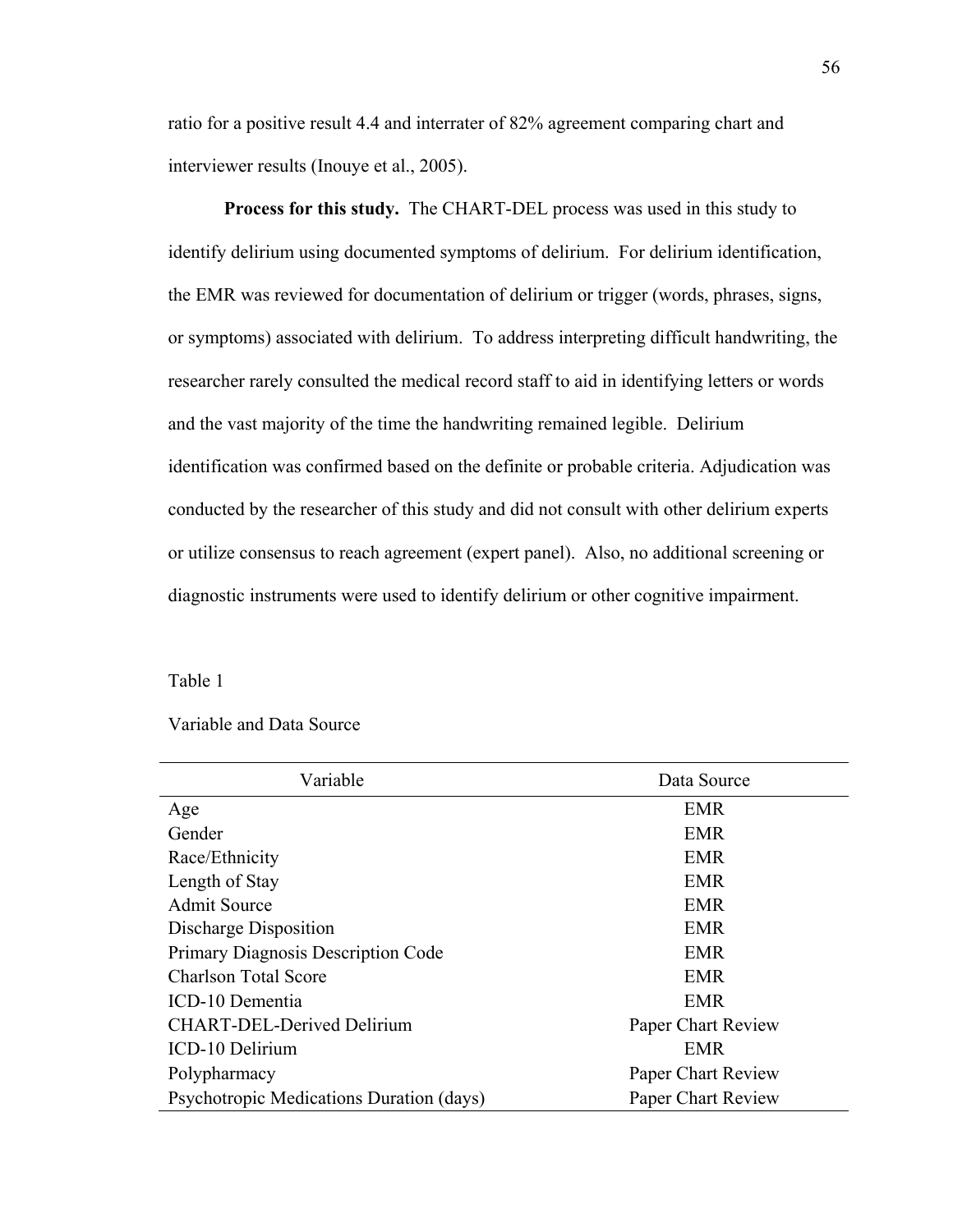## **Sample Size**

The G\*Power version 3.1.9 was used to obtain A priori power analysis. Logistic regression was used to measure potential predictors, independent variables (LOS, Charlson score [comorbidities], polypharmacy, and duration of psychotropic medications) of the binary dependent variable (delirium). To measure significance, the following was used: two-tail; odds ratio 1.8; null 0.15; alpha 0.05; power .80, resulting in a minimum sample size of 204 residents (Polit, & Beck, 2004, p. 495-496; 537-538). One-way ANOVA two-tailed statistical model measured the second aim with degrees of freedom 2, alpha 0.05, power .80, and effect size 0.25 required a minimum sample size of 64. Two-tailed Chi-Square statistical model measured the second aim with degrees of freedom 1, 3, or 5, alpha 0.05, power .80, and effect size 0.30, and required a minimum sample size ranging from 87 (2x2 table) to 143 (2x6 table) (Waltz, Strickland, & Lenz, 2017, p. 187 & 196).

#### **Data Analysis**

Data were analyzed by entering the data into the SPSS data analysis software, version 24.

**Aim 1**. Describe resident demographic characteristics of gender, race, principal admitting diagnosis, admit source, discharge disposition, polypharmacy, dementia, CHART-DEL-derived delirium diagnoses, ICD-10 coded discharge delirium diagnosis, age, LOS, Charlson score (comorbidities), and psychotropic medications duration. Descriptive statistics were used to analyze these variables.

**Aim 2a.** Describe the relationship between CHART-DEL-derived delirium diagnoses and the variables of gender, race, principle admitting diagnosis, polypharmacy,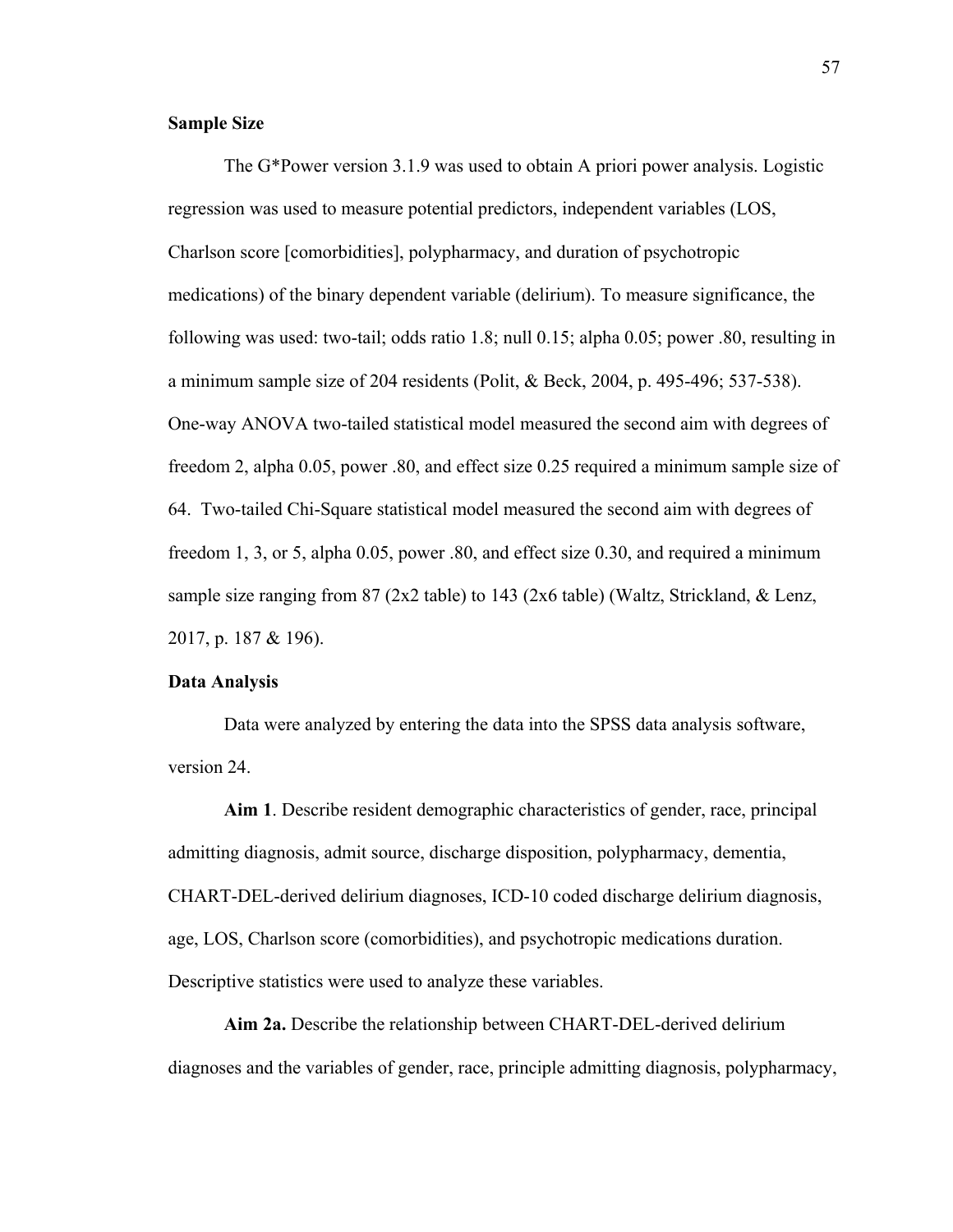dementia, age, LOS, Charlson score (comorbidities), and psychotropic medications duration. Chi-square  $(2x2, 2x4, 2x6)$  and one-way ANOVA were the statistical methods used.

**Aim 2b.** Describe the relationship between ICD-10 delirium and the variables of gender, race, principle admitting diagnosis, polypharmacy, dementia, age, LOS, Charlson score (comorbidities), and psychotropic medications duration. Chi-square (2x2, 2x4, 2x6) and one-way ANOVA were the statistical methods used.

**Aim 3a.** Determine the odds of having a CHART-DEL-derived delirium diagnosis based upon gender, race, principle admitting diagnosis, polypharmacy, dementia, age, LOS, Charlson score (comorbidities), and psychotropic medications duration. Multiple logistic regression was the statistical method used.

**Aim 3b.** Determine odds of having an ICD-10 derived delirium diagnosis based upon gender, race, principle admitting diagnosis, polypharmacy, dementia, age, LOS, Charlson score (comorbidities), and psychotropic medications duration. Multiple logistic regression was the statistical method used.

Descriptive statistics were used to clearly describe each variable and summarize the data in a meaningful way (Knapp, 2013). Categorical variables were described using number and percent (Knapp, 2013). Continuous variables were described using the number, mean and standard deviation (Knapp, 2013).

#### **Human subjects**

The study was approved by the hospital and the university Institutional Review Boards. To maintain confidentiality, no patient identifiers were recorded and all data were coded. A research code ID was placed on the data abstraction instrument and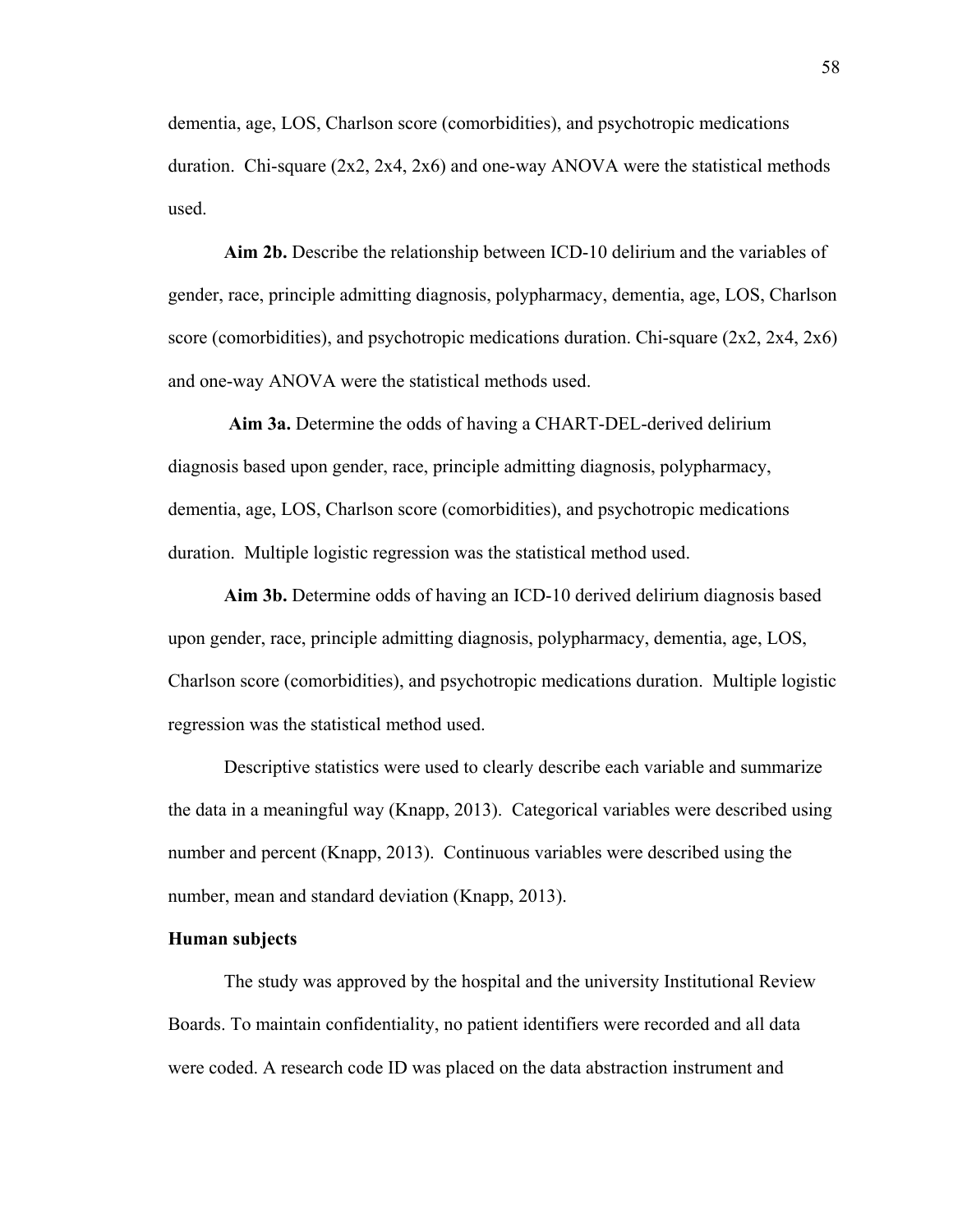recorded in a coded logbook. The coded logbook was stored in secured cabinet in the investigators home. All data will be destroyed 7 years following the study.

#### **Summary**

The purpose of this study was to understand the relationship between CHART-DEL-derived delirium diagnosis and the ICD-10 coded delirium and factors associated with delirium identified from previous studies. Data were obtained from a review of both the patients' electronic and paper charts. The patients were hospitalized in an LTC rehabilitation unit located in southern California. This chapter described the study method, timeframe of the study, dependent and independent variables, the method of data analysis and efforts to protect the human subjects' confidentiality.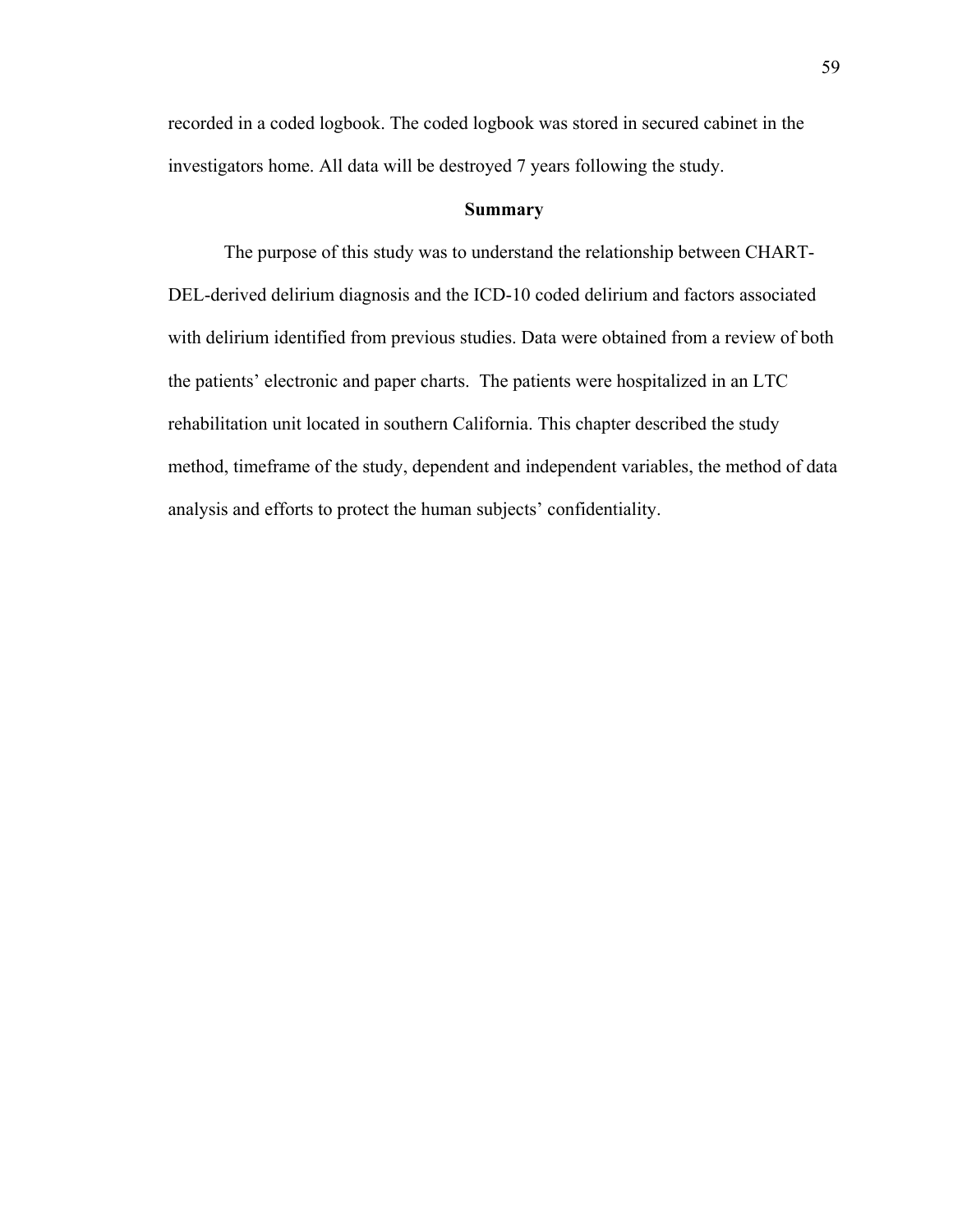## **Chapter Four**

## **STUDY REULTS**

This chapter begins with a description of the sample followed by findings and results for each aim along with a corresponding table(s). Several tables display the findings and highlight levels of significance.

## **Description of the Sample**

The sample consisted of 174 patients discharged between January 1, 2016 and December 31, 2016, who were at least 65 years old, who had a minimum of 48-hour LOS, and a chart review cap of 30-days. The review of the residents' charts included gender, race, principal admitting diagnosis, admit source, discharge disposition, polypharmacy, dementia, symptoms to generate CHART-DEL-derived delirium diagnoses, age, LOS, Charlson score (comorbidities), and psychotropic medications duration. An ICD-10-coded discharge delirium diagnosis was obtained from the EMR entered by coders. Cases excluded from the study were residents who had been admitted for skilled nursing care, were less than 65 years of age, had an LOS of less than 48-hours, had eminent (24 hour) terminal illness, or were undergoing alcohol withdrawal.

#### **Specific Aims and Results**

## **Aim One**

Describe resident demographic characteristics of gender, race, principal admitting diagnosis, admit source, discharge disposition, polypharmacy, dementia, CHART-DELderived delirium diagnoses, ICD-10 coded discharge delirium diagnosis, age, LOS, Charlson score (comorbidities), and psychotropic medications duration.

The study sample consisted of 174 patients with a mean age of 80.8 ( $SD = 8.49$ ),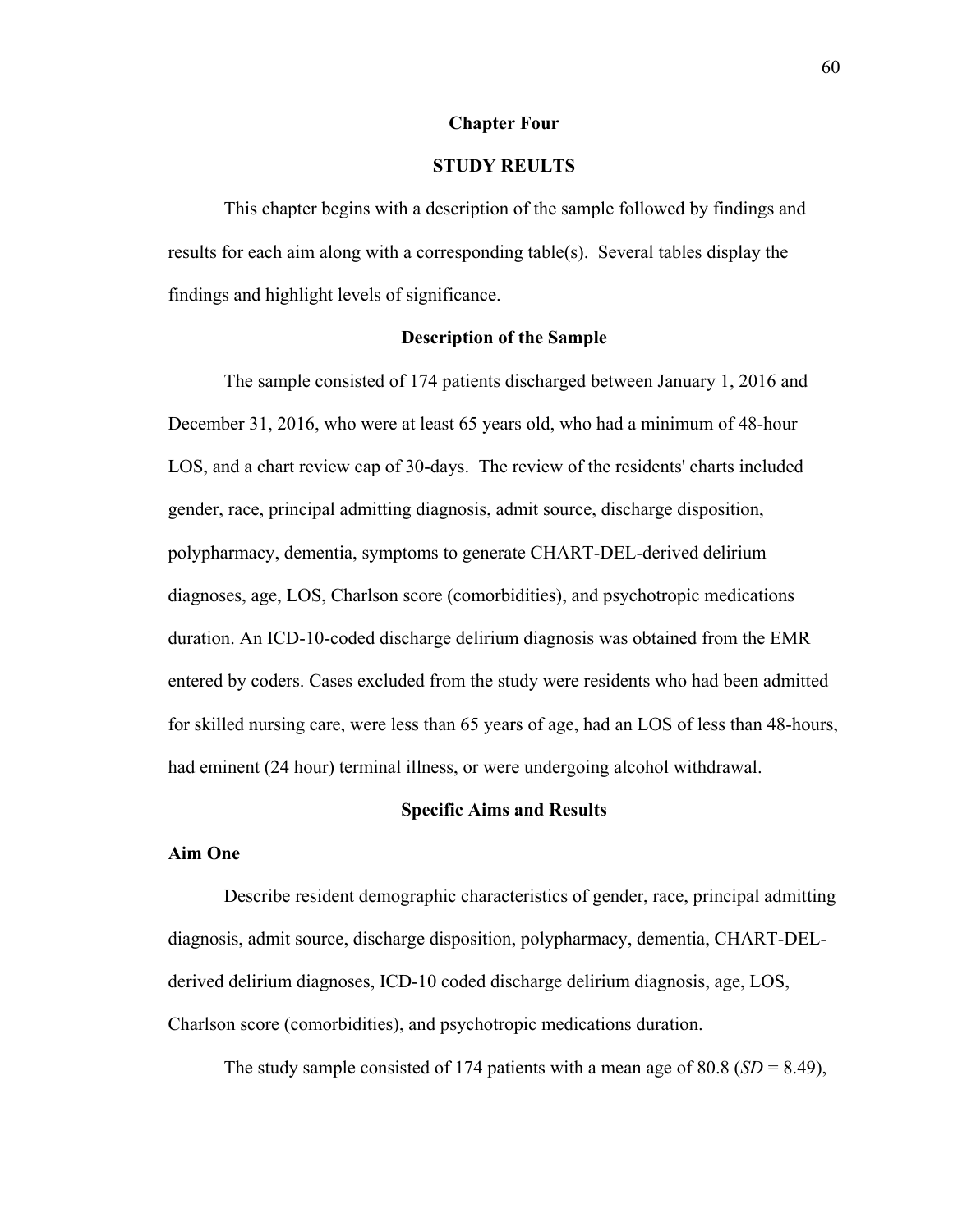## Table 2

# Sample Description *(N* = 174*)*

| Characteristics               | Frequency    | $\frac{0}{0}$ |
|-------------------------------|--------------|---------------|
| Gender                        |              |               |
| Female                        | 108          | 62.1          |
| Race                          |              |               |
| White                         | 79           | 46.2          |
| Hispanic/Latino               | 53           | 31.0          |
| Asian                         | 19           | 11.1          |
| Other                         | 20           | 11.7          |
| Principal Admitting Diagnosis |              |               |
| Infection                     | 36           | 20.7          |
| Major system disorder         | 28           | 16.1          |
| Neurological                  | 21           | 12.1          |
| Cancer                        | $\,8\,$      | 4.6           |
| Post-surgical                 | 46           | 26.4          |
| Musculoskeletal               | 35           | 20.1          |
| <b>Admit Source</b>           |              |               |
| Acute care                    | 173          | 99.4          |
| SNF discharge/Readmit         | $\mathbf{1}$ | 0.6           |
| Discharge Disposition         |              |               |
| Home health                   | 113          | 64.9          |
| Home/Self care                | 16           | 9.2           |
| Skilled nursing               | 10           | 5.8           |
| ED short-term acute           | 23           | 13.2          |
| Other                         | 12           | 6.9           |
| Polypharmacy                  |              |               |
| Yes                           | 168          | 96.6          |
| ICD-10 Dementia               |              |               |
| Yes                           | 54           | 31.0          |
| No                            | 120          | 69.0          |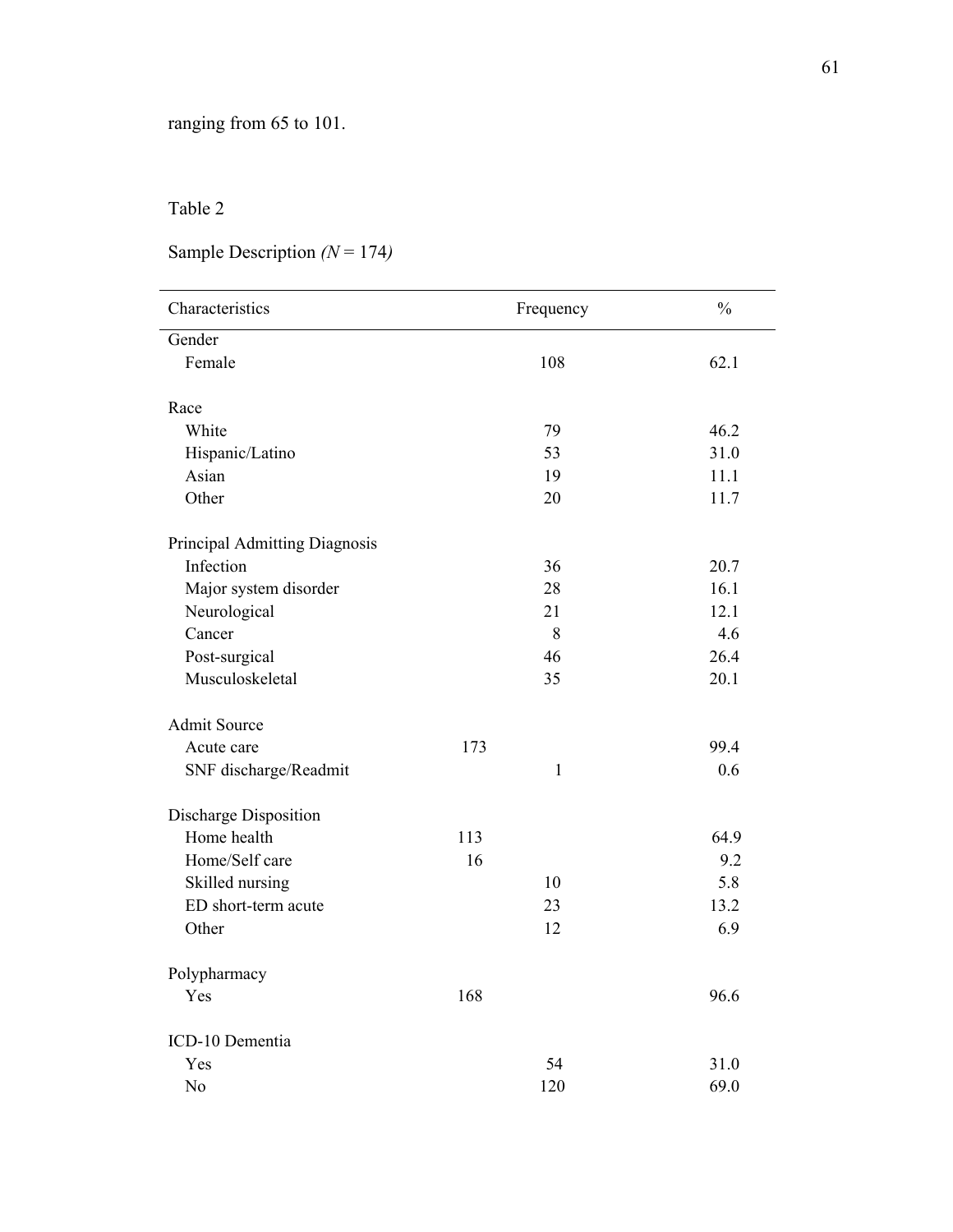| <b>CHART-DEL-Derived Delirium</b> |       |           |
|-----------------------------------|-------|-----------|
| Yes                               | 45    | 25.9      |
| No                                | 129   | 74.1      |
| ICD-10 Delirium (F05)             |       |           |
| Yes                               | 9     | 5.2       |
| No                                | 165   | 94.8      |
|                                   | Mean  | <b>SD</b> |
| Age                               | 80.81 | 8.49      |
| Length of Stay                    | 14.72 | 6.65      |
| <b>Charlson Score</b>             | 2.13  | 1.83      |
| Psychotropic Medications Duration | 9.54  | 8.34      |
| (days)                            |       |           |

*Note.* F05 is the ICD-10 code identifying delirium.  $CI =$  confidence interval for mean.

The majority of cases were female (62.1%) with average age of 80.8 years. White race accounted for 46.2%, with Hispanic/Latino ethnicity accounting for 31% of the sample. Almost all were admitted from acute care (99.4%) with the top three admitting diagnoses of post-surgery (26.4%), infection (20.7%), and musculoskeletal diagnosis (20.1%). Almost all had polypharmacy (96.6%) and 25.8% received psychotropic medications for 9.5 days. The mean LOS was 14.72 days and discharges to home with home health accounted for 64.9%. The CHART-DEL-derived delirium diagnosis identified 25.9% of the time with the ICD-10 code at 5.2%. ICD coding captured 31% dementia in this sample (see Table 2)

## **Aim Two**

**Aim 2a.** Describe the relationship between CHART-DEL-derived delirium diagnoses and the variables of gender, race, principle admitting diagnosis, polypharmacy, dementia, age, LOS, Charlson score (comorbidities), and psychotropic medications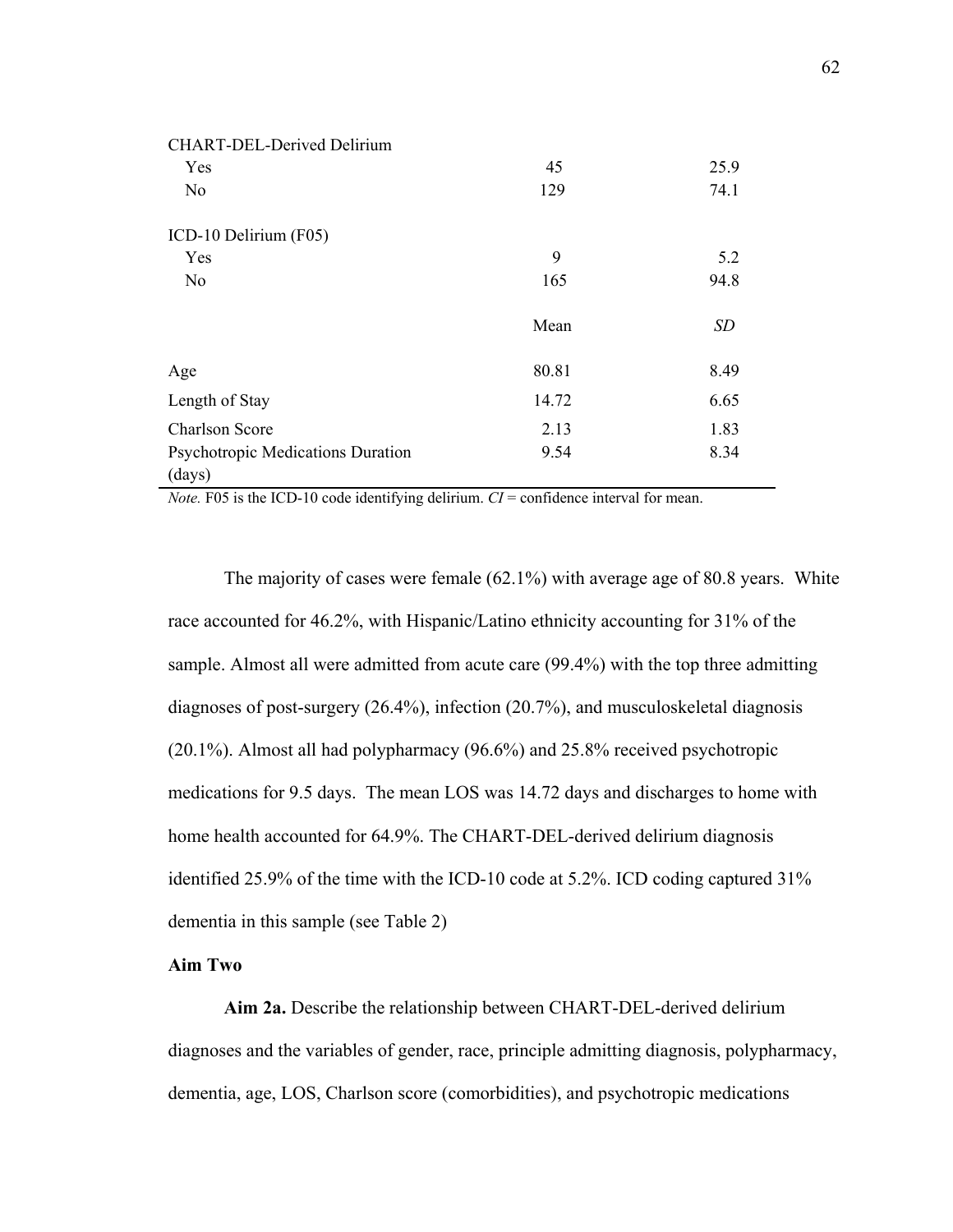duration.

Table 3 organizes the Chi-square test statistics, describing the relationship between CHART-DEL-derived delirium diagnosis (no/yes), observed frequencies, and the variables of gender, race, principle admitting diagnosis, polypharmacy, and ICD-10 dementia. The percentage of residents that were identified with CHART-DEL-derived delirium diagnoses did not differ significantly by gender, race, principle admitting diagnosis, or dementia. It should be noted that polypharmacy did not meet the minimum expected count assumption, and therefore, was not used in the logistic regression analysis for the third study aim.

Table 3

| CHART-DEL-Derived Delirium Diagnoses by Resident Characteristics Chi-square |  |
|-----------------------------------------------------------------------------|--|
| Results                                                                     |  |

|                                |                  | No            |                  | Yes           |       |                   |
|--------------------------------|------------------|---------------|------------------|---------------|-------|-------------------|
| Characteristics                | $\boldsymbol{n}$ | $\frac{0}{0}$ | $\boldsymbol{n}$ | $\frac{0}{0}$ | $X^2$ | $\boldsymbol{P}$  |
| Gender ( $N = 174$ )           |                  |               |                  |               |       |                   |
| Male                           | 45               | 34.9          | 21               | 46.7          |       |                   |
| Female                         | 84               | 65.1          | 24               | 53.3          | 1.967 | .161              |
| Race/Ethnicity ( $N = 171$ )   |                  |               |                  |               |       |                   |
| White                          | 58               | 45.3          | 21               | 48.8          |       |                   |
| Hispanic/Latino                | 38               | 29.7          | 15               | 34.9          |       |                   |
| Asian                          | 14               | 10.9          | 5                | 11.6          |       |                   |
| Other                          | 18               | 14.1          | $\overline{2}$   | 4.7           | 2.818 | .420              |
| Polypharmacy ( $N = 174$ )     |                  |               |                  |               |       |                   |
| Yes                            | 123              | 95.3          | 45               | 100.0         |       |                   |
| No                             | 6                | 4.7           | $\mathbf{0}$     | 0.0           | 2.168 | .141 <sup>1</sup> |
| Primary Diagnosis              |                  |               |                  |               |       |                   |
| Description Code ( $N = 174$ ) |                  |               |                  |               |       |                   |
| Infection                      | 24               | 18.6          | 12               | 26.7          |       |                   |
| Major system disorder          | 26               | 20.2          | $\overline{2}$   | 4.4           |       |                   |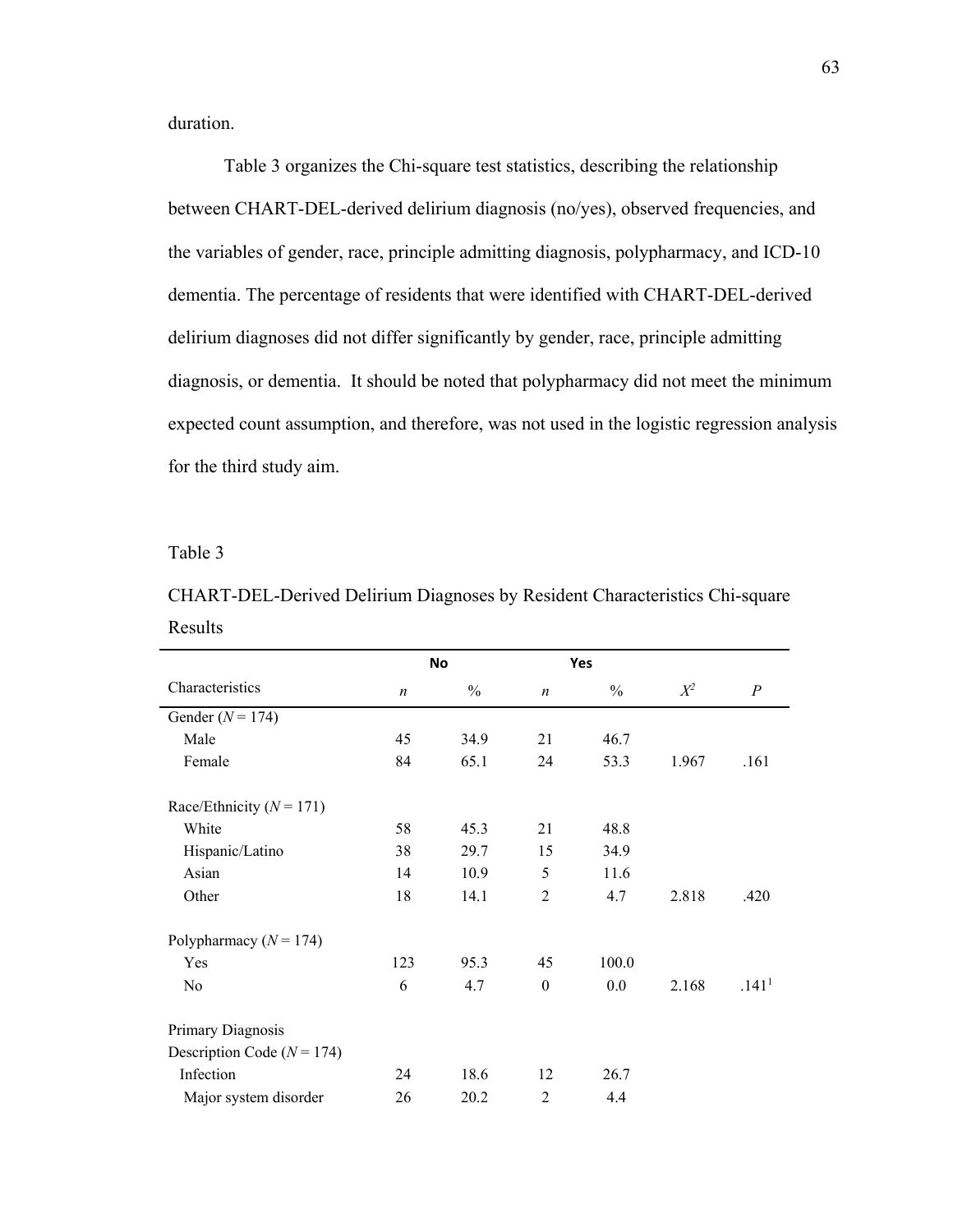| Neurological                  | 13 | 10.1 | 8  | 17.8 |        |      |
|-------------------------------|----|------|----|------|--------|------|
| Cancer                        | 4  | 3.1  | 4  | 8.9  |        |      |
| Post-surgical                 | 34 | 26.4 | 12 | 26.7 |        |      |
| Musculoskeletal               | 28 | 21.7 | 7  | 15.6 | 10.864 | .054 |
|                               |    |      |    |      |        |      |
| ICD-10 Dementia ( $N = 174$ ) |    |      |    |      |        |      |
| Yes                           | 37 | 28.7 | 17 | 37.8 |        |      |
| N <sub>o</sub>                | 92 | 71.3 | 28 | 62.2 | 1.290  | .256 |

Note. <sup>1</sup>Violated the minimum expected count assumption of the model.

One-way ANOVA was used to describe the difference between CHART-DELderived delirium diagnoses (no/yes) by age, length of stay, Charlson score (comorbidities), and psychotropic medications duration (Table 4). The LOS differed significantly between CHART-DEL-derived delirium diagnoses  $(M = 16.69)$  and not having CHART-DEL-derived delirium diagnoses  $(M = 14.04)$ ,  $F(1, 172) = 5.44$ ,  $p =$ .021. Charlson score violated homogeneity of variance and a Kruskal-Wallis test was used instead, resulting in a significant difference between CHART-DEL-derived delirium diagnoses ( $M = 2.71$ ) and not having CHART-DEL-derived delirium diagnoses ( $M =$ 1.92),  $H(1) = 4.045$ ,  $p = .044$ . The residents with CHART-DEL-derived delirium diagnosis had a significantly higher Charlson score (comorbidities) than those without CHART-DEL-derived delirium diagnosis. There was no significant difference in CHART-DEL-derived delirium diagnosis in age or psychotropic medications duration between the two groups.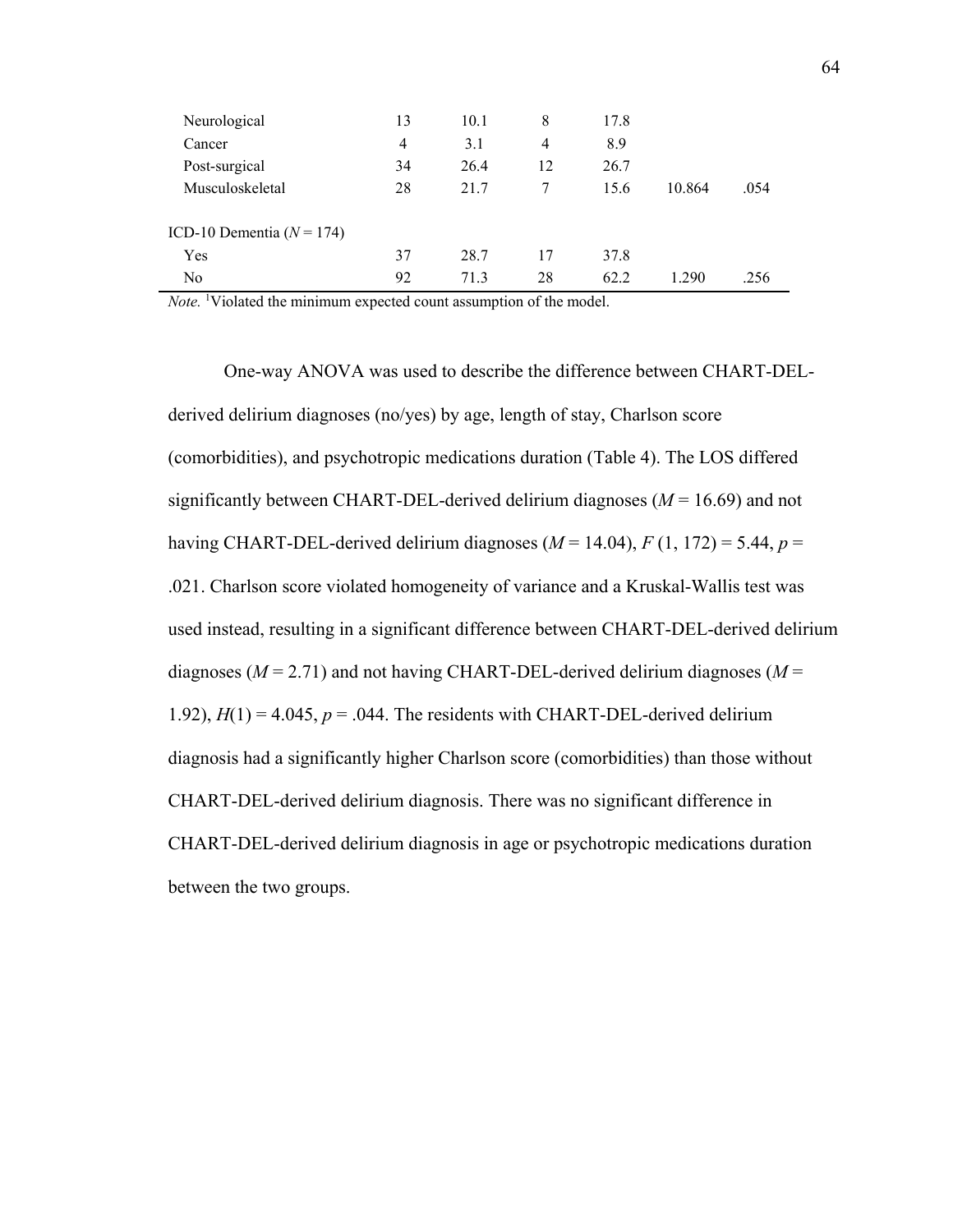## Table 4

|                              | No             |      | <b>Yes</b>     |      |       |                   |
|------------------------------|----------------|------|----------------|------|-------|-------------------|
| Characteristics              | $\overline{M}$ | SD   | $\overline{M}$ | SD   | F     | $\boldsymbol{P}$  |
| Age                          | 80.16          | 8.70 | 82.67          | 7.66 | 2.932 | .089              |
| Length of Stay               | 14.04          | 6.64 | 16.69          | 6.34 | 5.440 | .021              |
| Charlson Score               | 1.92           | 1.64 | 2.71           | 2.21 | 6.390 | .012 <sup>1</sup> |
| Psychotropic Medications     |                |      |                |      |       |                   |
| Duration (days)              | 8.82           | 8.08 | 11.60          | 8.80 | 3.762 | .054              |
| Nonparametric Kruskal-Wallis |                |      |                |      | H     | $\overline{P}$    |
| <b>Charlson Score</b>        |                |      |                |      | 4.045 | .044              |

## CHART-DEL-Derived Delirium Diagnoses by Resident Variables One-way ANOVA Results

*Note.* <sup>1</sup>Charlson Total Score violated the homogeneity of variance assumption,  $F(1) = 5.294$ ,  $p = .023$ . Therefore, the Kruskal-Wallis test was used instead.

**Aims 2b.** Describe the relationship between ICD-10 delirium and the variables of gender, race, principle admitting diagnosis, polypharmacy, dementia, age, LOS, Charlson score (comorbidities), and psychotropic medications duration.

In Table 5, all Chi-square tests run for ICD-10 Delirium violated the minimum

expected count assumption of the model and were not used in additional logistic

regression analysis for the third study aim.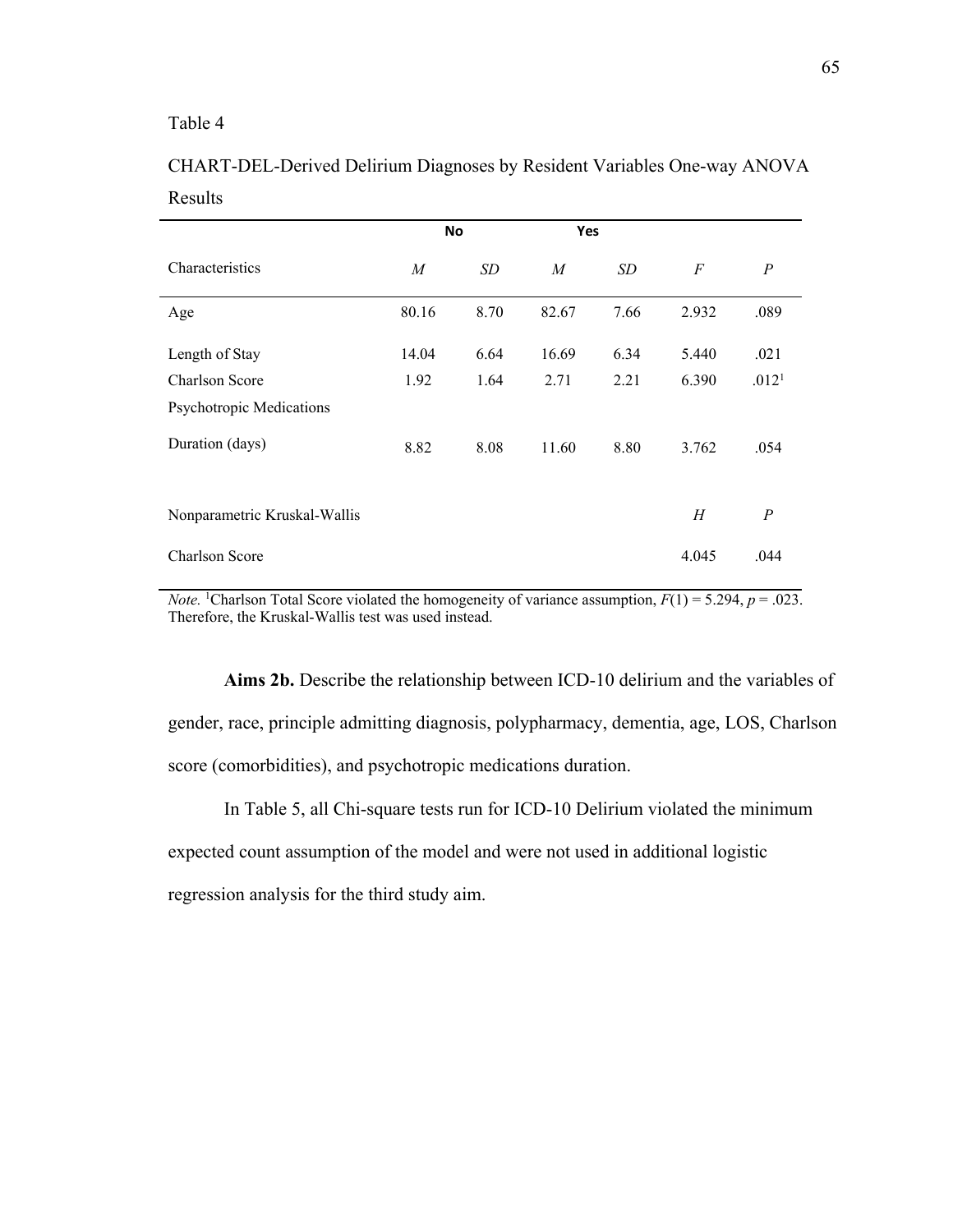## Table 5

|                               |                  | <b>No</b>     |                  | Yes           |        |                     |
|-------------------------------|------------------|---------------|------------------|---------------|--------|---------------------|
| Characteristics               | $\boldsymbol{n}$ | $\frac{0}{0}$ | $\boldsymbol{n}$ | $\frac{0}{0}$ | $X^2$  | $\boldsymbol{P}$    |
| Gender ( $N = 174$ )          |                  |               |                  |               |        |                     |
| Female                        | 103              | 62.4          | 5                | 55.6          | .171   | .679 <sup>1</sup>   |
| Male                          | 62               | 37.6          | $\overline{4}$   | 44.4          |        |                     |
| Race/Ethnicity ( $N = 171$ )  |                  |               |                  |               |        |                     |
| White                         | 74               | 45.4          | 5                | 62.5          |        |                     |
| Hispanic/Latino               | 51               | 31.3          | $\overline{2}$   | 25.0          |        |                     |
| Asian                         | 18               | 11.0          | $\mathbf{1}$     | 12.5          |        |                     |
| Other                         | 20               | 12.3          | $\mathbf{0}$     | 0.0           | 1.576  | .665 <sup>1</sup>   |
| Polypharmacy ( $N = 174$ )    |                  |               |                  |               |        |                     |
| Yes                           | 159              | 96.4          | 9                | 100.0         |        |                     |
| No                            | 6                | 3.6           | $\boldsymbol{0}$ | 0.0           | .339   | .560 <sup>1</sup>   |
| Principle Admitting Diagnoses |                  |               |                  |               |        |                     |
| $(N = 174)$                   |                  |               |                  |               |        |                     |
| Infection                     | 34               | 20.6          | $\overline{2}$   | 22.2          |        |                     |
| Major system disorder         | 27               | 16.4          | 1                | 11.1          |        |                     |
| Neurological                  | 20               | 12.1          | 1                | 11.1          |        |                     |
| Cancer                        | $\overline{7}$   | 4.2           | 1                | 11.1          |        |                     |
| Post-surgical                 | 44               | 26.7          | $\overline{2}$   | 22.2          |        |                     |
| Musculoskeletal               | 33               | 20.0          | $\overline{2}$   | 22.2          | 1.125  | .952 <sup>1</sup>   |
| ICD-10 Dementia ( $N = 174$ ) |                  |               |                  |               |        |                     |
| Yes                           | 46               | 27.9          | $\,8\,$          | 88.9          |        |                     |
| No                            | 119              | 72.1          | 1                | 11.1          | 14.842 | < 0.01 <sup>1</sup> |

Note. <sup>1</sup>Violated the minimum expected count assumption of the model.

One-way ANOVA was used to describe the difference between ICD-10 Delirium (no/yes) by age, length of stay, Charlson score (comorbidities), and psychotropic medications duration (Table 6). Charlson score (comorbidities) violated homogeneity of variance and a Kruskal-Wallis test was used instead. The Charlson score differed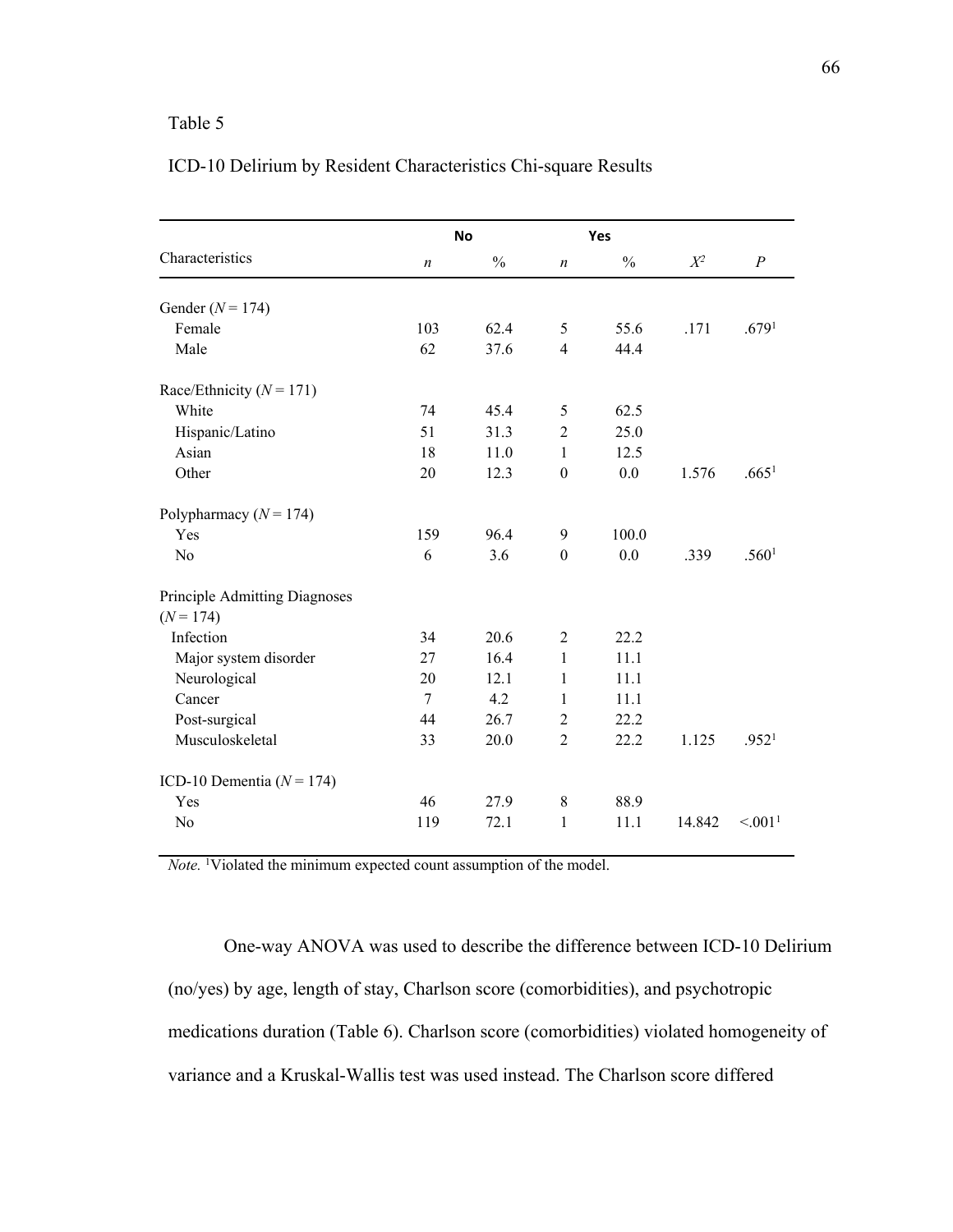significantly between diagnosed delirium  $(M = 4.67)$  and those who were not diagnosed with delirium ( $M = 1.99$ ),  $H(1) = 9.935$ ,  $p = .002$ . The residents diagnosed with delirium had significantly higher Charlson scores (comorbidities) than those who were not diagnosed with delirium. There was no significant difference in ICD-10 delirium in age, length of stay or psychotropic medications duration between the two delirium groups.

#### Table 6

ICD-10 Delirium by Resident Characteristics One-way ANOVA Results

|                                   | <b>No</b> |      | Yes   |      |                |                 |
|-----------------------------------|-----------|------|-------|------|----------------|-----------------|
| Characteristics                   | M         | SD   | M     | SD   | $\overline{F}$ | P               |
| Age                               | 80.58     | 8.52 | 85.00 | 7.23 | 2.327          | .129            |
| Length of Stay                    | 14.80     | 6.62 | 13.33 | 7.37 | .414           | .521            |
| Charlson Score                    | 1.99      | 1.66 | 4.67  | 2.83 | 20.336         | $\leq 0.01^{1}$ |
| Psychotropic Medications Duration |           |      |       |      |                |                 |
| (days)                            | 9.46      | 8.38 | 11.00 | 7.86 | .290           | .591            |
| Nonparametric Kruskal-Wallis      |           |      |       |      | Н              | P               |
| Charlson Score                    |           |      |       |      | 9.935          | .002            |

*Note.* <sup>1</sup>Charlson Total Score violated the homogeneity of variance assumption,  $F(1) = 6.416$ ,  $p = .012$ . Therefore, the Kruskal-Wallis test was used instead.

 Both aim 2a and 2b results revealed significantly higher Charlson Scores (comorbidities) for cases diagnosed with either CHART-DEL-derived delirium diagnoses or ICD-10 delirium ( $p = .044$  and  $p = .002$  respectively). In contrast, only aim 2a results revealed a significantly longer LOS for cases diagnosed with CHART-DEL-derived delirium  $(p=.021)$ .

## **Aim Three**

**Aim 3a.** Determine the odds of having a CHART-DEL-derived delirium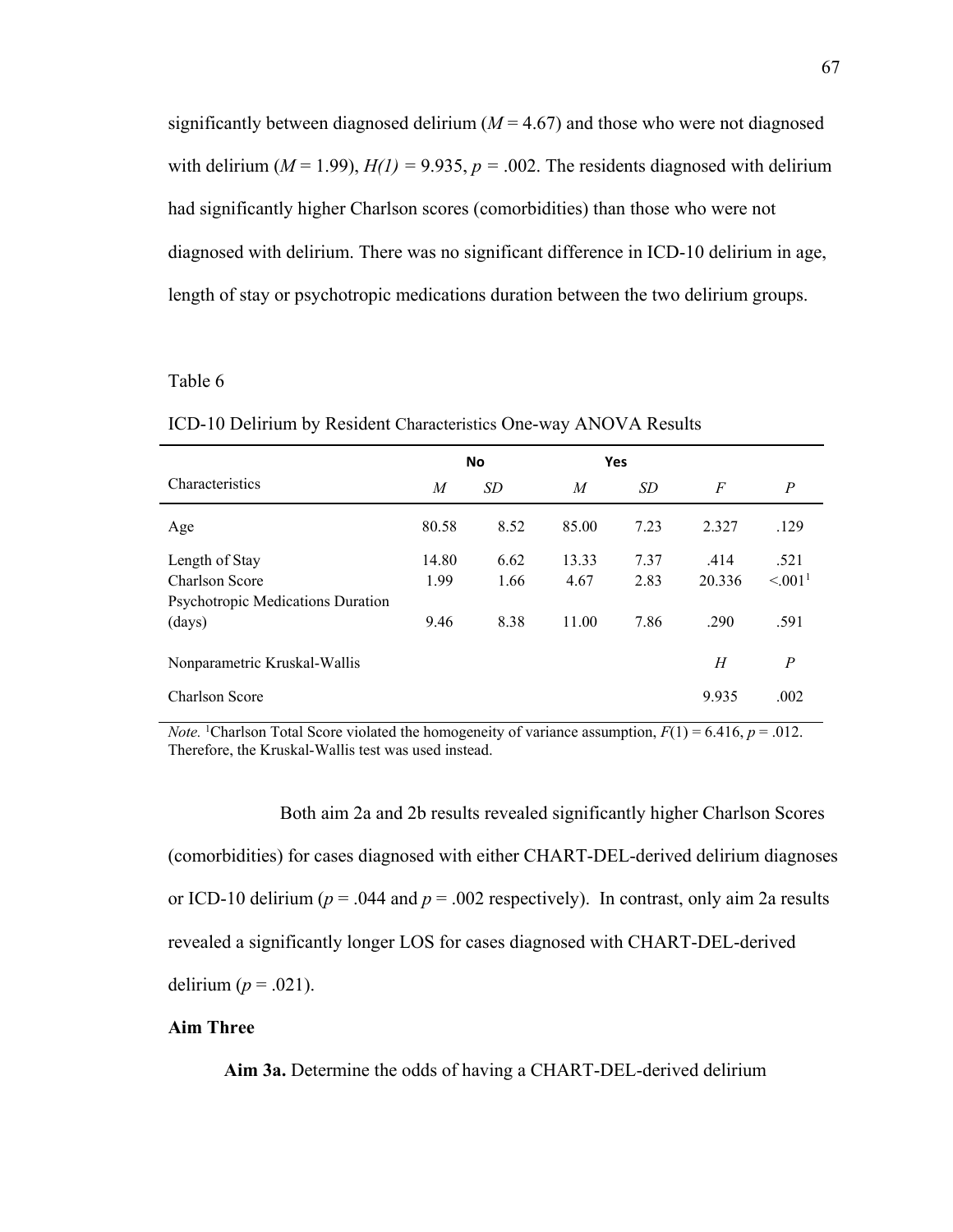diagnosis based upon gender, race, principle admitting diagnosis, polypharmacy, dementia, age, LOS, Charlson score (comorbidities), and psychotropic medications duration.

Logistic regression was conducted to describe the effect factors may have had on the likelihood the resident would have CHART-DEL-derived delirium diagnoses (Table 7). Both polypharmacy and race did not meet assumptions for logistic regression and were not used. There were 174 cases with no outliers or multicollinearity. The model contained 7 independent (factors) variables: gender, principle admitting diagnosis, dementia, age, LOS, Charlson score (comorbidities), and psychotropic medications duration. The overall model of 7 factors was a fairly good fit (-2 Log likelihood = 170.854) and was statistically significant,  $\chi^2(11) = 28.066$ ,  $p = .003$ , indicating the variable groupings, as a whole, correctly distinguishing which cases had CHART-DELderived delirium diagnoses from those that did not. The model explained 21.9% (Nagelkerke  $R^2$ ) of the variance, indicating a good model fit and correctly predicted 74.1% of the cases (No =  $92.2\%$ , Yes = 22.2%). The independent variable Charlson score significantly contributed to the model ( $p = 0.027$ ). The odds ratio of 1.3 for this variable indicated that for every one unit the Charlson score (comorbidities) increased, the odds of having delirium determined by CHART-DEL-derived delirium diagnoses method went up 1.3 times. Since the constant, CHART-DEL-derived delirium diagnoses, was predicting whether or not a Yes was recorded and the coefficient was negative, then the cases were less likely to have CHART-DEL-derived delirium diagnoses when the independent variables were zero.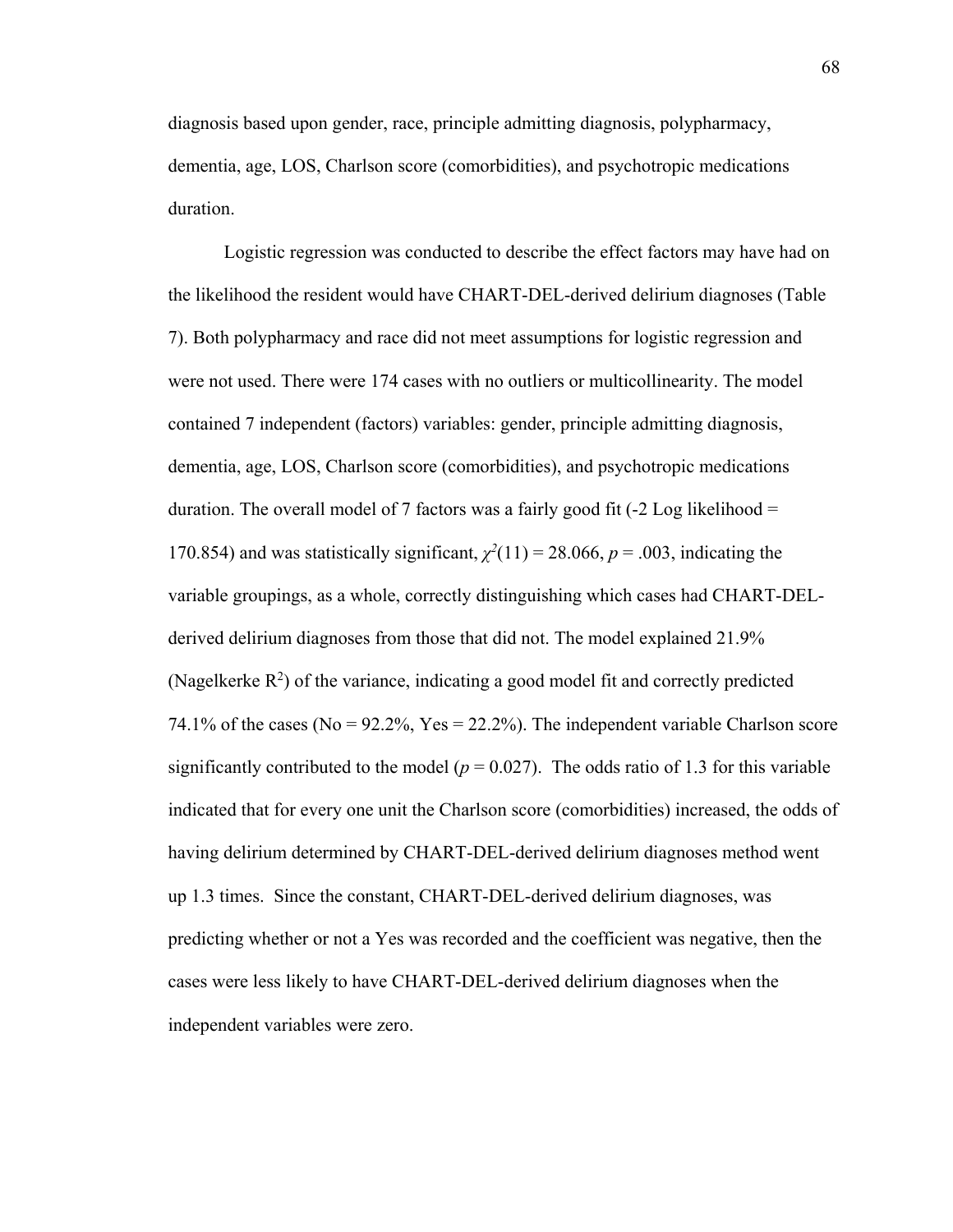## Table 7

Logistic Regression Predicting CHART-DEL-Derived Delirium Diagnoses*.*

| Predictor                                   | B       | <b>SE</b> | Wald | $\boldsymbol{P}$ | <b>OR</b> | CI(95%)     |
|---------------------------------------------|---------|-----------|------|------------------|-----------|-------------|
| Age                                         | 0.05    | 0.03      | 3.64 | .056             | 1.05      | 1.0, 1.10   |
| Gender                                      | $-0.34$ | 0.41      | 0.68 | .409             | 0.72      | 0.32, 1.59  |
| <b>Charlson Score</b>                       | 0.26    | 0.12      | 4.90 | .027             | 1.30      | 1.03, 1.63  |
| Length of Stay                              | 0.05    | 0.04      | 1.56 | .212             | 1.05      | 0.98, 1.12  |
| Psychotropic Medications Duration<br>(days) | 0.03    | 0.03      | 0.99 | .319             | 1.03      | 0.97, 1.09  |
| Dementia                                    | $-0.07$ | 0.46      | 0.02 | .883             | 0.94      | 0.38, 2.29  |
| Primary Diagnosis Descript Code             |         |           | 8.04 | .154             |           |             |
| Infection $(1)$                             | 0.68    | 0.61      | 1.24 | .265             | 1.98      | 0.60, 6.53  |
| Major system disorder (2)                   | $-1.33$ | 0.88      | 2.26 | .133             | 0.27      | 0.05, 1.50  |
| Neurological (3)                            | 0.92    | 0.67      | 1.89 | .169             | 2.51      | 0.68, 9.31  |
| Cancer $(4)$                                | 0.66    | 1.00      | 0.43 | .510             | 1.93      | 0.27, 13.63 |
| Post-surgical (5)                           | 0.16    | 0.59      | 0.07 | .787             | 1.17      | 0.37, 3.72  |
| Musculoskeletal (6)                         |         |           |      |                  |           |             |
| Constant                                    | $-6.45$ | 2.22      | 8.42 | .004             | .002      |             |

*Note.*CI = confidence interval for odds ratio (OR)

**Aim 3b.** Determine odds of having an ICD-10 derived delirium diagnosis based upon gender, race, principle admitting diagnosis, polypharmacy, dementia, age, LOS, Charlson score (comorbidities), and psychotropic medications duration.

Logistic regression was conducted to evaluate the effect of factors may have on the likelihood the resident would have ICD-10 delirium (Table 8). The variables of gender, race, principle admitting diagnosis, polypharmacy, and dementia did not meet the assumptions for logistic regression. There were 174 cases with no outliers or multicollinearity. The model contained 4 independent (factors) variables: age, LOS, Charlson score (comorbidities), and psychotropic medications duration. The overall model of 4 factors was a good fit  $(-2 \text{ Log likelihood} = 54.082)$  and was statistically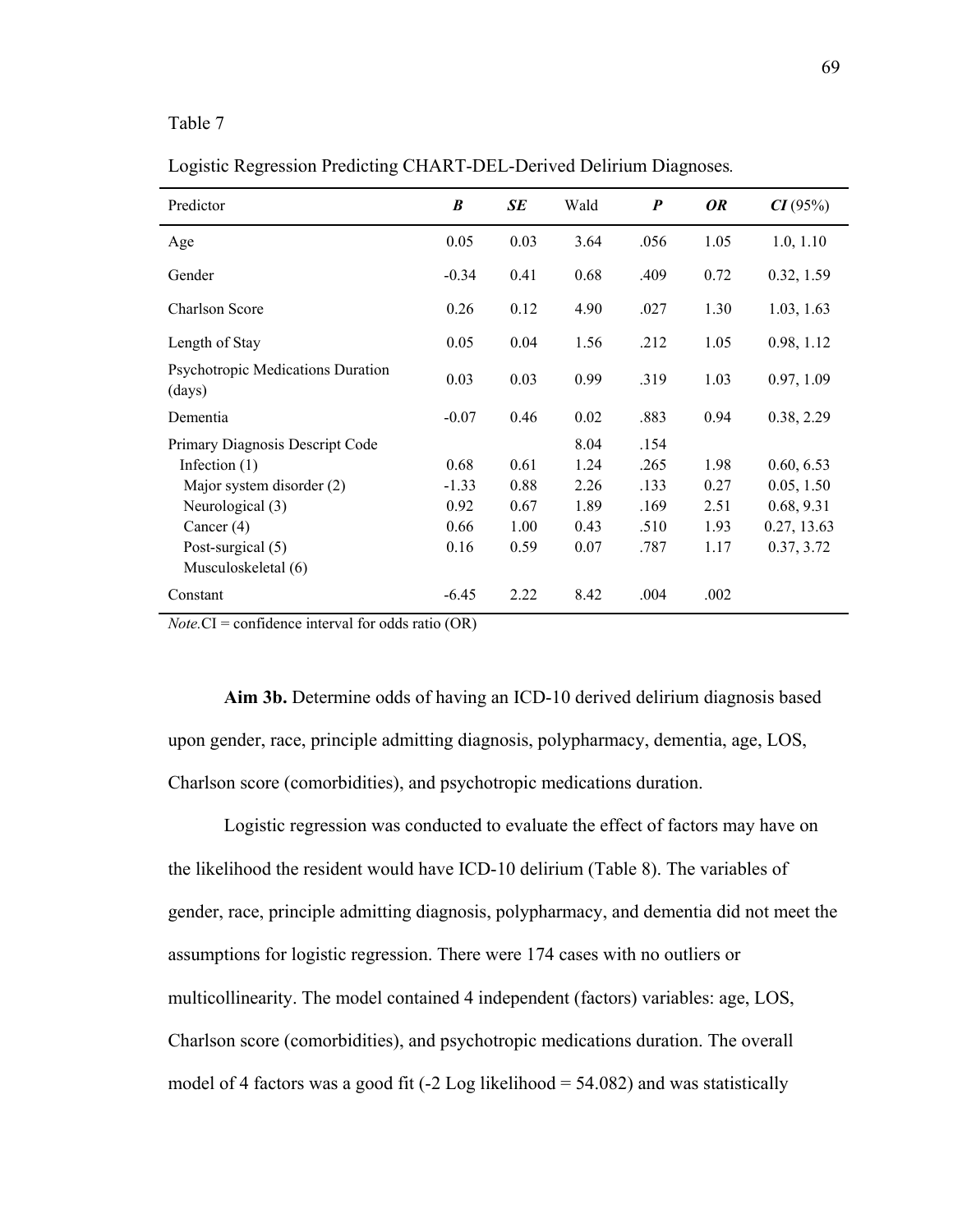significant,  $\chi^2(4) = 16.758$ ,  $p = .002$ , indicating the variable groupings as a whole, correctly distinguished which cases had ICD-10 delirium from those that did not. The model as a whole explained 27.5% (Nagelkerke  $R^2$ ) indicating a good model fit and correctly predicted 94.8% of the cases (No =  $89.4\%$ , Yes = 11.1%). The independent variable, Charlson score (comorbidities), significantly contributed to the model ( $p =$ .001). The odds ratio of 1.63 for this variable indicated that for every one unit the Charlson score (comorbidities) increased, the odds of having delirium determined by ICD-10 delirium method went up 1.63 times. Since the constant, ICD-10 delirium, was predicting whether or not a Yes was recorded and the coefficient was negative, then the cases were less likely to have ICD-10 delirium when the independent variables were zero.

#### Table 8

| Predictor                                          | B        | <b>SE</b> | Wald  | $\boldsymbol{P}$ | <i>OR</i> | CI(95%)    |
|----------------------------------------------------|----------|-----------|-------|------------------|-----------|------------|
| Age                                                | 0.08     | 0.06      | 2.08  | .150             | 1.08      | 0.97, 1.21 |
| Charlson Score                                     | 0.49     | 0.15      | 10.49 | .001             | 1.63      | 1.21, 2.19 |
| Length of Stay                                     | $-0.11$  | 0.11      | 1.05  | .305             | 0.90      | 0.73, 1.10 |
| <b>Psychotropic Medications Duration</b><br>(days) | 0.11     | 0.09      | 1.45  | .229             | 1.12      | 0.93, 1.33 |
| Constant                                           | $-10.57$ | 4.92      | 4.61  | .032             | .00.      |            |

Logistic Regression Predicting ICD-10 Delirium

*Note.*CI = confidence interval for odds ratio (OR)

When comparing Aim 3a and 3b results, both described a statistically significant difference in the Charlson score (comorbidities) result ( $p = .027$  and  $p = .001$ respectively), indicating higher Charlson scores (comorbidities) may be a factor in the onset of either CHART-DEL-derived delirium diagnoses or ICD-10 delirium in the LTC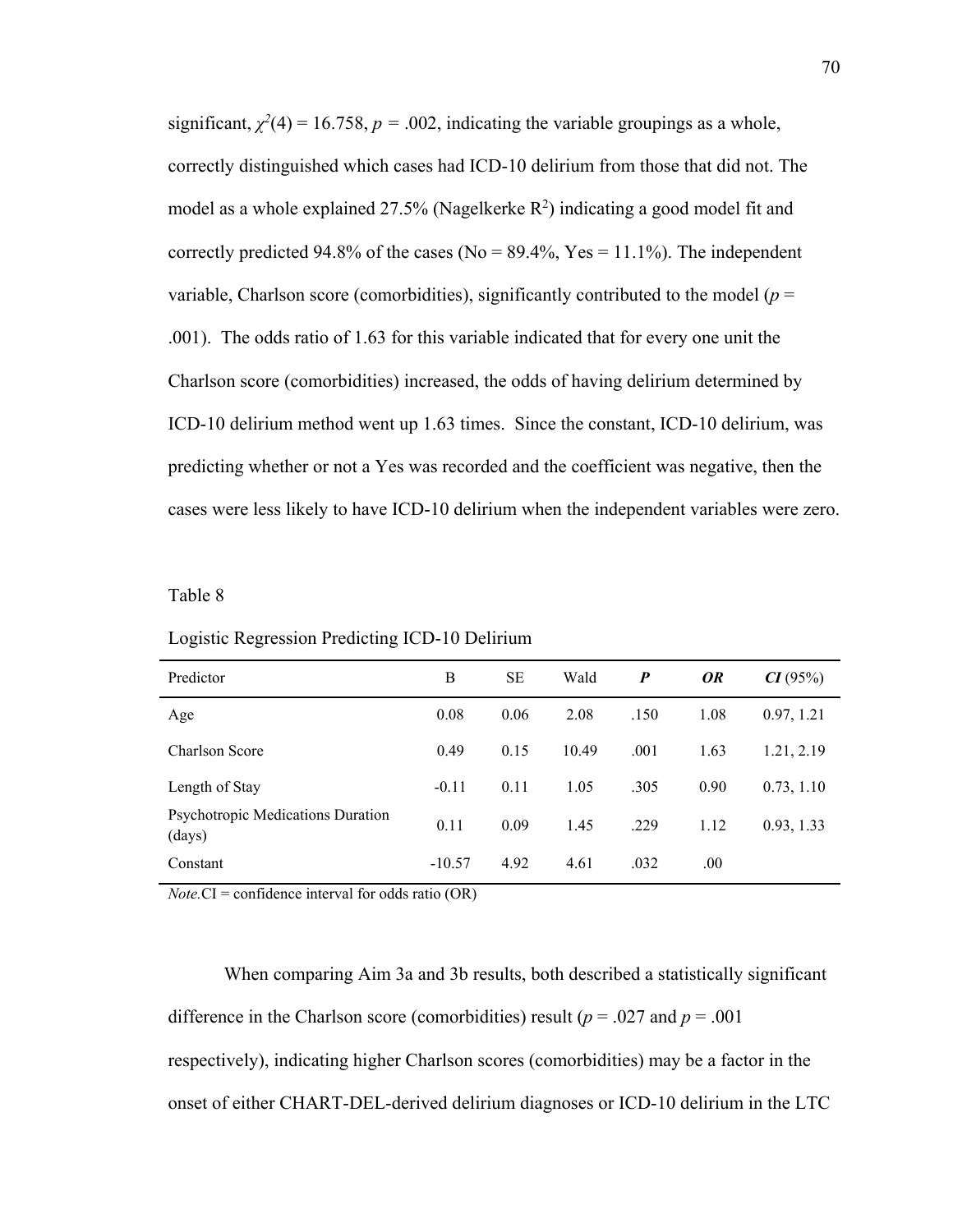rehabilitation resident. In contrast, aim 3a results described a marginally significant difference in age for CHART-DEL-derived delirium diagnoses ( $p = .056$ ), whereas aim 3b age difference for ICD-10 delirium did not.

## **Summary**

The information provided in this chapter were the results of the analysis of the data. Only the Charlson score (comorbidities) variable was statistically significant in determining the odds of having a) the symptoms of delirium determined by the CHART-DEL-derived delirium diagnoses method or b) by having an ICD-10 diagnosis of delirium being in the medical record.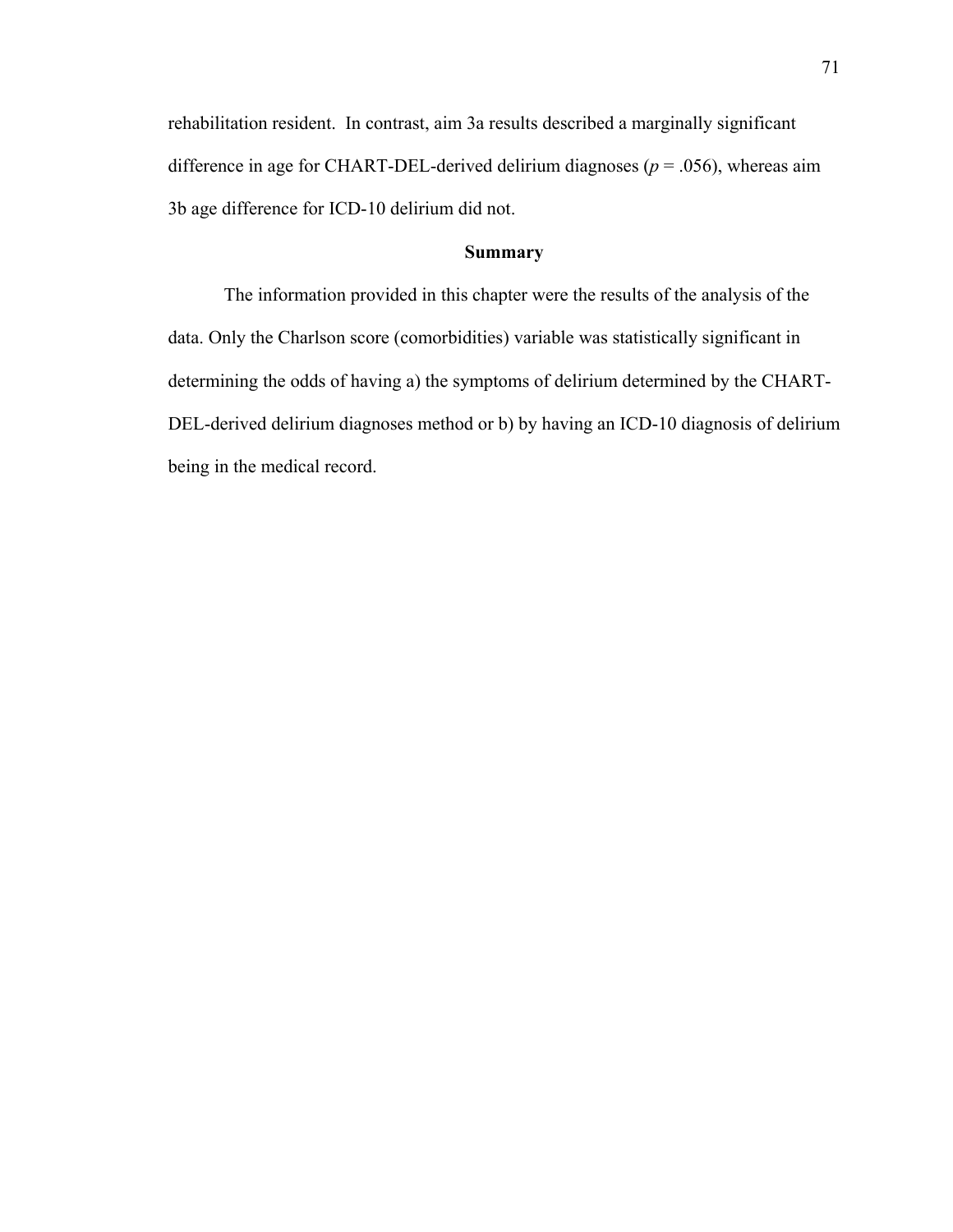#### **Chapter 5**

#### **Discussion**

 The discussion of this study is organized into the following sections: study findings, comparisons and contrasts to other studies, research strengths and limitations, implications and recommendations for future practice, education, and nursing research.

## **Study Findings**

Prior studies have identified that older adult patients were at high risk of developing delirium when hospitalized in various healthcare settings. The relationship of predisposing factors and precipitating factors influenced the development of the onset of delirium. This study described the relationship of key delirium predisposing and precipitating factors in both the CHART-DEL-derived delirium diagnosis and the ICD-10 code delirium diagnosis in the LTC rehabilitation resident.

A higher percentage of cases were White, older females, without dementia but with polypharmacy, admitted from acute care, and discharged with home health. The researcher identified a greater number of CHART-DEL-derived delirium diagnoses cases (25.9%) than the ICD-10 delirium diagnosis method (5.2%). When reviewing the cases that failed to meet the ICD-10 delirium criteria, an additional 34 cases (21.8%) met the diagnosis criteria for CHART-DEL-derived delirium diagnoses. This may highlight not only possible cases of unidentified delirium, but also missed opportunities for deliriumspecific treatment. The significantly longer LOS for cases diagnosed with CHART-DELderived delirium diagnoses (*M*= 16.69) than those without (*M* = 14.04) also lends evidence to suggest that possible cases of delirium went both unidentified and untreated. Additionally, Charlson scores were also significantly higher for identified CHART-DEL-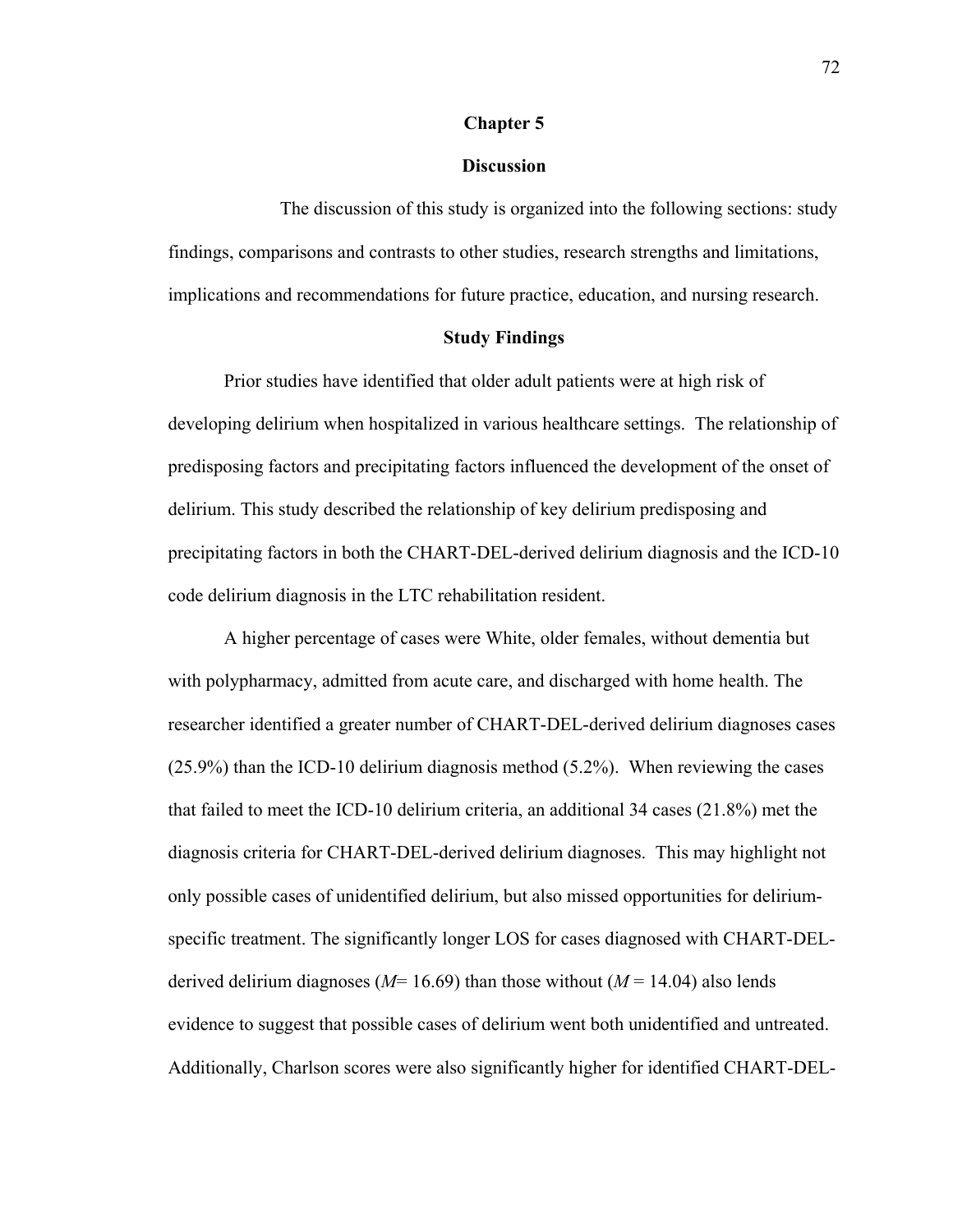derived delirium diagnoses cases (Yes;  $M = 2.71$ , No:  $M = 1.92$ ) and both longer psychotropic medications duration days (Yes:  $M = 11.60$ , No:  $M = 8.82$ ) and older residents (Yes:  $M = 82.67$ , No:  $M = 80.16$ ) were marginally significant. Although the residents, in general, were less likely to have CHART-DEL-derived delirium diagnoses, their significant Charlson score ( $OR = 1.30$ ) and marginally significant age ( $OR = 1.05$ ) helped to predict a potential diagnosis.

In comparison, the only significant factor contributing to a diagnosis of ICD-10 delirium was the Charlson score (comorbidities). Residents diagnosed with ICD-10 delirium had higher Charlson scores (comorbidities) on average (*M* = 4.67) than those who were not diagnosed  $(M = 1.99)$ . Likewise, although the residents, in general, were less likely to have ICD-10 delirium, their Charlson scores (comorbidities) (*OR* = 1.63) helped to predict a potential diagnosis.

The analysis results suggested a disturbing outcome regarding potential undiagnosed and untreated delirium, which may result in longer LTC rehabilitation stays, longer recovery times, and lower patient satisfaction, as well as increased risk of medical complications, mortality, medical costs, and readmission rates (Huson et al., 2016; Inouye, Westendorp, et al., 2014; Marcantonio et al., 2005). Therefore, healthcare providers should remain attentive to potential risk factors for CHART-DEL-derived delirium diagnoses, because timely and effective treatment could result in reduced adverse effects and better patient outcome.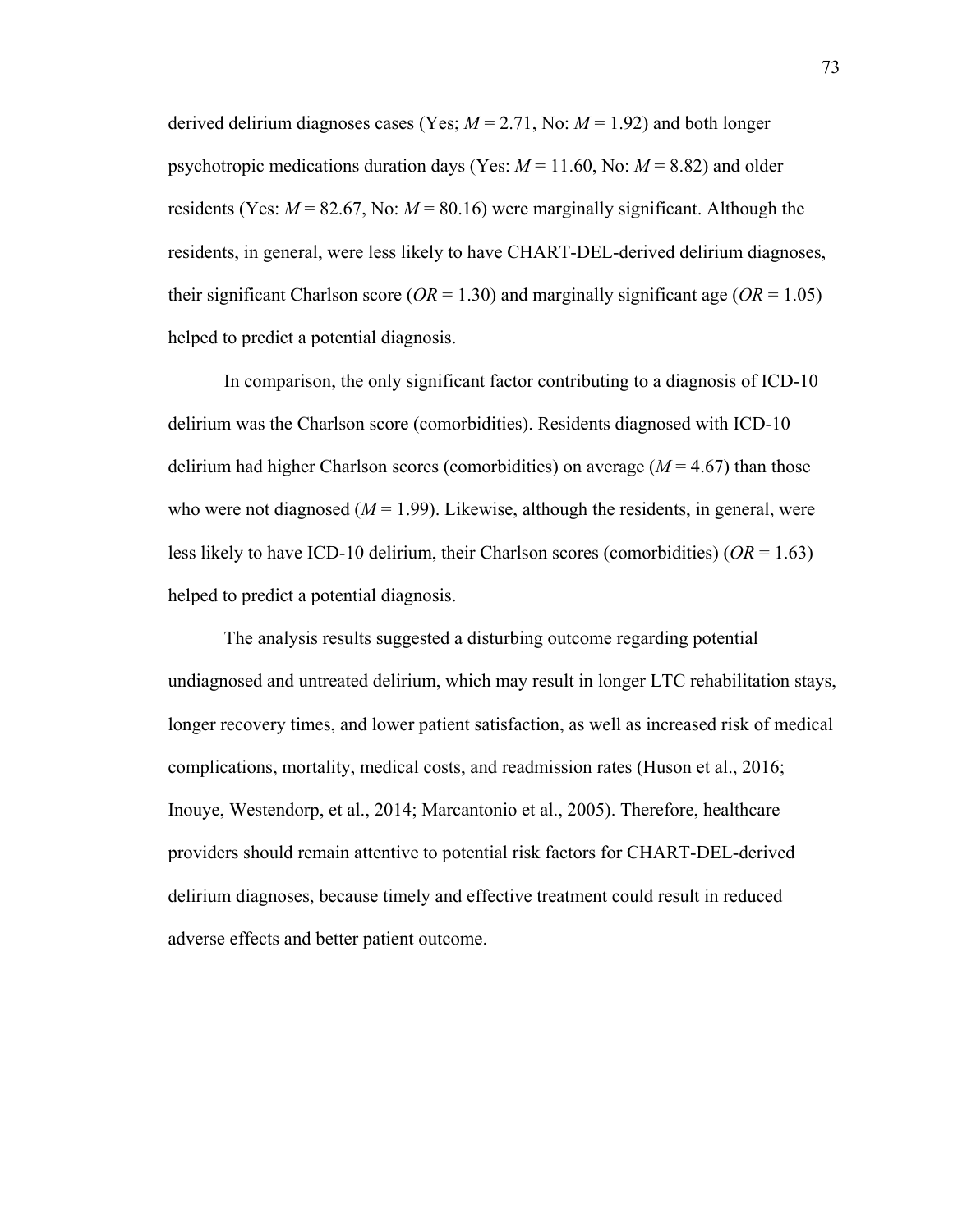

*Figure 3.* Inouye Multifactorial Model of Delirium in Older Persons (2014)

The variable of Charlson score (comorbidities), one predisposing factor out of a total of five predisposing factors, was statistically significant in determining (using separate models) the odds of having either a) delirium present as determined by the CHART-DEL-derived delirium diagnoses, or b) having an ICD-10 diagnosis of delirium in the medical record. All other predisposing and precipitating factors were not significant study variables.

## **Findings Compared and Contrasted to Other Studies**

## **Description of population**

The residents in this study were older and the majority of them did not have dementia. Age and dementia did not reach statistical significance in the current study but had been reported as a significant risk factor for delirium in other studies. (de Lange, Verhaak, & van der Meer, 2013; Kiely et al., 2004; Kolanowski et al., 2015; Voyer, Richard, Doucet, & Carmichael, 2009b; Voyer et al., 2011) . One study evaluated 11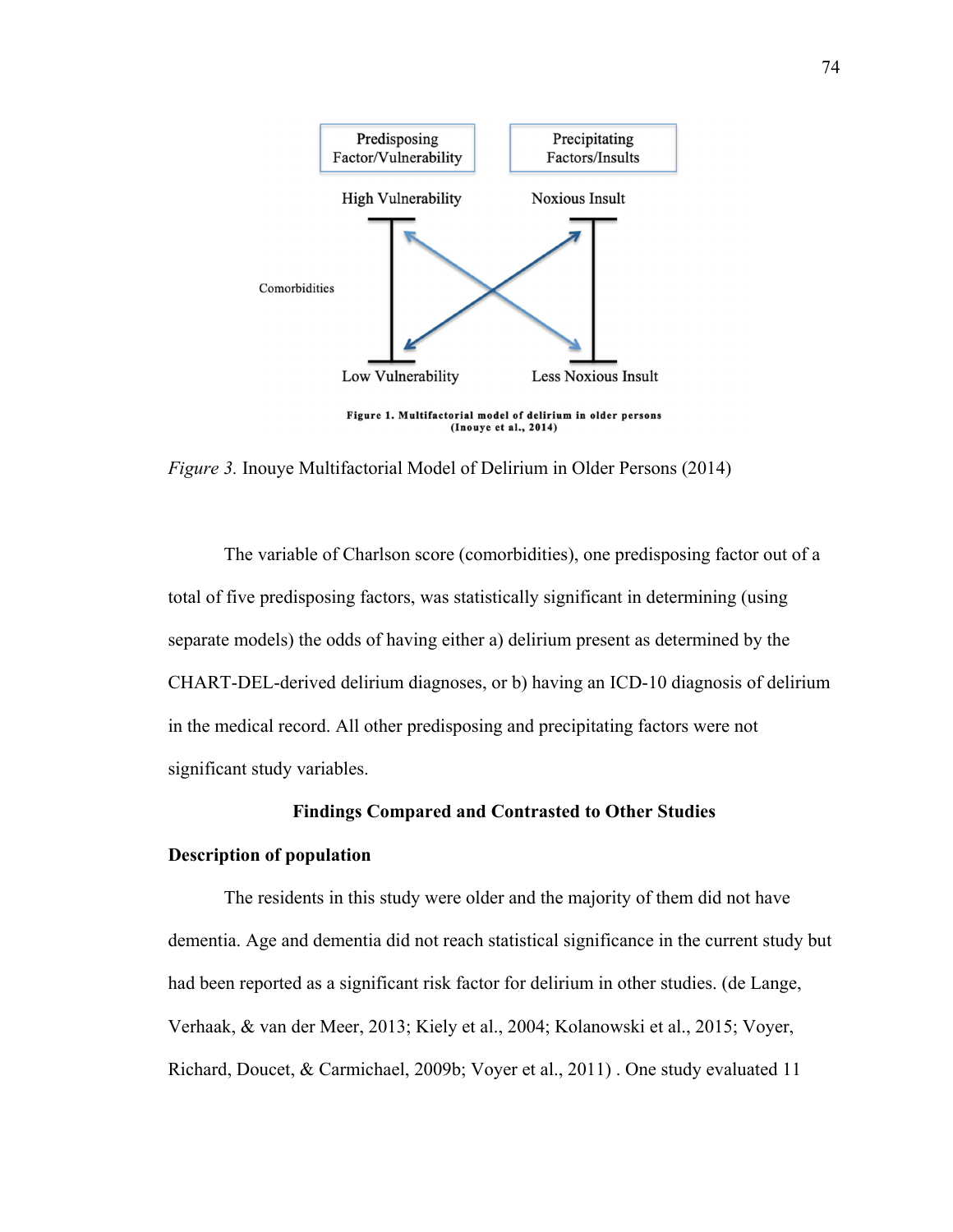predisposing factors finding residents over 70 with dementia were high risk factors for the onset of delirium (Inouye, Westendorp, et al., 2014). Also, the non-cardiac surgical population, evaluated by Inouye, Westendorp et al. (2014), were at high-risk of delirium; however, in this study, the post-op resident did not reach statistical significance. Dementia, age (greater than 80 years), and functional impairment were identified as predisposing factors for delirium with dementia being the most critical factor (Voyer et al., 2011). Another study reported that cognitive impaired participants had a higher likelihood of developing delirium (Flanagan & Spencer, 2015).

#### **CHART DEL-derived delirium diagnoses**

In this study, the CHART-DEL instrument was used to identify delirium in the residents of the LTC rehabilitation unit. All charts were reviewed from admission to discharge, which included both prevalence and incidence of delirium. The overall percentage of CHART-DEL-derived delirium diagnoses was 25.9% in this population and not only differs from the ICD-10 coded delirium of 5.2% but also is higher than reported in other studies. In the previous CHART-DEL validation study, the delirium incidence was reported to be 12.5%; however, this excluded prevalence so this percentage was not reported (Inouye et al., 2005). Another study evaluated two methods in identifying the incidence of delirium in elective surgery hospitalized patients. The researchers reported occurrences of delirium in both the interview-based (23%) and CHART-DEL-derived delirium diagnoses (12%). They again excluded prevalence so this percentage was not reported (Saczynski et al., 2014). One study evaluated the prevalence of delirium in PAC patients using the CHART-DEL-derived delirium diagnoses method with 9% prevalence but excluded delirium incidents (Morandi et al.,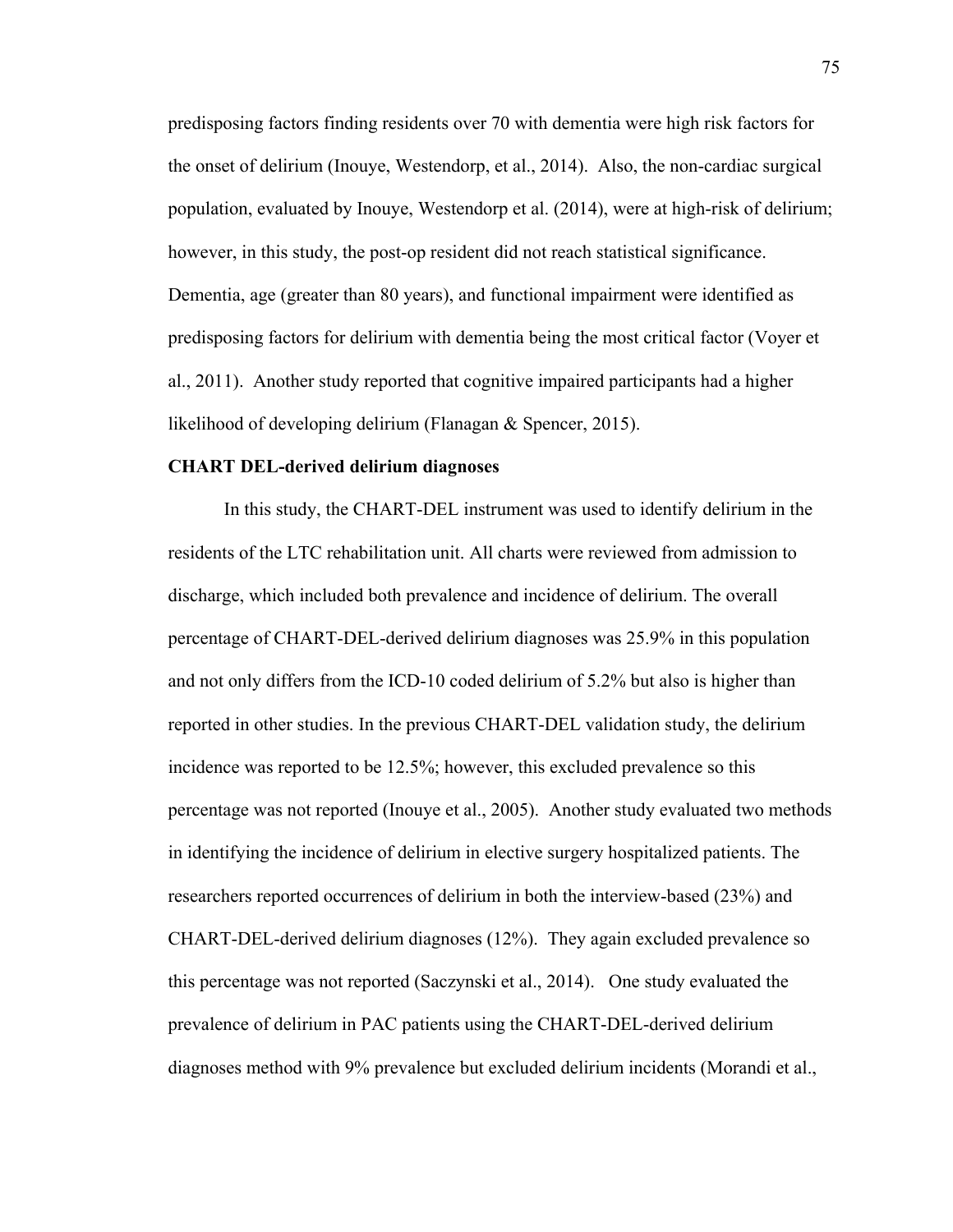2009). In this study, Morandi 2009, searched keywords from "primary nurse, other nurse, primary physician and other physician" (p. 331).

Another study utilized the Minimum Data Set (MDS) to assess prevalence of delirium in the PAC and reported 23% delirium on admission (Marcantonio et al., 2003). The difference between this study and some of the other previous studies may be attributed to the fact that almost all residents in this study were admitted from acute care at the same organization so baseline cognitive and behavioral status were obtained, which is critical in assessing the resident for delirium. The other studies may not have access to obtain detail knowledge of the resident's prior healthcare visit. Another difference is the researcher in this study included both prevalence and incidence of delirium. In other studies the focus was to evaluate either incidence or prevalence. In this study, dementia diagnosis was included, which could increase the risk of misclassification.

#### **ICD-10 delirium diagnosis versus CHART-DEL-derived delirium diagnoses**

Another item interest in this current study was the physician documentation of delirium diagnosis. This was identified in 11 CHART-DEL-derived delirium cases and 9 ICD-10 cases. In the CHART-DEL instrument validation study conducted by Inouye et al., (2005), the CHART-DEL-derived delirium diagnoses outperformed the ICD-9 coding method with 74% and 3% respectively. The CHART-DEL instrument, which had a 3% sensitivity, 99% specificity and 88% negative predictive accuracy (kappa = 0.03) indicating CHART-DEL-derived delirium diagnoses, was better at excluding delirium (Inouye et al., 2005). Another study compared the use of CAM and ICD-10 administrative databases (delirium codes entered by coder) to identify delirium incidence in cardiac surgical patients (Katznelson et al., 2010). The study reported the hospital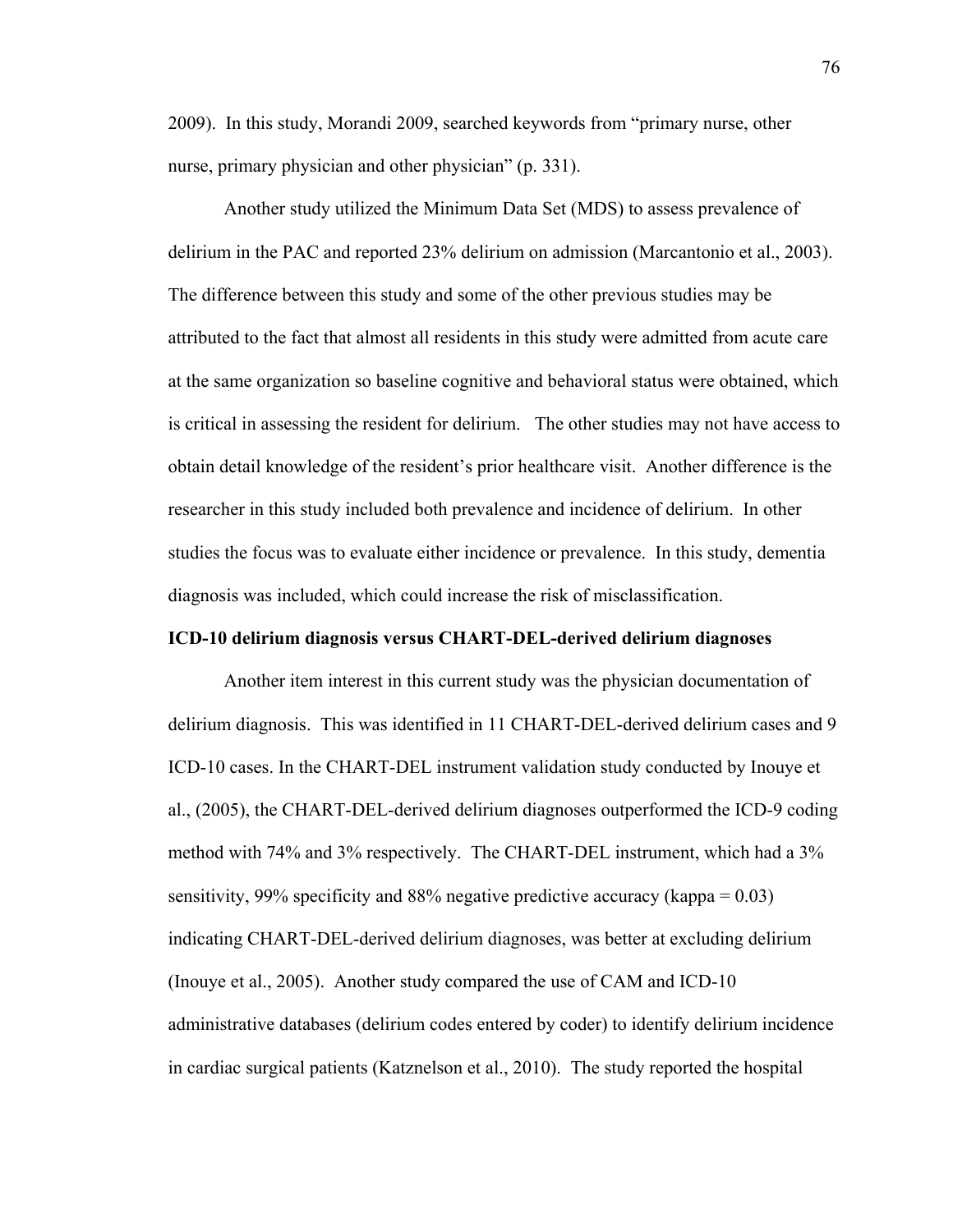administrative database underestimated delirium incidence (Katznelson et al., 2010) which may also reflect the difference identified between CHART-DEL-derived delirium diagnoses and ICD-10 delirium method in this current study. Another contributing factor was the difficulty in interpreting the handwriting. In this study, the researcher was in the LTC rehabilitation setting when reviewing the charts and rarely consulted with the medical record staff to help clarify a letter or word in the written documentation. However, this may not have been the case for the coders. Other studies also reported that the best method to identify delirium is when an interview method such as CAM is utilized in conjunction with the CHART-DEL-derived delirium diagnoses instrument (Inouye et al., 2005; Morandi et al., 2009; Saczynski et al., 2014).

The precipitating factors of polypharmacy and psychotropic medications duration in this study were not factors in developing delirium as compared to previous studies. Both polypharmacy and psychoactive medications duration were identified as precipitating factors in the development of delirium in the medical population (Inouye, Westendorp, et al., 2014). However, in this current study the psychotropic medications duration did not meet significance in both the CHART-DEL-derived delirium diagnoses and the ICD-10 delirium method. Polypharmacy in both the CHART-DEL-derived delirium diagnoses and the ICD-10 delirium method did not meet assumptions of the test; therefore, it was not used. In another study of an LTC population where 10 precipitating factors evaluated the association between the development of delirium and the use of antipsychotics was included but was not a factor (Voyer et al., 2011).

## **Charlson score significance - Logistic regression**

In this study, the Charlson score, indicative of comorbidity, had a significant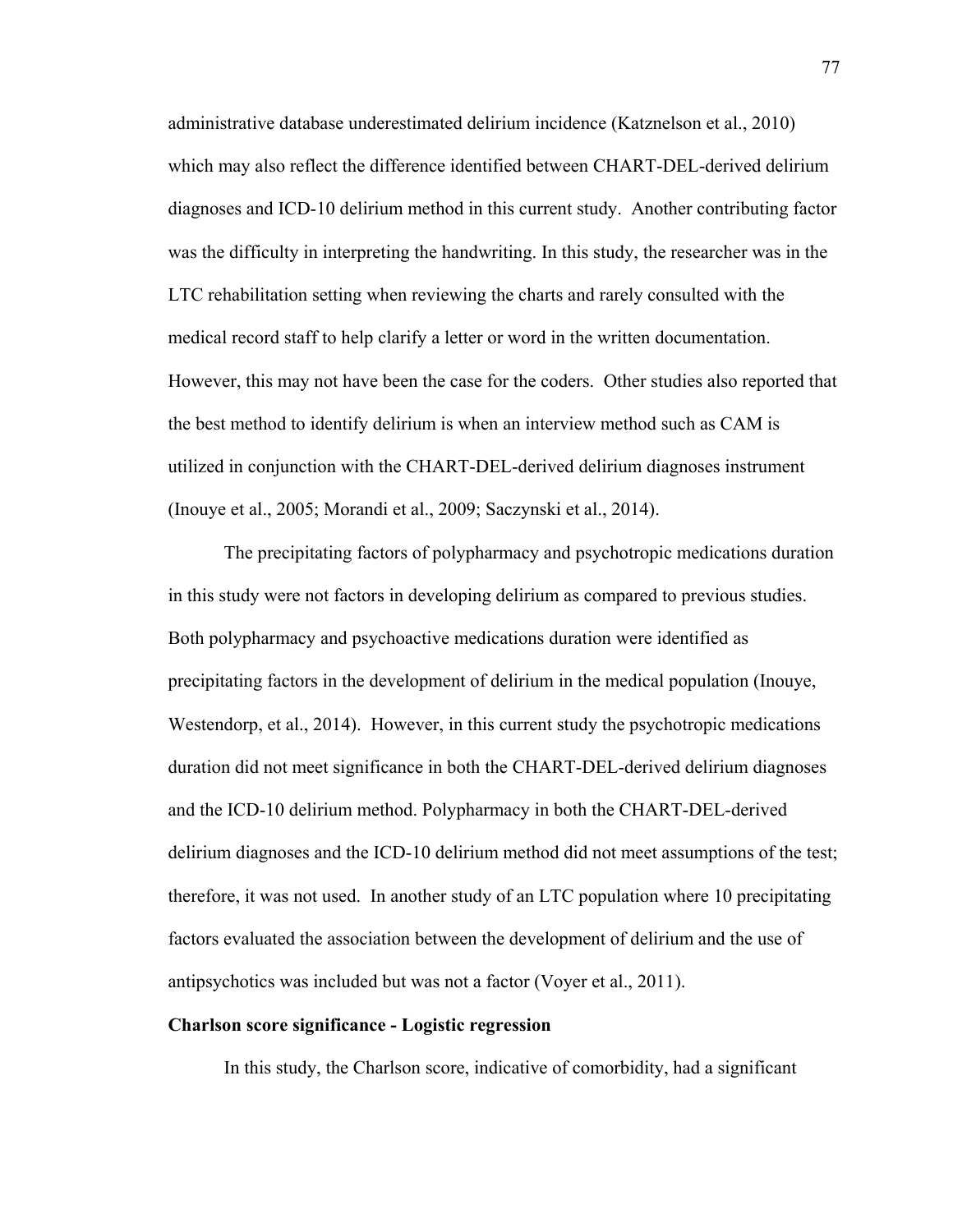association when delirium was identified in both the CHART-DEL-derived delirium diagnoses and the ICD-10 delirium method. This is consistent with previous studies indicating that comorbidity is a high-risk predisposing factor in developing delirium. One study stated that when there was an increase in comorbidities there was also an increase in delirium severity (Kolanowski et al., 2014). Higher comorbidity was associated with the development of delirium in the PAC patient population (Marcantonio et al., 2003). A study evaluating patients recovering from a hip fracture in a rehabilitation ward reported no significant difference in comorbidities for those patients who developed or did not develop delirium (Heyman, Nili, Shahory, Seleznev, & Ben Natan, 2015)

#### **LOS significance - ANOVA**

In this study, length of stay (LOS) in the CHART-DEL-derived delirium diagnoses was statistically significant versus the ICD-10 delirium method. Previous studies supported the association of delirium and an increased LOS. Another study found the delirious resident stayed longer in the PAC versus the resident without delirium (Marcantonio et al., 2005). The study comparing the CAM method and the CHART-DEL-derived delirium diagnoses method to identify delirium reported a longer LOS in both instances; 17% utilizing the CAM method and 27% utilizing the CHART-DELderived delirium diagnoses method (Saczynski et al., 2014). Another study evaluated patients recovering from a hip fracture in a rehabilitation ward and reported no significant difference in LOS for those patients who developed or did not develop delirium (Heyman et al., 2015).

## **Strengths and Limitations**

There were several strengths of this study that are worthy of being mentioned.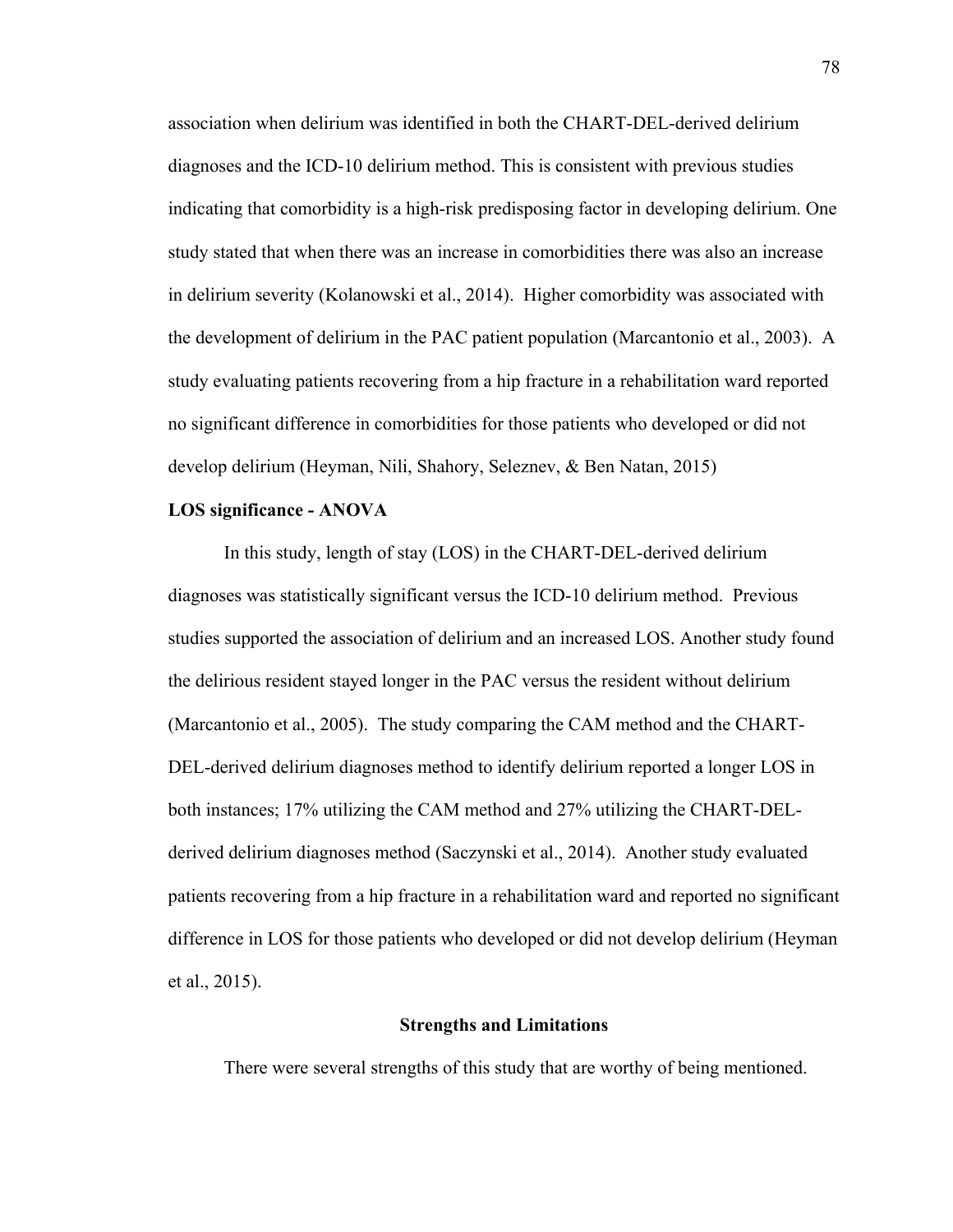The instrument, CHART-DEL, was used to identify delirium from the CHART-DELderived delirium diagnoses method review. It is a reliable and valid instrument, (sensitivity 74%, specificity 83%, likelihood ratio 4.4, overall agreement 82% kappa  $=$ 0.41) (Inouye et al., 2005). The retrospective chart review was rigorous, extending over the 24-hour period throughout the patients' hospital stays and included all disciplines' documentation: physician, nursing, physical rehabilitation therapist, occupational rehabilitation therapist, social work, speech therapist, certified nursing assistant, admission, discharge notes, and previous acute care discharge summary, which is consistent with other studies. Almost all patients were from the same organization, allowing the researcher to obtain the residents' cognitive and behavioral baseline from the charts and be able to evaluate changes during the entire health care encounter, information also obtained from the charts. Lastly, review of the charts was conducted in the facility that on rare occasion, allowed the researcher to obtain clarification of an illegible letter or word in the documentation.

The study did have limitations that need to be acknowledged. Adjudication was conducted by the researcher of this study and did not utilize a delirium expert panel to reach consensus agreement. At times, illegible handwriting in the paper chart created difficulty in interpreting the documentation and could have led to misclassification. The CHART-DEL validation study did identify risk factors that could contribute to misidentification of delirium including patient factors such as dementia, severity of illness, and high baseline risk for delirium (Inouye et al., 2005). This sample included residents with dementia that added to the complexity in identifying delirium due to the overlapping symptoms noted between delirium and dementia (Inouye et al., 2005). The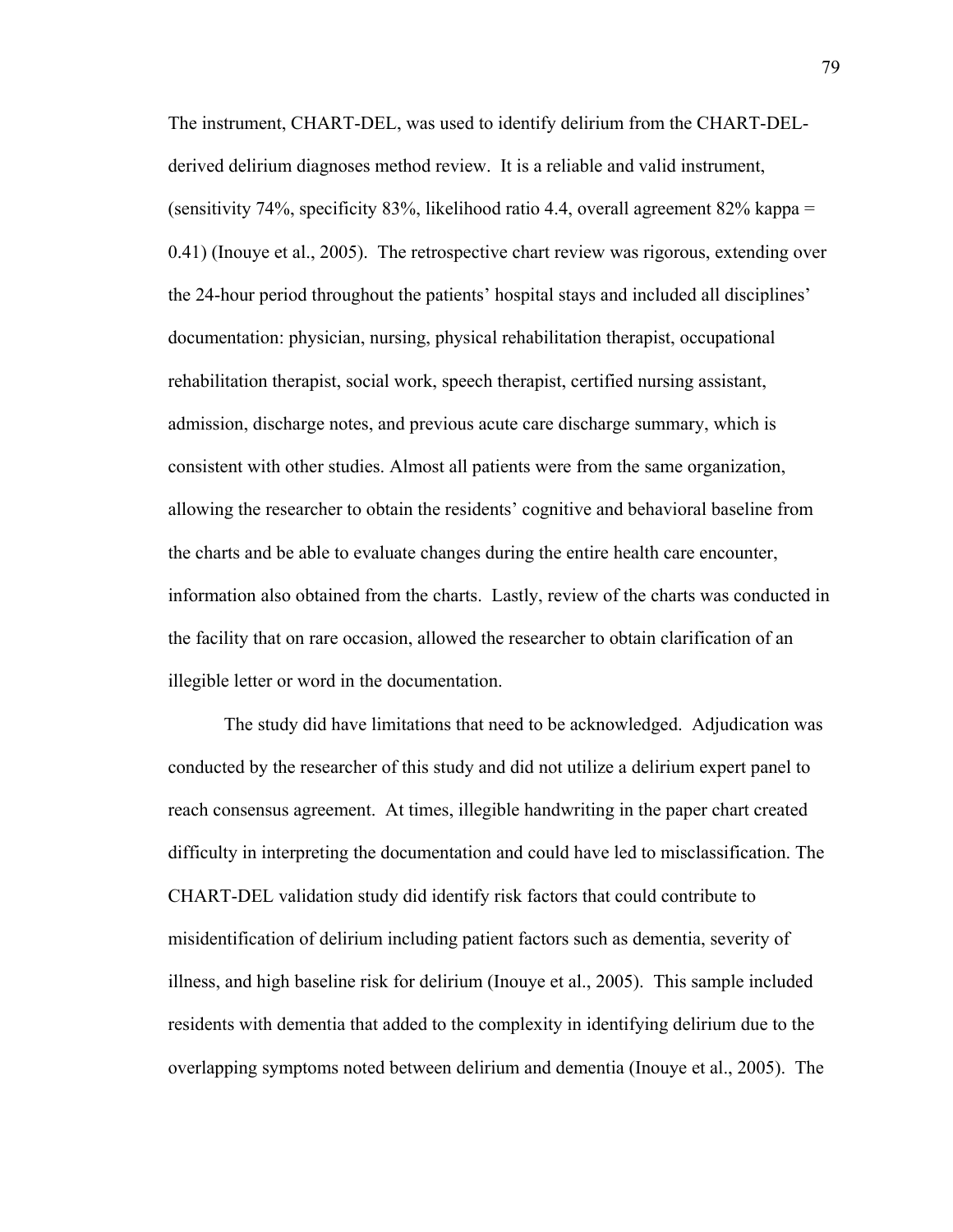CHART-DEL-derived delirium diagnoses instrument does not provide the opportunity to measure severity or type (hyperactive, hypoactive, mix) of delirium. This study was conducted in an LTC-SNF rehabilitation unit connected to a community-based hospital, limiting the generalizability to other PAC and stand-alone LTC rehab facilities.

#### **Implications Practice**

Identification of delirium in the LTC-SNF rehabilitation patient is critical in reducing the risk of poor outcomes and potential sequelae (Flanagan & Spencer, 2015). Although nurses are the primary healthcare professional on the team assessing the patient's mental alertness status, other disciplines may provide further assessment to help identify delirium. Other key professionals, such as the physical therapist and occupational therapist, assess the patient's behavior, attention, and alertness frequently (every other day, daily, or event twice a day) depending on the therapy order. It is essential to ensure communication among all members of the healthcare team that may provide early identification in the development of delirium. With early identification of delirium, treatment can be implemented, reducing the extent of negative outcomes related to delirium. Previous studies have reported early identification of delirium and implementation of interventions reduced poor outcomes such as LOS and improved cognitive and functional outcomes (Huson et al., 2016). It is important to develop the system and structures to improve communication among all disciplines, ensuring the physician is updated with the changes early on.

Ideally, a comprehensive delirium management program may provide a reduction in delirium and poor outcomes associated with delirium. To develop this program would require healthcare professionals with advanced practice skills in the geriatric population.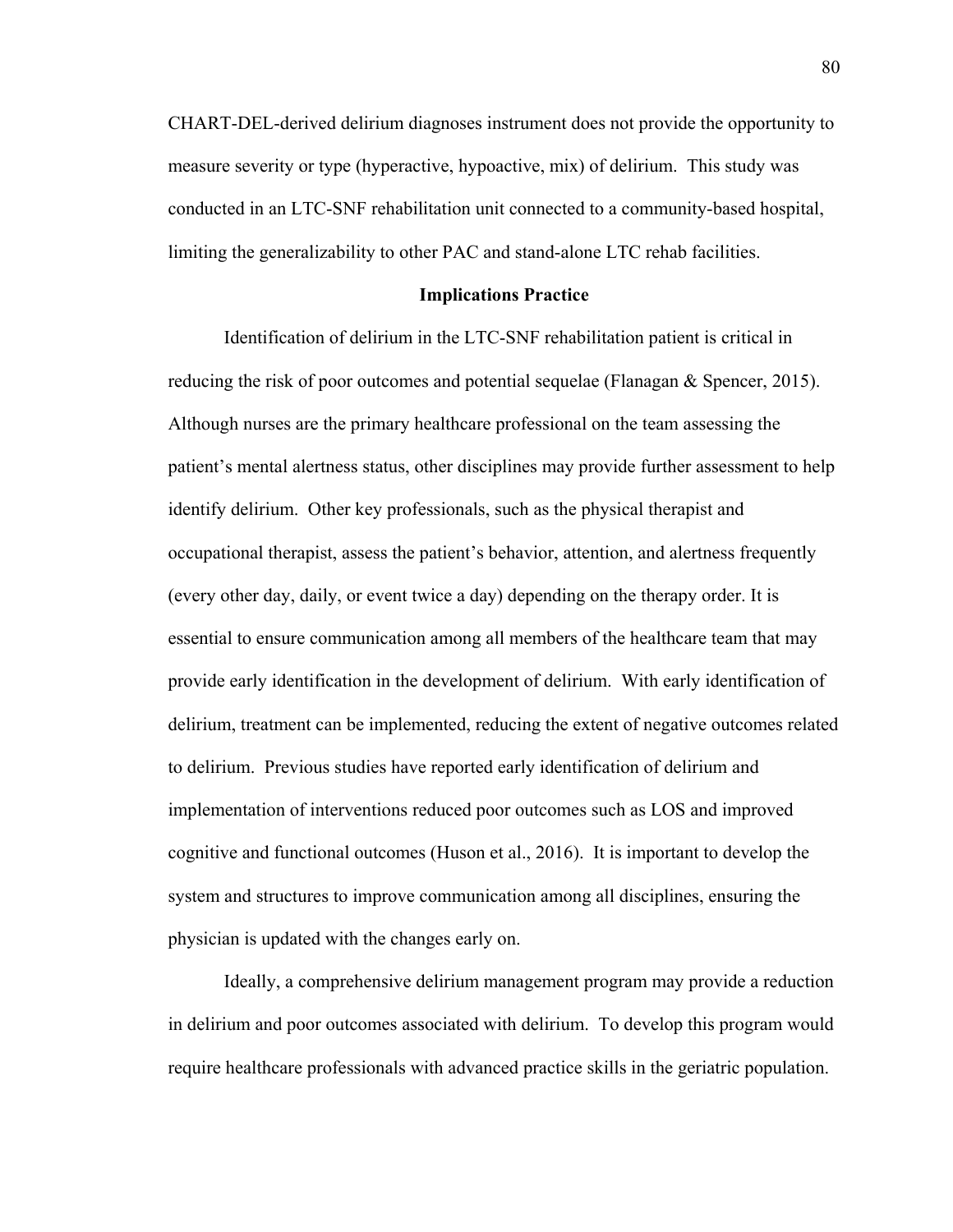Advance Practice Nurses (APNs) are masters or doctorally prepared nurses and include Nurse Practitioner (NP) and Clinical Nurse Specialist (CNS). Both the CNS and NP can also specialize in the care of the older adult. The CNS can provide leadership, patient care and family education, ensure evidence-based research is the basis for clinical practice, improve staff knowledge, and engage multidisciplinary support (Mayo et al., 2010). The NP can provide evidence-based care, prescribing medication and treatments (Mayo et al., 2010). Both the CNS and the NP can provide added support for the older adult, the resident family/caregivers, and all staff caring for this population, which can improve the resident healthcare outcomes.

This study identified that almost all patients were admitted to the LTC rehabilitation unit from the acute care setting. Previous studies reported patients admitted to LTC rehabilitation tended to have more acute illnesses and prevalent delirium. This requires different clinical management than those admitted to LTC-SNF for custodial care as these residents tend to be more frail (Marcantonio et al., 2003). Screening for delirium is a critical practice for nurses and all disciplines. These older residents were reported to have dementia or other cognitive impairment, which made it difficult to identify if the patient had delirium. The use of a screening method and a reliable instrument that generates valid data would aid in the early recognition of delirium and the need for intervention. Additionally, the family and/or caregivers have seen their loved one in all settings: home, acute care, long term care. This makes them a critical member of the team, especially identifying change in cognitive status. The family member is likely to alert the healthcare team of subtle cognitive changes indicative of early onset of delirium that the healthcare team may not be aware of.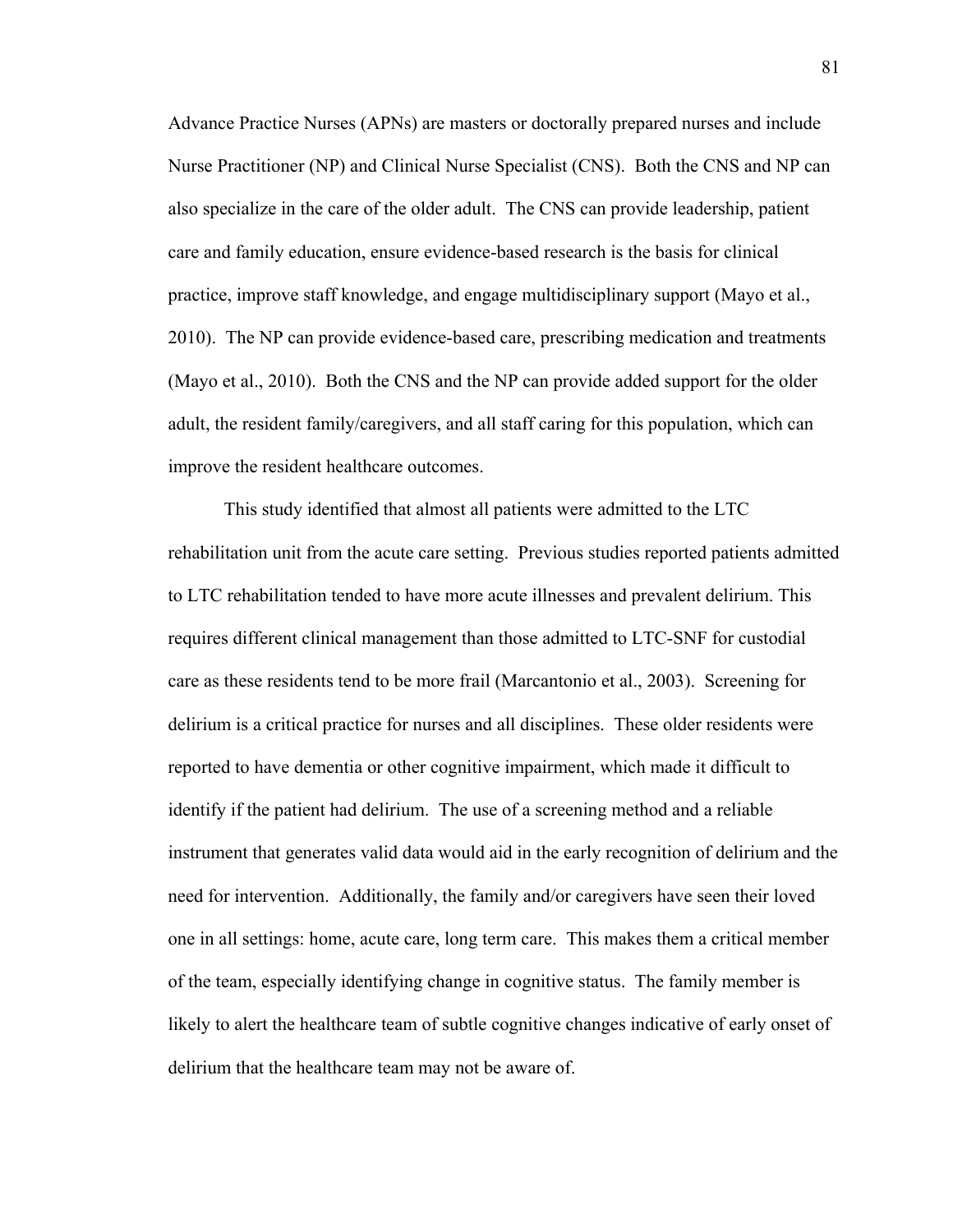The LTC rehabilitation setting does not require daily physician visits, which leads to a decreased interaction between physicians and other members of the healthcare team in most LTC rehabilitation settings. However, the LTC rehabilitation unit where this study was conducted has some gerontologists who partnered with nurse practitioners to provide care management and ongoing support to the staff. The outcome is that the resident and staff have more interaction with the physician and/or the nurse practitioner. This LTC rehabilitation also has a PhD-prepared nurse who provides guidance in developing the staff and improving the LTC rehabilitation program.

The facility also has a quality control committee with members that include bedside nurses, the medical director (gerontologist), the PhD nurse (CNS, researcher), management, a physical therapist, a social worker, and a dietician. This team is charged with addressing issues and making improvements in resident care and staff education. Adding delirium as a quality measure and routinely monitoring the resident may assist in identifying and managing delirium early on. This type of committee may be helpful in other organizations for adaption into their particular setting.

#### **Education**

Even though the majority of residents in this study did not have dementia, one third of the residents had dementia. The resident admitted with dementia is a challenge for the staff as the symptoms of dementia are similar to symptoms of delirium and the staff may not recognize the acute cognitive change. The other issue is that, in previous studies, residents admitted from the acute care indicated a 9% or 12% prevalence of delirium. It is essential for the staff to be knowledgeable of the two syndromes, their symptomology, and their differences. The staff, nursing in particular, will need to be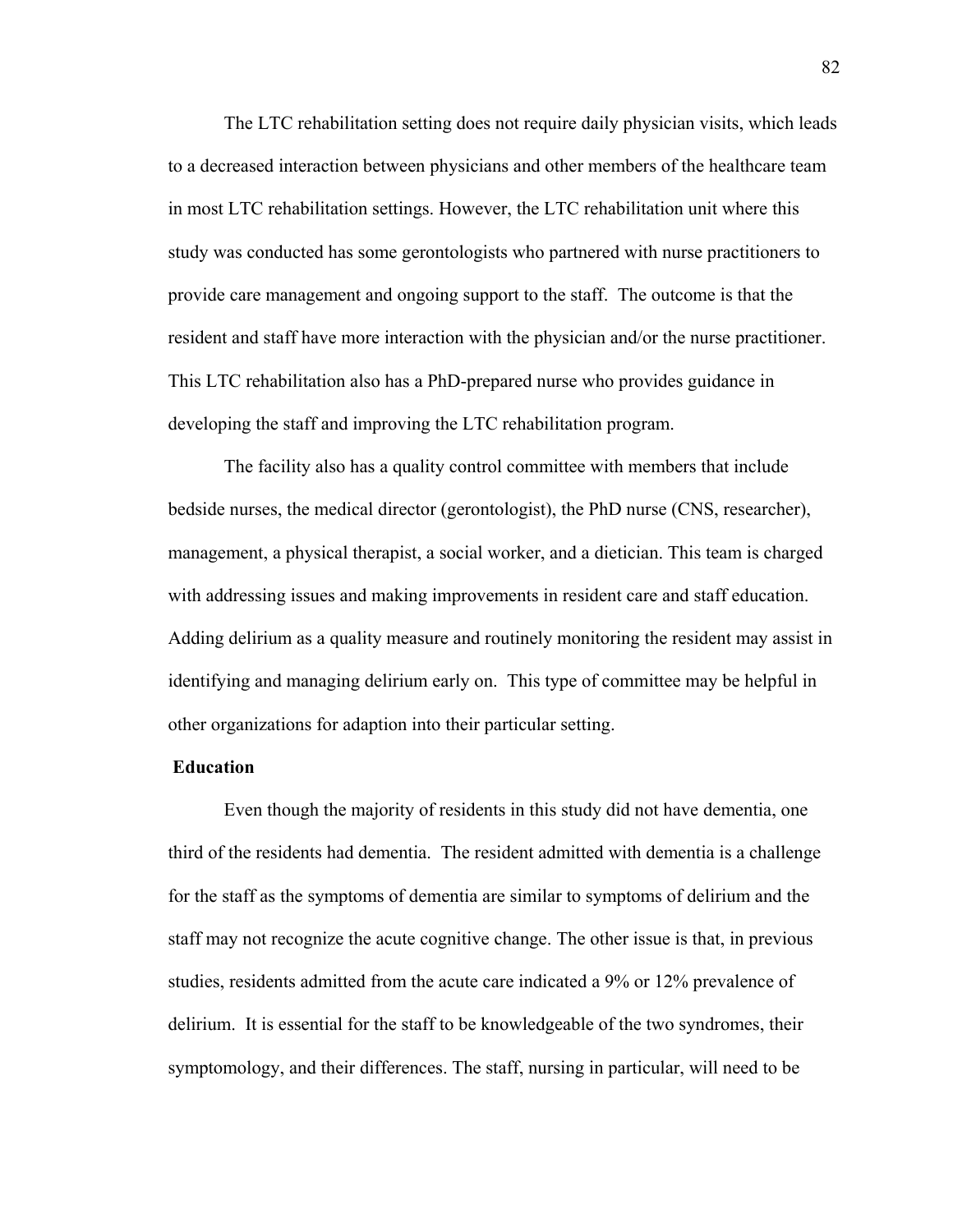educated on both syndromes, the use of a screening instrument for delirium, and immediately communicate acute changes to other members of the team. Once delirium is identified, treatment can be implemented. Ongoing education regarding updated and evidence-based standards and competencies for all disciplines need to be integrated into all practice updates.

The aging population in America is growing and as a result, placing demands on the healthcare workforce. In 2008, the Institute of Medicine (renamed the National Academy of Medicine) not only identified the lack of geriatric content in nursing education programs, but provided recommendations to increase formal geriatric training to better prepare the baccalaureate and APN in ambulatory care, hospitals, and institutional long-term care settings. The American Association of Colleges of Nursing (AACN), National Council of State Boards of Nursing (NCSBN), and National Council Licensure Examination (NCLEX) have worked together to ensure geriatric education, competencies, and testing are in place to address the healthcare-related issues with the geriatric population (IOM, 2008).

#### **Nursing Research**

Further research is needed to add to the paucity of research studies in the LTC rehabilitation/PAC setting to address delirium. Polypharmacy and race were variables that did not meet the assumptions of the logistic regression test for CHART-DEL-derived delirium diagnoses. Thus, the researcher was not able to complete the evaluation of these factors associated with onset of delirium. The categorical variables of gender, race, principle admitting diagnosis, and dementia also did not meet the assumptions of the logistic regression test for the ICD-10 delirium and so the researcher was not able to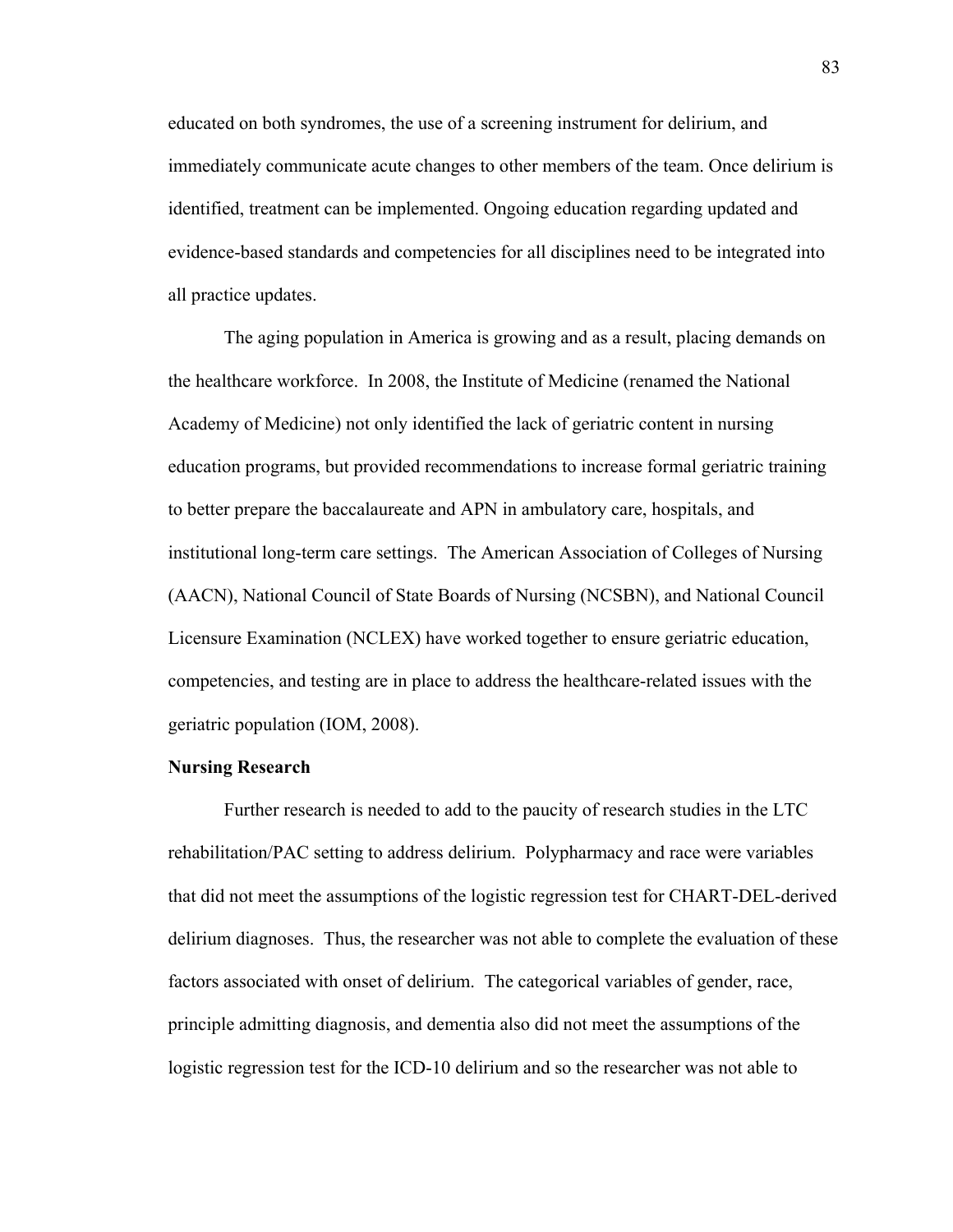complete the evaluation of these factors associated with onset of delirium. It is important to test these factors in future studies, which may require a larger sample to adequately test the factors. Replication of this study with the addition of other providers will reduce the risk of misclassification and possibly confirm the results of this study. The ICD-10 administrative data edition was introduced in late 2015, so at the time of this study, the method was relatively new to the coders. With time and experience, the coders are likely to become more familiar with the ICD-10 codes and may identify delirium more often (Quan et al., 2008). A study could be designed to determine if differences exist in identifying delirium with the adoption of this edition. The LTC rehabilitation unit where this study was conducted does have an MDS nurse who uses the CAM instrument to identify delirium. The nurse performs the assessment within five days of admission and again in 14 days or whenever the MDS nurse is notified of changes. A study to compare the MDS-documented nurse delirium method with the CHART-DEL-derived delirium diagnoses method could be done concurrently, daily in real time, conducted by the bedside nurse. The ICD-10 method can then be conducted post-discharge, thus capturing any changes during those timeframes. Lastly, it would be interesting to evaluate assessment for delirium by all disciplines and the family and caregivers of the LTC rehabilitation resident to determine if there might be earlier recognition of the onset of delirium.

#### **Conclusion**

This study measured the factors associated with two different sources of the occurrence of delirium in LTC rehabilitation unit residents, CHART-DEL-derived delirium diagnoses and ICD-10 delirium diagnosis. Charlson score (comorbidities) was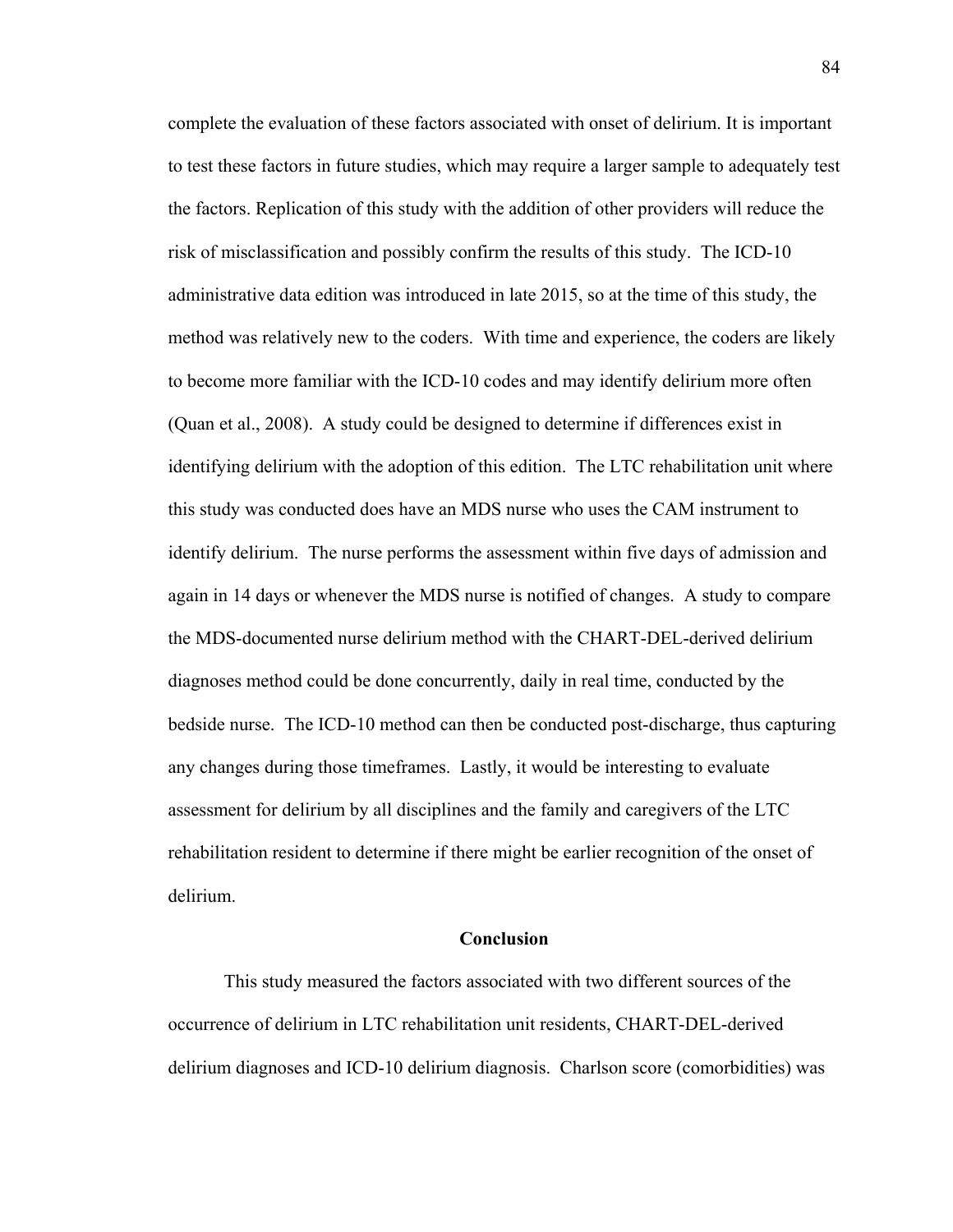identified as a significant factor in the resident with delirium. In both the CHART-DELderived delirium diagnoses and ICD-10 method, the residents with higher Charlson score (comorbidities) were 1.3 and 1.6 times, respectively, more likely to identify delirium. The odds ratio of 1.3 (CHART-DEL-derived delirium diagnoses) and 1.63 (ICD-10 delirium diagnosis) for these variables. This means that for every one unit the Charlson score (comorbidities) increased, the odds of having delirium determined by CHART-DELderived delirium diagnoses method went up 1.3 times and by ICD-10 delirium method by 1.63 times

The research reported in this study provided additional and unique information to the body of knowledge in understanding delirium in the LTC rehabilitation resident. In this study, there was an increased number of cases identified using the CHART-DELderived delirium diagnoses method as compared to the ICD-10 method.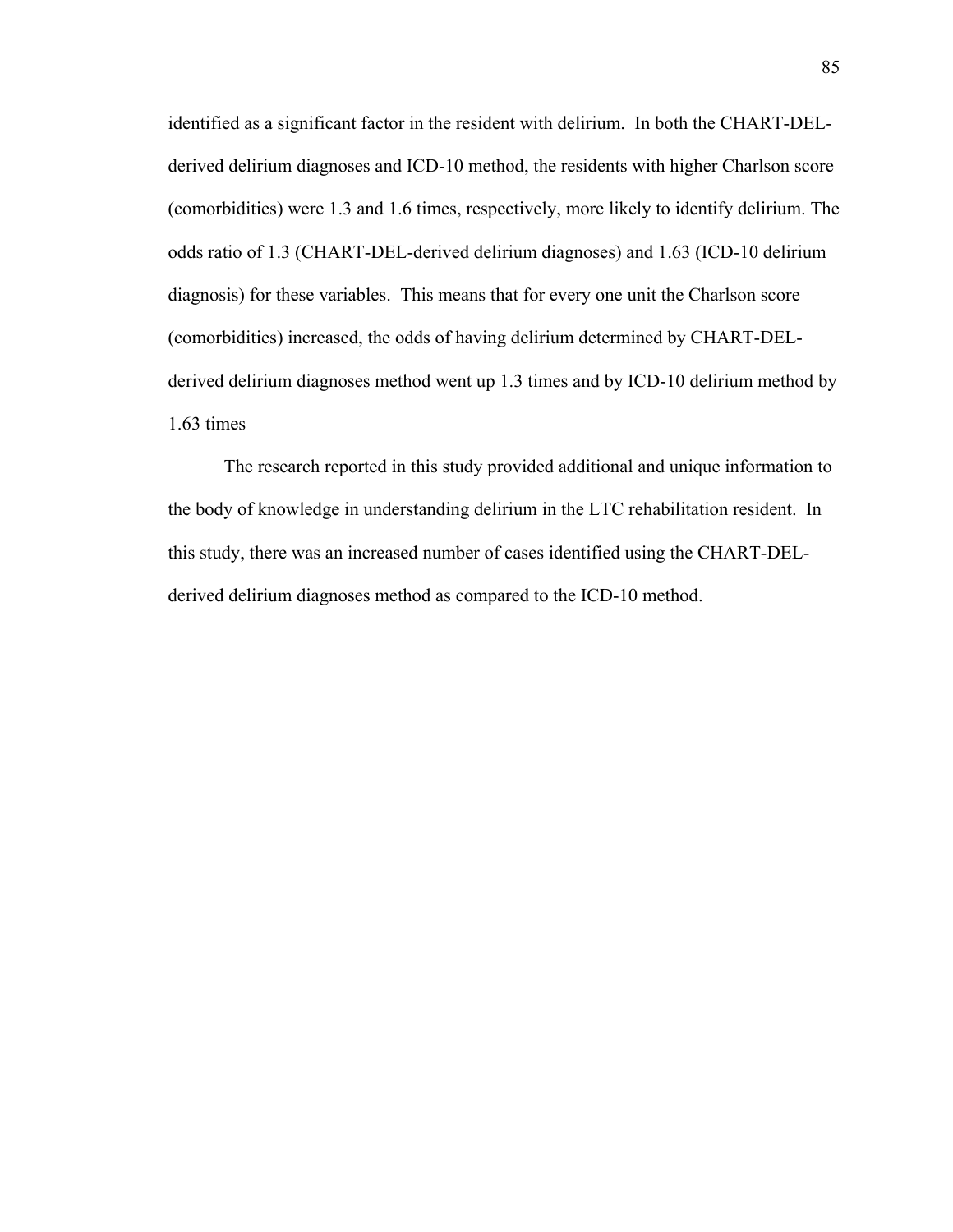#### **References**

- Abelha, F., Veiga, D., Norton, M., Santos, C., & Gaudreau, J. D. (2013). Delirium assessment in postoperative patients: Validation of the Portuguese version of the Nursing Delirium Screening Scale in critical care. *Brazilian Journal of Anesthesiology (English Edition)*, *63*(6), 450-455. https://doi.org/10.1016/j.bjane.2012.09.003
- Adamis, D., Treloar, A., Martin, F. C., & Macdonald, A. J. D. (2007). A brief review of the history of delirium as a mental disorder. *History of Psychiatry*, *18*(4), 459- 469. https://doi.org/10.1177/0957154X07076467
- Akunne, A., Murthy, L., & Young, J. (2012). Cost-effectiveness of multi-component interventions to prevent delirium in older people admitted to medical wards. *Age and Ageing*, *41*(3), 285-291. https://doi.org/10.1093/ageing/afr147
- Alagiakrishnan, K. (2004). An approach to drug induced delirium in the elderly. *Postgraduate Medical Journal*, *80*(945), 388-393. https://doi.org/10.1136/pgmj.2003.017236
- American Psychiatric Association. (2013). *Diagnostic and statistical manual of mental disorders: DSM-5* (5th ed.). Washington, DC: American Psychiatric Association.
- Anderson, P., Greer, N., MacDonald, R., Rutks, I., & Tacklind, J. (2011). *Delirium: screening, prevention, and diagnosis–A Systematic review of the evidence*. Retrieved from

https://www.hsrd.research.va.gov/hsrd/publications/esp/delirium.pdf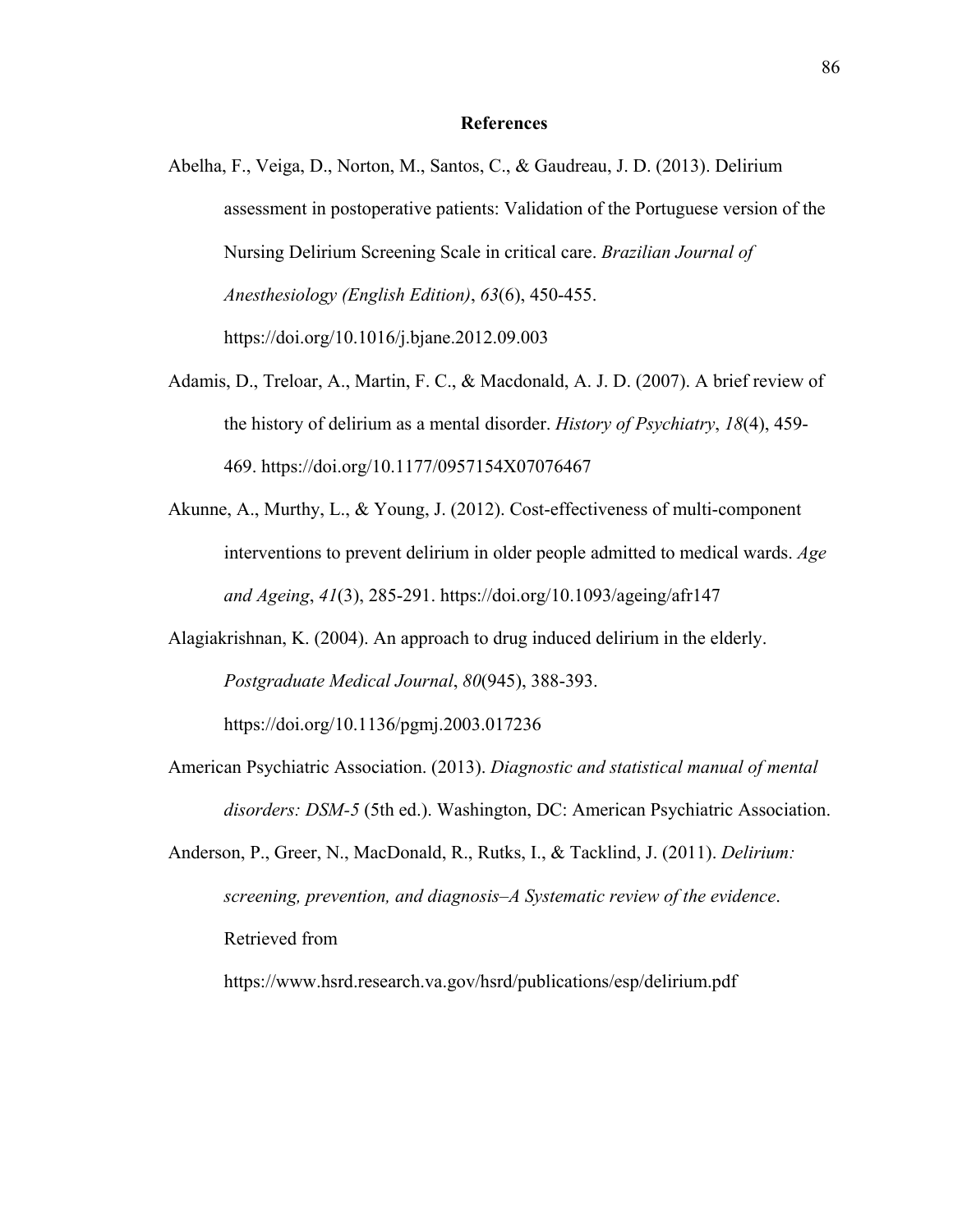- Arinzon, Z., Peisakh, A., Schrire, S., & Berner, Y. N. (2011). Delirium in long-term care setting: Indicator to severe morbidity. *Archives of Gerontology and Geriatrics*, *52*(3), 270-275. https://doi.org/10.1016/j.archger.2010.04.012
- Bellelli, G., Frisoni, G. B., Turco, R., Lucchi, E., Magnifico, F., & Trabucchi, M. (2007). Delirium superimposed on dementia predicts 12-month survival in elderly patients discharged from a postacute rehabilitation facility. *The Journals of Gerontology Series A: Biological Sciences and Medical Sciences*, *62*(11), 1306- 1309.
- Bellelli, G., Mazzola, P., & Morandi, A. (2015). Delirium as a marker of vulnerability in the elderly. *Geriatric Care*, *1*(1). https://doi.org/10.4081/gc.2015.5472

Bergmann, M. A., Murphy, K. M., Kiely, D. K., Jones, R. N., & Marcantonio, E. R. (2005). A model for management of delirious post acute care patients: Management of delirious post acute care patients. *Journal of the American Geriatrics Society*, *53*(10), 1817-1825. https://doi.org/10.1111/j.1532- 5415.2005.53519.x

Boockvar, K., Signor, D., Ramaswamy, R., & Hung, W. (2013). Delirium during acute illness in nursing home residents. *Journal of the American Medical Directors Association*, *14*(9), 656-660. https://doi.org/10.1016/j.jamda.2013.06.004

American Geriatrics Society 2015 Beers Criteria Update Expert Panel. (2015). American Geriatrics Society 2015 Updated Beers Criteria for Potentially Inappropriate Medication Use in Older Adults. *Journal of the American Geriatrics Society*, *63*(11), 2227-2246. https://doi.org/10.1111/jgs.13702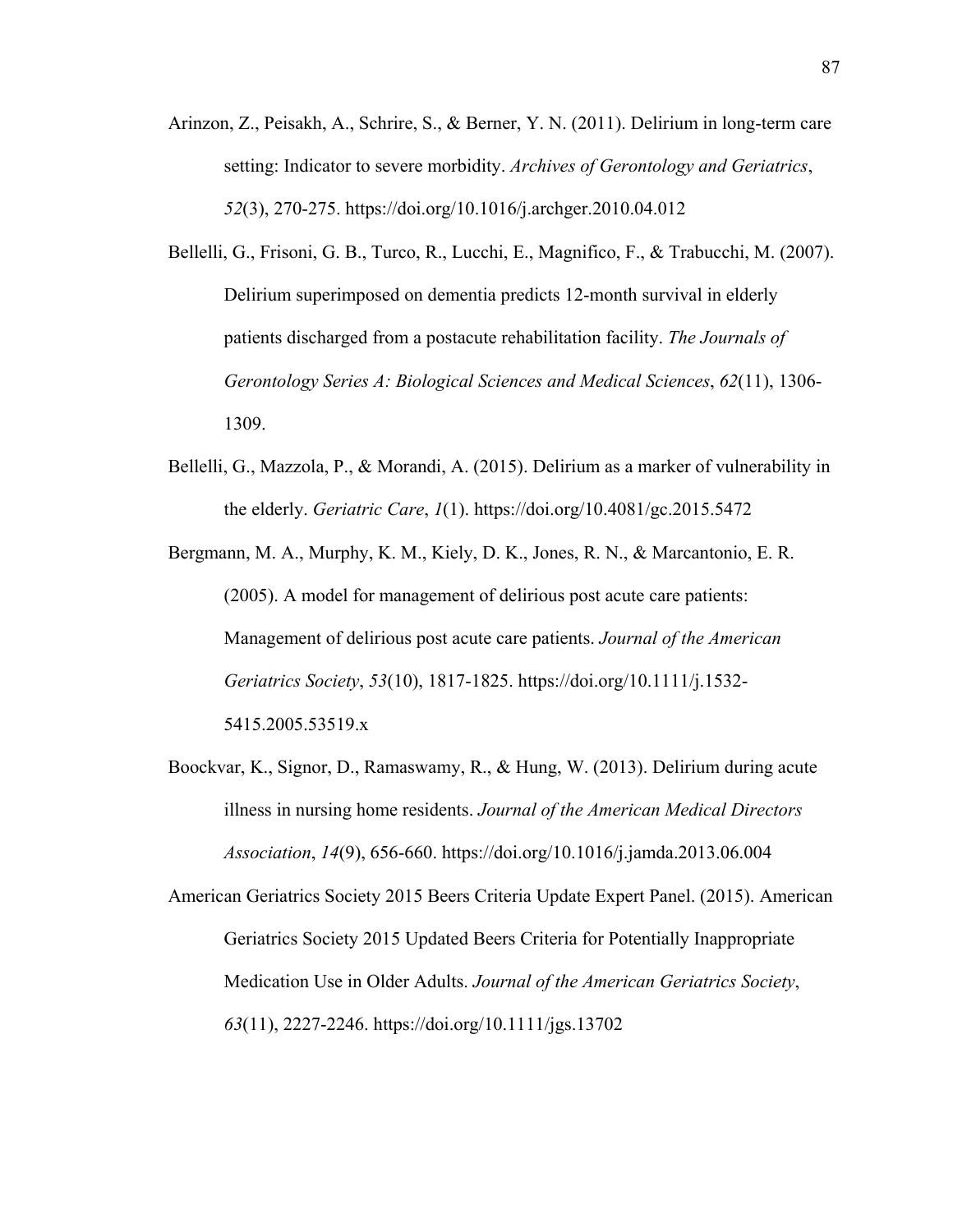- Cavallazzi, R., Saad, M., & Marik, P. E. (2012). Delirium in the ICU: An overview. *Annals of Intensive Care*, *2*(1), 49.
- Centers for Medicare and Medicaid Services, Requirements for States and Long Term Care Facilities. 42 C.F.R. §§ 483.1 - 483.95 (2015).
- Chen, Y. (2010). Unexplained variation across US nursing homes in antipsychotic prescribing rates. *Archives of Internal Medicine*, *170*(1), 89. https://doi.org/10.1001/archinternmed.2009.469
- Cole, M., McCusker, J., Dendukuri, N., & Han, L. (2003). The prognostic significance of subsyndromal delirium in elderly medical inpatients. *Journal of the American Geriatrics Society*, *51*(6), 754-760.
- Crocker, T., Forster, A., Young, J., Brown, L., Ozer, S., Smith, J., … Greenwood, D. C. (2013). Physical rehabilitation for older people in long-term care. *Cochrane Database System Review*, *2.* Retrieved from http://onlinelibrary.wiley.com/doi/10.1002/14651858.CD004294.pub3/pdf
- Culp, K., Tripp-Reimer, T., Wadle, K., Wakefield, B., Akins, J., Mobily, P., & Kundradt, M. (1997). Screening for acute confusion in elderly long-term care residents. *Journal of Neuroscience Nursing*, *29*(2), 86-100.
- Davis, D. H. J., Muniz Terrera, G., Keage, H., Rahkonen, T., Oinas, M., Matthews, F. E., … Brayne, C. (2012). Delirium is a strong risk factor for dementia in the oldestold: A population-based cohort study. *Brain*, *135*(9), 2809-2816. https://doi.org/10.1093/brain/aws190
- Deiner, S., & Silverstein, J. H. (2009). Postoperative delirium and cognitive dysfunction. *British Journal of Anaesthesia*, *103*(suppl 1), i41-i46.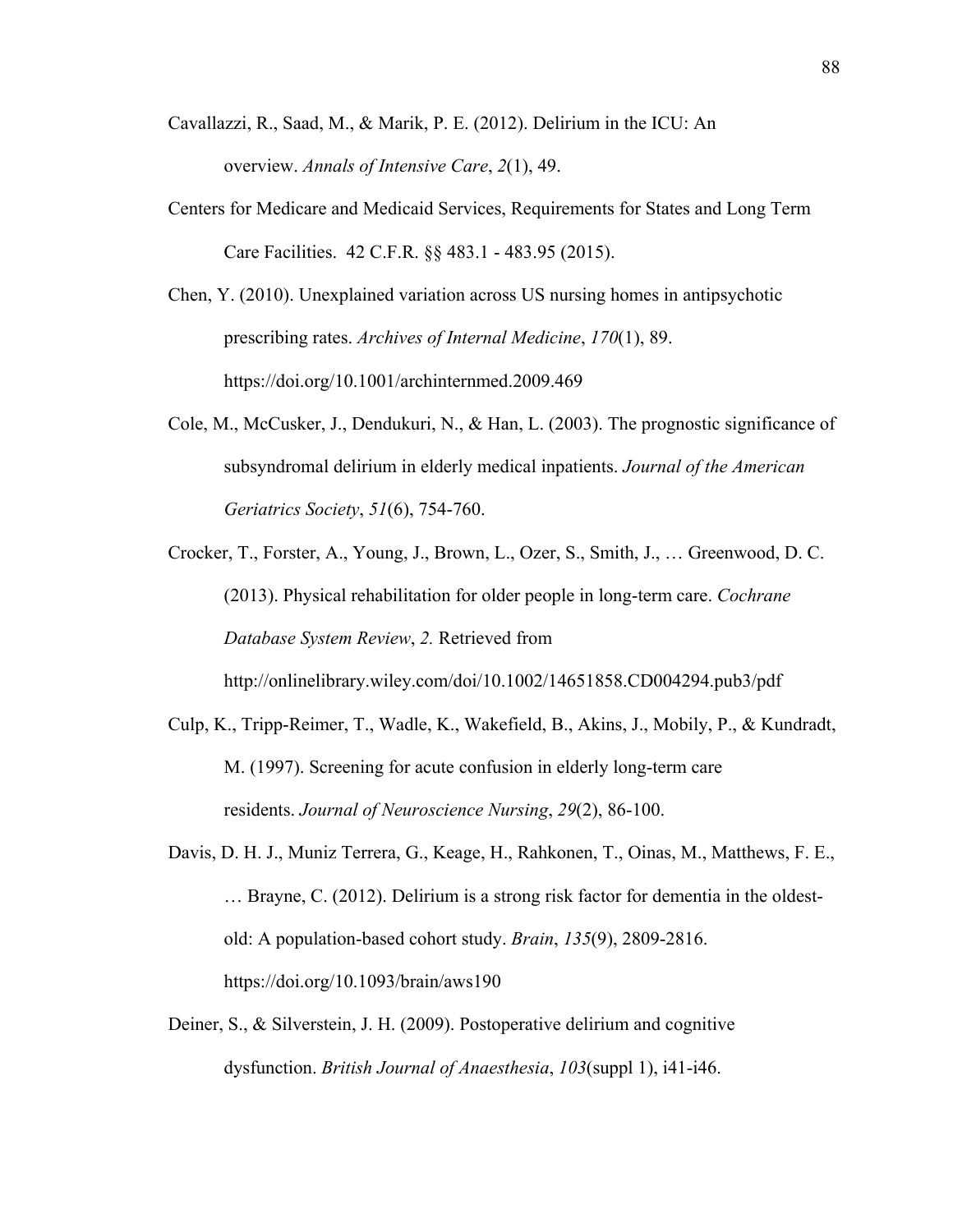- De Lange, E., Verhaak, P. F., & van der Meer K. (2013). Prevalence, presentation and prognosis of delirium in older people in the population, at home and in long term care: a review. *International Journal of Geriatric Psychiatry*, *28*(2), 127-134. https://doi.org/10.1002/gps.3814
- Élie, M., Rousseau, F., Cole, M., Primeau, F., McCusker, J., & Bellavance, F. (2000). Prevalence and detection of delirium in elderly emergency department patients. *Canadian Medical Association Journal*, *163*(8), 977-981.
- Elliott, S. R. (2014). ICU delirium: A survey into nursing and medical staff knowledge of current practices and perceived barriers towards ICU delirium in the intensive care unit. *Intensive and Critical Care Nursing*, *30*(6), 333-338. https://doi.org/10.1016/j.iccn.2014.06.004
- Ely, E. W., Inouye, S. K., Bernard, G. R., Gordon, S., Francis, J., May, L., … Dittus, R. (2001). Delirium in mechanically ventilated patientsvalidity and reliability of the confusion assessment method for the intensive care unit (CAM-ICU). *JAMA*, *286*(21), 2703-2710. https://doi.org/10.1001/jama.286.21.2703
- Ely, E. W., Margolin, R., Francis, J., May, L., Truman, B., Dittus, R., … Inouye, S. K. (2001). Evaluation of delirium in critically ill patients: Validation of the confusion assessment method for the intensive care unit (CAM-ICU). *Critical Care Medicine, 29*(7), 1370-1379.
- Fick, D. M., Agostini, J. V., & Inouye, S. K. (2002). Delirium superimposed on dementia: a systematic review. *Journal of the American Geriatrics Society*, *50*(10), 1723-1732.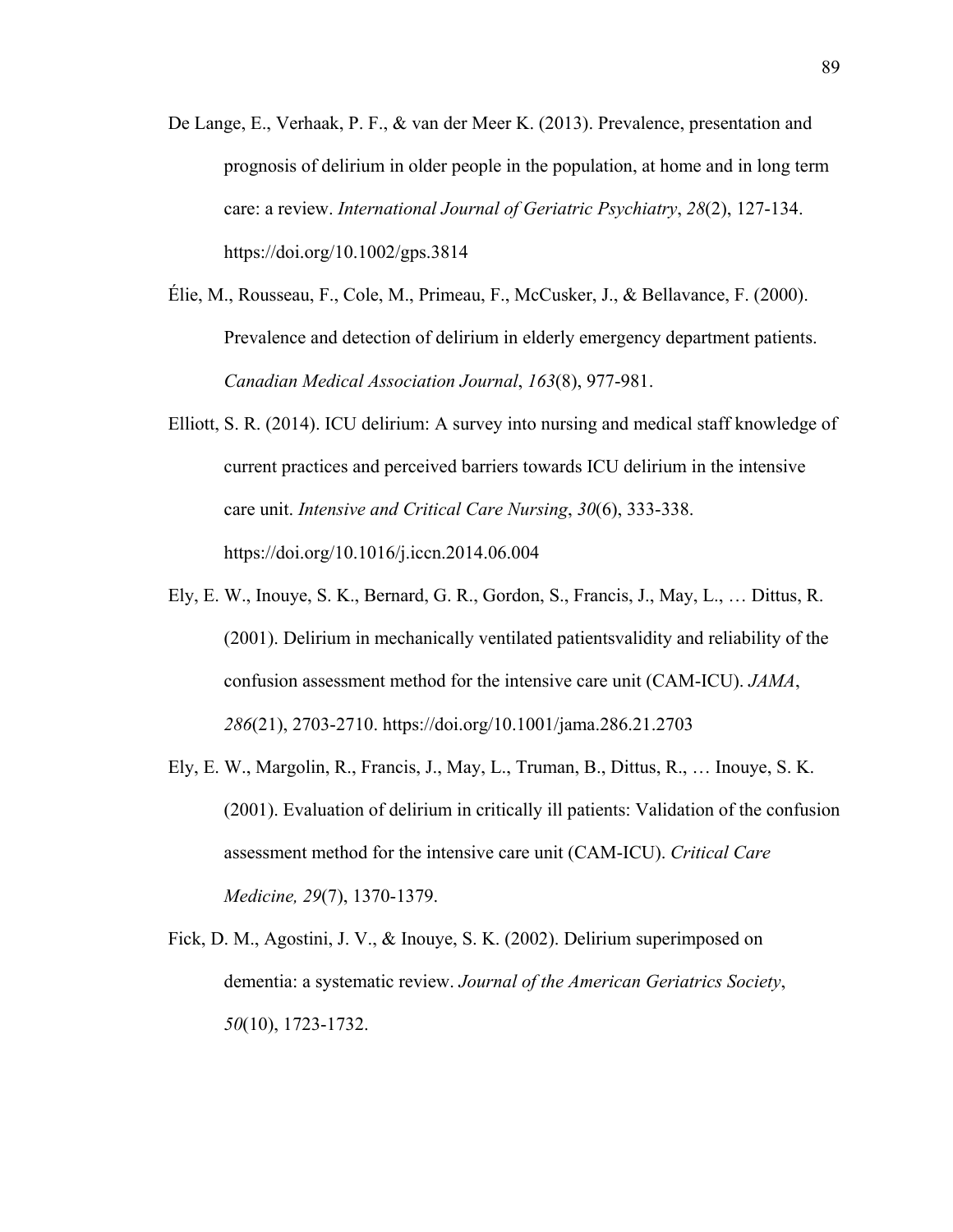- Fick, D. M., Inouye, S. K., Guess, J., Ngo, L. H., Jones, R. N., Saczynski, J. S., & Marcantonio, E. R. (2015). Preliminary development of an ultrabrief two-item bedside test for delirium. *Journal of Hospital Medicine*, *10*(10), 645-650. https://doi.org/10.1002/jhm.2418
- Flacker, J. M., & Lipsitz, L. A. (1999). Neural mechanisms of delirium: current hypotheses and evolving concepts. *The Journals of Gerontology Series A: Biological Sciences and Medical Sciences*, *54*(6), B239-B246.
- Flaherty, J. H., Gonzales, J. P., & Dong, B. (2011). Antipsychotics in the treatment of delirium in older hospitalized adults: A systematic review. *Journal of the American Geriatrics Society*, *59*, S269-S276. https://doi.org/10.1111/j.1532- 5415.2011.03675.x.
- Flanagan, N. M., & Spencer, G. (2015). Informal caregivers and detection of delirium in postacute care: A correlational study of the confusion assessment method (CAM), confusion assessment method–family assessment method (CAM-FAM) and DSM-IV criteria. *International Journal of Older People Nursing, 11*(3), 176-183. Retrieved from http://onlinelibrary.wiley.com/doi/10.1111/opn.12106/pdf
- Fong, T. G., Jones, R. N., Shi, P., Marcantonio, E. R., Yap, L., Rudolph, J. L., ... Inouye, S. K. (2009). Delirium accelerates cognitive decline in Alzheimer disease. *Neurology*, *72*(18), 1570-1575.
- Fong, T. G., Tulebaev, S. R., & Inouye, S. K. (2009). Delirium in elderly adults: Diagnosis, prevention and treatment. *Nature Reviews Neurology*, *5*(4), 210-220. https://doi.org/10.1038/nrneurol.2009.24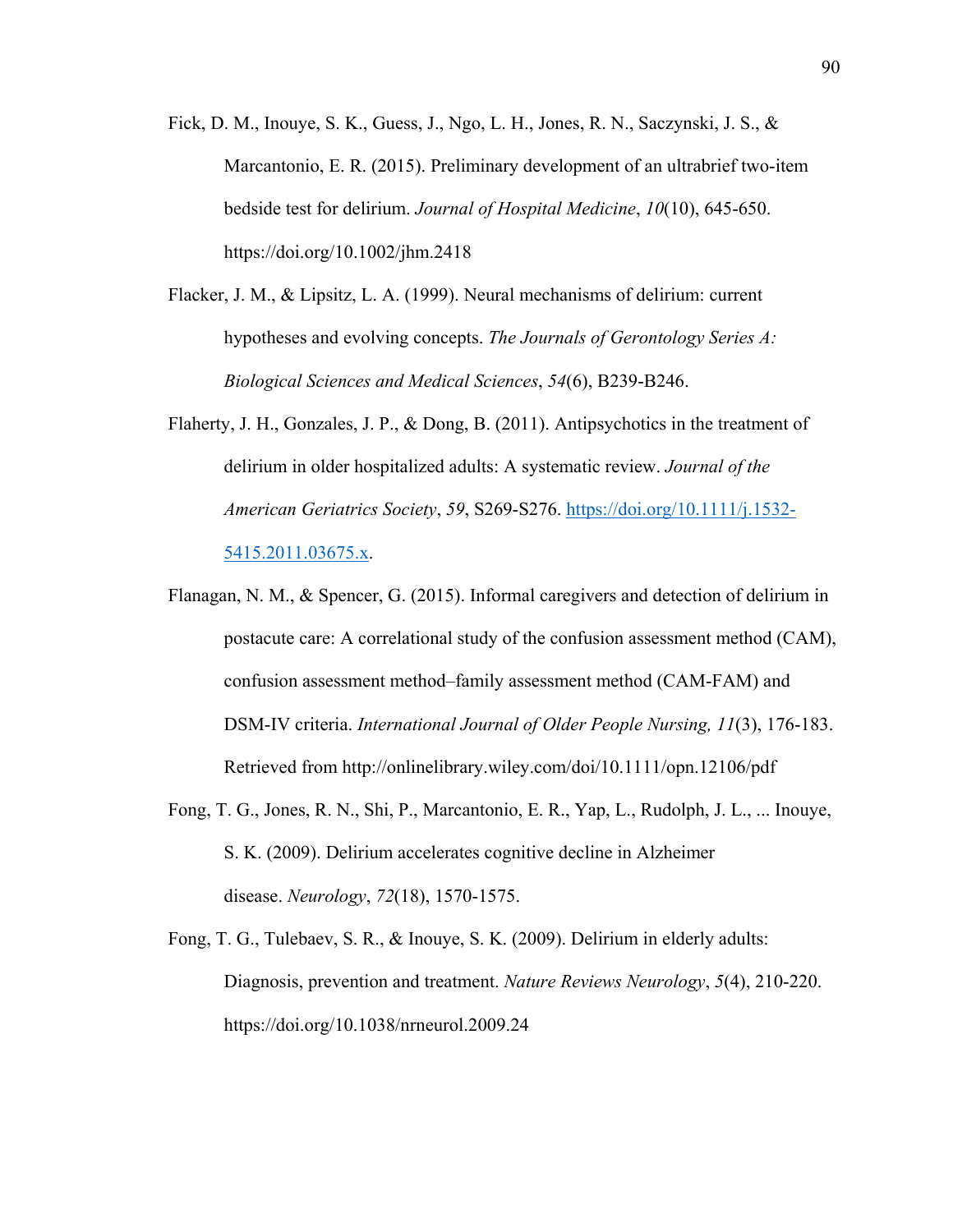- Girard, T. D., Jackson, J. C., Pandharipande, P. P., Pun, B. T., Thompson, J. L., Shintani, A. K., … Wesley Ely, E. (2010). Delirium as a predictor of long-term cognitive impairment in survivors of critical illness: *Critical Care Medicine*, *38*(7), 1513- 1520. https://doi.org/10.1097/CCM.0b013e3181e47be1
- Hasegawa, N., Hashimoto, M., Yuuki, S., Honda, K., Yatabe, Y., Araki, K., & Ikeda, M. (2013). Prevalence of delirium among outpatients with dementia. *International Psychogeriatrics*, *25*(11), 1877-1883.
- Hein, C., Forgues, A., Piau, A., Sommet, A., Vellas, B., & Nourhashémi, F. (2014). Impact of polypharmacy on occurrence of delirium in elderly emergency patients. *Journal of the American Medical Directors Association*, *15*(11), 850.e11-850.e15. https://doi.org/10.1016/j.jamda.2014.08.012
- Hensyl, W. R., & Cady, B. (Eds.). (1990). *Stedman's medical dictionary* (25<sup>th</sup> ed.) (p. 34, 334, 428, 639, 1306). Baltimore, MD: Williams & Wilkins.
- Heyman, N., Nili, F., Shahory, R., Seleznev, I., & Ben Natan, M. (2015). Prevalence of delirium in geriatric rehabilitation in Israel and its influence on rehabilitation outcomes in patients with hip fractures: *International Journal of Rehabilitation Research*, *38*(3), 233-237. https://doi.org/10.1097/MRR.0000000000000121
- Hopewell, S., Adedire, O., Copsey, B. J., Sherrington, C., Clemson, L. M., Close, J. C., & Lamb, S. E. (2016). Multifactorial and multiple component interventions for preventing falls in older people living in the community. *Cochrane Database of Systematic Reviews, 7*. Retrieved from http://doi.wiley.com/10.1002/14651858.CD012221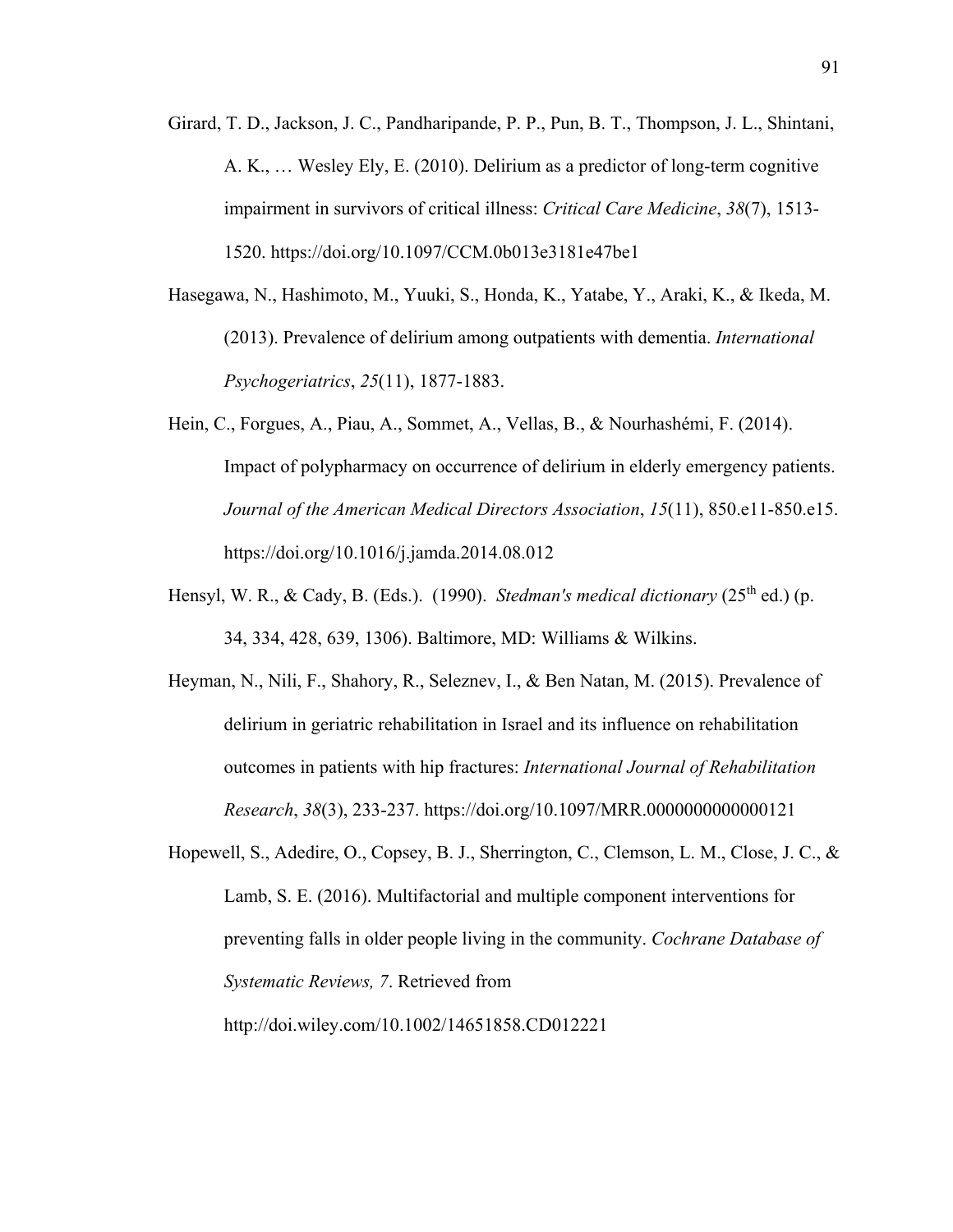- Huson, K., Stolee, P., Pearce, N., Bradfield, C., & Heckman, G. A. (2016). Examining the hospital elder life program in a rehabilitation setting: A pilot feasibility study. *BMC Geriatrics*, *16*(1). https://doi.org/10.1186/s12877-016-0313-3
- ICD-10: International statistical classification of diseases and related health problems. (2011). Geneva, Switzerland: World Health Organization.
- Inouye, S. K., Bogardus, S. T., Jr., Charpentier, P. A., Leo-Summers, L., Acampora, D., Holford, T. R., & Cooney, L. M., Jr. (1999). A multicomponent intervention to prevent delirium in hospitalized older patients. *New England Journal of Medicine*, *340*(9), 669-676.
- Inouye, S. K., & Charpentier, P. A. (1996). Precipitating factors for delirium in hospitalized elderly persons: Predictive model and interrelationship with baseline vulnerability. *JAMA 275*(11), 852-857.

https://doi.org/10.1001/jama.1996.03530350034031

- Inouye, S. K., Leo-Summers, L., Zhang, Y., Bogardus, S. T., Leslie, D. L., & Agostini, J. V. (2005). A chart-based method for identification of delirium: Validation compared with interviewer ratings using the confusion assessment method. *Journal of the American Geriatrics Society*, *53*(2), 312–318.
- Inouye, S. K., Marcantonio, E. R., & Metzger, E. D. (2014). Doing damage in delirium: The hazards of antipsychotic treatment in elderly people. *The Lancet Psychiatry*, *1*(4), 312-315. https://doi.org/10.1016/S2215-0366(14)70263-9
- Inouye, S. K., Schlesinger, M. J., & Lydon, T. J. (1999). Delirium: A symptom of how hospital care is failing older persons and a window to improve quality of hospital care. *The American Journal of Medicine*, *106*(5), 565-573.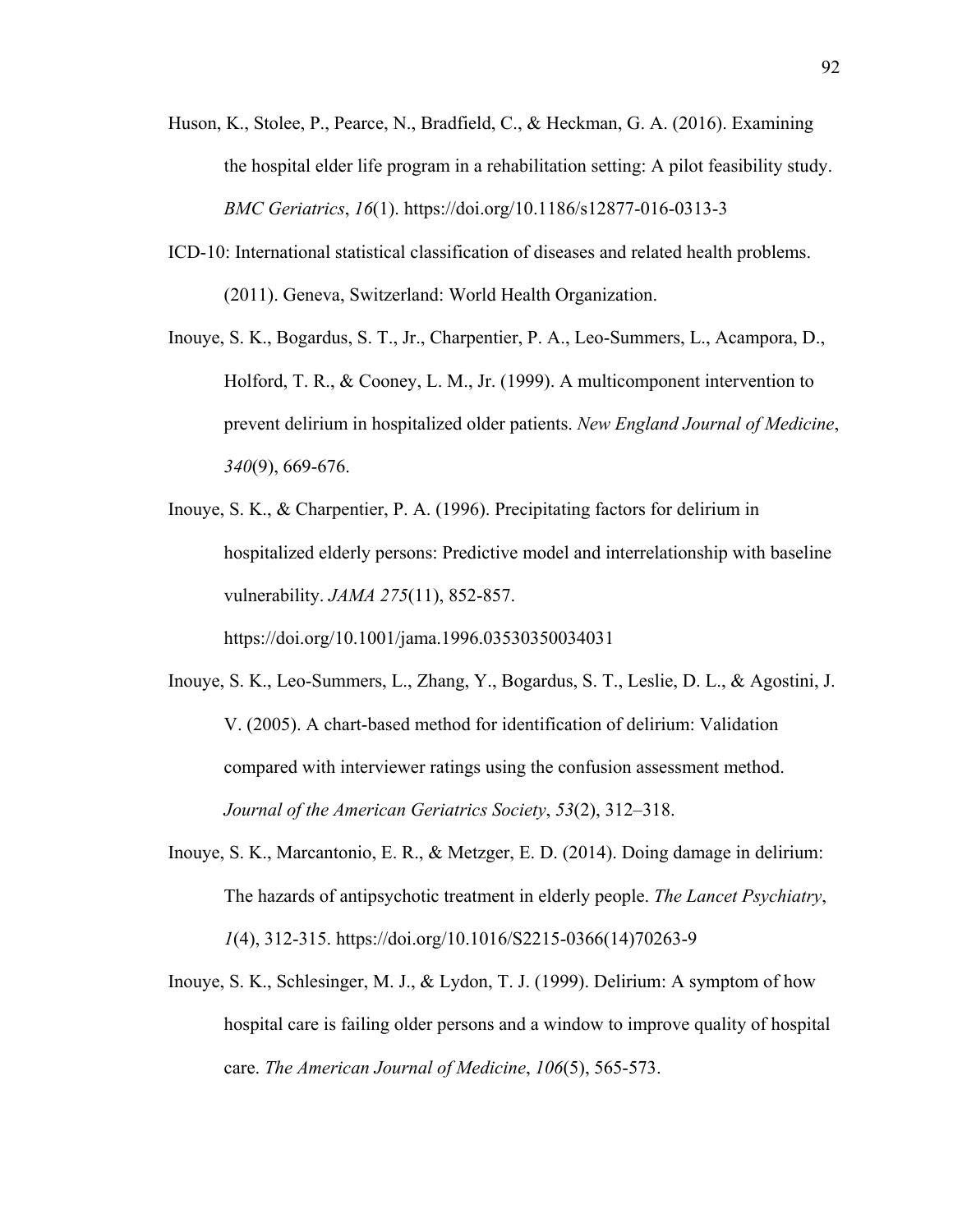- Inouye, S. K., Westendorp, R. G., & Saczynski, J. S. (2014). Delirium in elderly people. *The Lancet*, *383*(9920), 911-922. https://doi.org/10.1016/S0140-6736(13)60688-1
- Institute of Medicine. (2008). Retooling for an aging America: Building the health care workforce. Washington, DC: The National Academies Press.
- Jung, H. Y., Meucci, M., Unruh, M. A., Mor, V., & Dosa, D. (2013). Antipsychotic use in nursing home residents admitted with hip fracture. *Journal of the American Geriatrics Society*, *61*(1), 101-106. https://doi.org/10.1111/jgs.12043
- Katznelson, R., Djaiani, G., Tait, G., Wasowicz, M., Sutherland, A. M., Styra, R., … Beattie, W. S. (2010). Hospital administrative database underestimates delirium rate after cardiac surgery. *Canadian Journal of Anesthesia/Journal Canadien d'Anesthésie*, *57*(10), 898-902. https://doi.org/10.1007/s12630-010-9355-8
- Kawa, S., & Giordano, J. (2012). A brief historicity of the diagnostic and statistical manual of mental disorders: Issues and implications for the future of psychiatric canon and practice. *Philosophy, Ethics, and Humanities in Medicine*, *7*(1), 2.
- Khan, B. A., Zawahiri, M., Campbell, N. L., Fox, G. C., Weinstein, E. J., Nazir, A., … Boustani, M. A. (2012). Delirium in hospitalized patients: Implications of current evidence on clinical practice and future avenues for research-a systematic evidence review. *Journal of Hospital Medicine*, *7*(7), 580-589. https://doi.org/10.1002/jhm.1949
- Khurana, V., Gambhir, I. S., & Kishore, D. (2011). Evaluation of delirium in elderly: A hospital-based study: Delirium in elderly. *Geriatrics & Gerontology International*, *11*(4), 467-473. https://doi.org/10.1111/j.1447-0594.2011.00710.x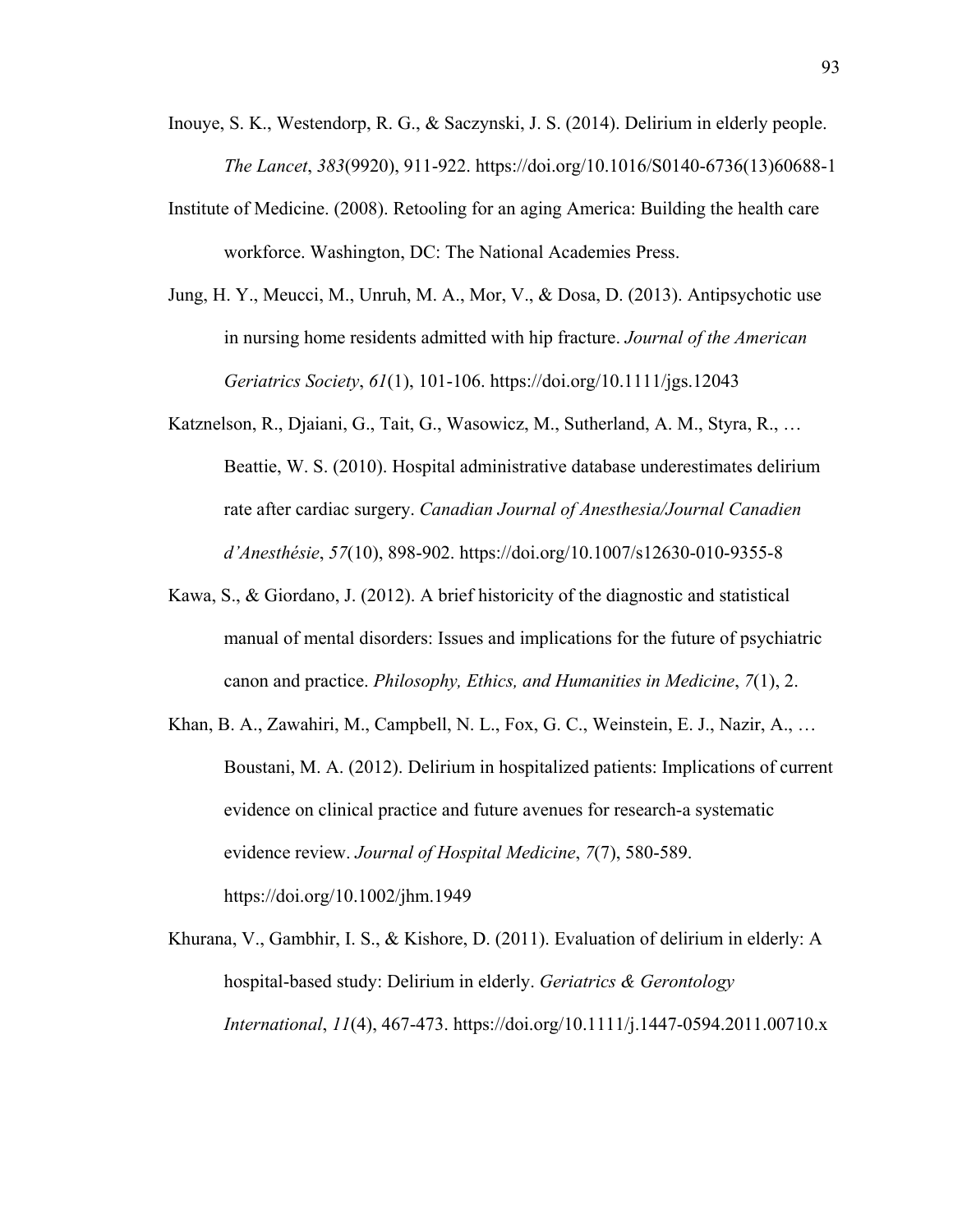Kiely, D. K., Bergmann, M. A., Jones, R. N., Murphy, K. M., Orav, E. J., & Marcantonio, E. R. (2004). Characteristics associated with delirium persistence among newly admitted post-acute facility patients. *The Journals of Gerontology Series A: Biological Sciences and Medical Sciences*, *59*(4), M344-M349. https://doi.org/10.1093/gerona/59.4.M344

Kiely, D. K., Bergmann, M. A., Murphy, K. M., Jones, R. N., Orav, E. J., & Marcantonio, E. R. (2003). Delirium among newly admitted postacute facility patients: Prevalence, symptoms, and severity. *The Journals of Gerontology Series A: Biological Sciences and Medical Sciences*, *58*(5), M441-M445.

Kiely, D. K., Jones, R. N., Bergmann, M. A., & Marcantonio, E. R. (2007). Association between psychomotor activity delirium subtypes and mortality among newly admitted postacute facility patients. *The Journals of Gerontology Series A: Biological Sciences and Medical Sciences*, *62*(2), 174-179.

Kiely, D. K., Jones, R. N., Bergmann, M. A., Murphy, K. M., Orav, E. J., & Marcantonio, E. R. (2006). Association between delirium resolution and functional recovery among newly admitted postacute facility patients. *The Journals of Gerontology Series A: Biological Sciences and Medical Sciences*, *61*(2), 204-208.

Kiely, D. K., Marcantonio, E. R., Inouye, S. K., Shaffer, M. L., Bergmann, M. A., Yang, F. M., … Jones, R. N. (2009). Persistent delirium predicts greater mortality: persistent delirium and mortality. *Journal of the American Geriatrics Society*, *57*(1), 55-61. https://doi.org/10.1111/j.1532-5415.2008.02092.x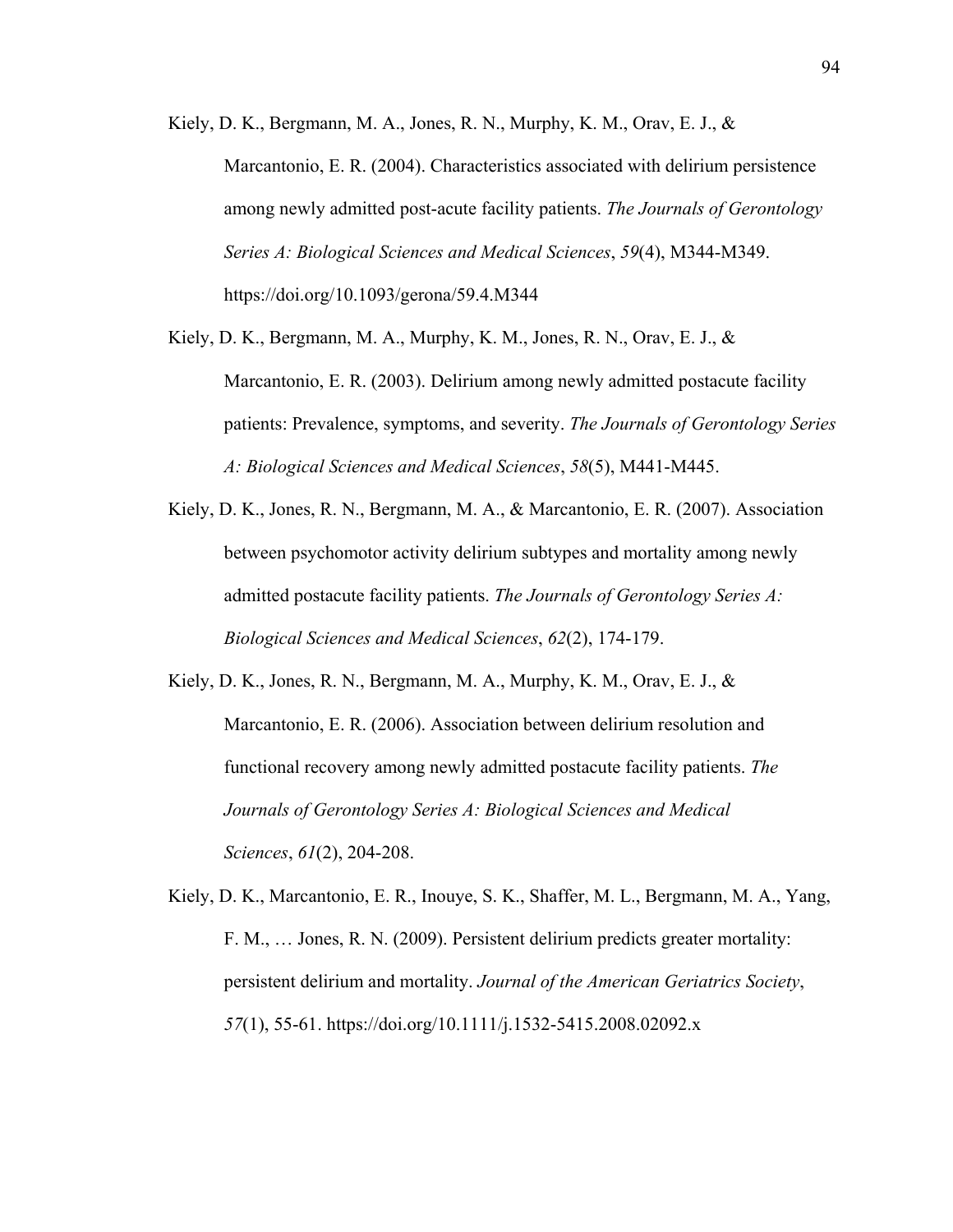- Knapp, H. (2013). *Introductory Statistics Using SPSS*. Thousand Oaks, CA: SAGE Publications.
- Kolanowski, A. M., Hill, N. L., Kurum, E., Fick, D. M., Yevchak, A. M., Mulhall, P., … Valenzuela, M. (2014). Gender differences in factors associated with delirium severity in older adults with dementia. *Archives of Psychiatric Nursing*, *28*(3), 187-192. https://doi.org/10.1016/j.apnu.2014.01.004
- Kolanowski, A., Mogle, J., Fick, D. M., Hill, N., Mulhall, P., Nadler, J., … Behrens, L. (2015). Pain, Delirium, and physical function in skilled nursing home patients with dementia. *Journal of the American Medical Directors Association*, *16*(1), 37- 40. https://doi.org/10.1016/j.jamda.2014.07.002
- Kukreja, D., Günther, U., & Popp, J. (2015). Delirium in the elderly: Current problems with increasing geriatric age. *Indian Journal of Medical Research*, *142*(6), 655. https://doi.org/10.4103/0971-5916.174546

Lemiengre, J., Nelis, T., Joosten, E., Braes, T., Foreman, M., Gastmans, C., & Milisen, K. (2006). Detection of delirium by bedside nurses using the confusion assessment method: Detection of delirium by bedside nurses. *Journal of the American Geriatrics Society*, *54*(4), 685-689. https://doi.org/10.1111/j.1532- 5415.2006.00667.x

Leslie, D. L., & Inouye, S. K. (2011). The importance of delirium: Economic and societal costs. *Journal of the American Geriatrics Society*, *59*, S241-S243. https://doi.org/10.1111/j.1532-5415.2011.03671.x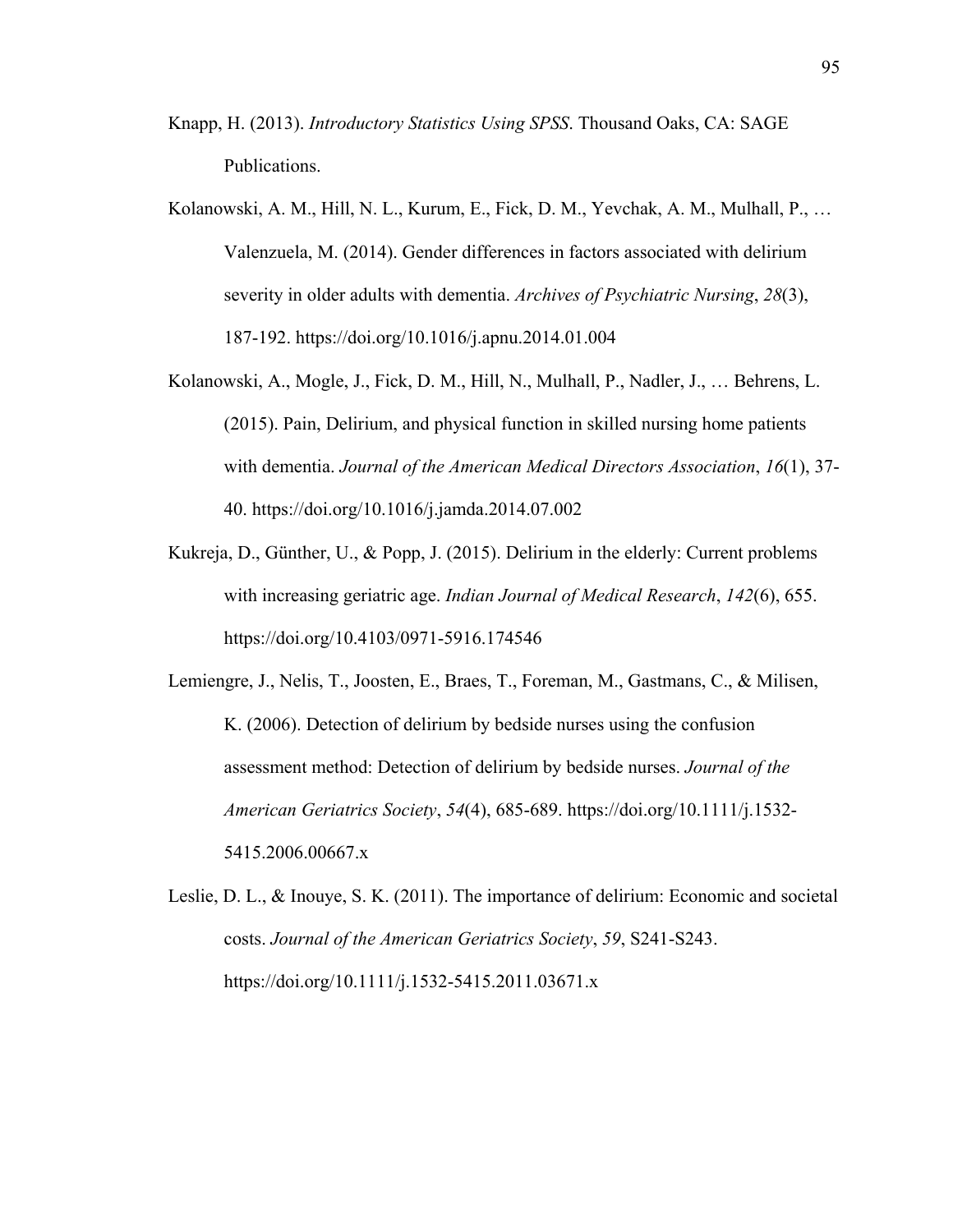- Leslie, D. L., Marcantonio, E. R., Zhang, Y., Leo-Summers, L., & Inouye, S. K. (2008). One-year health care costs associated with delirium in the elderly population. *Archives of Internal Medicine*, *168*(1), 27-32.
- MacLullich, A. M. J., Ferguson, K. J., Miller, T., de Rooij, S. E. J. A., & Cunningham, C. (2008). Unravelling the pathophysiology of delirium: A focus on the role of aberrant stress responses. *Journal of Psychosomatic Research*, *65*(3), 229-238. https://doi.org/10.1016/j.jpsychores.2008.05.019
- Maldonado, J. R. (2013). Neuropathogenesis of delirium: Review of current etiologic theories and common pathways. *The American Journal of Geriatric Psychiatry*, *21*(12), 1190-1222. https://doi.org/10.1016/j.jagp.2013.09.005
- Marcantonio, E. R., Flacker, J. M., Michaels, M., & Resnick, N. M. (2000). Delirium is independently associated with poor functional recovery after hip fracture. *Journal of the American Geriatrics Society*, *48*(6), 618-624.
- Marcantonio, E. R., Flacker, J. M., Wright, R. J., & Resnick, N. M. (2001). Reducing delirium after hip fracture: A randomized trial. *Journal of the American Geriatrics Society*, *49*(5), 516-522.
- Marcantonio, E. R., Kiely, D. K., Simon, S. E., John Orav, E., Jones, R. N., Murphy, K. M., & Bergmann, M. A. (2005). Outcomes of older people admitted to postacute facilities with delirium: Outcomes of delirium in postacute care. *Journal of the American Geriatrics Society*, *53*(6), 963-969. https://doi.org/10.1111/j.1532- 5415.2005.53305.x
- Marcantonio, E. R., Simon, S. E., Bergmann, M. A., Jones, R. N., Murphy, K. M., & Morris, J. N. (2003). Delirium symptoms in post-acute care: Prevalent, persistent,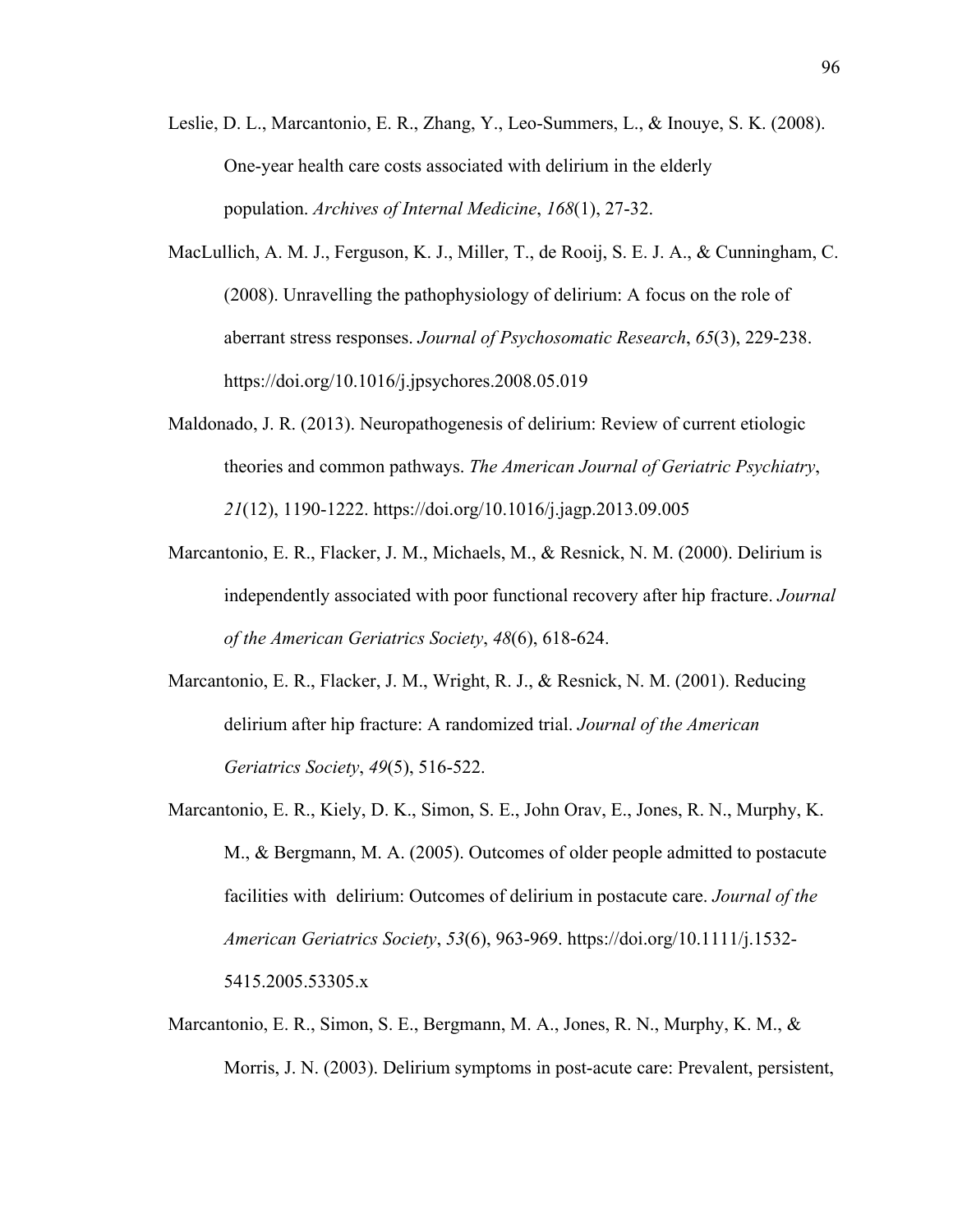and associated with poor functional recovery. *Journal of the American Geriatrics Society*, *51*(1), 4-9.

- Mayo, A. M., Omery, A., Agocs-Scott, L. M., Khaghani, F., Meckes, P. G., Moti, N., … Cuenca, E. (2010). Clinical nurse specialist practice patterns. *Clinical Nurse Specialist*, *24*(2), 60. https://doi.org/10.1097/NUR.0b013e3181cf5520
- McAvay, G. J., Van Ness, P. H., Bogardus, S. T., Zhang, Y., Leslie, D. L., Leo-Summers, L. S., & Inouye, S. K. (2006). Older adults discharged from the hospital with delirium: One- year outcomes for patients discharged delirious. *Journal of the American Geriatrics Society*, *54*(8), 1245-1250. https://doi.org/10.1111/j.1532- 5415.2006.00815.x
- McCusker, J., Cole, M. G., Dendukuri, N., & Belzile, E. (2003). Does delirium increase hospital stay? *Journal of the American Geriatrics Society*, *51*(11), 1539-1546.
- McCusker, J., Cole, M. G., Voyer, P., Monette, J., Champoux, N., Ciampi, A., … Belzile, E. (2011a). Prevalence and incidence of delirium in long-term care. *International Journal of Geriatric Psychiatry*, *26*,(11), 1152-1161.

https://doi.org/10.1002/gps.2654

McCusker, J., Cole, M. G., Voyer, P., Monette, J., Champoux, N., Ciampi, A., … Belzile, E. (2011b). Use of nurse-observed symptoms of delirium in long-term care: Effects on prevalence and outcomes of delirium. *International Psychogeriatrics*, *23*(04), 602-608. https://doi.org/10.1017/S1041610210001900

Medicare Program, 42 C.F.R. § 411, § 413, § 424 (2018).

Miller, M. O. (2008). Evaluation and management of delirium in hospitalized older patients. *American Family Physician*, *78*(11), 1265-1270.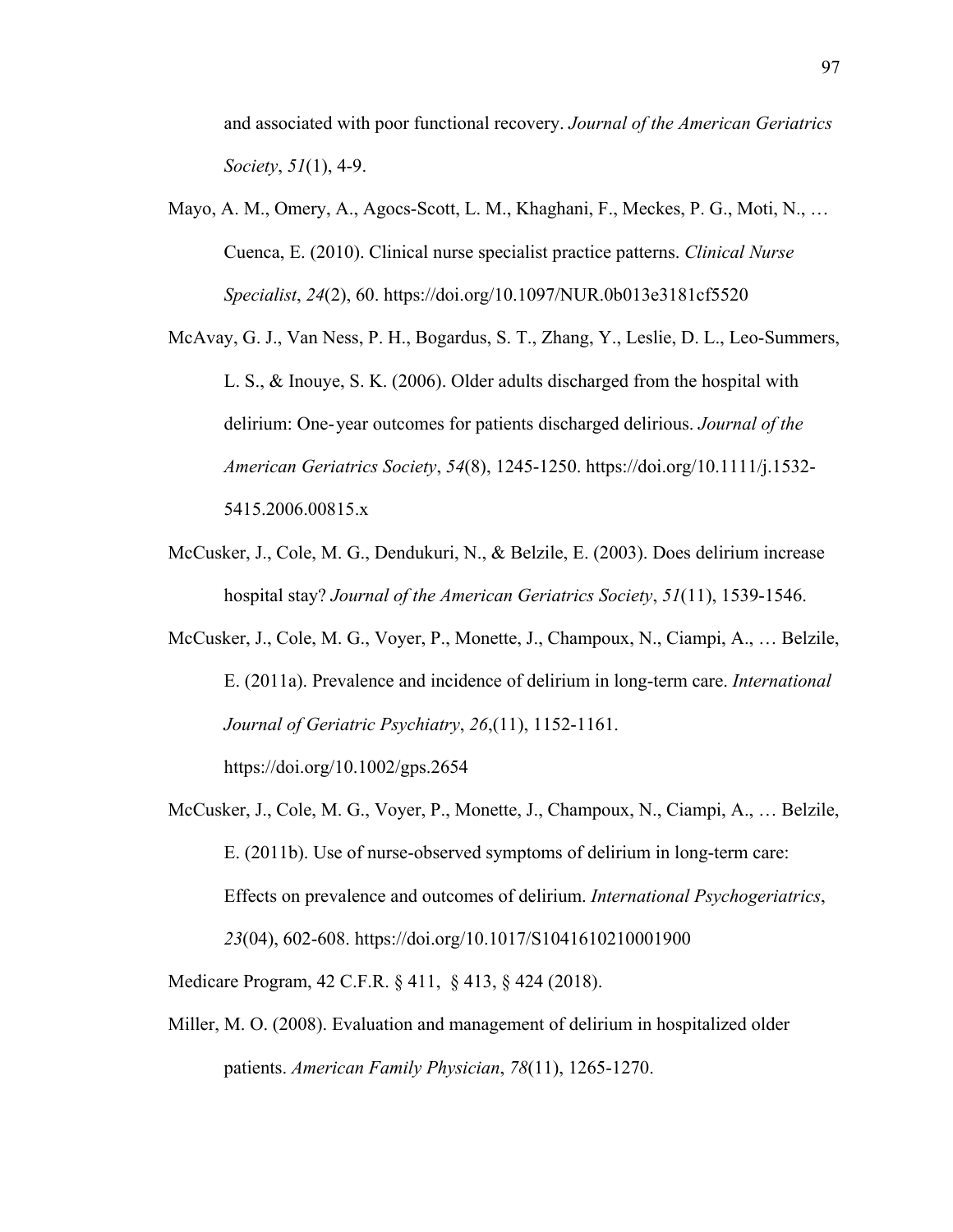- Morandi, A., Solberg, L. M., Habermann, R., Cleeton, P., Peterson, E., Ely, E. W., & Schnelle, J. (2009). Documentation and management of words associated with delirium among elderly patients in postacute care: A pilot investigation. *Journal of the American Medical Directors Association*, *10*(5), 330-334. https://doi.org/10.1016/j.jamda.2009.02.002
- Morandi, A., Vasilevskis, E., Pandharipande, P. P., Girard, T. D., Solberg, L. M., Neal, E. B., … Kripalani, S. (2013). Inappropriate medication prescriptions in elderly adults surviving an intensive care unit hospitalization. *Journal of the American Geriatrics Society*, *61*(7), 1128-1134. https://doi.org/10.1111/jgs.12329
- Moyo, P., Huang, T. Y., Simoni-Wastila, L., & Harrington, D. (2016). Exploratory and confirmatory factor analyses of delirium symptoms in a sample of nursing home residents. *Journal of Applied Gerontology, 37*(2), 228-255. doi: 10.1177/0733464816633859.

Pandharipande, P. P., Girard, T. D., Jackson, J. C., Morandi, A., Thompson, J. L., Pun, B. T., … Ely, E. W. (2013). Long-term cognitive impairment after critical illness. *New England Journal of Medicine*, *369*(14), 1306-1316. https://doi.org/10.1056/NEJMoa1301372

Pasina, L., Marengoni, A., Ghibelli, S., Suardi, F., Djade, C. D., Nobili, A., … Guerrini, G. (2016). A multicomponent intervention to optimize psychotropic drug prescription in elderly nursing home residents: An Italian multicenter, prospective, pilot study. *Drugs & Aging*, *33*(2), 143-149. https://doi.org/10.1007/s40266-015-0336-z

Polit, D. F., & Beck, C. T. (2004). *Analyzing quantitative data: Inferential statistics*. In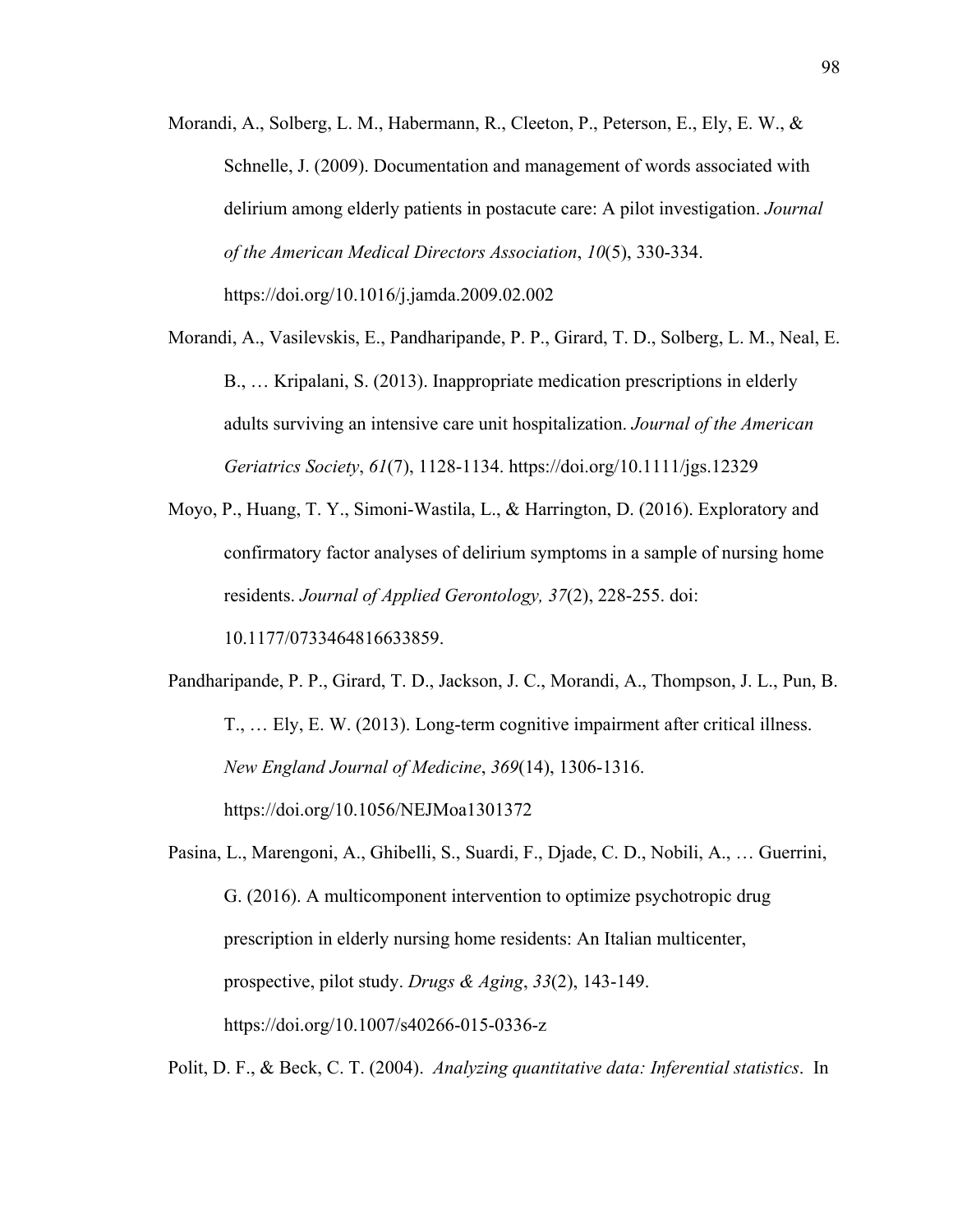M. Zuccarini, B. Cunningham, & E. Kors *(Eds.). Nursing research: Principles and methods.* (7th ed., pp. 495-496). Philadelphia, PA: Lippincott Williams & Wilkins.

- Polit, D. F., & Beck, C. T (2012). Quantitative research design. In W. Surrena (Ed.). *Nursing research: Generating and assessing evidence for nursing practice.* (9th ed., pp. 226). Philadelphia, PA: Wolters Kluwer/Lippincott Williams & Wilkins.
- Popp, J. (2013). Delirium and cognitive decline: More than a coincidence. *Current Opinion in Neurology*, *26*(6), 634-639.

https://doi.org/10.1097/WCO.0000000000000030

- Potter, J., & George, J. (2006). The prevention, diagnosis and management of delirium in older people: Concise guidelines. *Clinical Medicine*, *6*(3), 303-308.
- Psychotropic drug. (n.d.) *In McGraw-Hill Concise Dictionary of Modern Medicine*. (2002). Retrieved June 4, 2017 from http://medicaldictionary.thefreedictionary.com/psychotropic+drug.
- Protecting Access to Medicare Act of 2014, Pub. L. No.  $13-93$   $113<sup>th</sup>$  §215, 128 Stat. 1040 (2014).
- Quan, H., Li, B., Duncan Saunders, L., Parsons, G. A., Nilsson, C. I., Alibhai, A., & Ghali, W. A. (2008). Assessing validity of ICD-9-CM and ICD-10 administrative data in recording clinical conditions in a unique dually coded database. *Health Services Research*, *43*(4), 1424-1441. https://doi.org/10.1111/j.1475- 6773.2007.00822.x
- Rockwood, K., Cosway, S., Carver, D., Jarrett, P., Stadnyk, K., & Fisk, J. (1999). The risk of dementia and death after delirium. *Age and ageing*, *28*(6), 551-556.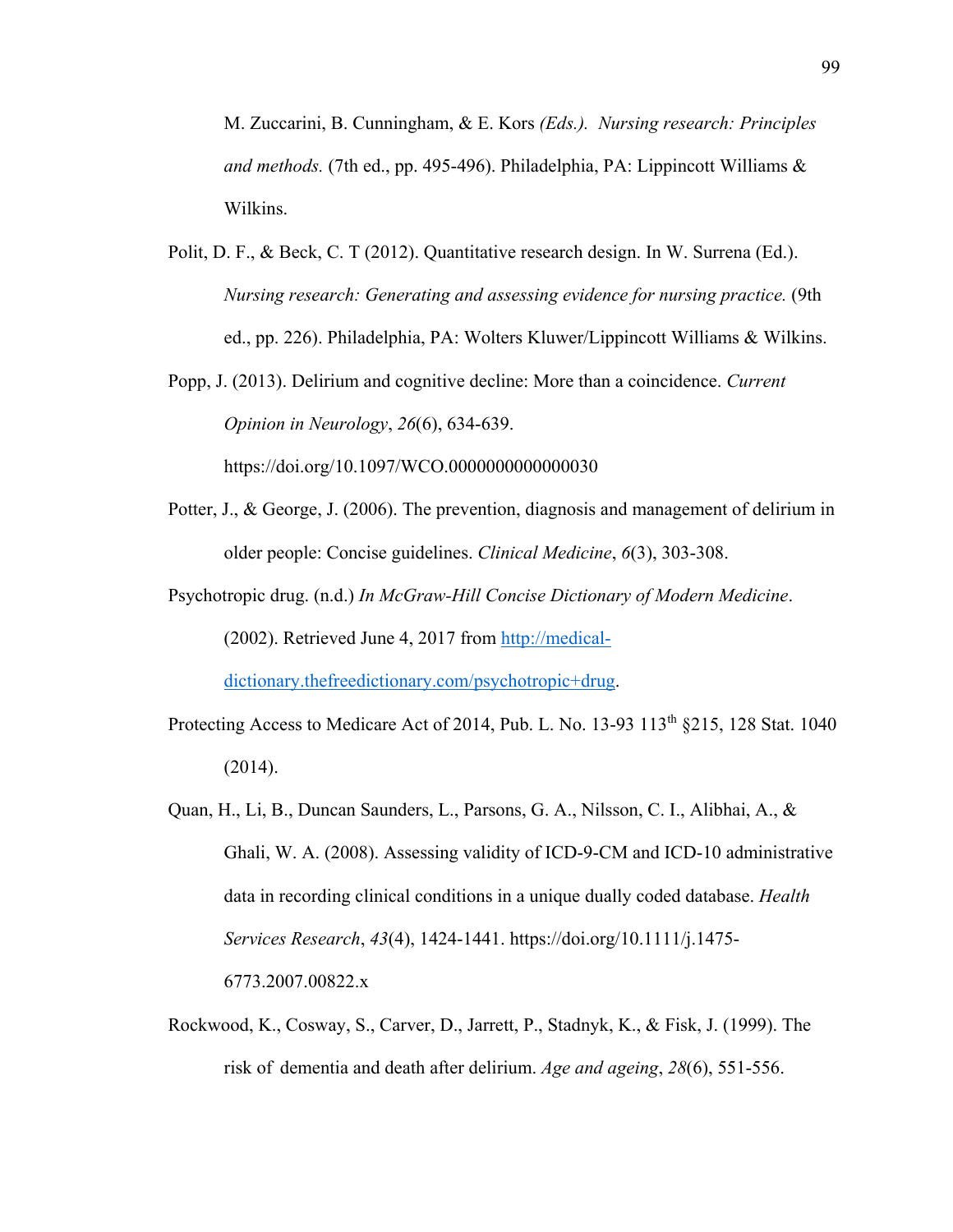- Roffman, C. E., Buchanan, J., & Allison, G. T. (2016). Charlson comorbidities index. *Journal of Physiotherapy*, *62*(3), 171. https://doi.org/10.1016/j.jphys.2016.05.008
- Rothenhäusler, H. B., Ehrentraut, S., Stoll, C., Schelling, G., & Kapfhammer, H. P. (2001). The relationship between cognitive performance and employment and health status in long-term survivors of the acute respiratory distress syndrome: Results of an exploratory study. *General Hospital Psychiatry*, *23*(2), 90-96.
- Saczynski, J. S., Kosar, C. M., Xu, G., Puelle, M. R., Schmitt, E., Jones, R. N., … Inouye, S. K. (2014). A tale of two methods: Chart and interview methods for identifying delirium. *Journal of the American Geriatrics Society*, *62*(3), 518-524. https://doi.org/10.1111/jgs.12684
- Salem, B. E., Nyamathi, A., Phillips, L. R., Mentes, J. C., Sarkisian, C., & Brecht, M. L. (2014). Development of a frailty framework among vulnerable populations. *Advances in Nursing Science*, *37*(1), 70-81.
- Shi, Q., Presutti, R., Selchen, D., & Saposnik, G. (2012). Delirium in acute stroke. *Stroke*, *43*(3), 645-649.
- Shi, Q., Warren, L., Saposnik, G., & MacDermid, J. C. (2013). Confusion assessment method: a systematic review and meta-analysis of diagnostic accuracy. *Neuropsychiatric Disease and Treatment, 9*, 1359-1370. https://doi.org/10.2147/NDT.S49520
- Shi, Q., Presutti, R., Selchen, D., & Saposnik, G. (2012). Delirium in acute stroke. *Stroke*, *43*(3), 645-649. https://doi.org/10.1161/STROKEAHA.111.643726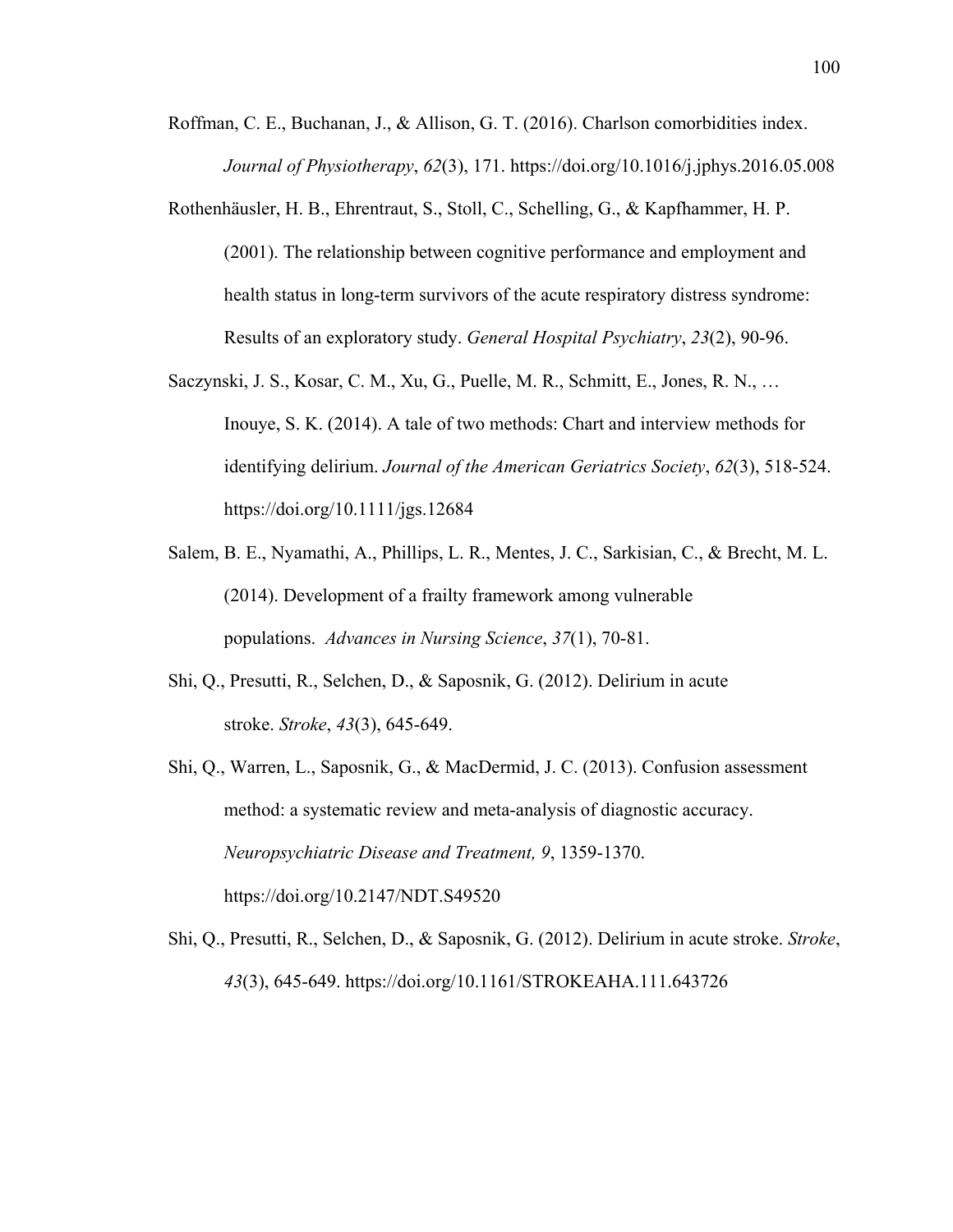- Siddiqi, N., House, A. O., & Holmes, J. D. (2006). Occurrence and outcome of delirium in medical in-patients: A systematic literature review. *Age and Ageing*, *35*(4), 350-364.
- Simoni-Wastila, L., Wei, Y. J., Lucas, J. A., Brandt, N., Moyo, P., Huang, T. Y. J., … Harris, I. (2016). Mortality risk of antipsychotic dose and duration in nursing home residents with chronic or acute indications. *Journal of the American Geriatrics Society*, *64*(5), 973-980. https://doi.org/10.1111/jgs.14111
- Steis, M. R., & Fick, D. M. (2012). Delirium superimposed on dementia: accuracy of nurse documentation. *Journal of Gerontological Nursing*, *38*(1), 32-42. https://doi.org/10.3928/00989134-20110706-01
- Syed, Q., & Messinger-Rapport, B. J. (2013). Antipsychotics in nursing homes. *Journal of the American Medical Directors Association*, *14*(5), 377-378. https://doi.org/10.1016/j.jamda.2013.01.015
- Terrell, S. R. (2016). *Writing a proposal for your dissertation: Guidelines and examples.* (pp. 136). New York, NY: The Guilford Press
- U. S. Government Accountability Office. (2015). Antipsychotic drug use: HHS has initiatives to reduce use among older adults in nursing homes, but should expand efforts to other settings. GAO-15-211: Published: Jan 30, 2015. Available from http://www.gao.gov/products/GAO-15-211
- Urick, B. Y., Kaskie, B. P., & Carnahan, R. M. (2016). Improving antipsychotic prescribing practices in nursing facilities: The role of surveyor methods and surveying agencies in upholding the nursing home reform act. *Research in Social*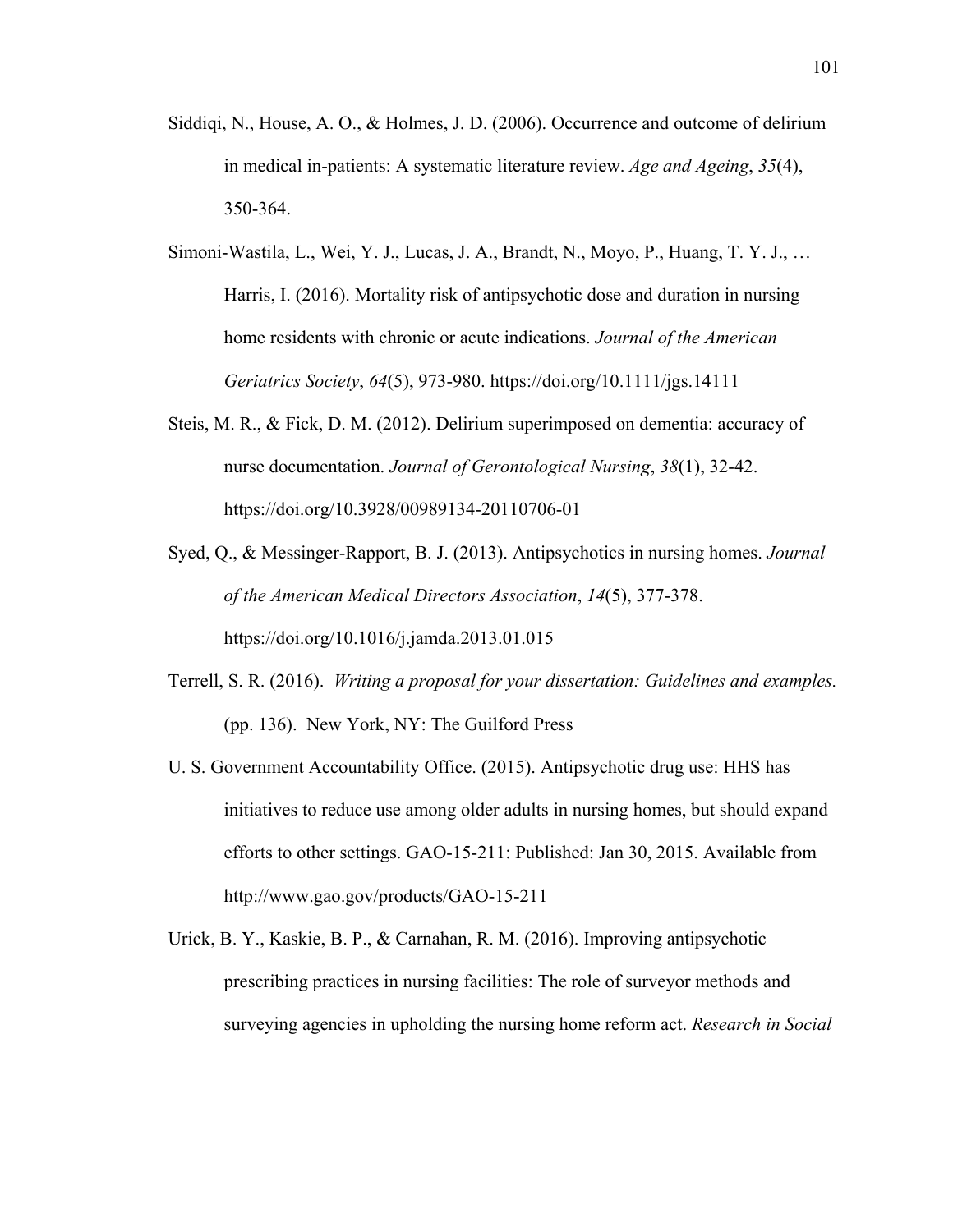*and Administrative Pharmacy*, *12*(1), 91-103.

https://doi.org/10.1016/j.sapharm.2015.04.006

- Van Velthuijsen, E. L., Zwakhalen, S. M. G., Warnier, R. M. J., Mulder, W. J., Verhey, F. R. J., & Kempen, G. I. J. M. (2016). Psychometric properties and feasibility of instruments for the detection of delirium in older hospitalized patients: a systematic review: Review of delirium scales for hospitalized elderly. *International Journal of Geriatric Psychiatry*, *31*(9), 974-989. https://doi.org/10.1002/gps.4441
- Volland, J., & Fisher, A. (2015). Using the Montessori method to engage patients with dementia. *Nursing Critical Care*, *10*(2), 9-14.

Voyer, P., Champoux, N., Desrosiers, J., Landreville, P., McCusker, J., Monette, J., … Carmichael, P.-H. (2015). Recognizing acute delirium as part of your routine [RADAR]: a validation study. *BMC Nursing*, *14*(1). https://doi.org/10.1186/s12912-015-0070-1

- Voyer, P., Richard, S., Doucet, L., & Carmichael, P. H. (2009a). Detecting delirium and subsyndromal delirium using different diagnostic criteria among demented Longterm care residents. *Journal of the American Medical Directors Association*, *10*(3), 181-188. https://doi.org/10.1016/j.jamda.2008.09.006
- Voyer, P., Richard, S., Doucet, L., & Carmichael, P. H. (2009b). Predisposing factors associated with delirium among demented long-term care residents. *Clinical Nursing Research*, *18*(2), 153-171. https://doi.org/10.1177/1054773809333434
- Voyer, P., Richard, S., Doucet, L., Cyr, N., & Carmichael, P. H. (2011). Precipitating factors associated with delirium among long-term care residents with dementia.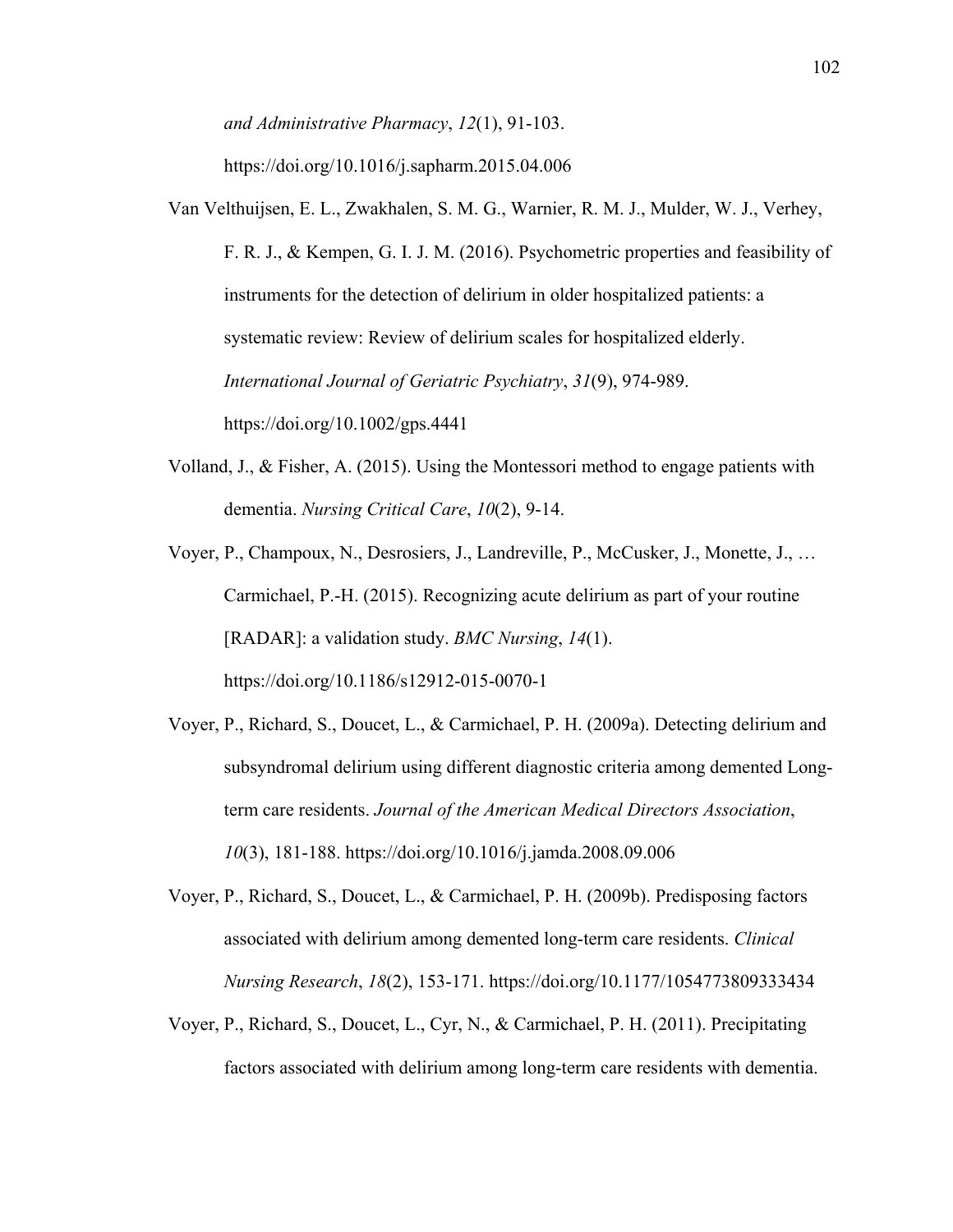*Applied Nursing Research*, *24*(3), 171-178.

https://doi.org/10.1016/j.apnr.2009.07.001

- Waltz. C. F., Strickland, O. L., & Lenz, E. R. (2017). Measurement reliability*.* In J. Morita, & P. Lankas (Eds.). *Measurement in nursing and health research* (p. 187 & 196). New York, NY: Springer Publishing Company, LLC.
- Xu, G., Fong, T. G., Yee, J., & Inouye, S. K. (2011). Delirium identification: A training guide to a chart-based delirium instrument. Hebrew Rehabilitation Center, Boston, MA.
- Young, J., Cheater, F., Collinson, M., Fletcher, M., Forster, A., Godfrey, M., … Farrin, A. J. (2015). Prevention of delirium (POD) for older people in hospital: Study protocol for a randomised controlled feasibility trial. *Trials*, *16*(1). https://doi.org/10.1186/s13063-015-0847-2
- Young, J., Murthy, L., Westby, M., Akunne, A., & O'Mahony, R. (2010). Diagnosis, prevention, and management of delirium: Summary of NICE guidance. *BMJ: British Medical Journal*, *341*.
- Yoo, J. W., Nakagawa, S., & Kim, S. (2013). Delirium and transition to a nursing home of hospitalized older adults: A controlled trial of assessing the interdisciplinary team-based "geriatric" care and care coordination by non-geriatrics specialist physicians: Outcomes of hospitalized older adults. *Geriatrics & Gerontology International*, *13*(2), 342-350. https://doi.org/10.1111/j.1447-0594.2012.00905.x